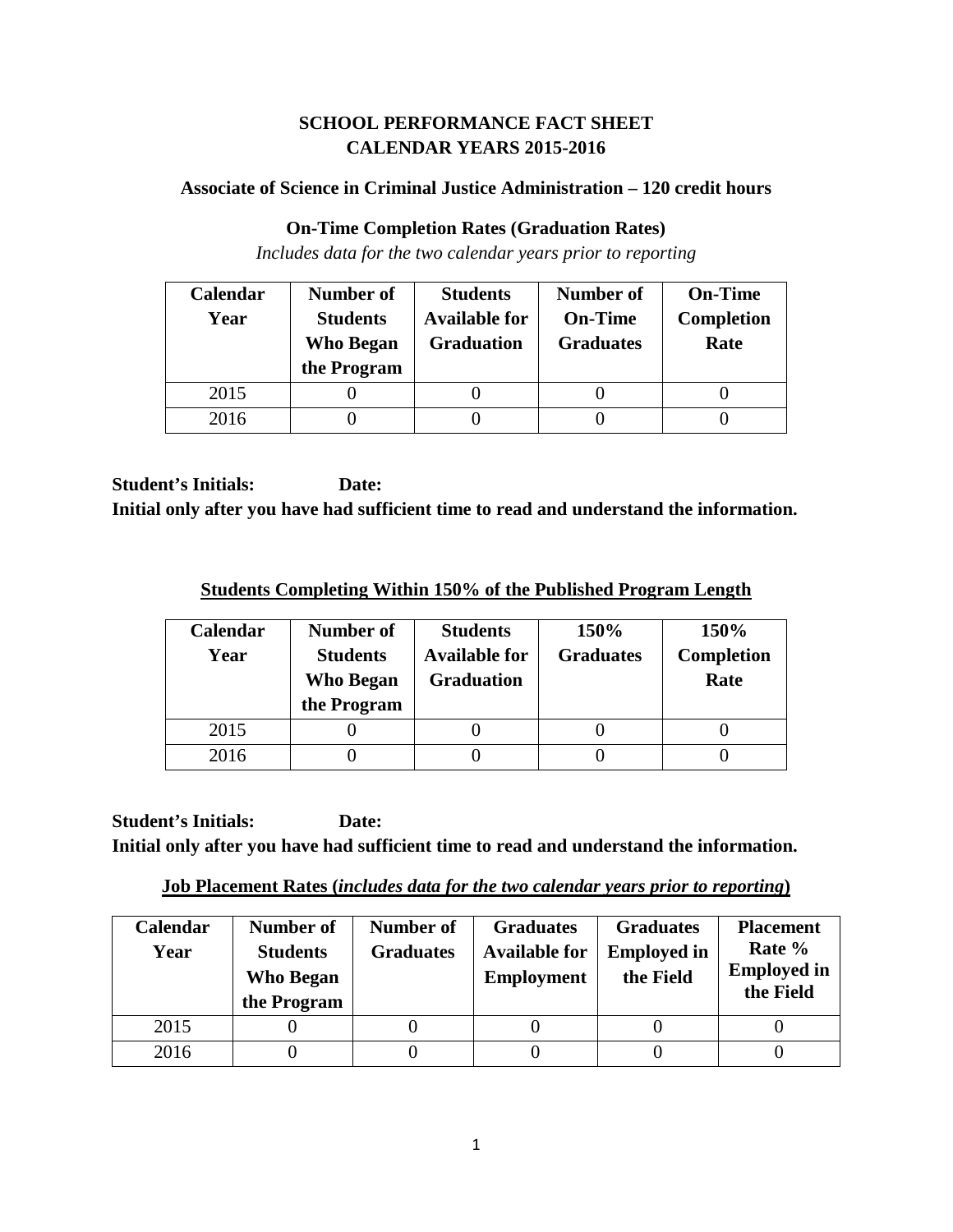You may obtain from the institution a list of the employment positions determined to be in the field for which a student received education and training. Students may obtain this information at Park's website, available at:

https://parkuniversity.thankyou4caring.org/pages/career/discoveryour-career.

## **Gainfully Employed Categories (***includes data for the two calendar years prior to reporting***)**

## **Part-Time vs. Full-Time Employment**

| <b>Calendar</b> | <b>Graduates Employed</b> | <b>Graduates</b>         | <b>Total Graduates Employed in</b> |
|-----------------|---------------------------|--------------------------|------------------------------------|
| Year            | in Field 20-29 Hours      | <b>Employed in the</b>   | the Field                          |
|                 | Per Week                  | <b>Field at Least 30</b> |                                    |
|                 |                           | <b>Hours Per Week</b>    |                                    |
| 2015            |                           |                          |                                    |
| 2016            |                           |                          |                                    |

## **Single Position vs. Concurrent Aggregated Position**

| Calendar | <b>Graduates</b>         | <b>Graduates Employed in</b> | <b>Total</b>     |
|----------|--------------------------|------------------------------|------------------|
| Year     | <b>Employed in Field</b> | the Field in Concurrent      | <b>Graduates</b> |
|          | in a Single Position     | <b>Aggregated Positions</b>  | <b>Employed</b>  |
|          |                          |                              | in the Field     |
|          |                          |                              |                  |
| 2015     |                          |                              |                  |

## **Self-Employed / Freelance Positions**

| Calendar<br>Year | <b>Graduates Employed</b><br>who are Self-Employed<br>or Working Freelance | <b>Total Graduates</b><br><b>Employed in the Field</b> |
|------------------|----------------------------------------------------------------------------|--------------------------------------------------------|
| 2015             |                                                                            |                                                        |
| 2016             |                                                                            |                                                        |

## **Institutional Employment**

| Calendar<br>Year | <b>Graduates Employed in the Field who are</b><br><b>Employed by the Institution, an Employer</b><br>Owned by the Institution, or an Employer<br>who Shares Ownership with the<br>Institution. | <b>Total</b><br><b>Graduates</b><br><b>Employed in</b><br>the Field |
|------------------|------------------------------------------------------------------------------------------------------------------------------------------------------------------------------------------------|---------------------------------------------------------------------|
| 2015             |                                                                                                                                                                                                |                                                                     |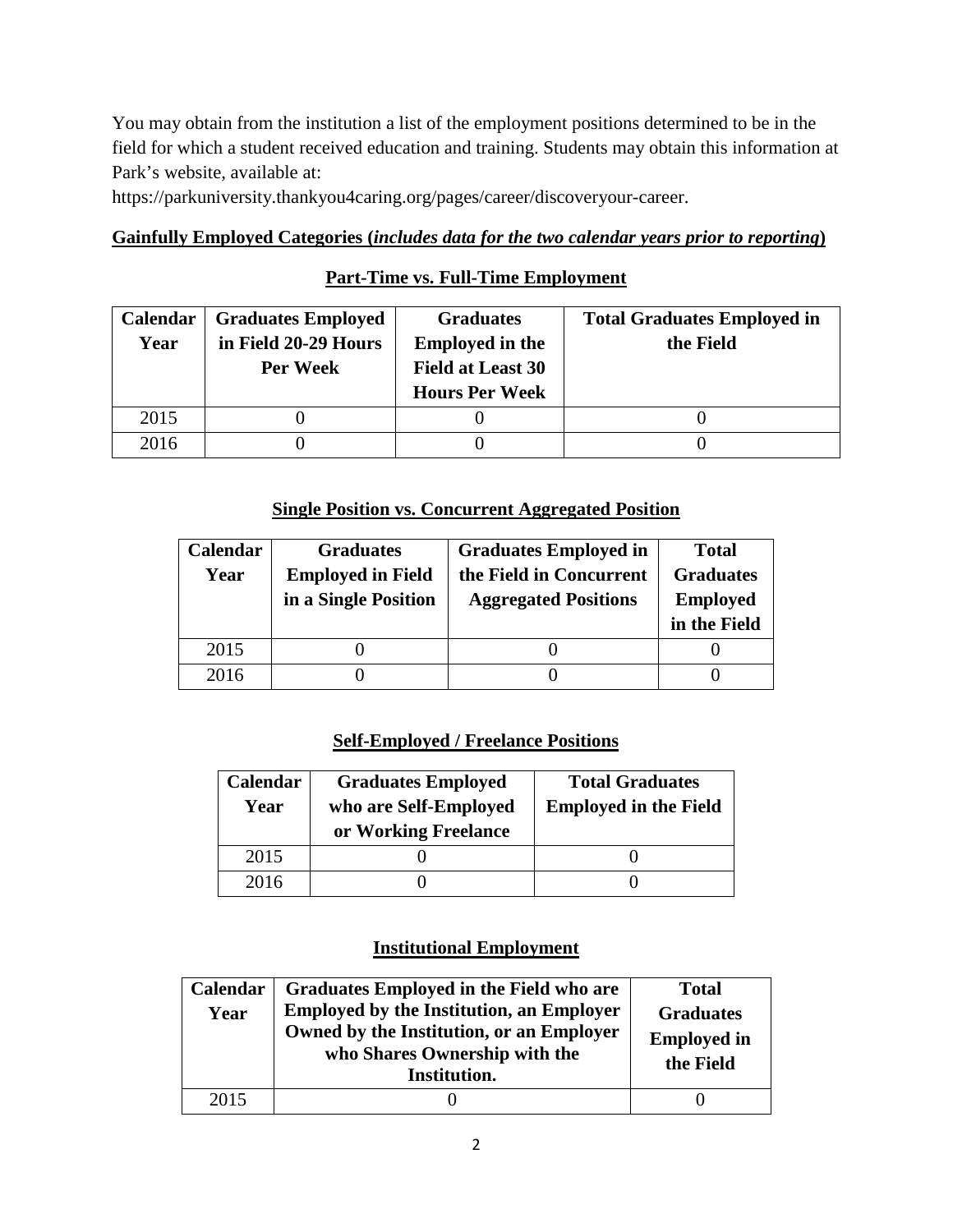|--|--|

## **License Examination Passage Rates (***includes data for the two calendar years prior to reporting***)**

| <b>First</b><br><b>Available</b><br><b>Exam Date</b> | Date Exam<br><b>Results</b><br>Announced | Number of<br><b>Graduates</b><br>in Calendar<br>Year | Number of<br><b>Graduates</b><br><b>Taking</b><br><b>Exam</b> | <b>Number</b><br>Who<br><b>Passed</b><br><b>Exam</b> | <b>Number</b><br>Who<br><b>Failed</b><br><b>Exam</b> | <b>Passage</b><br>Rate |
|------------------------------------------------------|------------------------------------------|------------------------------------------------------|---------------------------------------------------------------|------------------------------------------------------|------------------------------------------------------|------------------------|
| n/a                                                  | n/a                                      | n/a                                                  | n/a                                                           | n/a                                                  | n/a                                                  | n/a                    |

**Student's Initials: Date: Initial only after you have had sufficient time to read and understand the information.**

## **Salary and Wage Information (***includes data for the two calendar years prior to reporting***)**

**Annual salary and wages reported for graduates employed in the field.**

| Calendar | <b>Graduates</b>     | <b>Graduates</b> | \$20,001 | \$35,001 | \$40,001 | \$45,001       | <b>No Salary</b>   |
|----------|----------------------|------------------|----------|----------|----------|----------------|--------------------|
| Year     | <b>Available for</b> | <b>Employed</b>  |          |          |          | $\blacksquare$ | <b>Information</b> |
|          | <b>Employment</b>    | in Field         | \$25,000 | \$40,000 | \$45,000 | \$50,000       | <b>Reported</b>    |
| 2015     |                      |                  |          |          |          |                |                    |
| 2016     |                      |                  |          |          |          |                |                    |

A list of sources used to substantiate salary disclosures is available from the school. Please see the National Association of College and Employers survey at: [http://www.naceweb.org/store/subscription/salary-survey/.](http://www.naceweb.org/store/subscription/salary-survey/)

**Student's Initials: Date: Initial only after you have had sufficient time to read and understand the information.**

# **Cost of Educational Program**

Total charges for the program for students completing on-time in 2017: \$399.00. Additional charges may be incurred if the program is not completed on-time.

**Student's Initials: Date: Initial only after you have had sufficient time to read and understand the information.**

# **Federal Student Loan Debt**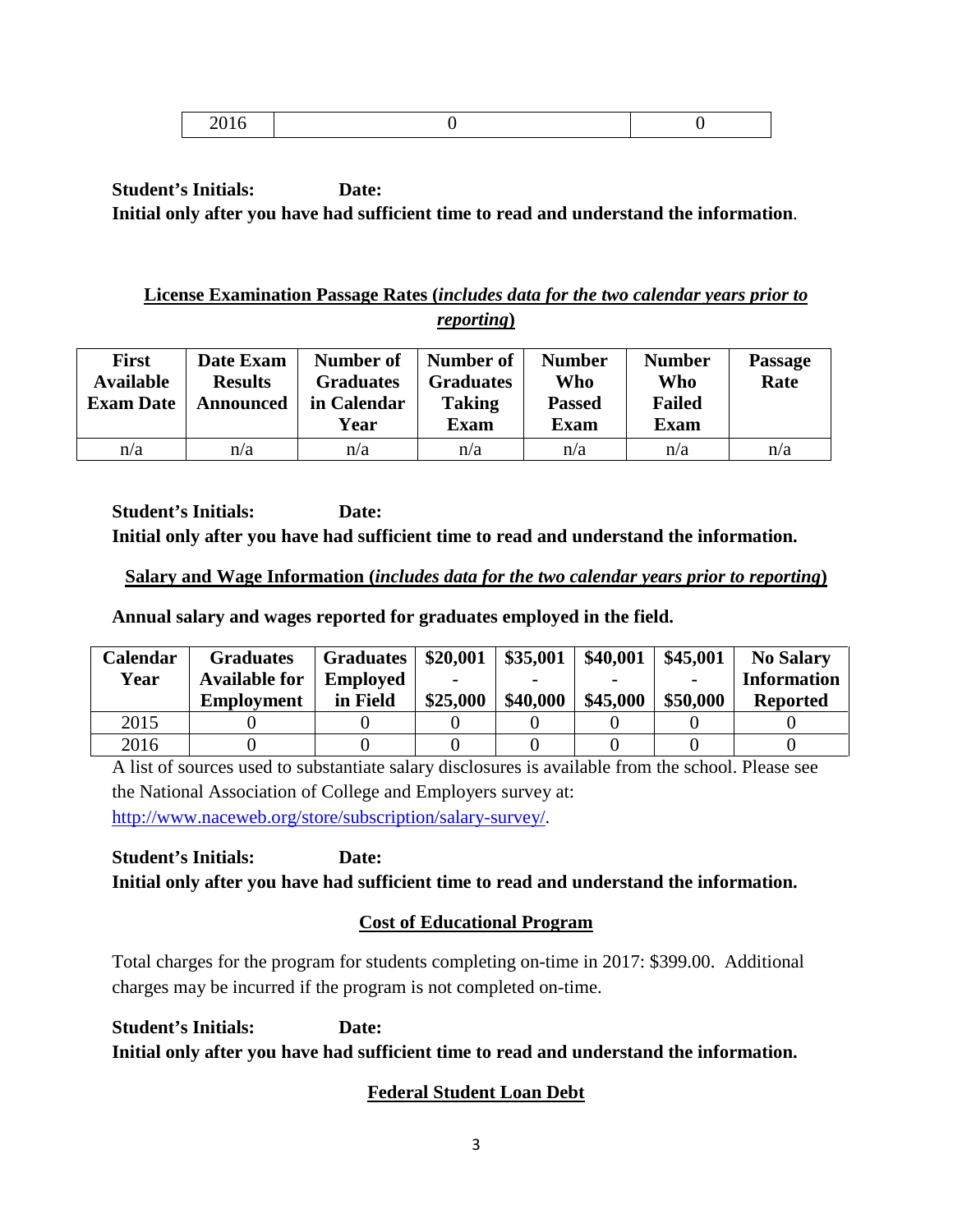| Most recent three year  | The percentage of | The average amount of      | The percentage of    |
|-------------------------|-------------------|----------------------------|----------------------|
| cohort default rate, as | enrolled students | federal student loan debt  | graduates in 2015    |
| reported by the         | in 2015 receiving | of 2015 graduates who      | with federal student |
| <b>United States</b>    | federal student   | took out federal student   | loans as calculated  |
| Department of           | loans to pay for  | loans at this institution. | by the institution.  |
| Education. <sup>1</sup> | this program.     |                            |                      |
|                         |                   |                            |                      |

This fact sheet is filed with the Bureau for Private Postsecondary Education. Regardless of any information you may have relating to completion rates, placement rates, starting salaries, or license exam passage rates, this fact sheet contains the information as calculated pursuant to state law.

Any questions a student may have regarding this fact sheet that have not been satisfactorily answered by the institution may be directed to the Bureau for Private Postsecondary Education at 2535 Capitol Oaks Drive, Suite 400, Sacramento, CA 95833, www.bppe.ca.gov, toll-free telephone number (888) 370-7589 or by fax (916) 263-1897.

Student Name – Print

Student Signature Date

School Official Date

**This program is new. Therefore, the number of students who graduate, the number of students who are placed, or the starting salary you can earn after finishing the educational program are unknown at this time. Information regarding general salary and placement statistics may be available from government sources or from the institution, but is not equivalent to actual performance data. This program was approved by the Bureau on 08/2/2016. As of 08/2/2019, two full years of data for this program will be available.**

<span id="page-3-0"></span> $1$  The percentage of students who defaulted on their federal student loans is called the Cohort Default Rate (CDR). It shows the percentage of this school's students who were more than 270 days (9 months) behind on their federal student loans within three years of when the first payment was due. This is the most recent CDR reported by the U.S. Department of Education.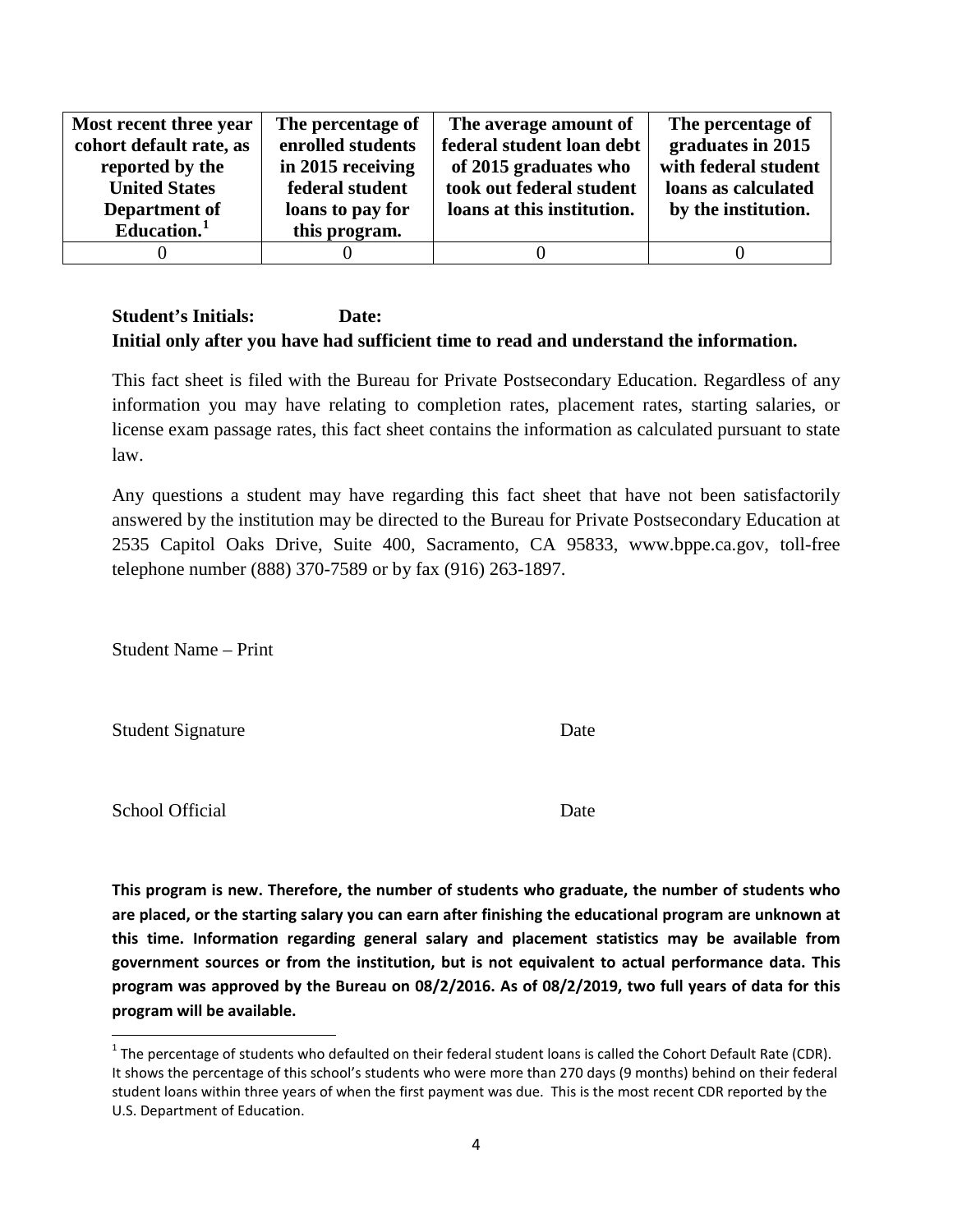#### **STUDENT'S RIGHT TO CANCEL**

**BUYER'S RIGHT TO CANCEL** - The Park University Enrollment Data Sheet becomes effective after the student has signed in the Student Signature block. Courses may be dropped with no charge up to the Friday before the first day of the term. The first eight calendar days of a term constitutes the Add/Drop period. Within this time period when adding a class, the student is responsible for additional charges; when dropping a class, the student's charges will be refunded based on the Park University California Refund Policy. The adding or dropping of a class must be done by the student in the Park University representative's office of the site of coursework:

Park University Barstow Community College 2700 Barstow Road, C-14 Barstow, CA 92311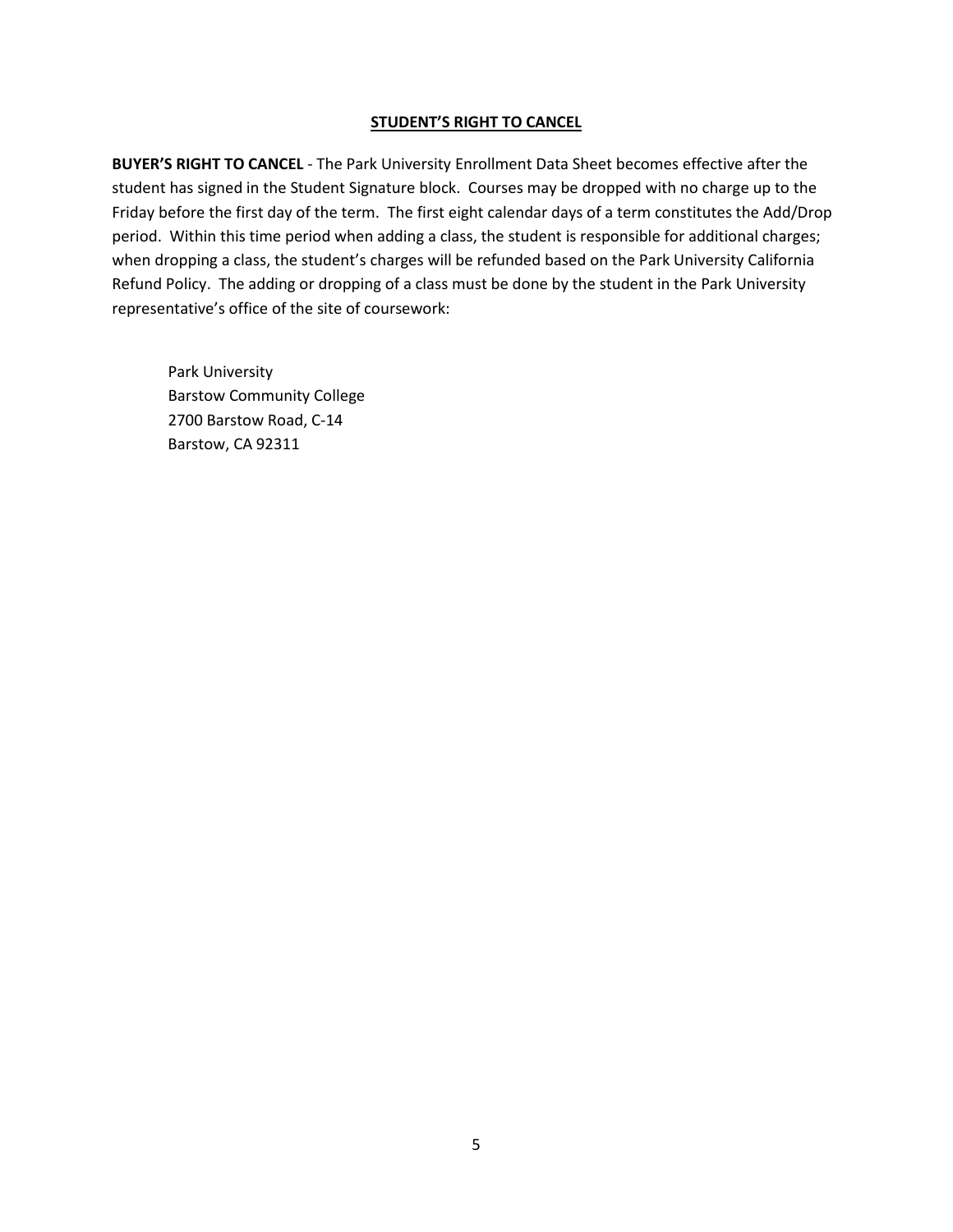## **SCHOOL PERFORMANCE FACT SHEET CALENDAR YEARS 2015-2016**

### **Associate of Science in Management - 60 credit hours**

### **On-Time Completion Rates (Graduation Rates)**

*Includes data for the two calendar years prior to reporting*

| Calendar | Number of                       | <b>Students</b>                           | <b>Number of</b>                   | <b>On-Time</b>            |
|----------|---------------------------------|-------------------------------------------|------------------------------------|---------------------------|
| Year     | <b>Students</b>                 | <b>Available for</b><br><b>Graduation</b> | <b>On-Time</b><br><b>Graduates</b> | <b>Completion</b><br>Rate |
|          | <b>Who Began</b><br>the Program |                                           |                                    |                           |
| 2015     |                                 |                                           |                                    |                           |
| 2016     |                                 |                                           |                                    |                           |

**Student's Initials: Date: Initial only after you have had sufficient time to read and understand the information.**

**Students Completing Within 150% of the Published Program Length**

| Calendar<br>Year | Number of<br><b>Students</b><br><b>Who Began</b><br>the Program | <b>Students</b><br><b>Available for</b><br><b>Graduation</b> | 150%<br><b>Graduates</b> | 150%<br><b>Completion</b><br>Rate |
|------------------|-----------------------------------------------------------------|--------------------------------------------------------------|--------------------------|-----------------------------------|
| 2015             |                                                                 |                                                              |                          |                                   |
| 2016             |                                                                 |                                                              |                          |                                   |

**Job Placement Rates (***includes data for the two calendar years prior to reporting***)**

| <b>Calendar</b><br>Year | Number of<br><b>Students</b><br><b>Who Began</b><br>the Program | Number of<br><b>Graduates</b> | <b>Graduates</b><br><b>Available for</b><br><b>Employment</b> | <b>Graduates</b><br><b>Employed in</b><br>the Field | <b>Placement</b><br>Rate %<br><b>Employed in</b><br>the Field |
|-------------------------|-----------------------------------------------------------------|-------------------------------|---------------------------------------------------------------|-----------------------------------------------------|---------------------------------------------------------------|
| 2015                    |                                                                 |                               |                                                               |                                                     |                                                               |
| 2016                    |                                                                 |                               |                                                               |                                                     |                                                               |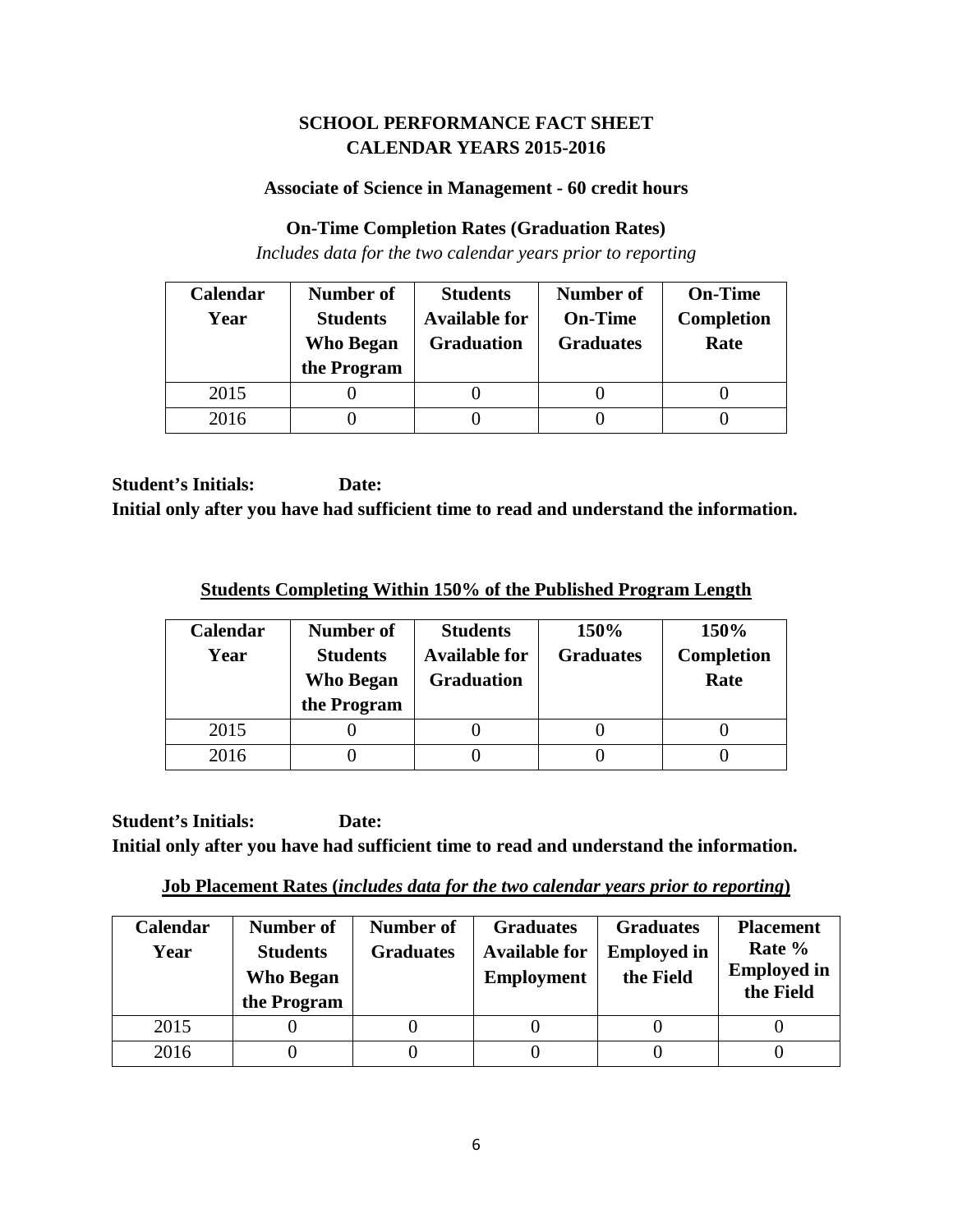You may obtain from the institution a list of the employment positions determined to be in the field for which a student received education and training. Students may obtain this information at Park's website, available at:

https://parkuniversity.thankyou4caring.org/pages/career/discoveryour-career.

## **Gainfully Employed Categories (***includes data for the two calendar years prior to reporting***)**

## **Part-Time vs. Full-Time Employment**

| <b>Calendar</b> | <b>Graduates Employed</b> | <b>Graduates</b>         | <b>Total Graduates Employed in</b> |
|-----------------|---------------------------|--------------------------|------------------------------------|
| Year            | in Field 20-29 Hours      | <b>Employed in the</b>   | the Field                          |
|                 | Per Week                  | <b>Field at Least 30</b> |                                    |
|                 |                           | <b>Hours Per Week</b>    |                                    |
| 2015            |                           |                          |                                    |
| 2016            |                           |                          |                                    |

## **Single Position vs. Concurrent Aggregated Position**

| Calendar | <b>Graduates</b>         | <b>Graduates Employed in</b> | <b>Total</b>     |
|----------|--------------------------|------------------------------|------------------|
| Year     | <b>Employed in Field</b> | the Field in Concurrent      | <b>Graduates</b> |
|          | in a Single Position     | <b>Aggregated Positions</b>  | <b>Employed</b>  |
|          |                          |                              | in the Field     |
|          |                          |                              |                  |
| 2015     |                          |                              |                  |

## **Self-Employed / Freelance Positions**

| Calendar<br>Year | <b>Graduates Employed</b><br>who are Self-Employed<br>or Working Freelance | <b>Total Graduates</b><br><b>Employed in the Field</b> |  |
|------------------|----------------------------------------------------------------------------|--------------------------------------------------------|--|
| 2015             |                                                                            |                                                        |  |
| 2016             |                                                                            |                                                        |  |

## **Institutional Employment**

| Calendar<br>Year | <b>Graduates Employed in the Field who are</b><br><b>Employed by the Institution, an Employer</b><br>Owned by the Institution, or an Employer<br>who Shares Ownership with the<br>Institution. | <b>Total</b><br><b>Graduates</b><br><b>Employed in</b><br>the Field |
|------------------|------------------------------------------------------------------------------------------------------------------------------------------------------------------------------------------------|---------------------------------------------------------------------|
| 2015             |                                                                                                                                                                                                |                                                                     |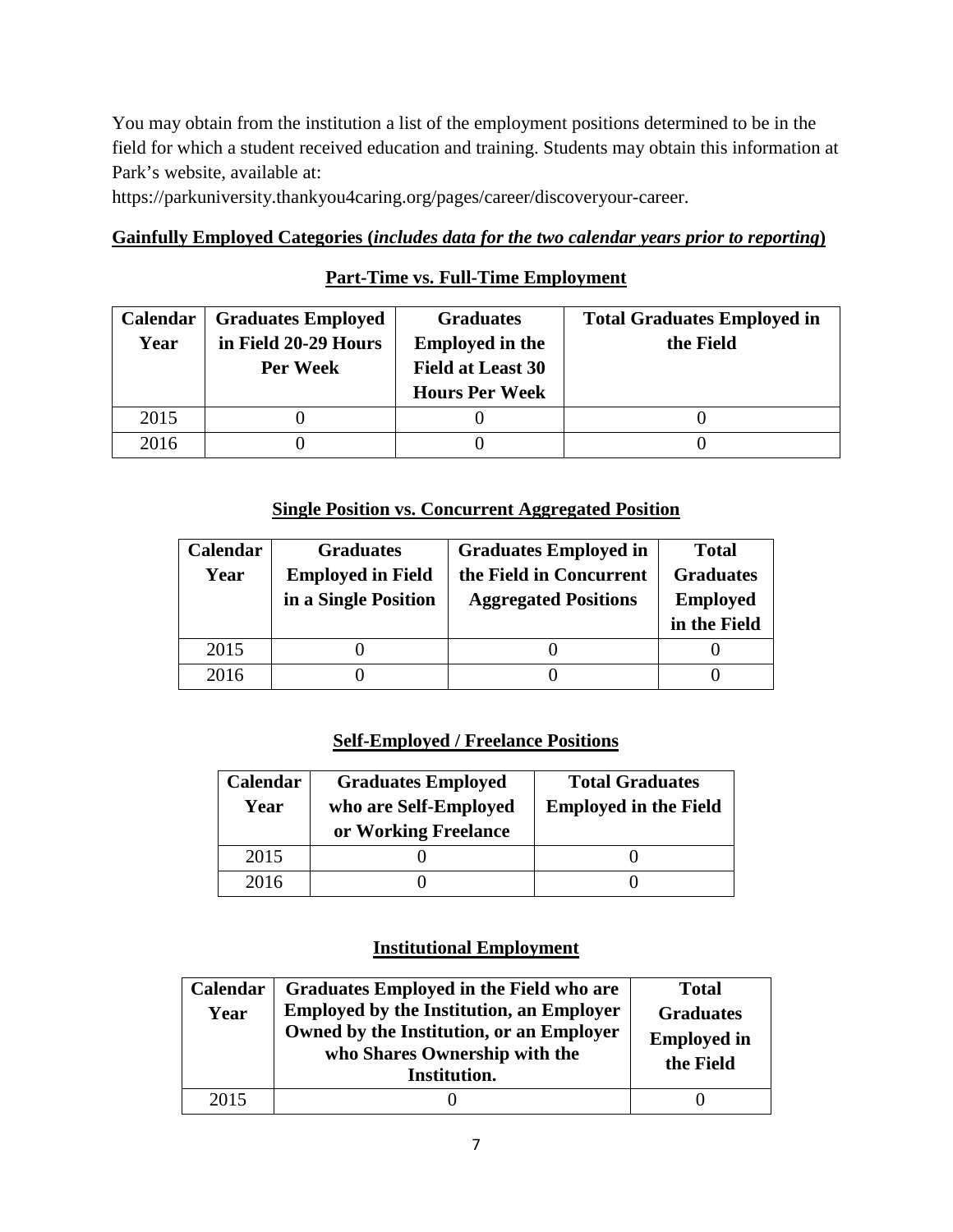|--|--|

## **License Examination Passage Rates (***includes data for the two calendar years prior to reporting***)**

| <b>First</b><br><b>Available</b><br><b>Exam Date</b> | Date Exam<br><b>Results</b><br>Announced | Number of<br><b>Graduates</b><br>in Calendar<br>Year | Number of<br><b>Graduates</b><br><b>Taking</b><br><b>Exam</b> | <b>Number</b><br>Who<br><b>Passed</b><br><b>Exam</b> | <b>Number</b><br>Who<br><b>Failed</b><br><b>Exam</b> | <b>Passage</b><br>Rate |
|------------------------------------------------------|------------------------------------------|------------------------------------------------------|---------------------------------------------------------------|------------------------------------------------------|------------------------------------------------------|------------------------|
| n/a                                                  | n/a                                      | n/a                                                  | n/a                                                           | n/a                                                  | n/a                                                  | n/a                    |

**Student's Initials: Date: Initial only after you have had sufficient time to read and understand the information.**

## **Salary and Wage Information (***includes data for the two calendar years prior to reporting***)**

**Annual salary and wages reported for graduates employed in the field.**

| Calendar | <b>Graduates</b>     | <b>Graduates</b> | \$20,001 | \$35,001 | \$40,001 | \$45,001       | <b>No Salary</b>   |
|----------|----------------------|------------------|----------|----------|----------|----------------|--------------------|
| Year     | <b>Available for</b> | <b>Employed</b>  |          |          |          | $\blacksquare$ | <b>Information</b> |
|          | <b>Employment</b>    | in Field         | \$25,000 | \$40,000 | \$45,000 | \$50,000       | <b>Reported</b>    |
| 2015     |                      |                  |          |          |          |                |                    |
| 2016     |                      |                  |          |          |          |                |                    |

A list of sources used to substantiate salary disclosures is available from the school. Please see the National Association of College and Employers survey at: [http://www.naceweb.org/store/subscription/salary-survey/.](http://www.naceweb.org/store/subscription/salary-survey/)

**Student's Initials: Date: Initial only after you have had sufficient time to read and understand the information.**

## **Cost of Educational Program**

Total charges for the program for students completing on-time in 2017: \$399.00. Additional charges may be incurred if the program is not completed on-time.

**Student's Initials: Date: Initial only after you have had sufficient time to read and understand the information.**

# **Federal Student Loan Debt**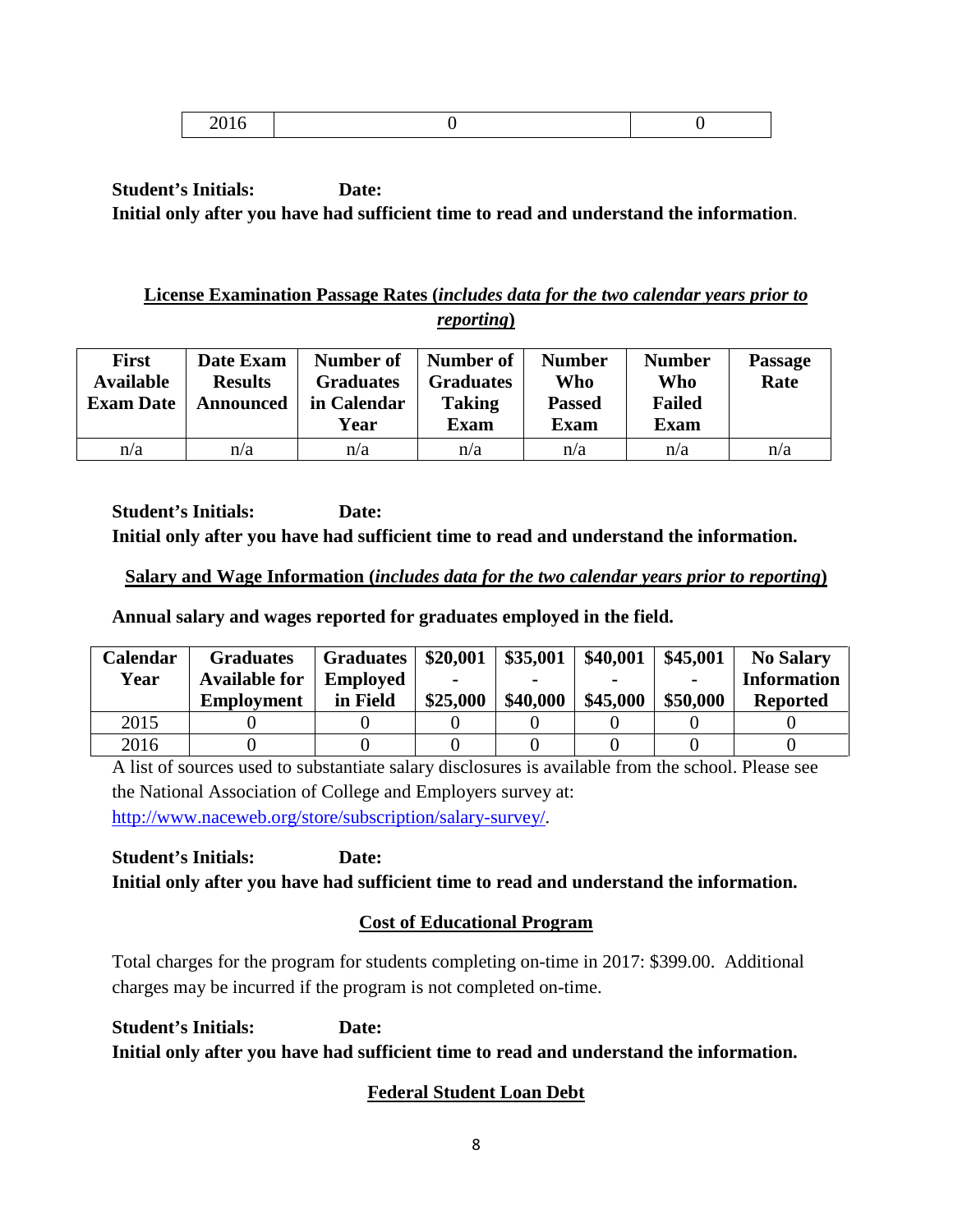| Most recent three year  | The percentage of | The average amount of      | The percentage of    |
|-------------------------|-------------------|----------------------------|----------------------|
| cohort default rate, as | enrolled students | federal student loan debt  | graduates in 2015    |
| reported by the         | in 2015 receiving | of 2015 graduates who      | with federal student |
| <b>United States</b>    | federal student   | took out federal student   | loans as calculated  |
| Department of           | loans to pay for  | loans at this institution. | by the institution.  |
| Education. <sup>2</sup> | this program.     |                            |                      |
|                         |                   |                            |                      |

This fact sheet is filed with the Bureau for Private Postsecondary Education. Regardless of any information you may have relating to completion rates, placement rates, starting salaries, or license exam passage rates, this fact sheet contains the information as calculated pursuant to state law.

Any questions a student may have regarding this fact sheet that have not been satisfactorily answered by the institution may be directed to the Bureau for Private Postsecondary Education at 2535 Capitol Oaks Drive, Suite 400, Sacramento, CA 95833, www.bppe.ca.gov, toll-free telephone number (888) 370-7589 or by fax (916) 263-1897.

Student Name – Print

Student Signature Date

School Official Date

**This program is new. Therefore, the number of students who graduate, the number of students who are placed, or the starting salary you can earn after finishing the educational program are unknown at this time. Information regarding general salary and placement statistics may be available from government sources or from the institution, but is not equivalent to actual performance data. This program was approved by the Bureau on 08/2/2016. As of 08/2/2019, two full years of data for this program will be available.**

<span id="page-8-0"></span> $2$  The percentage of students who defaulted on their federal student loans is called the Cohort Default Rate (CDR). It shows the percentage of this school's students who were more than 270 days (9 months) behind on their federal student loans within three years of when the first payment was due. This is the most recent CDR reported by the U.S. Department of Education.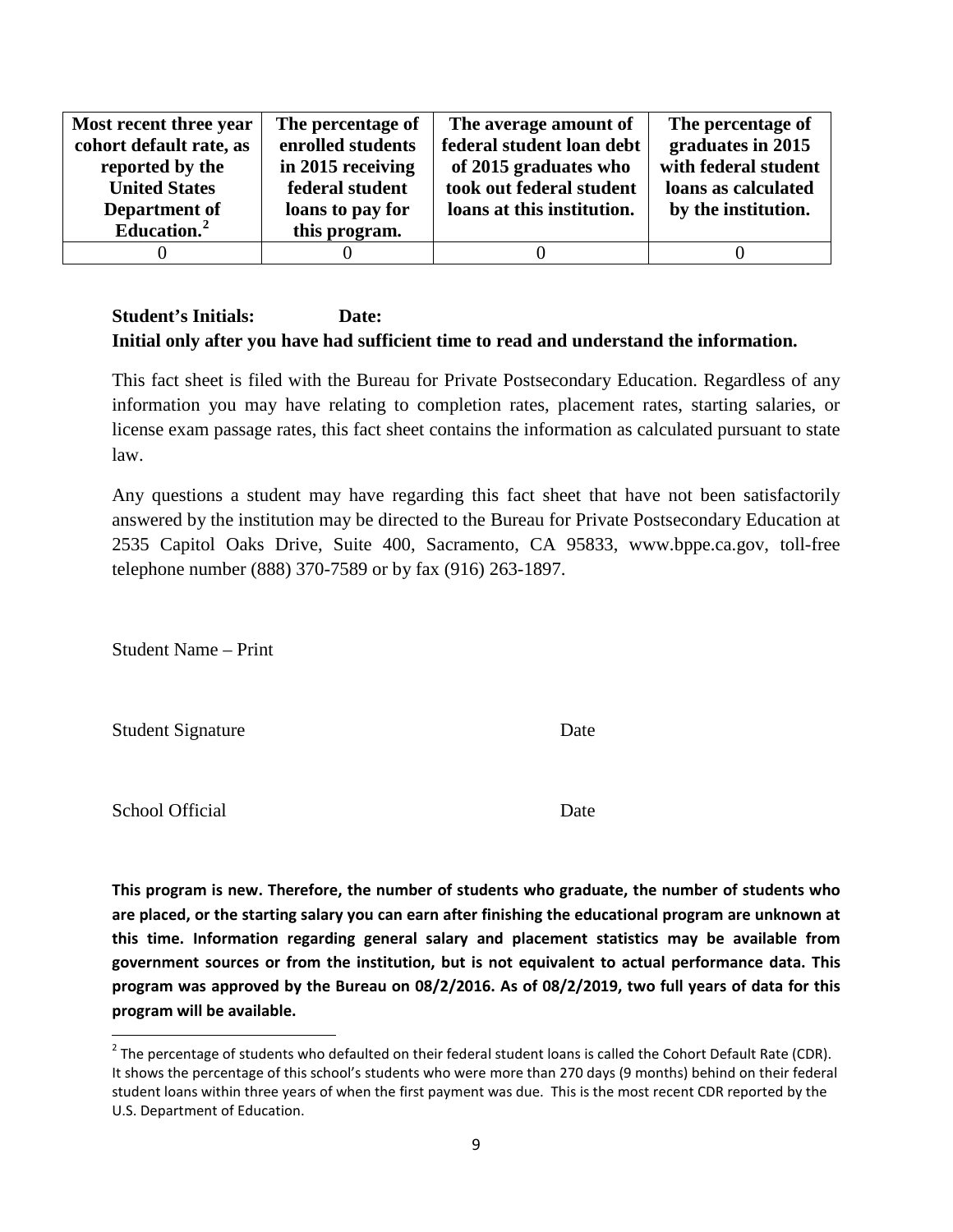#### **STUDENT'S RIGHT TO CANCEL**

**BUYER'S RIGHT TO CANCEL** - The Park University Enrollment Data Sheet becomes effective after the student has signed in the Student Signature block. Courses may be dropped with no charge up to the Friday before the first day of the term. The first eight calendar days of a term constitutes the Add/Drop period. Within this time period when adding a class, the student is responsible for additional charges; when dropping a class, the student's charges will be refunded based on the Park University California Refund Policy. The adding or dropping of a class must be done by the student in the Park University representative's office of the site of coursework:

Park University Barstow Community College 2700 Barstow Road, C-14 Barstow, CA 92311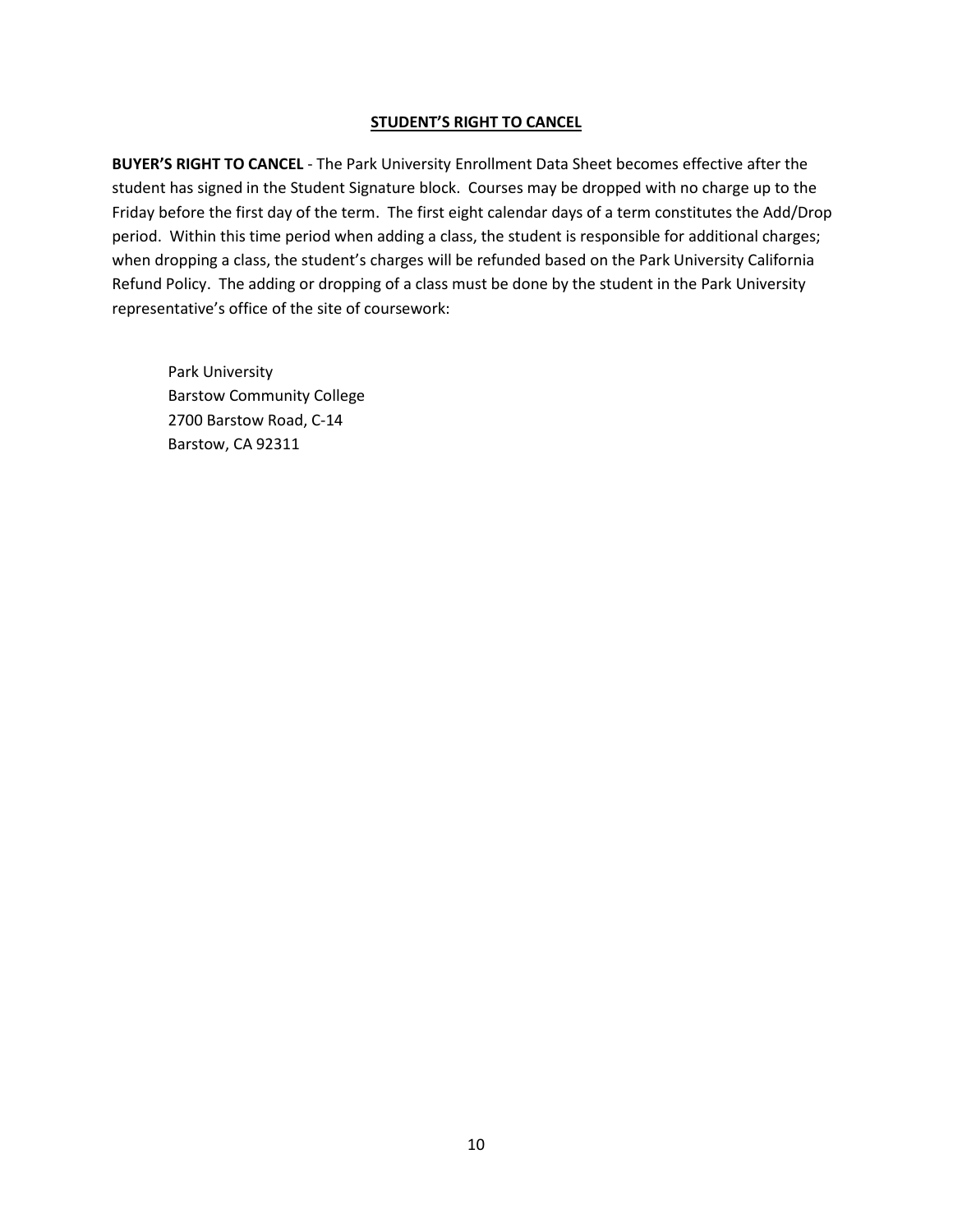## **SCHOOL PERFORMANCE FACT SHEET CALENDAR YEARS 2015-2016**

### **Associate of Science in Social Psychology - 60 credit hours**

### **On-Time Completion Rates (Graduation Rates)**

*Includes data for the two calendar years prior to reporting*

| Calendar | Number of                           | <b>Students</b>                           | <b>Number of</b>                   | <b>On-Time</b>            |
|----------|-------------------------------------|-------------------------------------------|------------------------------------|---------------------------|
| Year     | <b>Students</b><br><b>Who Began</b> | <b>Available for</b><br><b>Graduation</b> | <b>On-Time</b><br><b>Graduates</b> | <b>Completion</b><br>Rate |
|          | the Program                         |                                           |                                    |                           |
| 2015     |                                     |                                           |                                    |                           |
| 2016     |                                     |                                           |                                    |                           |

**Student's Initials: Date: Initial only after you have had sufficient time to read and understand the information.**

**Students Completing Within 150% of the Published Program Length**

| Calendar<br>Year | Number of<br><b>Students</b><br><b>Who Began</b><br>the Program | <b>Students</b><br><b>Available for</b><br><b>Graduation</b> | 150%<br><b>Graduates</b> | 150%<br><b>Completion</b><br>Rate |
|------------------|-----------------------------------------------------------------|--------------------------------------------------------------|--------------------------|-----------------------------------|
| 2015             |                                                                 |                                                              |                          |                                   |
| 2016             |                                                                 |                                                              |                          |                                   |

**Job Placement Rates (***includes data for the two calendar years prior to reporting***)**

| <b>Calendar</b><br>Year | Number of<br><b>Students</b><br><b>Who Began</b><br>the Program | Number of<br><b>Graduates</b> | <b>Graduates</b><br><b>Available for</b><br><b>Employment</b> | <b>Graduates</b><br><b>Employed in</b><br>the Field | <b>Placement</b><br>Rate %<br><b>Employed in</b><br>the Field |
|-------------------------|-----------------------------------------------------------------|-------------------------------|---------------------------------------------------------------|-----------------------------------------------------|---------------------------------------------------------------|
| 2015                    |                                                                 |                               |                                                               |                                                     |                                                               |
| 2016                    |                                                                 |                               |                                                               |                                                     |                                                               |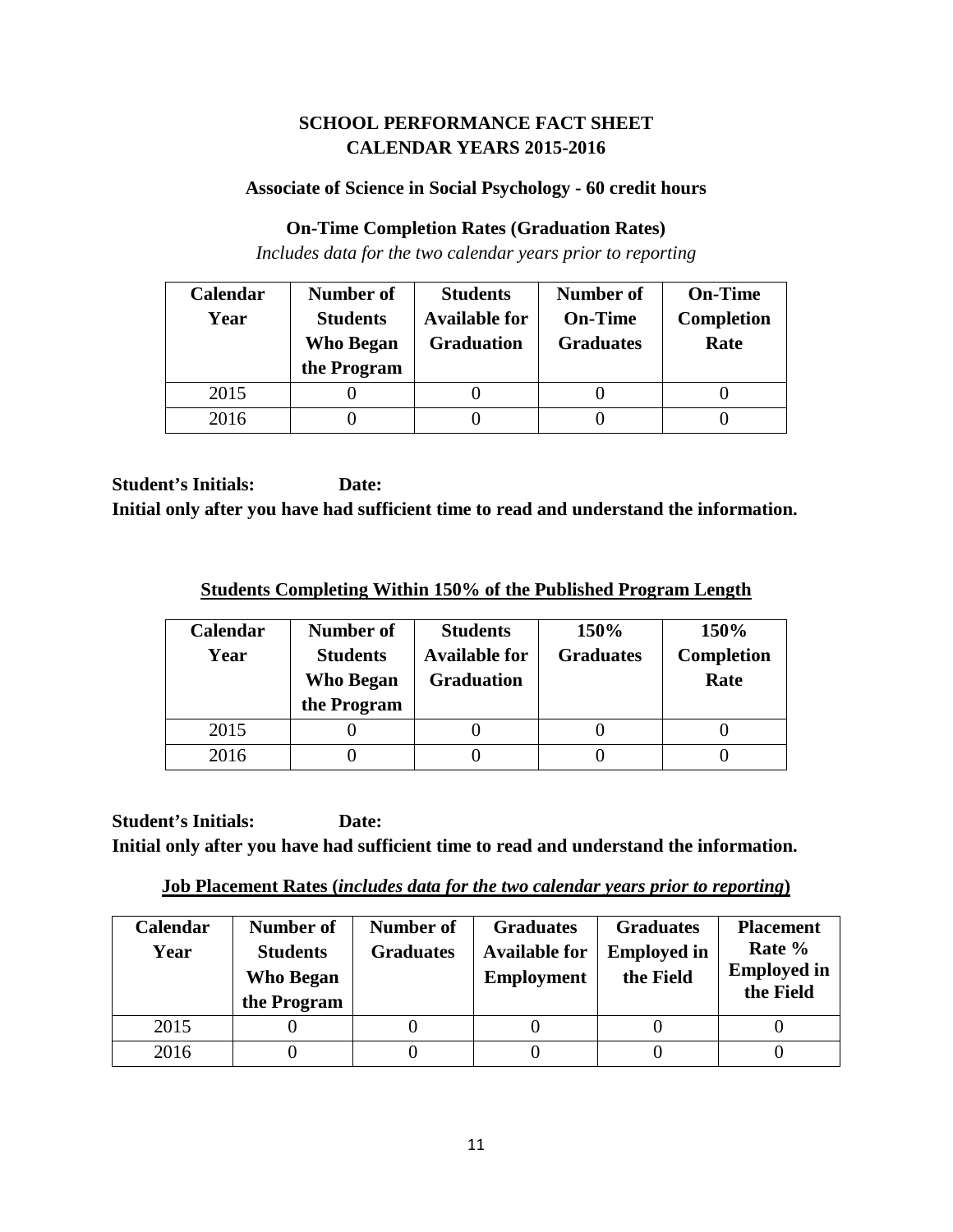You may obtain from the institution a list of the employment positions determined to be in the field for which a student received education and training. Students may obtain this information at Park's website, available at:

https://parkuniversity.thankyou4caring.org/pages/career/discoveryour-career.

### **Gainfully Employed Categories (***includes data for the two calendar years prior to reporting***)**

## **Part-Time vs. Full-Time Employment**

| <b>Calendar</b> | <b>Graduates Employed</b> | <b>Graduates</b>         | <b>Total Graduates Employed in</b> |
|-----------------|---------------------------|--------------------------|------------------------------------|
| Year            | in Field 20-29 Hours      | <b>Employed in the</b>   | the Field                          |
|                 | Per Week                  | <b>Field at Least 30</b> |                                    |
|                 |                           | <b>Hours Per Week</b>    |                                    |
| 2015            |                           |                          |                                    |
| 2016            |                           |                          |                                    |

## **Single Position vs. Concurrent Aggregated Position**

| Calendar | <b>Graduates</b>         | <b>Graduates Employed in</b> | <b>Total</b>     |
|----------|--------------------------|------------------------------|------------------|
| Year     | <b>Employed in Field</b> | the Field in Concurrent      | <b>Graduates</b> |
|          | in a Single Position     | <b>Aggregated Positions</b>  | <b>Employed</b>  |
|          |                          |                              | in the Field     |
| 2015     |                          |                              |                  |
| 2016     |                          |                              |                  |

## **Self-Employed / Freelance Positions**

| Calendar<br>Year | <b>Graduates Employed</b><br>who are Self-Employed<br>or Working Freelance | <b>Total Graduates</b><br><b>Employed in the Field</b> |  |
|------------------|----------------------------------------------------------------------------|--------------------------------------------------------|--|
| 2015             |                                                                            |                                                        |  |
| 2016             |                                                                            |                                                        |  |

### **Institutional Employment**

| Calendar<br>Year | Graduates Employed in the Field who are<br><b>Employed by the Institution, an Employer</b><br>Owned by the Institution, or an Employer<br>who Shares Ownership with the<br>Institution. | <b>Total</b><br><b>Graduates</b><br><b>Employed in</b><br>the Field |
|------------------|-----------------------------------------------------------------------------------------------------------------------------------------------------------------------------------------|---------------------------------------------------------------------|
| 2015             |                                                                                                                                                                                         |                                                                     |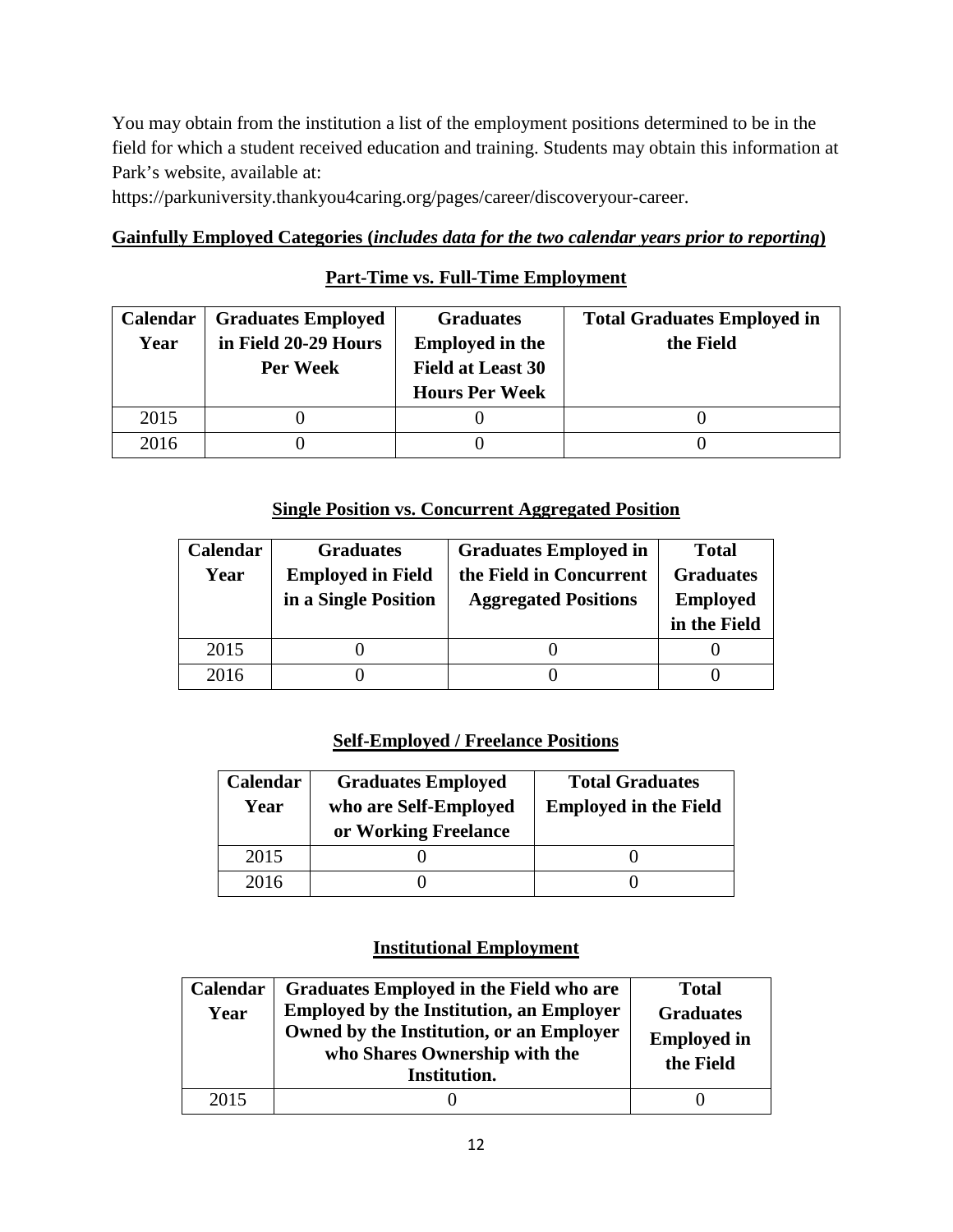|--|

## **License Examination Passage Rates (***includes data for the two calendar years prior to reporting***)**

| <b>First</b><br><b>Available</b><br><b>Exam Date</b> | Date Exam<br><b>Results</b><br>Announced | Number of<br><b>Graduates</b><br>in Calendar<br>Year | Number of<br><b>Graduates</b><br><b>Taking</b><br><b>Exam</b> | <b>Number</b><br>Who<br><b>Passed</b><br><b>Exam</b> | <b>Number</b><br>Who<br><b>Failed</b><br><b>Exam</b> | <b>Passage</b><br>Rate |
|------------------------------------------------------|------------------------------------------|------------------------------------------------------|---------------------------------------------------------------|------------------------------------------------------|------------------------------------------------------|------------------------|
| n/a                                                  | n/a                                      | n/a                                                  | n/a                                                           | n/a                                                  | n/a                                                  | n/a                    |

**Student's Initials: Date: Initial only after you have had sufficient time to read and understand the information.**

## **Salary and Wage Information (***includes data for the two calendar years prior to reporting***)**

**Annual salary and wages reported for graduates employed in the field.**

| <b>Calendar</b> | <b>Graduates</b>     | <b>Graduates</b> | \$20,001 | \$35,001 | \$40,001 | \$45,001 | <b>No Salary</b>   |
|-----------------|----------------------|------------------|----------|----------|----------|----------|--------------------|
| Year            | <b>Available for</b> | <b>Employed</b>  | -        |          |          |          | <b>Information</b> |
|                 | <b>Employment</b>    | in Field         | \$25,000 | \$40,000 | \$45,000 | \$50,000 | <b>Reported</b>    |
| 2015            |                      |                  |          |          |          |          |                    |
| 2016            |                      |                  |          |          |          |          |                    |

A list of sources used to substantiate salary disclosures is available from the school. Please see the National Association of College and Employers survey at: [http://www.naceweb.org/store/subscription/salary-survey/.](http://www.naceweb.org/store/subscription/salary-survey/)

**Student's Initials: Date: Initial only after you have had sufficient time to read and understand the information.**

# **Cost of Educational Program**

Total charges for the program for students completing on-time in 2017: \$399.00. Additional charges may be incurred if the program is not completed on-time.

**Student's Initials: Date: Initial only after you have had sufficient time to read and understand the information.**

# **Federal Student Loan Debt**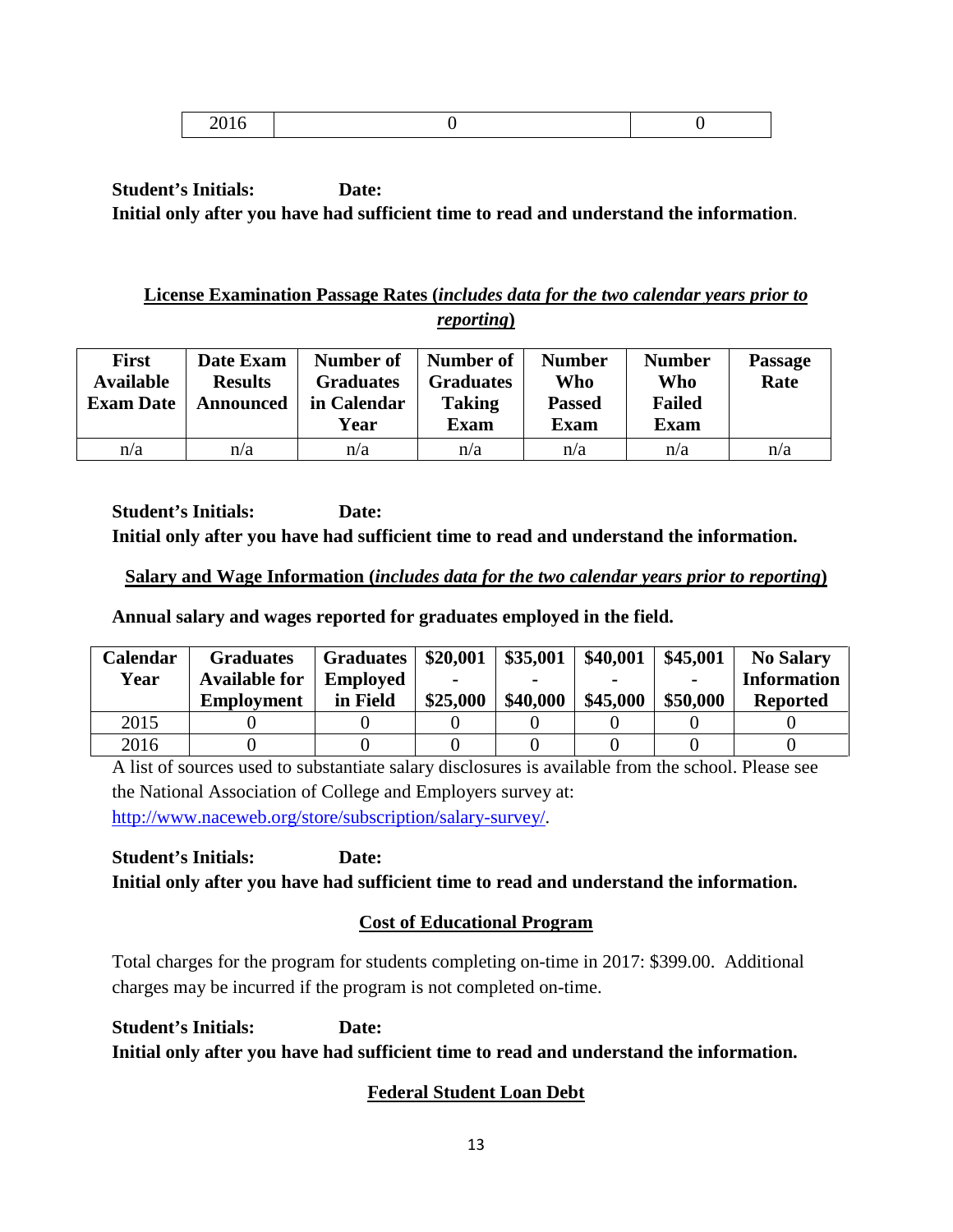| Most recent three year  | The percentage of | The average amount of      | The percentage of    |
|-------------------------|-------------------|----------------------------|----------------------|
| cohort default rate, as | enrolled students | federal student loan debt  | graduates in 2015    |
| reported by the         | in 2015 receiving | of 2015 graduates who      | with federal student |
| <b>United States</b>    | federal student   | took out federal student   | loans as calculated  |
| Department of           | loans to pay for  | loans at this institution. | by the institution.  |
| Education. <sup>3</sup> | this program.     |                            |                      |
|                         |                   |                            |                      |

This fact sheet is filed with the Bureau for Private Postsecondary Education. Regardless of any information you may have relating to completion rates, placement rates, starting salaries, or license exam passage rates, this fact sheet contains the information as calculated pursuant to state law.

Any questions a student may have regarding this fact sheet that have not been satisfactorily answered by the institution may be directed to the Bureau for Private Postsecondary Education at 2535 Capitol Oaks Drive, Suite 400, Sacramento, CA 95833, www.bppe.ca.gov, toll-free telephone number (888) 370-7589 or by fax (916) 263-1897.

Student Name – Print

Student Signature Date

School Official Date

**This program is new. Therefore, the number of students who graduate, the number of students who are placed, or the starting salary you can earn after finishing the educational program are unknown at this time. Information regarding general salary and placement statistics may be available from government sources or from the institution, but is not equivalent to actual performance data. This program was approved by the Bureau on 08/2/2016. As of 08/2/2019, two full years of data for this program will be available.**

<span id="page-13-0"></span> $3$  The percentage of students who defaulted on their federal student loans is called the Cohort Default Rate (CDR). It shows the percentage of this school's students who were more than 270 days (9 months) behind on their federal student loans within three years of when the first payment was due. This is the most recent CDR reported by the U.S. Department of Education.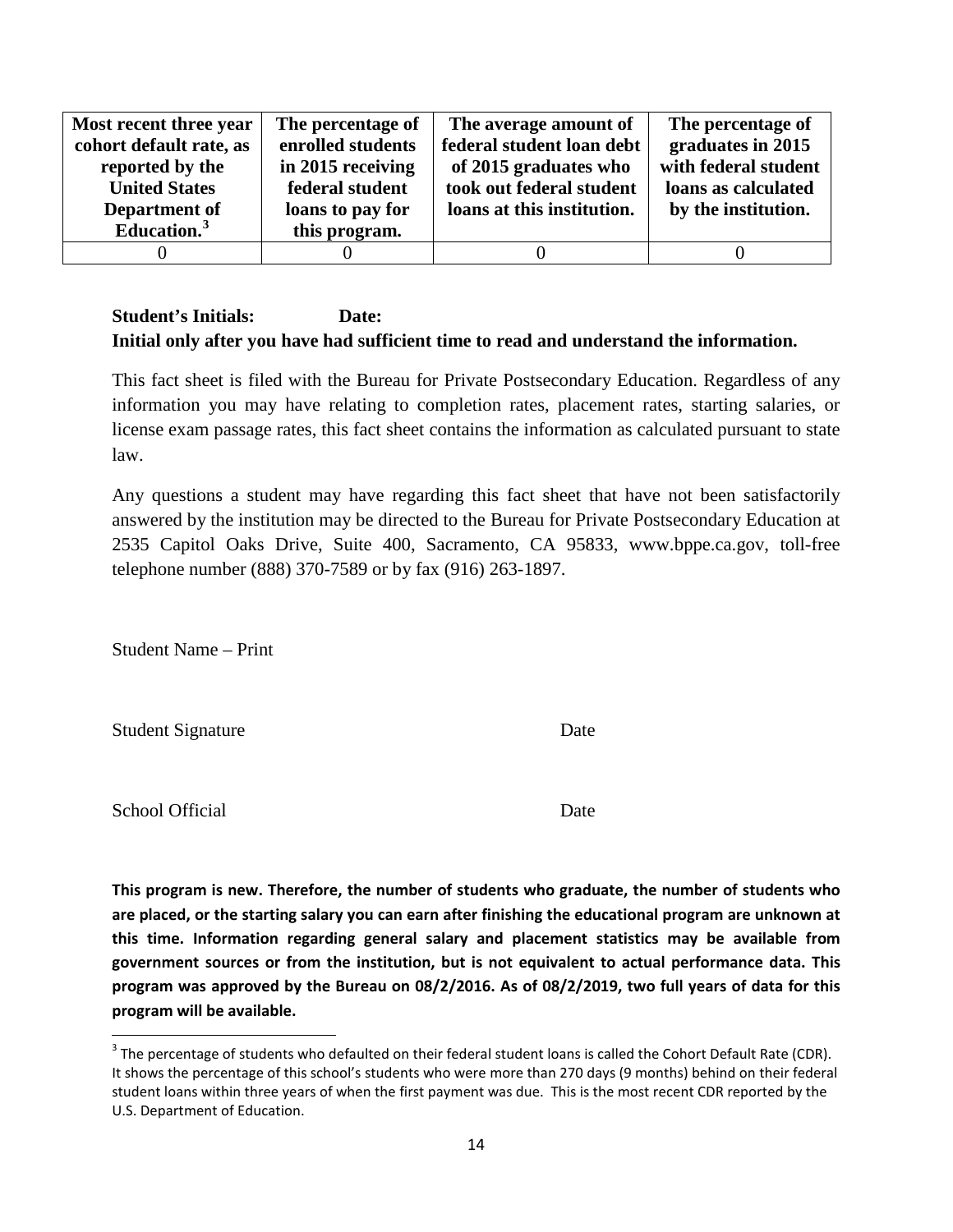#### **STUDENT'S RIGHT TO CANCEL**

**BUYER'S RIGHT TO CANCEL** - The Park University Enrollment Data Sheet becomes effective after the student has signed in the Student Signature block. Courses may be dropped with no charge up to the Friday before the first day of the term. The first eight calendar days of a term constitutes the Add/Drop period. Within this time period when adding a class, the student is responsible for additional charges; when dropping a class, the student's charges will be refunded based on the Park University California Refund Policy. The adding or dropping of a class must be done by the student in the Park University representative's office of the site of coursework:

Park University Barstow Community College 2700 Barstow Road, C-14 Barstow, CA 92311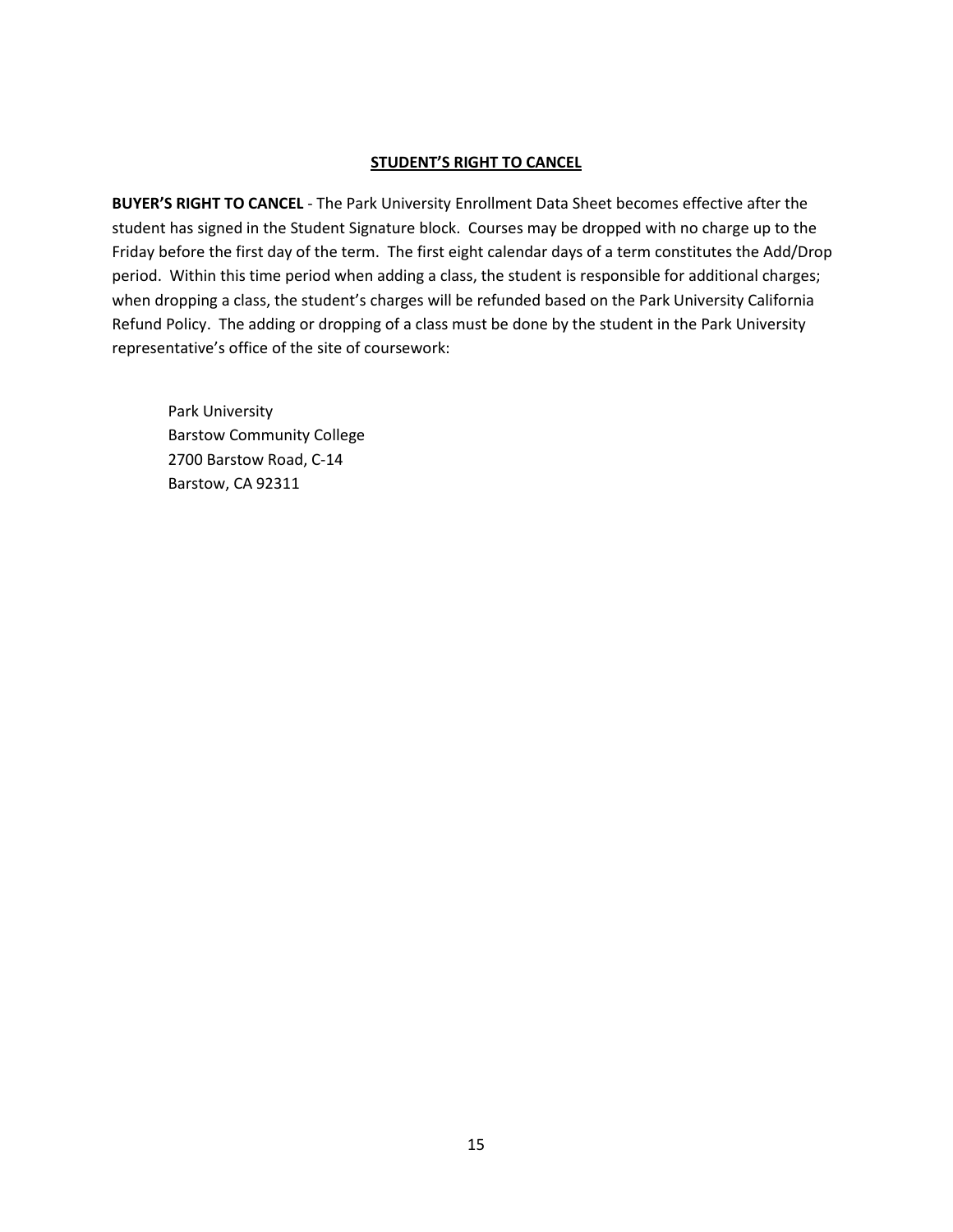## **SCHOOL PERFORMANCE FACT SHEET CALENDAR YEARS 2015-2016**

### **Bachelor of Public Administration - 120 credit hours**

### **On-Time Completion Rates (Graduation Rates)**

*Includes data for the two calendar years prior to reporting*

| Calendar | Number of                           | <b>Students</b>                           | <b>Number of</b>                   | <b>On-Time</b>            |
|----------|-------------------------------------|-------------------------------------------|------------------------------------|---------------------------|
| Year     | <b>Students</b><br><b>Who Began</b> | <b>Available for</b><br><b>Graduation</b> | <b>On-Time</b><br><b>Graduates</b> | <b>Completion</b><br>Rate |
|          | the Program                         |                                           |                                    |                           |
| 2015     |                                     |                                           |                                    |                           |
| 2016     |                                     |                                           |                                    |                           |

**Student's Initials: Date: Initial only after you have had sufficient time to read and understand the information.**

**Students Completing Within 150% of the Published Program Length**

| Calendar<br>Year | Number of<br><b>Students</b><br><b>Who Began</b><br>the Program | <b>Students</b><br><b>Available for</b><br><b>Graduation</b> | 150%<br><b>Graduates</b> | 150%<br><b>Completion</b><br>Rate |
|------------------|-----------------------------------------------------------------|--------------------------------------------------------------|--------------------------|-----------------------------------|
| 2015             |                                                                 |                                                              |                          |                                   |
| 2016             |                                                                 |                                                              |                          |                                   |

**Job Placement Rates (***includes data for the two calendar years prior to reporting***)**

| <b>Calendar</b><br>Year | Number of<br><b>Students</b><br><b>Who Began</b><br>the Program | Number of<br><b>Graduates</b> | <b>Graduates</b><br><b>Available for</b><br><b>Employment</b> | <b>Graduates</b><br><b>Employed in</b><br>the Field | <b>Placement</b><br>Rate %<br><b>Employed in</b><br>the Field |
|-------------------------|-----------------------------------------------------------------|-------------------------------|---------------------------------------------------------------|-----------------------------------------------------|---------------------------------------------------------------|
| 2015                    |                                                                 |                               |                                                               |                                                     |                                                               |
| 2016                    |                                                                 |                               |                                                               |                                                     |                                                               |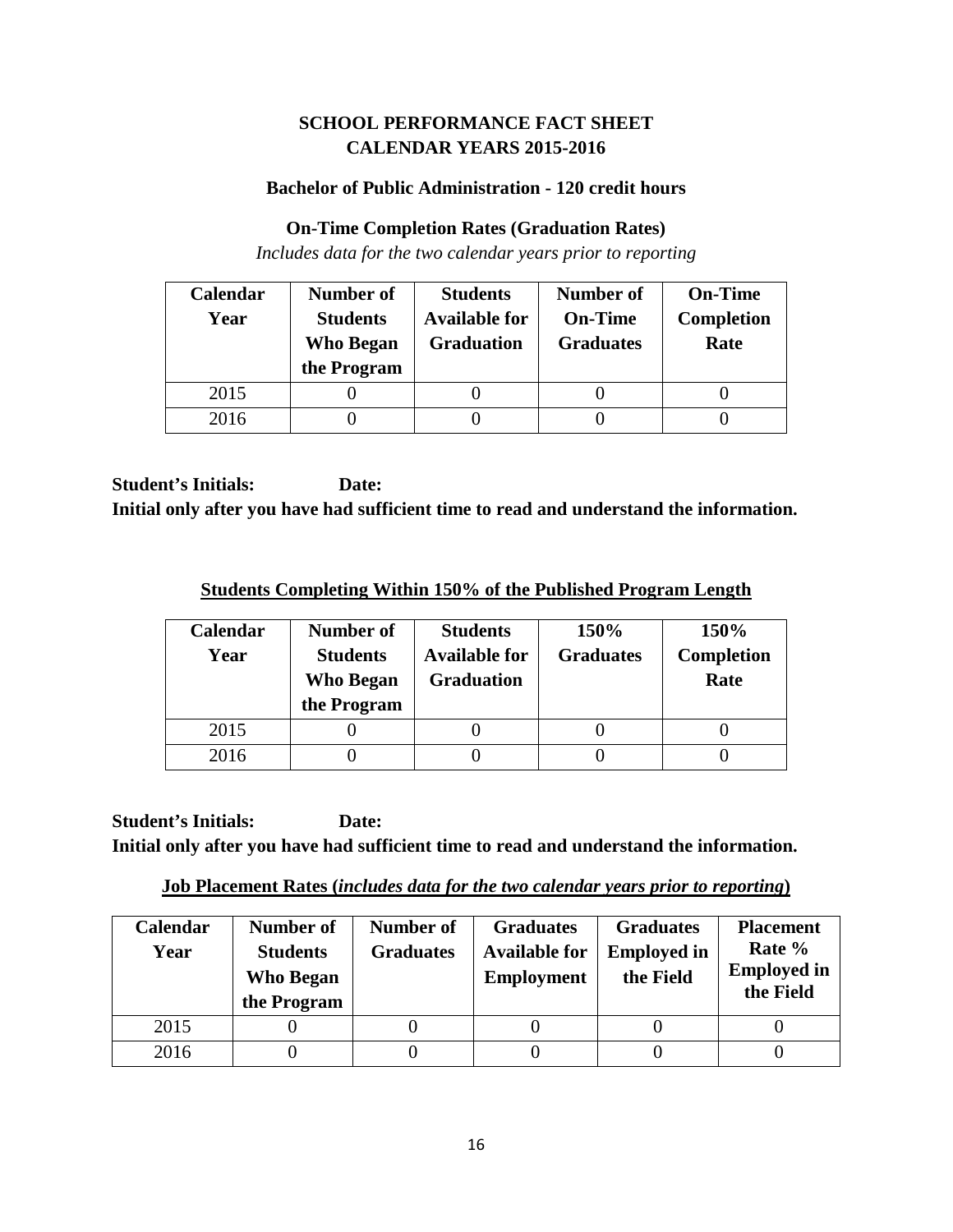You may obtain from the institution a list of the employment positions determined to be in the field for which a student received education and training. Students may obtain this information at Park's website, available at:

https://parkuniversity.thankyou4caring.org/pages/career/discoveryour-career.

## **Gainfully Employed Categories (***includes data for the two calendar years prior to reporting***)**

## **Part-Time vs. Full-Time Employment**

| <b>Calendar</b> | <b>Graduates Employed</b> | <b>Graduates</b>         | <b>Total Graduates Employed in</b> |
|-----------------|---------------------------|--------------------------|------------------------------------|
| Year            | in Field 20-29 Hours      | <b>Employed in the</b>   | the Field                          |
|                 | Per Week                  | <b>Field at Least 30</b> |                                    |
|                 |                           | <b>Hours Per Week</b>    |                                    |
| 2015            |                           |                          |                                    |
| 2016            |                           |                          |                                    |

## **Single Position vs. Concurrent Aggregated Position**

| Calendar | <b>Graduates</b>         | <b>Graduates Employed in</b> | <b>Total</b>     |
|----------|--------------------------|------------------------------|------------------|
| Year     | <b>Employed in Field</b> | the Field in Concurrent      | <b>Graduates</b> |
|          | in a Single Position     | <b>Aggregated Positions</b>  | <b>Employed</b>  |
|          |                          |                              | in the Field     |
| 2015     |                          |                              |                  |
| 2016     |                          |                              |                  |

## **Self-Employed / Freelance Positions**

| Calendar<br>Year | <b>Graduates Employed</b><br>who are Self-Employed<br>or Working Freelance | <b>Total Graduates</b><br><b>Employed in the Field</b> |
|------------------|----------------------------------------------------------------------------|--------------------------------------------------------|
| 2015             |                                                                            |                                                        |
| 2016             |                                                                            |                                                        |

## **Institutional Employment**

| Calendar<br>Year | Graduates Employed in the Field who are<br><b>Employed by the Institution, an Employer</b><br>Owned by the Institution, or an Employer<br>who Shares Ownership with the<br>Institution. | <b>Total</b><br><b>Graduates</b><br><b>Employed in</b><br>the Field |
|------------------|-----------------------------------------------------------------------------------------------------------------------------------------------------------------------------------------|---------------------------------------------------------------------|
| 2015             |                                                                                                                                                                                         |                                                                     |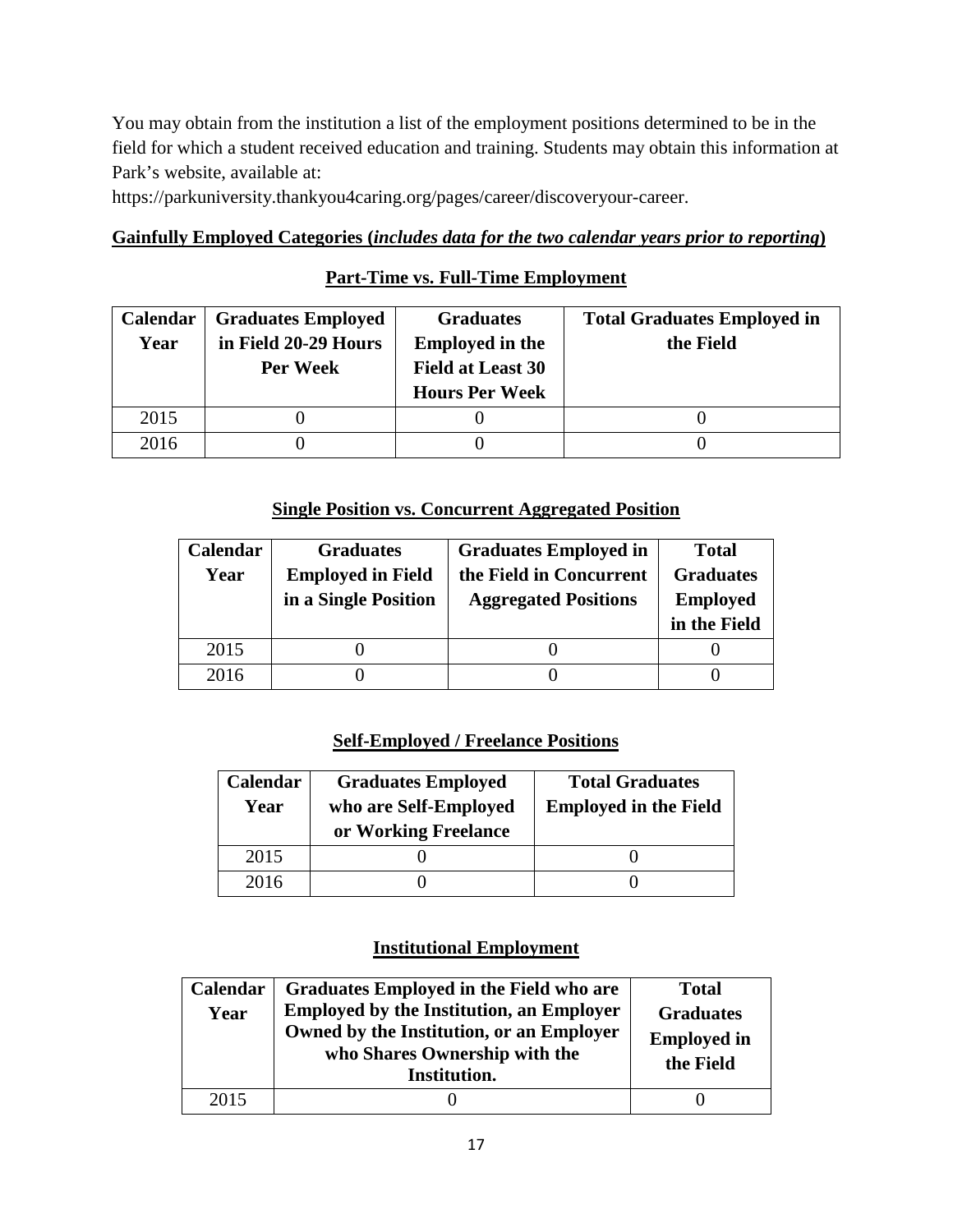|--|

## **License Examination Passage Rates (***includes data for the two calendar years prior to reporting***)**

| <b>First</b><br><b>Available</b><br><b>Exam Date</b> | Date Exam<br><b>Results</b><br>Announced | Number of<br><b>Graduates</b><br>in Calendar<br>Year | Number of<br><b>Graduates</b><br><b>Taking</b><br><b>Exam</b> | <b>Number</b><br>Who<br><b>Passed</b><br><b>Exam</b> | <b>Number</b><br>Who<br><b>Failed</b><br><b>Exam</b> | <b>Passage</b><br>Rate |
|------------------------------------------------------|------------------------------------------|------------------------------------------------------|---------------------------------------------------------------|------------------------------------------------------|------------------------------------------------------|------------------------|
| n/a                                                  | n/a                                      | n/a                                                  | n/a                                                           | n/a                                                  | n/a                                                  | n/a                    |

**Student's Initials: Date: Initial only after you have had sufficient time to read and understand the information.**

## **Salary and Wage Information (***includes data for the two calendar years prior to reporting***)**

**Annual salary and wages reported for graduates employed in the field.**

| Calendar | <b>Graduates</b>     | <b>Graduates</b> | \$20,001 | \$35,001 | \$40,001 | \$45,001       | <b>No Salary</b>   |
|----------|----------------------|------------------|----------|----------|----------|----------------|--------------------|
| Year     | <b>Available for</b> | <b>Employed</b>  |          |          |          | $\blacksquare$ | <b>Information</b> |
|          | <b>Employment</b>    | in Field         | \$25,000 | \$40,000 | \$45,000 | \$50,000       | <b>Reported</b>    |
| 2015     |                      |                  |          |          |          |                |                    |
| 2016     |                      |                  |          |          |          |                |                    |

A list of sources used to substantiate salary disclosures is available from the school. Please see the National Association of College and Employers survey at: [http://www.naceweb.org/store/subscription/salary-survey/.](http://www.naceweb.org/store/subscription/salary-survey/)

**Student's Initials: Date: Initial only after you have had sufficient time to read and understand the information.**

# **Cost of Educational Program**

Total charges for the program for students completing on-time in 2017: \$399.00. Additional charges may be incurred if the program is not completed on-time.

**Student's Initials: Date: Initial only after you have had sufficient time to read and understand the information.**

# **Federal Student Loan Debt**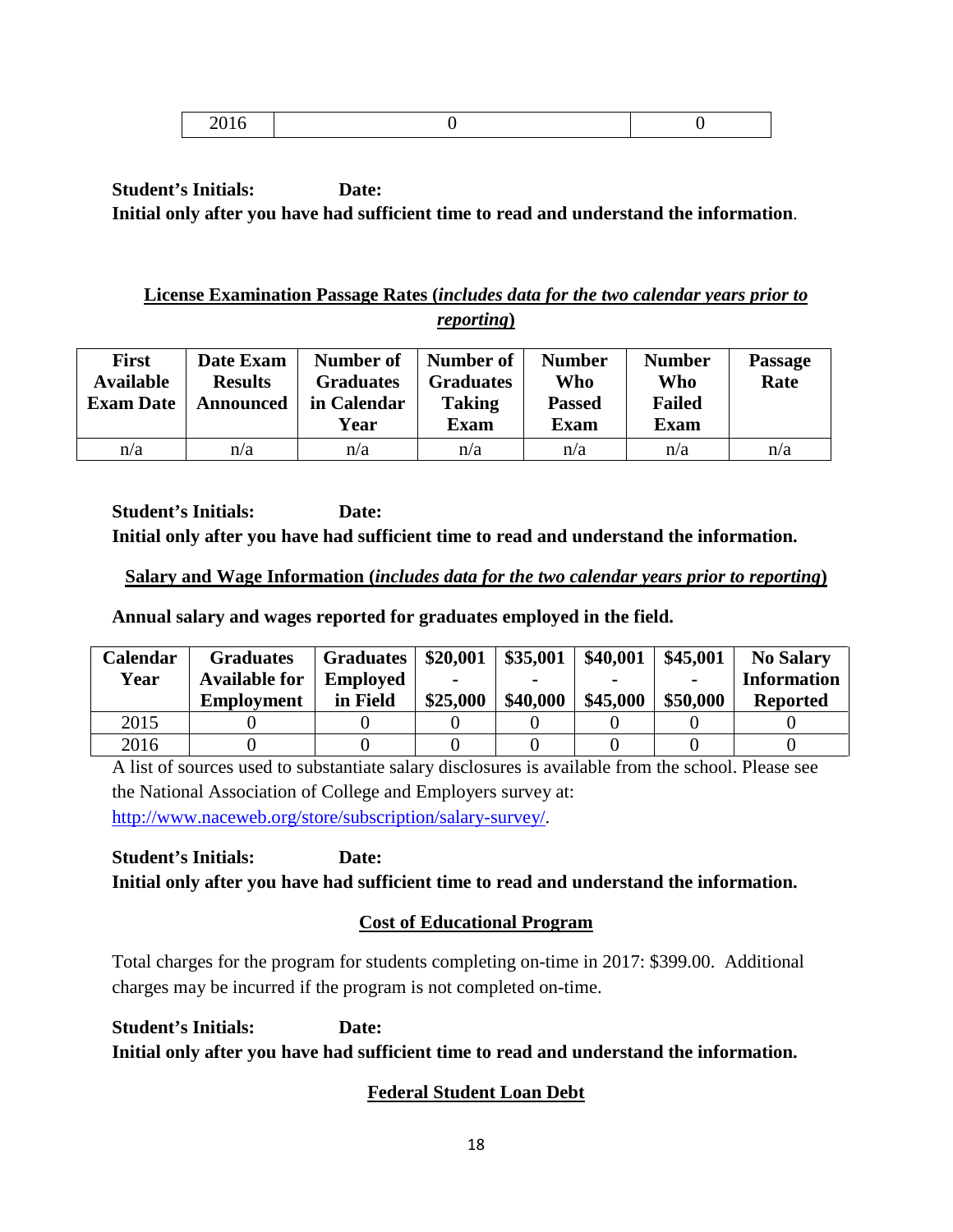| Most recent three year  | The percentage of | The average amount of      | The percentage of    |
|-------------------------|-------------------|----------------------------|----------------------|
| cohort default rate, as | enrolled students | federal student loan debt  | graduates in 2015    |
| reported by the         | in 2015 receiving | of 2015 graduates who      | with federal student |
| <b>United States</b>    | federal student   | took out federal student   | loans as calculated  |
| Department of           | loans to pay for  | loans at this institution. | by the institution.  |
| Education. <sup>4</sup> | this program.     |                            |                      |
|                         |                   |                            |                      |

This fact sheet is filed with the Bureau for Private Postsecondary Education. Regardless of any information you may have relating to completion rates, placement rates, starting salaries, or license exam passage rates, this fact sheet contains the information as calculated pursuant to state law.

Any questions a student may have regarding this fact sheet that have not been satisfactorily answered by the institution may be directed to the Bureau for Private Postsecondary Education at 2535 Capitol Oaks Drive, Suite 400, Sacramento, CA 95833, www.bppe.ca.gov, toll-free telephone number (888) 370-7589 or by fax (916) 263-1897.

Student Name – Print

Student Signature Date

School Official Date

**This program is new. Therefore, the number of students who graduate, the number of students who are placed, or the starting salary you can earn after finishing the educational program are unknown at this time. Information regarding general salary and placement statistics may be available from government sources or from the institution, but is not equivalent to actual performance data. This program was approved by the Bureau on 08/2/2016. As of 08/2/2019, two full years of data for this program will be available.**

<span id="page-18-0"></span> $4$  The percentage of students who defaulted on their federal student loans is called the Cohort Default Rate (CDR). It shows the percentage of this school's students who were more than 270 days (9 months) behind on their federal student loans within three years of when the first payment was due. This is the most recent CDR reported by the U.S. Department of Education.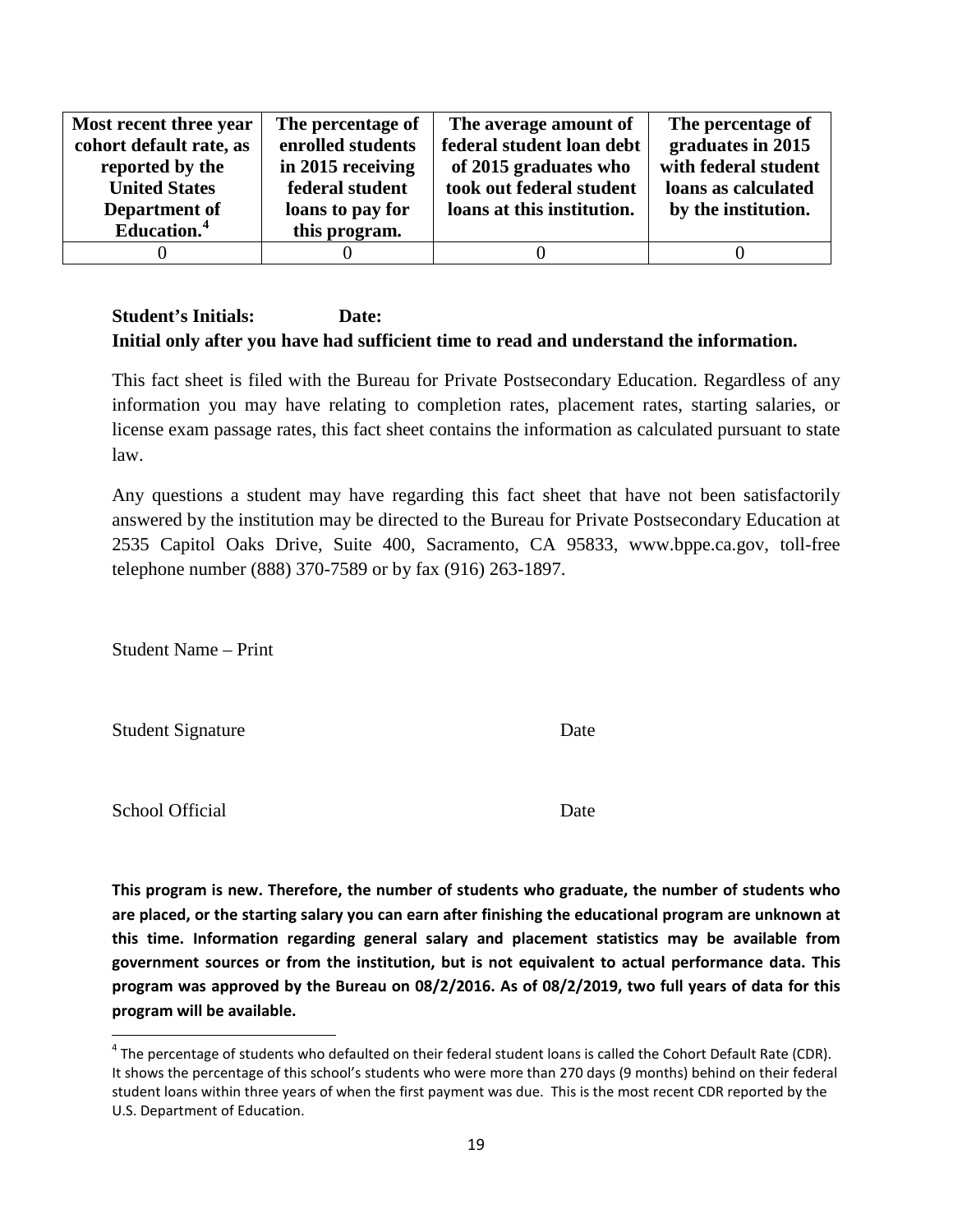#### **STUDENT'S RIGHT TO CANCEL**

**BUYER'S RIGHT TO CANCEL** - The Park University Enrollment Data Sheet becomes effective after the student has signed in the Student Signature block. Courses may be dropped with no charge up to the Friday before the first day of the term. The first eight calendar days of a term constitutes the Add/Drop period. Within this time period when adding a class, the student is responsible for additional charges; when dropping a class, the student's charges will be refunded based on the Park University California Refund Policy. The adding or dropping of a class must be done by the student in the Park University representative's office of the site of coursework:

Park University Barstow Community College 2700 Barstow Road, C-14 Barstow, CA 92311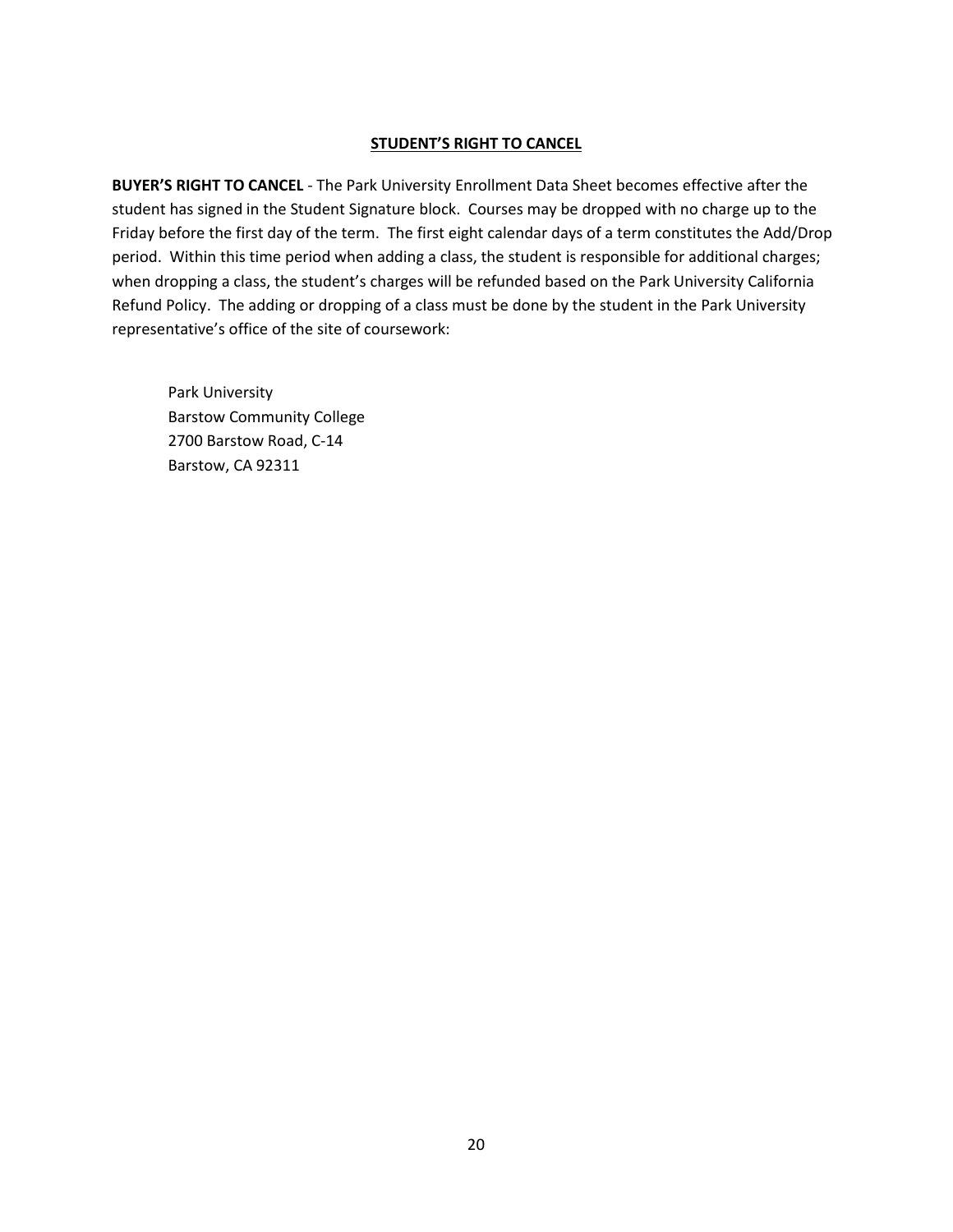## **SCHOOL PERFORMANCE FACT SHEET CALENDAR YEARS 2015-2016**

## **Bachelor of Science in Business Administration – 120 credit hours**

### **On-Time Completion Rates (Graduation Rates)**

*Includes data for the two calendar years prior to reporting*

| Calendar | Number of                           | <b>Students</b>                           | <b>Number of</b>                   | <b>On-Time</b>            |
|----------|-------------------------------------|-------------------------------------------|------------------------------------|---------------------------|
| Year     | <b>Students</b><br><b>Who Began</b> | <b>Available for</b><br><b>Graduation</b> | <b>On-Time</b><br><b>Graduates</b> | <b>Completion</b><br>Rate |
|          | the Program                         |                                           |                                    |                           |
| 2015     |                                     |                                           |                                    |                           |
| 2016     |                                     |                                           |                                    |                           |

**Student's Initials: Date: Initial only after you have had sufficient time to read and understand the information.**

**Students Completing Within 150% of the Published Program Length**

| <b>Calendar</b><br>Year | Number of<br><b>Students</b><br>Who Began<br>the Program | <b>Students</b><br><b>Available for</b><br><b>Graduation</b> | 150%<br><b>Graduates</b> | 150%<br>Completion<br>Rate |
|-------------------------|----------------------------------------------------------|--------------------------------------------------------------|--------------------------|----------------------------|
| 2015                    |                                                          |                                                              |                          |                            |
| 2016                    |                                                          |                                                              |                          |                            |

**Job Placement Rates (***includes data for the two calendar years prior to reporting***)**

| Calendar<br>Year | Number of<br><b>Students</b><br><b>Who Began</b><br>the Program | Number of<br><b>Graduates</b> | <b>Graduates</b><br><b>Available for</b><br><b>Employment</b> | <b>Graduates</b><br><b>Employed in</b><br>the Field | <b>Placement</b><br>Rate %<br><b>Employed in</b><br>the Field |
|------------------|-----------------------------------------------------------------|-------------------------------|---------------------------------------------------------------|-----------------------------------------------------|---------------------------------------------------------------|
| 2015             |                                                                 |                               |                                                               |                                                     |                                                               |
| 2016             |                                                                 |                               |                                                               |                                                     |                                                               |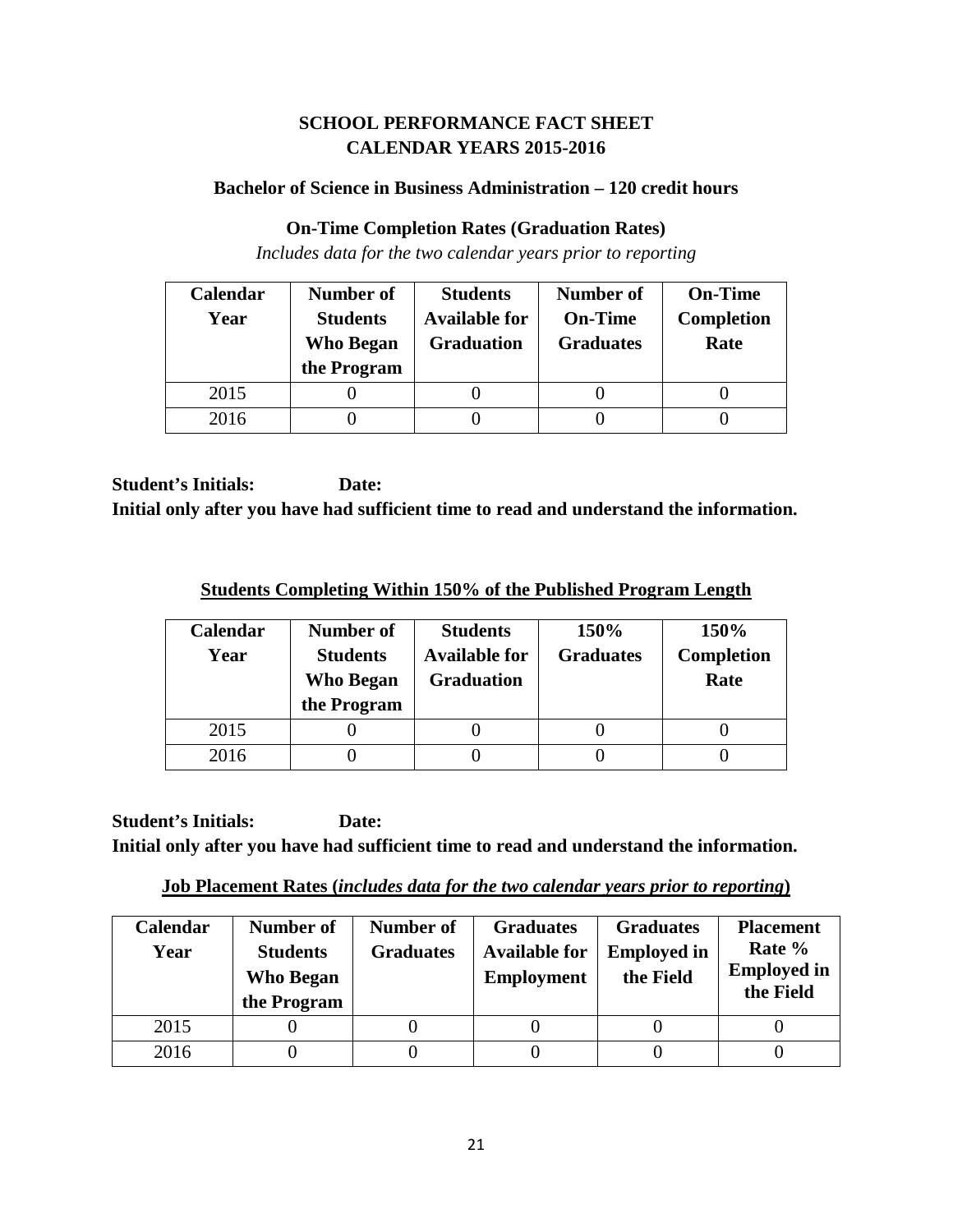You may obtain from the institution a list of the employment positions determined to be in the field for which a student received education and training. Students may obtain this information at Park's website, available at:

https://parkuniversity.thankyou4caring.org/pages/career/discoveryour-career.

### **Gainfully Employed Categories (***includes data for the two calendar years prior to reporting***)**

## **Part-Time vs. Full-Time Employment**

| <b>Calendar</b> | <b>Graduates Employed</b> | <b>Graduates</b>         | <b>Total Graduates Employed in</b> |
|-----------------|---------------------------|--------------------------|------------------------------------|
| Year            | in Field 20-29 Hours      | <b>Employed in the</b>   | the Field                          |
|                 | Per Week                  | <b>Field at Least 30</b> |                                    |
|                 |                           | <b>Hours Per Week</b>    |                                    |
| 2015            |                           |                          |                                    |
| 2016            |                           |                          |                                    |

## **Single Position vs. Concurrent Aggregated Position**

| Calendar | <b>Graduates</b>         | <b>Graduates Employed in</b> | <b>Total</b>     |
|----------|--------------------------|------------------------------|------------------|
| Year     | <b>Employed in Field</b> | the Field in Concurrent      | <b>Graduates</b> |
|          | in a Single Position     | <b>Aggregated Positions</b>  | <b>Employed</b>  |
|          |                          |                              | in the Field     |
| 2015     |                          |                              |                  |
| 2016     |                          |                              |                  |

## **Self-Employed / Freelance Positions**

| Calendar<br>Year | <b>Graduates Employed</b><br>who are Self-Employed<br>or Working Freelance | <b>Total Graduates</b><br><b>Employed in the Field</b> |
|------------------|----------------------------------------------------------------------------|--------------------------------------------------------|
| 2015             |                                                                            |                                                        |
| 2016             |                                                                            |                                                        |

### **Institutional Employment**

| Calendar<br>Year | Graduates Employed in the Field who are<br><b>Employed by the Institution, an Employer</b><br>Owned by the Institution, or an Employer<br>who Shares Ownership with the<br>Institution. | <b>Total</b><br><b>Graduates</b><br><b>Employed in</b><br>the Field |
|------------------|-----------------------------------------------------------------------------------------------------------------------------------------------------------------------------------------|---------------------------------------------------------------------|
| 2015             |                                                                                                                                                                                         |                                                                     |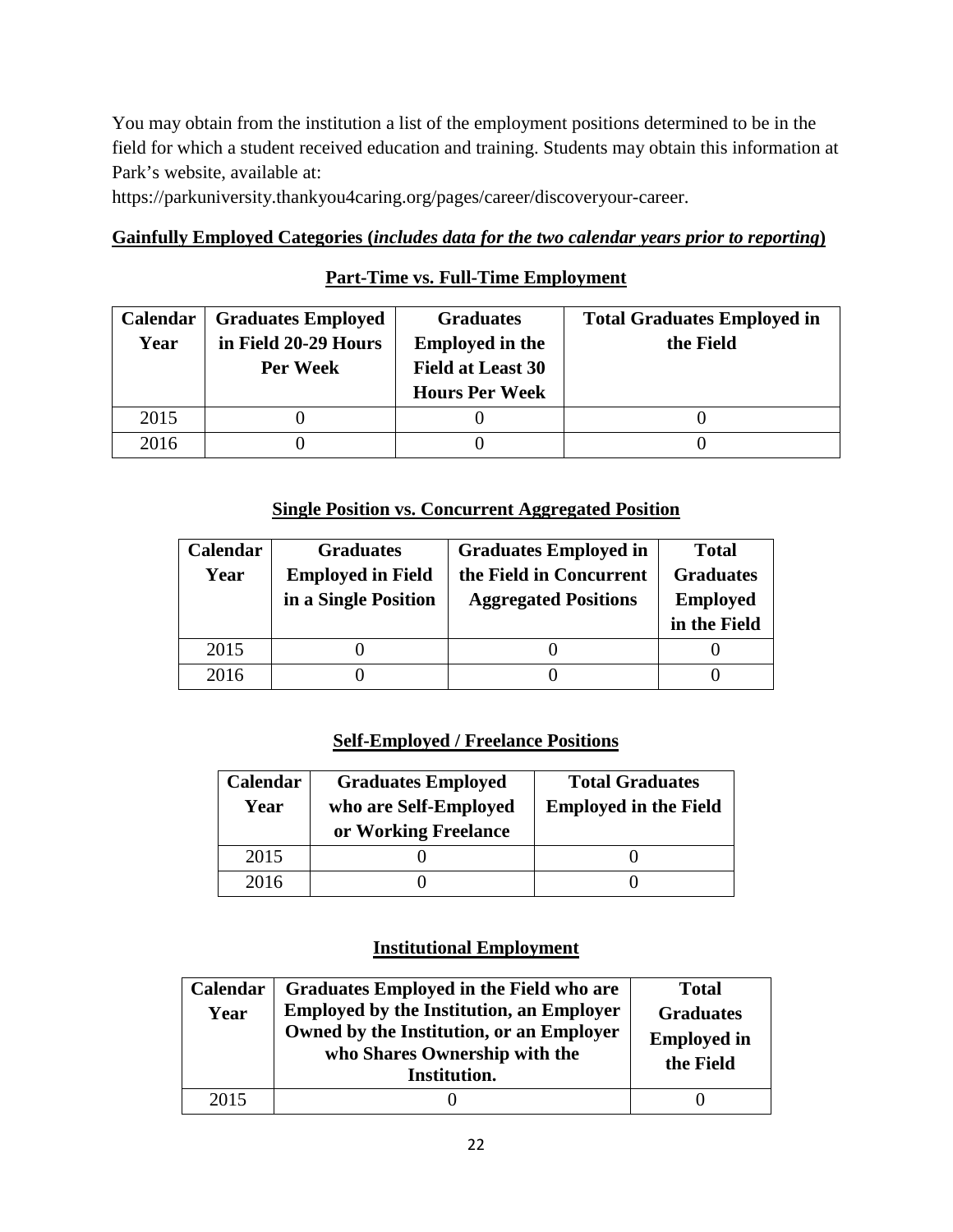|--|--|

## **License Examination Passage Rates (***includes data for the two calendar years prior to reporting***)**

| <b>First</b><br><b>Available</b><br><b>Exam Date</b> | Date Exam<br><b>Results</b><br>Announced | Number of<br><b>Graduates</b><br>in Calendar<br>Year | Number of<br><b>Graduates</b><br><b>Taking</b><br><b>Exam</b> | <b>Number</b><br>Who<br><b>Passed</b><br><b>Exam</b> | <b>Number</b><br>Who<br><b>Failed</b><br><b>Exam</b> | <b>Passage</b><br>Rate |
|------------------------------------------------------|------------------------------------------|------------------------------------------------------|---------------------------------------------------------------|------------------------------------------------------|------------------------------------------------------|------------------------|
| n/a                                                  | n/a                                      | n/a                                                  | n/a                                                           | n/a                                                  | n/a                                                  | n/a                    |

**Student's Initials: Date: Initial only after you have had sufficient time to read and understand the information.**

## **Salary and Wage Information (***includes data for the two calendar years prior to reporting***)**

**Annual salary and wages reported for graduates employed in the field.**

| Calendar | <b>Graduates</b>     | <b>Graduates</b> | \$20,001 | \$35,001 | \$40,001 | \$45,001       | <b>No Salary</b>   |
|----------|----------------------|------------------|----------|----------|----------|----------------|--------------------|
| Year     | <b>Available for</b> | <b>Employed</b>  |          |          |          | $\blacksquare$ | <b>Information</b> |
|          | <b>Employment</b>    | in Field         | \$25,000 | \$40,000 | \$45,000 | \$50,000       | <b>Reported</b>    |
| 2015     |                      |                  |          |          |          |                |                    |
| 2016     |                      |                  |          |          |          |                |                    |

A list of sources used to substantiate salary disclosures is available from the school. Please see the National Association of College and Employers survey at: [http://www.naceweb.org/store/subscription/salary-survey/.](http://www.naceweb.org/store/subscription/salary-survey/)

**Student's Initials: Date: Initial only after you have had sufficient time to read and understand the information.**

# **Cost of Educational Program**

Total charges for the program for students completing on-time in 2017: \$399.00. Additional charges may be incurred if the program is not completed on-time.

**Student's Initials: Date: Initial only after you have had sufficient time to read and understand the information.**

# **Federal Student Loan Debt**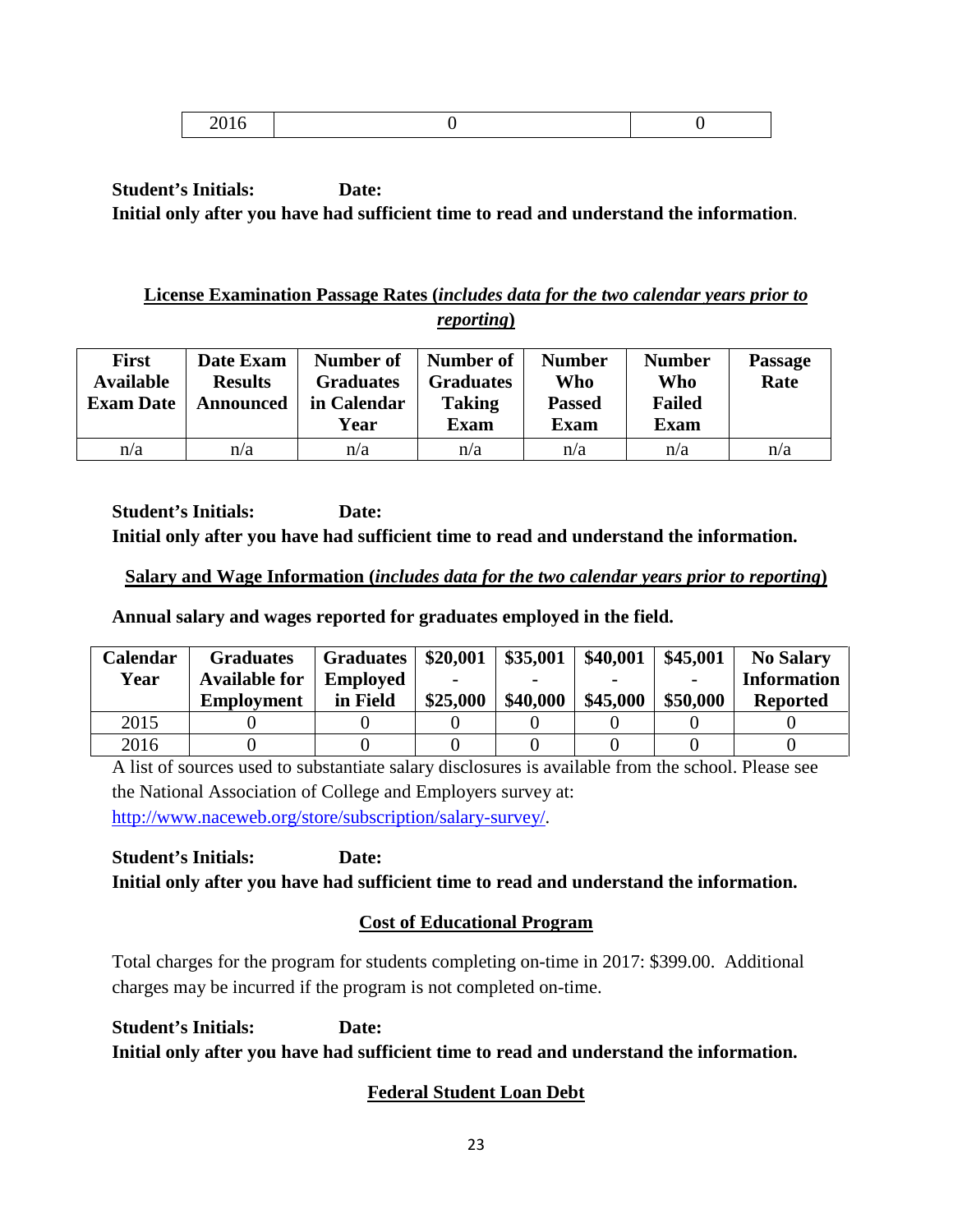| Most recent three year  | The percentage of | The average amount of      | The percentage of    |
|-------------------------|-------------------|----------------------------|----------------------|
| cohort default rate, as | enrolled students | federal student loan debt  | graduates in 2015    |
| reported by the         | in 2015 receiving | of 2015 graduates who      | with federal student |
| <b>United States</b>    | federal student   | took out federal student   | loans as calculated  |
| Department of           | loans to pay for  | loans at this institution. | by the institution.  |
| Education.              | this program.     |                            |                      |
|                         |                   |                            |                      |

This fact sheet is filed with the Bureau for Private Postsecondary Education. Regardless of any information you may have relating to completion rates, placement rates, starting salaries, or license exam passage rates, this fact sheet contains the information as calculated pursuant to state law.

Any questions a student may have regarding this fact sheet that have not been satisfactorily answered by the institution may be directed to the Bureau for Private Postsecondary Education at 2535 Capitol Oaks Drive, Suite 400, Sacramento, CA 95833, www.bppe.ca.gov, toll-free telephone number (888) 370-7589 or by fax (916) 263-1897.

Student Name – Print

Student Signature Date

School Official Date

**This program is new. Therefore, the number of students who graduate, the number of students who are placed, or the starting salary you can earn after finishing the educational program are unknown at this time. Information regarding general salary and placement statistics may be available from government sources or from the institution, but is not equivalent to actual performance data. This program was approved by the Bureau on 08/2/2016. As of 08/2/2019, two full years of data for this program will be available.**

<span id="page-23-0"></span> $<sup>5</sup>$  The percentage of students who defaulted on their federal student loans is called the Cohort Default Rate (CDR).</sup> It shows the percentage of this school's students who were more than 270 days (9 months) behind on their federal student loans within three years of when the first payment was due. This is the most recent CDR reported by the U.S. Department of Education.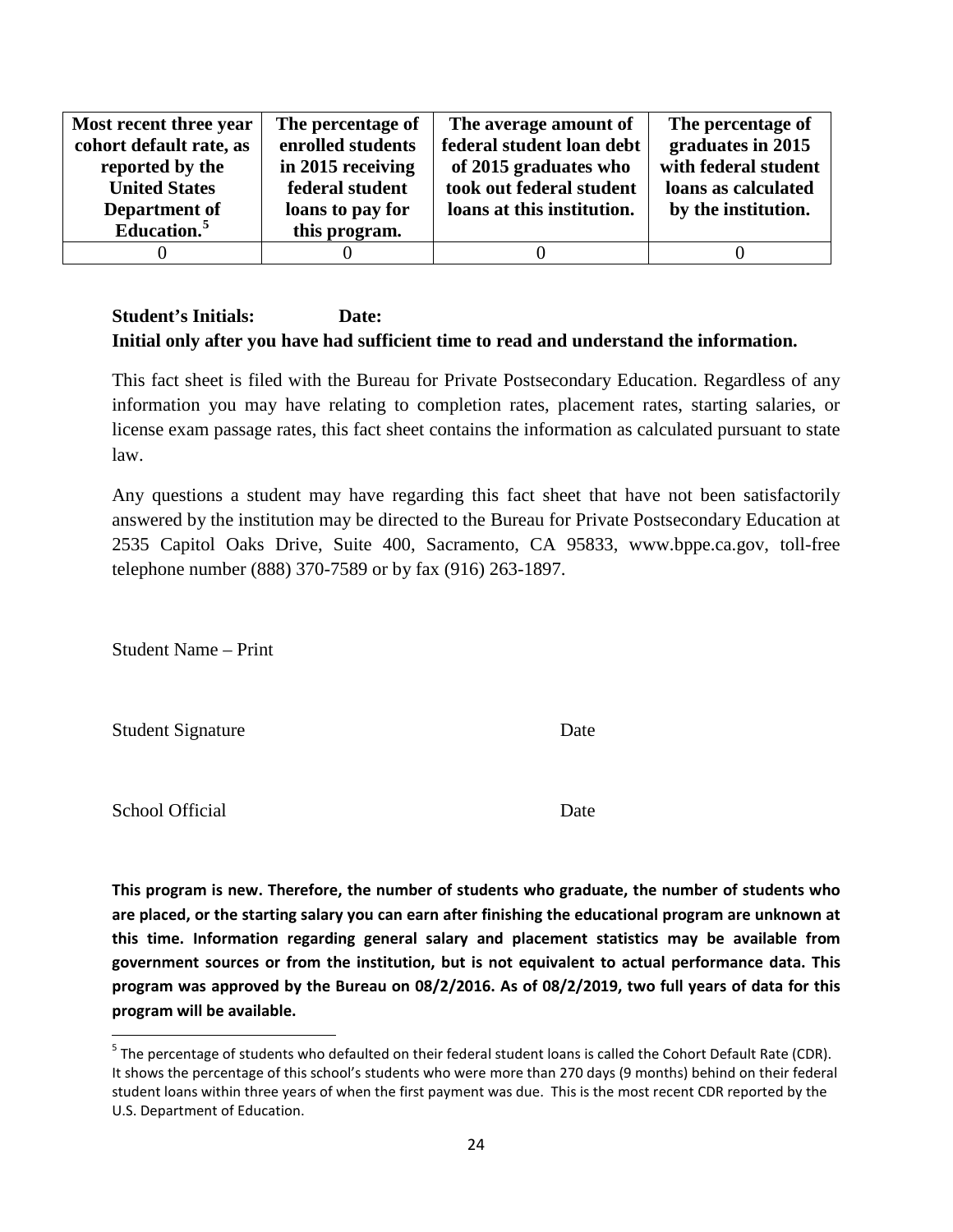#### **STUDENT'S RIGHT TO CANCEL**

**BUYER'S RIGHT TO CANCEL** - The Park University Enrollment Data Sheet becomes effective after the student has signed in the Student Signature block. Courses may be dropped with no charge up to the Friday before the first day of the term. The first eight calendar days of a term constitutes the Add/Drop period. Within this time period when adding a class, the student is responsible for additional charges; when dropping a class, the student's charges will be refunded based on the Park University California Refund Policy. The adding or dropping of a class must be done by the student in the Park University representative's office of the site of coursework:

Park University Barstow Community College 2700 Barstow Road, C-14 Barstow, CA 92311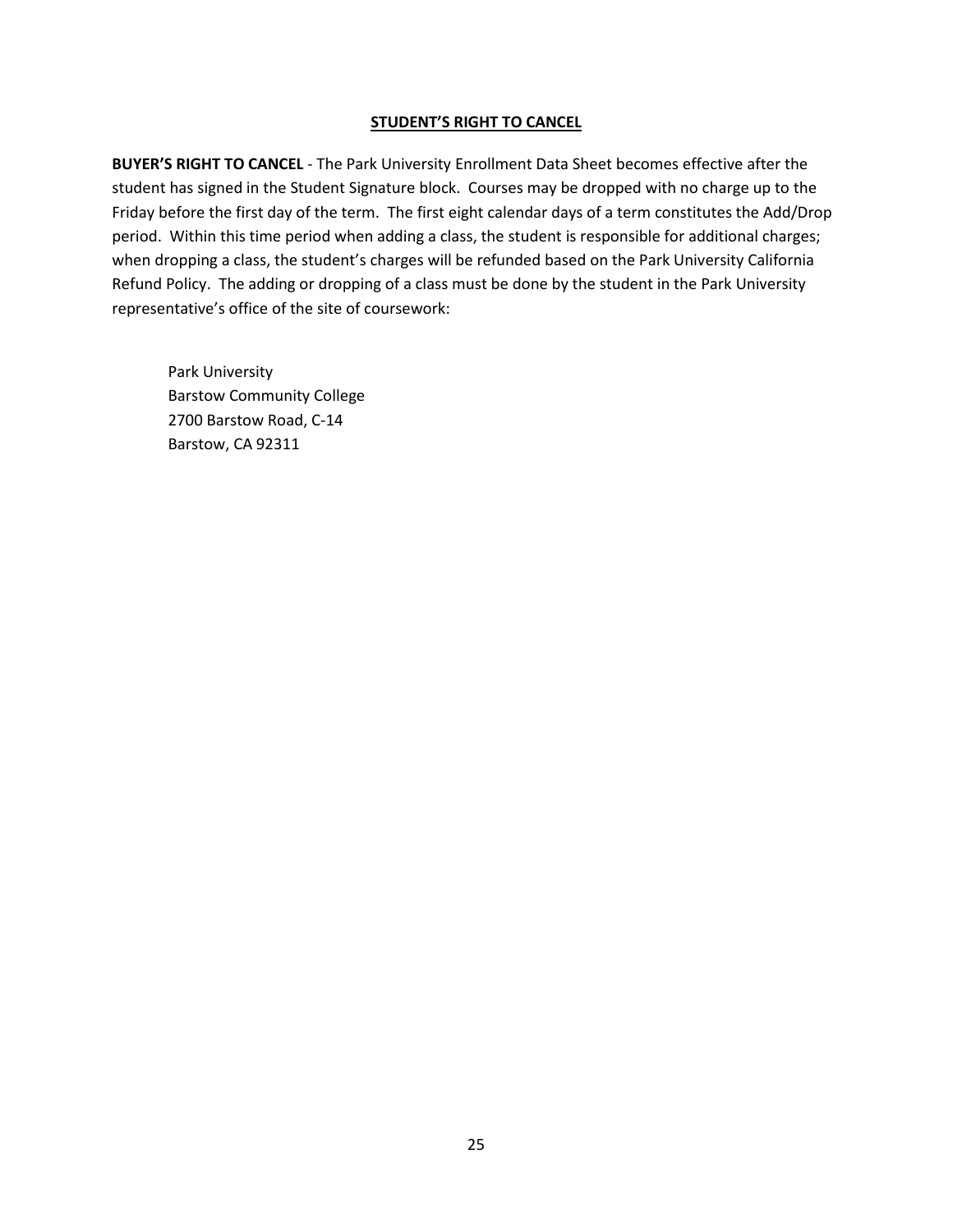## **SCHOOL PERFORMANCE FACT SHEET CALENDAR YEARS 2015-2016**

## **Bachelor of Science in Criminal Justice Administration – 120 credit hours**

## **On-Time Completion Rates (Graduation Rates)**

*Includes data for the two calendar years prior to reporting*

| Calendar | Number of                           | <b>Students</b>                           | <b>Number of</b>                   | <b>On-Time</b>            |
|----------|-------------------------------------|-------------------------------------------|------------------------------------|---------------------------|
| Year     | <b>Students</b><br><b>Who Began</b> | <b>Available for</b><br><b>Graduation</b> | <b>On-Time</b><br><b>Graduates</b> | <b>Completion</b><br>Rate |
|          | the Program                         |                                           |                                    |                           |
| 2015     |                                     |                                           |                                    |                           |
| 2016     |                                     |                                           |                                    |                           |

**Student's Initials: Date: Initial only after you have had sufficient time to read and understand the information.**

**Students Completing Within 150% of the Published Program Length**

| <b>Calendar</b><br>Year | Number of<br><b>Students</b><br>Who Began<br>the Program | <b>Students</b><br><b>Available for</b><br><b>Graduation</b> | 150%<br><b>Graduates</b> | 150%<br>Completion<br>Rate |
|-------------------------|----------------------------------------------------------|--------------------------------------------------------------|--------------------------|----------------------------|
| 2015                    |                                                          |                                                              |                          |                            |
| 2016                    |                                                          |                                                              |                          |                            |

**Job Placement Rates (***includes data for the two calendar years prior to reporting***)**

| <b>Calendar</b><br>Year | Number of<br><b>Students</b><br><b>Who Began</b><br>the Program | Number of<br><b>Graduates</b> | <b>Graduates</b><br><b>Available for</b><br><b>Employment</b> | <b>Graduates</b><br><b>Employed in</b><br>the Field | <b>Placement</b><br>Rate %<br><b>Employed in</b><br>the Field |
|-------------------------|-----------------------------------------------------------------|-------------------------------|---------------------------------------------------------------|-----------------------------------------------------|---------------------------------------------------------------|
| 2015                    |                                                                 |                               |                                                               |                                                     |                                                               |
| 2016                    |                                                                 |                               |                                                               |                                                     |                                                               |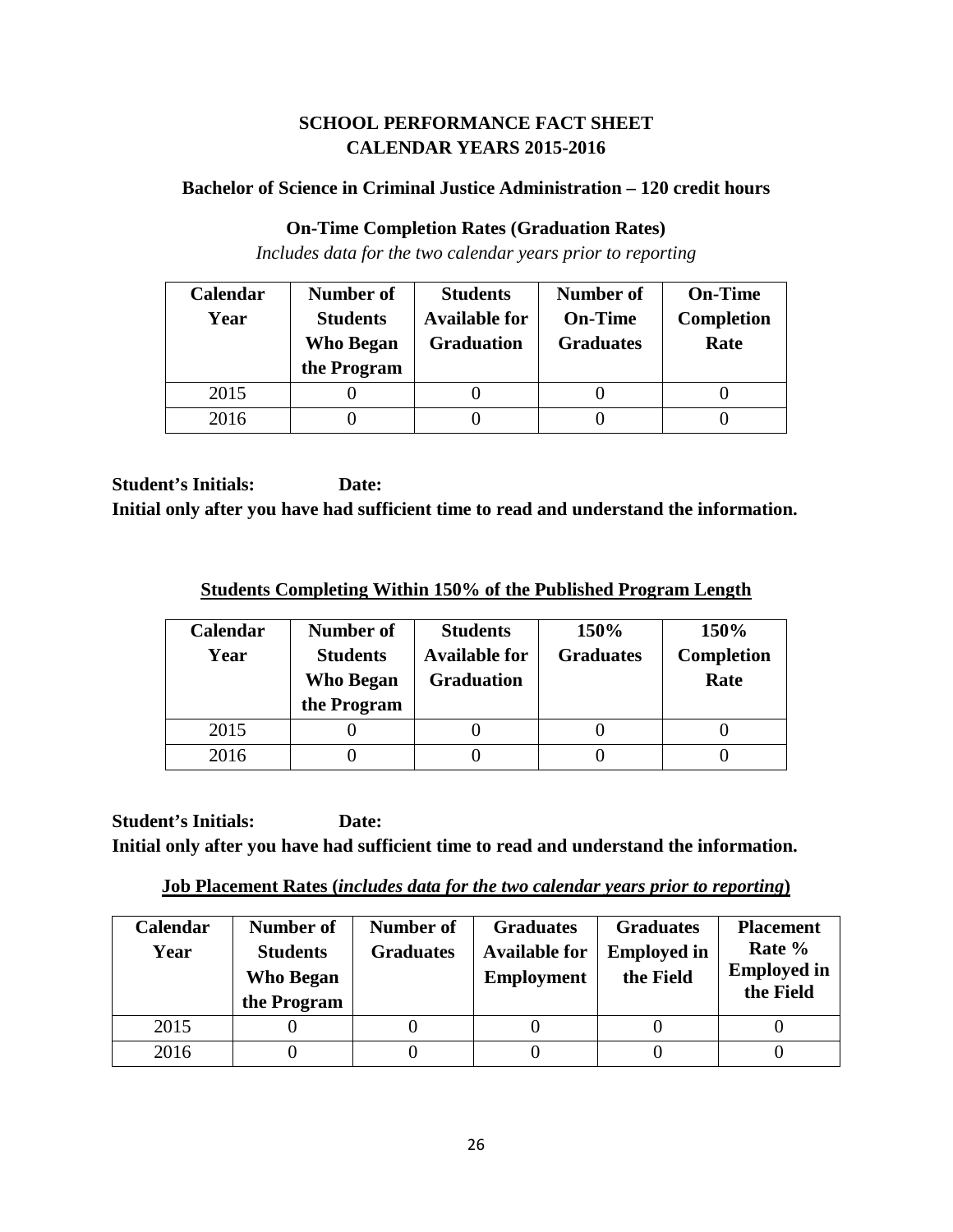You may obtain from the institution a list of the employment positions determined to be in the field for which a student received education and training. Students may obtain this information at Park's website, available at:

https://parkuniversity.thankyou4caring.org/pages/career/discoveryour-career.

### **Gainfully Employed Categories (***includes data for the two calendar years prior to reporting***)**

## **Part-Time vs. Full-Time Employment**

| <b>Calendar</b> | <b>Graduates Employed</b> | <b>Graduates</b>         | <b>Total Graduates Employed in</b> |
|-----------------|---------------------------|--------------------------|------------------------------------|
| Year            | in Field 20-29 Hours      | <b>Employed in the</b>   | the Field                          |
|                 | Per Week                  | <b>Field at Least 30</b> |                                    |
|                 |                           | <b>Hours Per Week</b>    |                                    |
| 2015            |                           |                          |                                    |
| 2016            |                           |                          |                                    |

## **Single Position vs. Concurrent Aggregated Position**

| Calendar | <b>Graduates</b>         | <b>Graduates Employed in</b> | <b>Total</b>     |
|----------|--------------------------|------------------------------|------------------|
| Year     | <b>Employed in Field</b> | the Field in Concurrent      | <b>Graduates</b> |
|          | in a Single Position     | <b>Aggregated Positions</b>  | <b>Employed</b>  |
|          |                          |                              | in the Field     |
| 2015     |                          |                              |                  |
| 2016     |                          |                              |                  |

## **Self-Employed / Freelance Positions**

| Calendar<br>Year | <b>Graduates Employed</b><br>who are Self-Employed<br>or Working Freelance | <b>Total Graduates</b><br><b>Employed in the Field</b> |
|------------------|----------------------------------------------------------------------------|--------------------------------------------------------|
| 2015             |                                                                            |                                                        |
| 2016             |                                                                            |                                                        |

### **Institutional Employment**

| Calendar<br>Year | Graduates Employed in the Field who are<br><b>Employed by the Institution, an Employer</b><br>Owned by the Institution, or an Employer<br>who Shares Ownership with the<br>Institution. | <b>Total</b><br><b>Graduates</b><br><b>Employed in</b><br>the Field |
|------------------|-----------------------------------------------------------------------------------------------------------------------------------------------------------------------------------------|---------------------------------------------------------------------|
| 2015             |                                                                                                                                                                                         |                                                                     |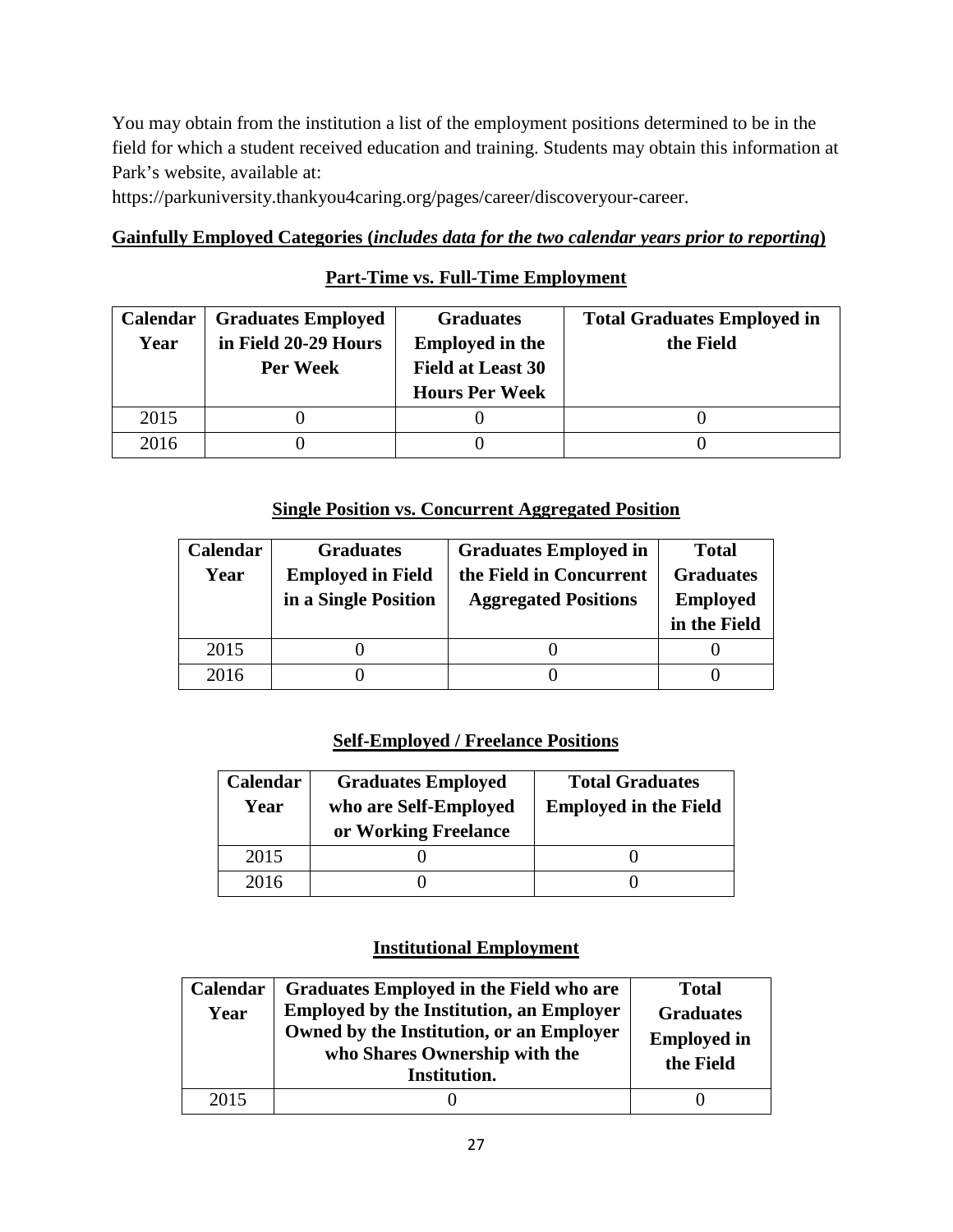|--|

## **License Examination Passage Rates (***includes data for the two calendar years prior to reporting***)**

| <b>First</b><br><b>Available</b><br><b>Exam Date</b> | Date Exam<br><b>Results</b><br><b>Announced</b> | Number of<br><b>Graduates</b><br>in Calendar<br>Year | Number of<br><b>Graduates</b><br><b>Taking</b><br><b>Exam</b> | <b>Number</b><br>Who<br><b>Passed</b><br>Exam | <b>Number</b><br>Who<br><b>Failed</b><br><b>Exam</b> | <b>Passage</b><br>Rate |
|------------------------------------------------------|-------------------------------------------------|------------------------------------------------------|---------------------------------------------------------------|-----------------------------------------------|------------------------------------------------------|------------------------|
| n/a                                                  | n/a                                             | n/a                                                  | n/a                                                           | n/a                                           | n/a                                                  | n/a                    |

**Student's Initials: Date: Initial only after you have had sufficient time to read and understand the information.**

## **Salary and Wage Information (***includes data for the two calendar years prior to reporting***)**

**Annual salary and wages reported for graduates employed in the field.**

| Calendar | <b>Graduates</b>     | <b>Graduates</b> | \$20,001 | \$35,001 | \$40,001 | \$45,001       | <b>No Salary</b>   |
|----------|----------------------|------------------|----------|----------|----------|----------------|--------------------|
| Year     | <b>Available for</b> | <b>Employed</b>  |          |          |          | $\blacksquare$ | <b>Information</b> |
|          | <b>Employment</b>    | in Field         | \$25,000 | \$40,000 | \$45,000 | \$50,000       | <b>Reported</b>    |
| 2015     |                      |                  |          |          |          |                |                    |
| 2016     |                      |                  |          |          |          |                |                    |

A list of sources used to substantiate salary disclosures is available from the school. Please see the National Association of College and Employers survey at: [http://www.naceweb.org/store/subscription/salary-survey/.](http://www.naceweb.org/store/subscription/salary-survey/)

**Student's Initials: Date: Initial only after you have had sufficient time to read and understand the information.**

# **Cost of Educational Program**

Total charges for the program for students completing on-time in 2017: \$399.00. Additional charges may be incurred if the program is not completed on-time.

**Student's Initials: Date: Initial only after you have had sufficient time to read and understand the information.**

# **Federal Student Loan Debt**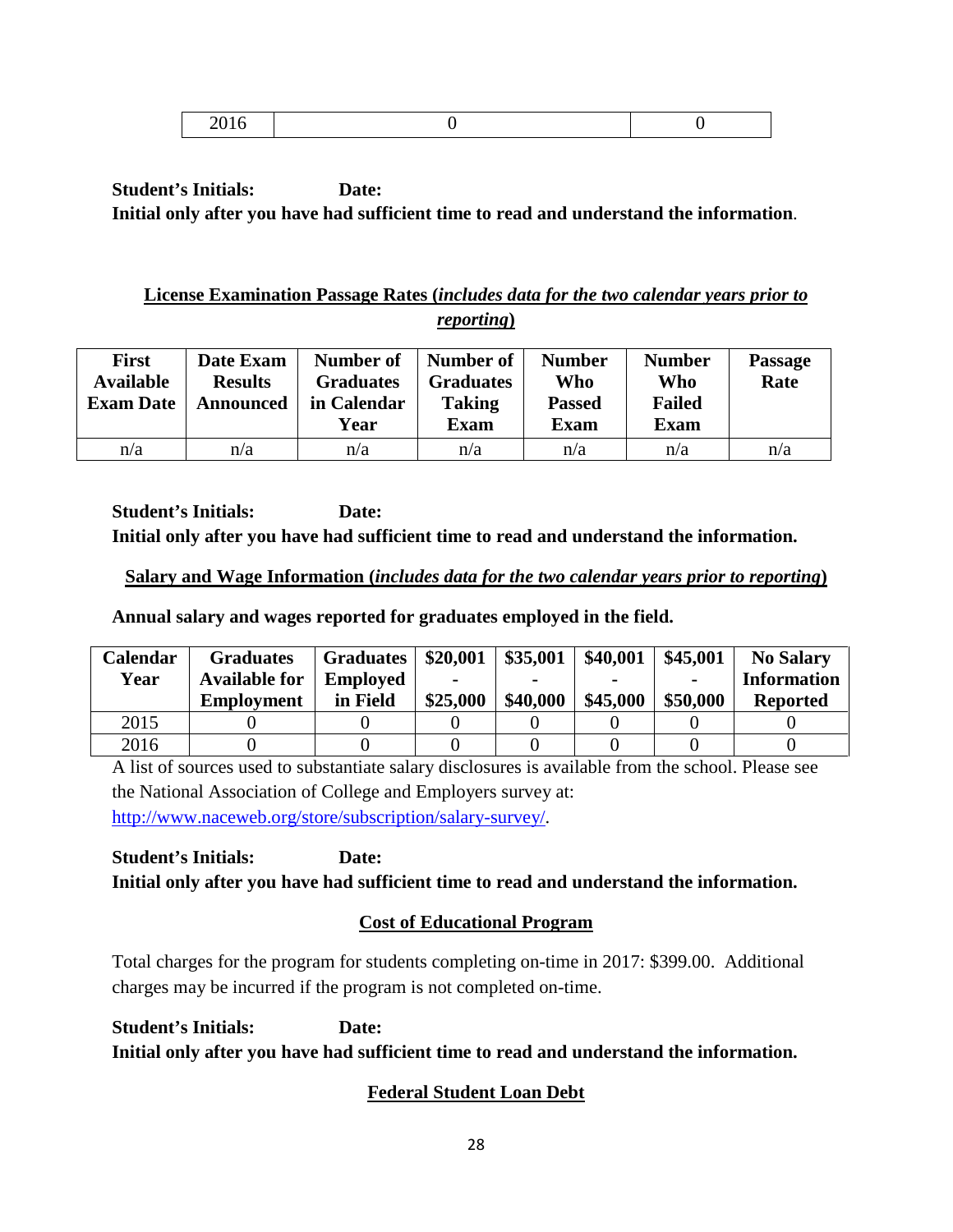| Most recent three year  | The percentage of | The average amount of      | The percentage of    |
|-------------------------|-------------------|----------------------------|----------------------|
| cohort default rate, as | enrolled students | federal student loan debt  | graduates in 2015    |
| reported by the         | in 2015 receiving | of 2015 graduates who      | with federal student |
| <b>United States</b>    | federal student   | took out federal student   | loans as calculated  |
| Department of           | loans to pay for  | loans at this institution. | by the institution.  |
| Education. <sup>6</sup> | this program.     |                            |                      |
|                         |                   |                            |                      |

This fact sheet is filed with the Bureau for Private Postsecondary Education. Regardless of any information you may have relating to completion rates, placement rates, starting salaries, or license exam passage rates, this fact sheet contains the information as calculated pursuant to state law.

Any questions a student may have regarding this fact sheet that have not been satisfactorily answered by the institution may be directed to the Bureau for Private Postsecondary Education at 2535 Capitol Oaks Drive, Suite 400, Sacramento, CA 95833, www.bppe.ca.gov, toll-free telephone number (888) 370-7589 or by fax (916) 263-1897.

Student Name – Print

Student Signature Date

School Official Date

**This program is new. Therefore, the number of students who graduate, the number of students who are placed, or the starting salary you can earn after finishing the educational program are unknown at this time. Information regarding general salary and placement statistics may be available from government sources or from the institution, but is not equivalent to actual performance data. This program was approved by the Bureau on 08/2/2016. As of 08/2/2019, two full years of data for this program will be available.**

<span id="page-28-0"></span> $6$  The percentage of students who defaulted on their federal student loans is called the Cohort Default Rate (CDR). It shows the percentage of this school's students who were more than 270 days (9 months) behind on their federal student loans within three years of when the first payment was due. This is the most recent CDR reported by the U.S. Department of Education.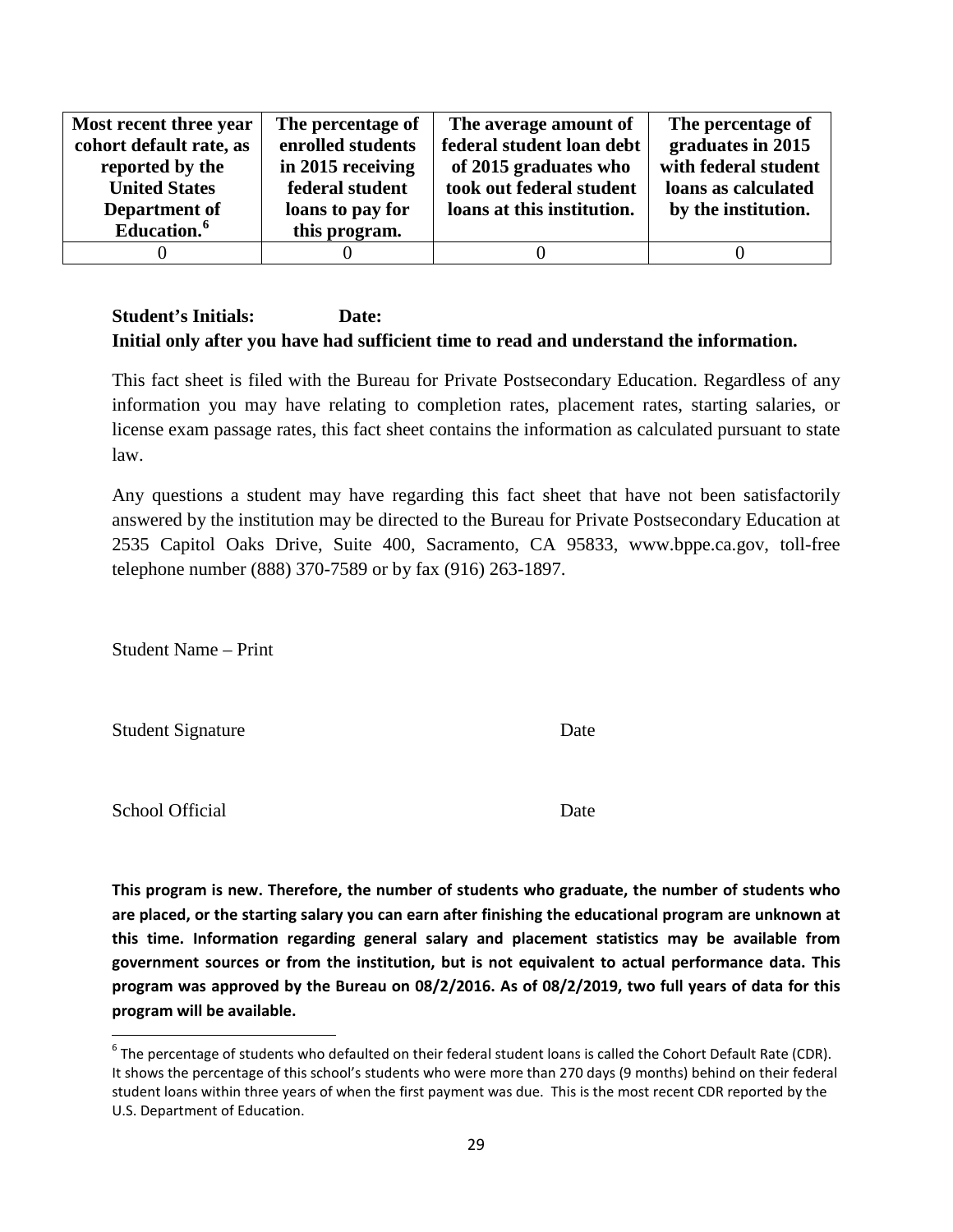#### **STUDENT'S RIGHT TO CANCEL**

**BUYER'S RIGHT TO CANCEL** - The Park University Enrollment Data Sheet becomes effective after the student has signed in the Student Signature block. Courses may be dropped with no charge up to the Friday before the first day of the term. The first eight calendar days of a term constitutes the Add/Drop period. Within this time period when adding a class, the student is responsible for additional charges; when dropping a class, the student's charges will be refunded based on the Park University California Refund Policy. The adding or dropping of a class must be done by the student in the Park University representative's office of the site of coursework:

Park University Barstow Community College 2700 Barstow Road, C-14 Barstow, CA 92311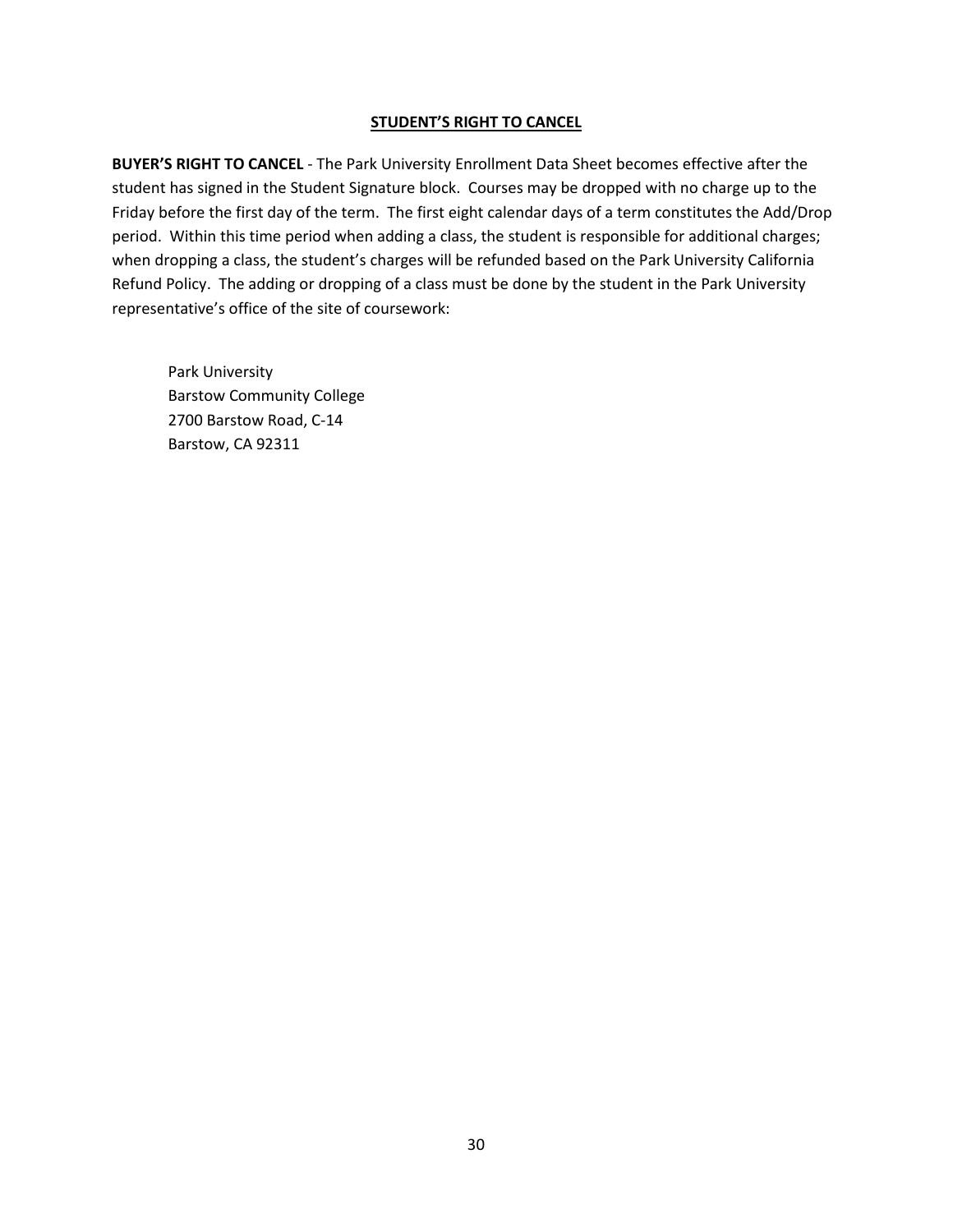## **SCHOOL PERFORMANCE FACT SHEET CALENDAR YEARS 2016-2017**

## **Bachelor of Science in Management/Finance - 120 credit hours**

## **On-Time Completion Rates (Graduation Rates)**

*Includes data for the two calendar years prior to reporting*

| Calendar | Number of                           | <b>Students</b>                           | <b>Number of</b>                   | <b>On-Time</b>            |
|----------|-------------------------------------|-------------------------------------------|------------------------------------|---------------------------|
| Year     | <b>Students</b><br><b>Who Began</b> | <b>Available for</b><br><b>Graduation</b> | <b>On-Time</b><br><b>Graduates</b> | <b>Completion</b><br>Rate |
|          | the Program                         |                                           |                                    |                           |
| 2015     |                                     |                                           |                                    |                           |
| 2016     |                                     |                                           |                                    |                           |

**Student's Initials: Date: Initial only after you have had sufficient time to read and understand the information.**

**Students Completing Within 150% of the Published Program Length**

| <b>Calendar</b><br>Year | Number of<br><b>Students</b><br>Who Began<br>the Program | <b>Students</b><br><b>Available for</b><br><b>Graduation</b> | 150%<br><b>Graduates</b> | 150%<br>Completion<br>Rate |
|-------------------------|----------------------------------------------------------|--------------------------------------------------------------|--------------------------|----------------------------|
| 2015                    |                                                          |                                                              |                          |                            |
| 2016                    |                                                          |                                                              |                          |                            |

**Job Placement Rates (***includes data for the two calendar years prior to reporting***)**

| Calendar<br>Year | Number of<br><b>Students</b><br><b>Who Began</b><br>the Program | Number of<br><b>Graduates</b> | <b>Graduates</b><br><b>Available for</b><br><b>Employment</b> | <b>Graduates</b><br><b>Employed in</b><br>the Field | <b>Placement</b><br>Rate %<br><b>Employed</b> in<br>the Field |
|------------------|-----------------------------------------------------------------|-------------------------------|---------------------------------------------------------------|-----------------------------------------------------|---------------------------------------------------------------|
| 2015             |                                                                 |                               |                                                               |                                                     |                                                               |
| 2016             |                                                                 |                               |                                                               |                                                     |                                                               |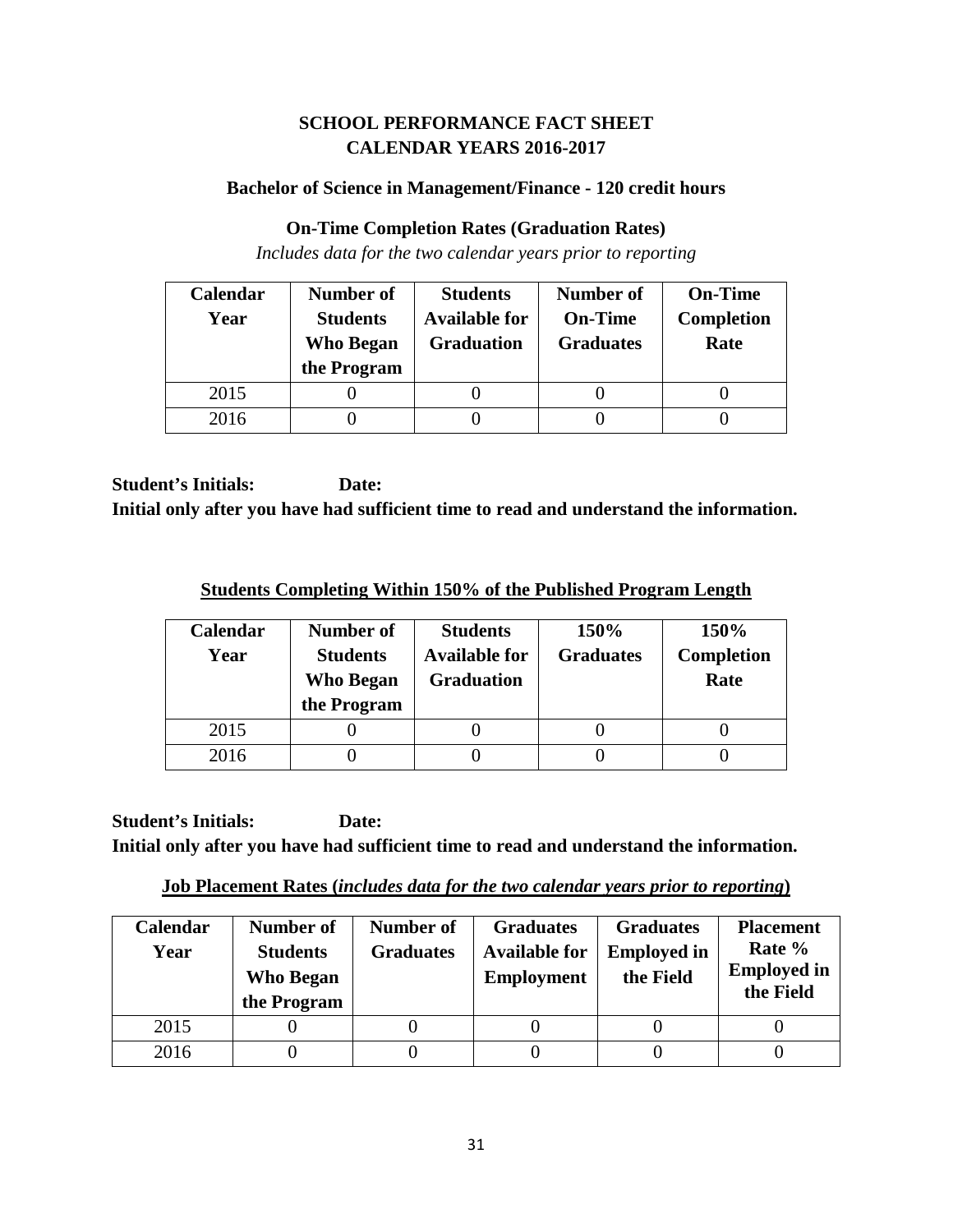You may obtain from the institution a list of the employment positions determined to be in the field for which a student received education and training. Students may obtain this information at Park's website, available at:

https://parkuniversity.thankyou4caring.org/pages/career/discoveryour-career.

## **Gainfully Employed Categories (***includes data for the two calendar years prior to reporting***)**

## **Part-Time vs. Full-Time Employment**

| <b>Calendar</b> | <b>Graduates Employed</b> | <b>Graduates</b>         | <b>Total Graduates Employed in</b> |
|-----------------|---------------------------|--------------------------|------------------------------------|
| Year            | in Field 20-29 Hours      | <b>Employed in the</b>   | the Field                          |
|                 | Per Week                  | <b>Field at Least 30</b> |                                    |
|                 |                           | <b>Hours Per Week</b>    |                                    |
| 2015            |                           |                          |                                    |
| 2016            |                           |                          |                                    |

## **Single Position vs. Concurrent Aggregated Position**

| Calendar | <b>Graduates</b>         | <b>Graduates Employed in</b> | <b>Total</b>     |
|----------|--------------------------|------------------------------|------------------|
| Year     | <b>Employed in Field</b> | the Field in Concurrent      | <b>Graduates</b> |
|          | in a Single Position     | <b>Aggregated Positions</b>  | <b>Employed</b>  |
|          |                          |                              | in the Field     |
| 2015     |                          |                              |                  |
| 2016     |                          |                              |                  |

## **Self-Employed / Freelance Positions**

| Calendar<br>Year | <b>Graduates Employed</b><br>who are Self-Employed<br>or Working Freelance | <b>Total Graduates</b><br><b>Employed in the Field</b> |
|------------------|----------------------------------------------------------------------------|--------------------------------------------------------|
| 2015             |                                                                            |                                                        |
| 2016             |                                                                            |                                                        |

## **Institutional Employment**

| Calendar<br>Year | Graduates Employed in the Field who are<br><b>Employed by the Institution, an Employer</b><br>Owned by the Institution, or an Employer<br>who Shares Ownership with the<br>Institution. | <b>Total</b><br><b>Graduates</b><br><b>Employed in</b><br>the Field |
|------------------|-----------------------------------------------------------------------------------------------------------------------------------------------------------------------------------------|---------------------------------------------------------------------|
| 2015             |                                                                                                                                                                                         |                                                                     |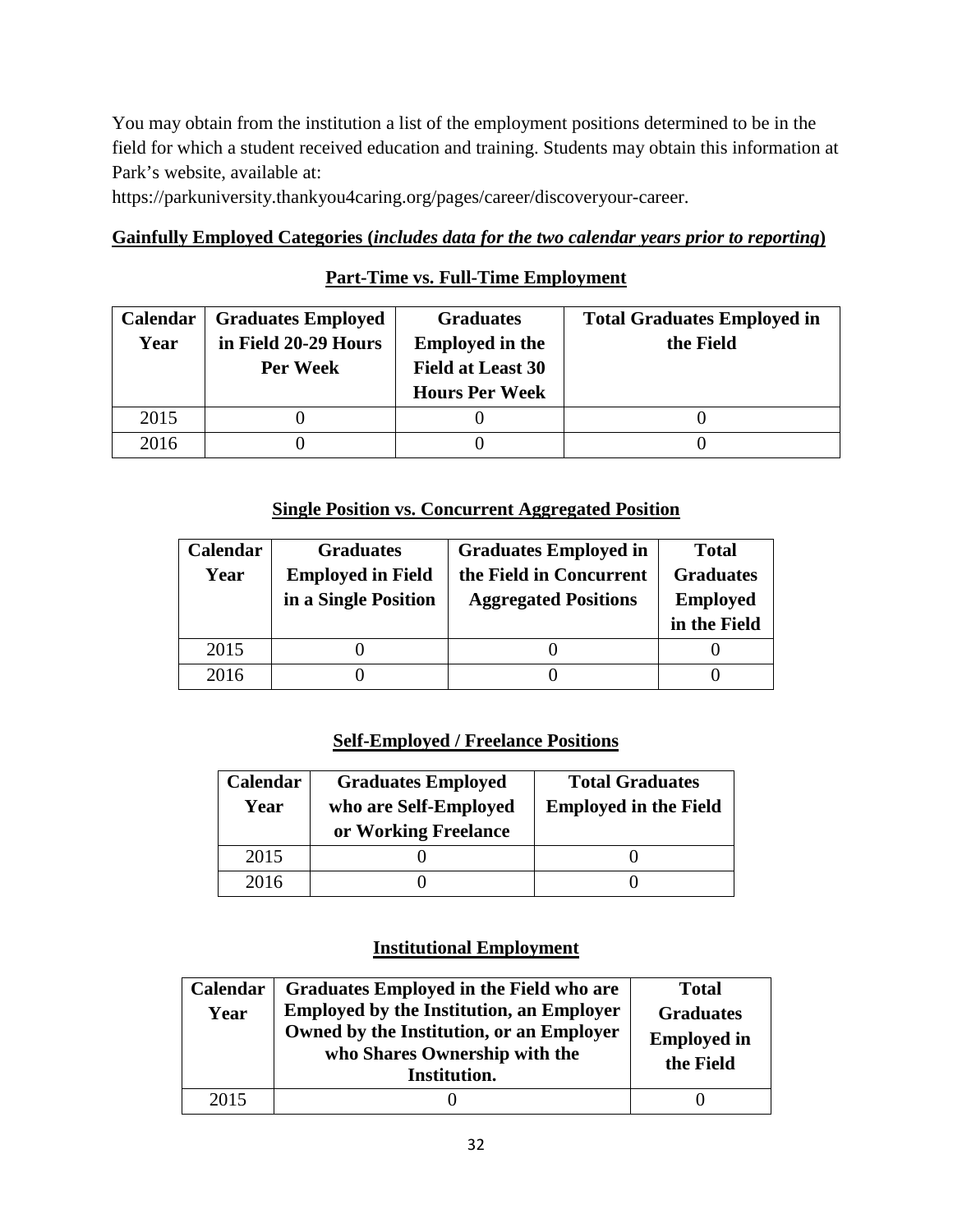|--|

## **License Examination Passage Rates (***includes data for the two calendar years prior to reporting***)**

| <b>First</b><br><b>Available</b><br><b>Exam Date</b> | Date Exam<br><b>Results</b><br><b>Announced</b> | Number of<br><b>Graduates</b><br>in Calendar<br>Year | Number of<br><b>Graduates</b><br><b>Taking</b><br><b>Exam</b> | <b>Number</b><br>Who<br><b>Passed</b><br>Exam | <b>Number</b><br>Who<br><b>Failed</b><br><b>Exam</b> | <b>Passage</b><br>Rate |
|------------------------------------------------------|-------------------------------------------------|------------------------------------------------------|---------------------------------------------------------------|-----------------------------------------------|------------------------------------------------------|------------------------|
| n/a                                                  | n/a                                             | n/a                                                  | n/a                                                           | n/a                                           | n/a                                                  | n/a                    |

**Student's Initials: Date: Initial only after you have had sufficient time to read and understand the information.**

## **Salary and Wage Information (***includes data for the two calendar years prior to reporting***)**

**Annual salary and wages reported for graduates employed in the field.**

| <b>Calendar</b> | <b>Graduates</b>     | <b>Graduates</b> | \$20,001 | \$35,001 | \$40,001 | \$45,001 | <b>No Salary</b>   |
|-----------------|----------------------|------------------|----------|----------|----------|----------|--------------------|
| Year            | <b>Available for</b> | <b>Employed</b>  | -        |          |          |          | <b>Information</b> |
|                 | <b>Employment</b>    | in Field         | \$25,000 | \$40,000 | \$45,000 | \$50,000 | <b>Reported</b>    |
| 2015            |                      |                  |          |          |          |          |                    |
| 2016            |                      |                  |          |          |          |          |                    |

A list of sources used to substantiate salary disclosures is available from the school. Please see the National Association of College and Employers survey at: [http://www.naceweb.org/store/subscription/salary-survey/.](http://www.naceweb.org/store/subscription/salary-survey/)

**Student's Initials: Date: Initial only after you have had sufficient time to read and understand the information.**

# **Cost of Educational Program**

Total charges for the program for students completing on-time in 2017: \$399.00. Additional charges may be incurred if the program is not completed on-time.

**Student's Initials: Date: Initial only after you have had sufficient time to read and understand the information.**

# **Federal Student Loan Debt**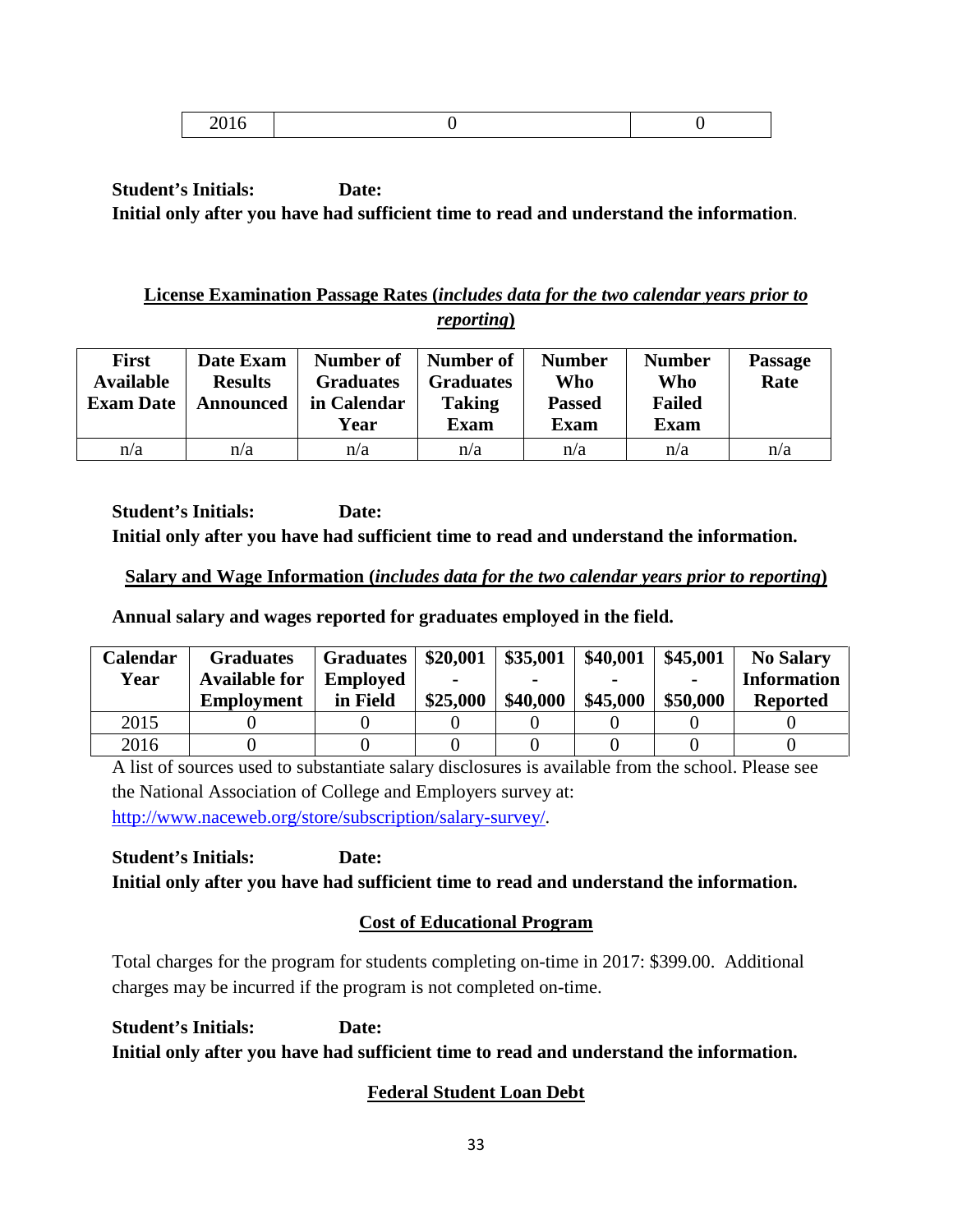| Most recent three year  | The percentage of | The average amount of      | The percentage of    |
|-------------------------|-------------------|----------------------------|----------------------|
| cohort default rate, as | enrolled students | federal student loan debt  | graduates in 2015    |
| reported by the         | in 2015 receiving | of 2015 graduates who      | with federal student |
| <b>United States</b>    | federal student   | took out federal student   | loans as calculated  |
| Department of           | loans to pay for  | loans at this institution. | by the institution.  |
| Education. $7$          | this program.     |                            |                      |
|                         |                   |                            |                      |

This fact sheet is filed with the Bureau for Private Postsecondary Education. Regardless of any information you may have relating to completion rates, placement rates, starting salaries, or license exam passage rates, this fact sheet contains the information as calculated pursuant to state law.

Any questions a student may have regarding this fact sheet that have not been satisfactorily answered by the institution may be directed to the Bureau for Private Postsecondary Education at 2535 Capitol Oaks Drive, Suite 400, Sacramento, CA 95833, www.bppe.ca.gov, toll-free telephone number (888) 370-7589 or by fax (916) 263-1897.

Student Name – Print

Student Signature Date

School Official Date

**This program is new. Therefore, the number of students who graduate, the number of students who are placed, or the starting salary you can earn after finishing the educational program are unknown at this time. Information regarding general salary and placement statistics may be available from government sources or from the institution, but is not equivalent to actual performance data. This program was approved by the Bureau on 08/2/2016. As of 08/2/2019, two full years of data for this program will be available.**

 $^7$  The percentage of students who defaulted on their federal student loans is called the Cohort Default Rate (CDR). It shows the percentage of this school's students who were more than 270 days (9 months) behind on their federal student loans within three years of when the first payment was due. This is the most recent CDR reported by the U.S. Department of Education.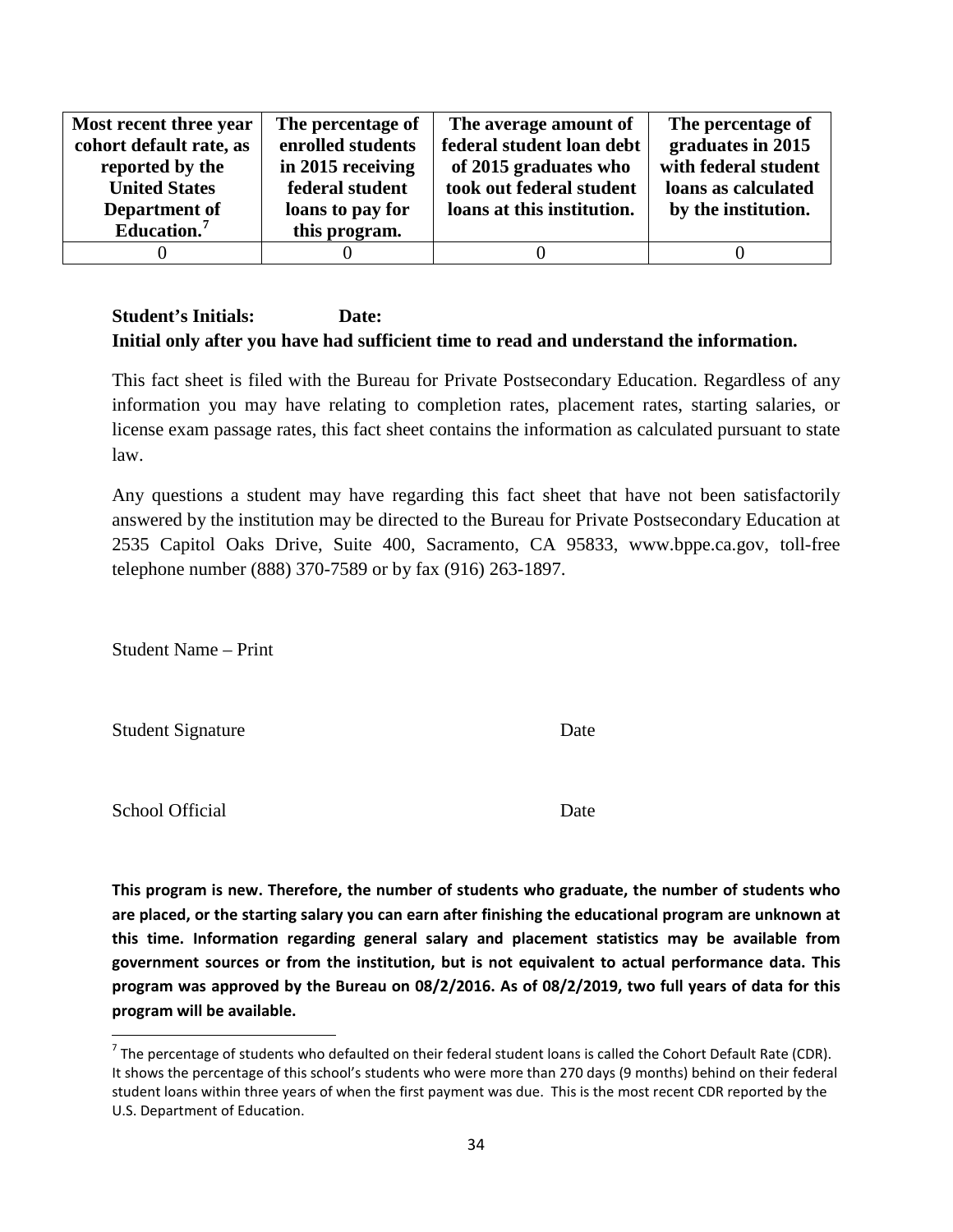#### **STUDENT'S RIGHT TO CANCEL**

**BUYER'S RIGHT TO CANCEL** - The Park University Enrollment Data Sheet becomes effective after the student has signed in the Student Signature block. Courses may be dropped with no charge up to the Friday before the first day of the term. The first eight calendar days of a term constitutes the Add/Drop period. Within this time period when adding a class, the student is responsible for additional charges; when dropping a class, the student's charges will be refunded based on the Park University California Refund Policy. The adding or dropping of a class must be done by the student in the Park University representative's office of the site of coursework:

Park University Barstow Community College 2700 Barstow Road, C-14 Barstow, CA 92311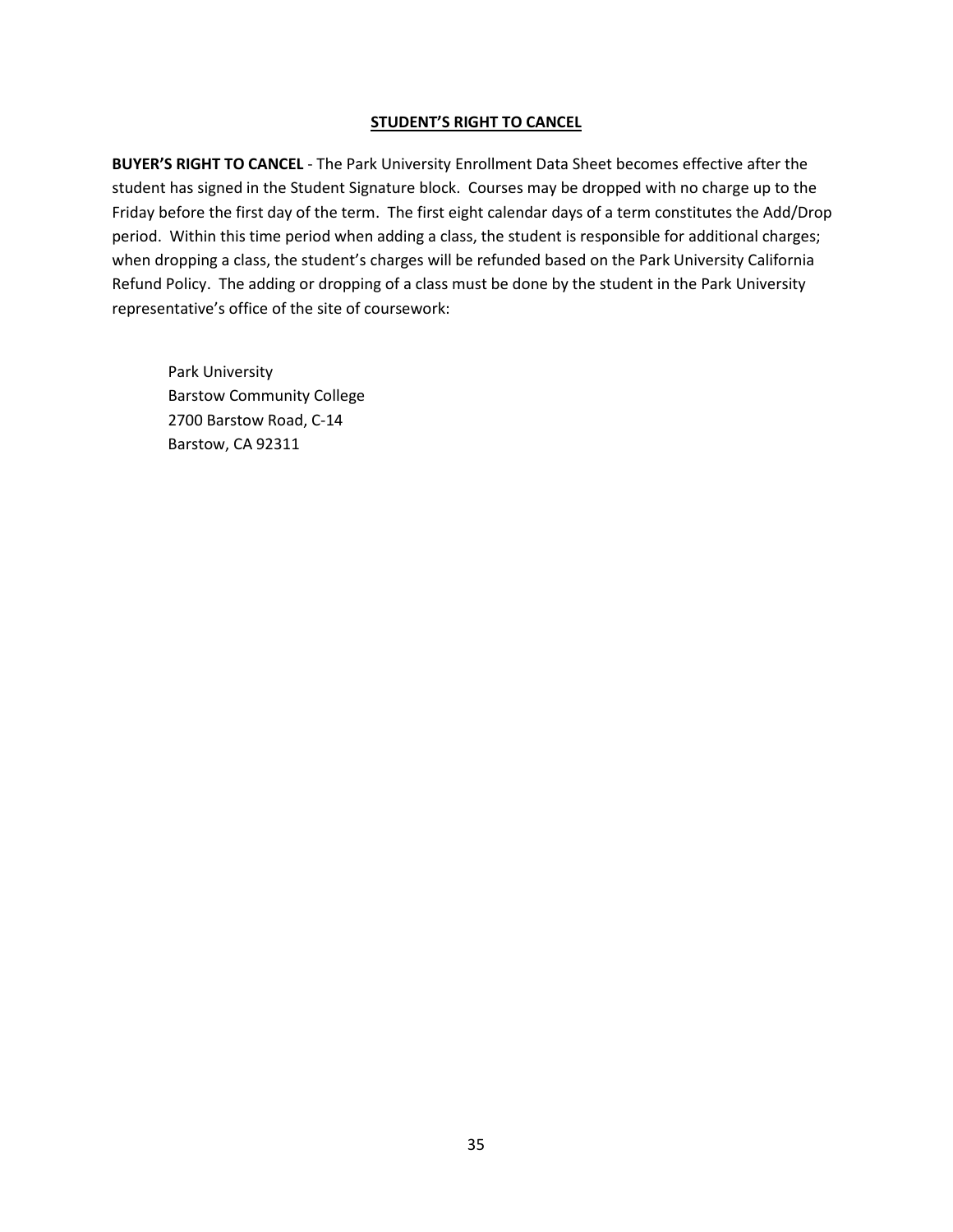## **SCHOOL PERFORMANCE FACT SHEET CALENDAR YEARS 2015-2016**

### **Bachelor of Science in Management/Health Care - 120 credit hours**

### **On-Time Completion Rates (Graduation Rates)**

*Includes data for the two calendar years prior to reporting*

| Calendar | Number of                           | <b>Students</b>                           | <b>Number of</b>                   | <b>On-Time</b>            |
|----------|-------------------------------------|-------------------------------------------|------------------------------------|---------------------------|
| Year     | <b>Students</b><br><b>Who Began</b> | <b>Available for</b><br><b>Graduation</b> | <b>On-Time</b><br><b>Graduates</b> | <b>Completion</b><br>Rate |
|          | the Program                         |                                           |                                    |                           |
| 2015     |                                     |                                           |                                    |                           |
| 2016     |                                     |                                           |                                    |                           |

**Student's Initials: Date: Initial only after you have had sufficient time to read and understand the information.**

**Students Completing Within 150% of the Published Program Length**

| Calendar<br>Year | Number of<br><b>Students</b><br><b>Who Began</b><br>the Program | <b>Students</b><br><b>Available for</b><br><b>Graduation</b> | 150%<br><b>Graduates</b> | 150%<br><b>Completion</b><br>Rate |
|------------------|-----------------------------------------------------------------|--------------------------------------------------------------|--------------------------|-----------------------------------|
| 2015             |                                                                 |                                                              |                          |                                   |
| 2016             |                                                                 |                                                              |                          |                                   |

**Job Placement Rates (***includes data for the two calendar years prior to reporting***)**

| Calendar<br>Year | Number of<br><b>Students</b><br><b>Who Began</b><br>the Program | Number of<br><b>Graduates</b> | <b>Graduates</b><br><b>Available for</b><br><b>Employment</b> | <b>Graduates</b><br><b>Employed in</b><br>the Field | <b>Placement</b><br>Rate %<br><b>Employed</b> in<br>the Field |
|------------------|-----------------------------------------------------------------|-------------------------------|---------------------------------------------------------------|-----------------------------------------------------|---------------------------------------------------------------|
| 2015             |                                                                 |                               |                                                               |                                                     |                                                               |
| 2016             |                                                                 |                               |                                                               |                                                     |                                                               |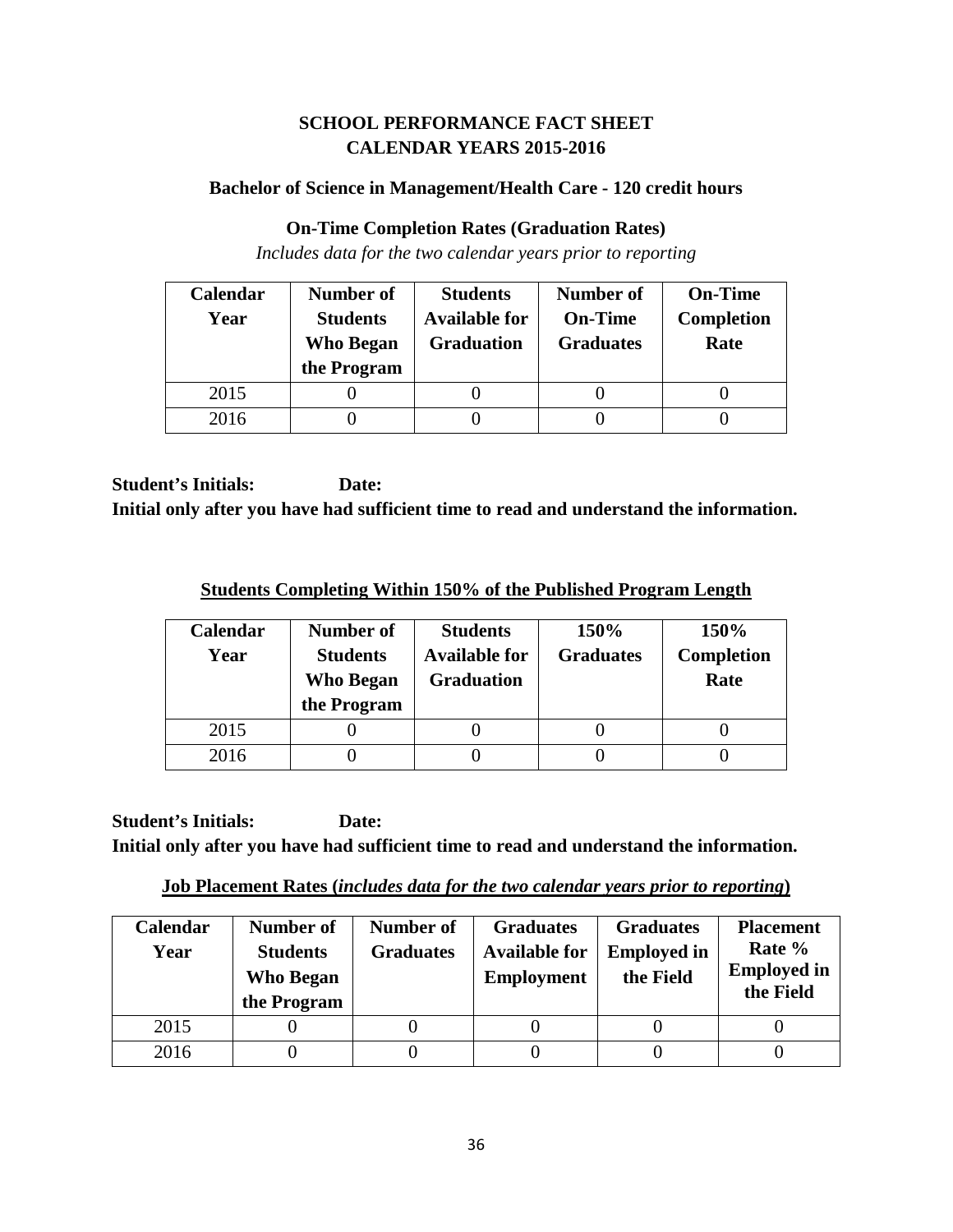You may obtain from the institution a list of the employment positions determined to be in the field for which a student received education and training. Students may obtain this information at Park's website, available at:

https://parkuniversity.thankyou4caring.org/pages/career/discoveryour-career.

# **Gainfully Employed Categories (***includes data for the two calendar years prior to reporting***)**

# **Part-Time vs. Full-Time Employment**

| <b>Calendar</b> | <b>Graduates Employed</b> | <b>Graduates</b>         | <b>Total Graduates Employed in</b> |
|-----------------|---------------------------|--------------------------|------------------------------------|
| Year            | in Field 20-29 Hours      | <b>Employed in the</b>   | the Field                          |
|                 | Per Week                  | <b>Field at Least 30</b> |                                    |
|                 |                           | <b>Hours Per Week</b>    |                                    |
| 2015            |                           |                          |                                    |
| 2016            |                           |                          |                                    |

## **Single Position vs. Concurrent Aggregated Position**

| Calendar | <b>Graduates</b>         | <b>Graduates Employed in</b> | <b>Total</b>     |
|----------|--------------------------|------------------------------|------------------|
| Year     | <b>Employed in Field</b> | the Field in Concurrent      | <b>Graduates</b> |
|          | in a Single Position     | <b>Aggregated Positions</b>  | <b>Employed</b>  |
|          |                          |                              | in the Field     |
| 2015     |                          |                              |                  |
| 2016     |                          |                              |                  |

# **Self-Employed / Freelance Positions**

| Calendar<br>Year | <b>Graduates Employed</b><br>who are Self-Employed<br>or Working Freelance | <b>Total Graduates</b><br><b>Employed in the Field</b> |
|------------------|----------------------------------------------------------------------------|--------------------------------------------------------|
| 2015             |                                                                            |                                                        |
| 2016             |                                                                            |                                                        |

| Calendar<br>Year | Graduates Employed in the Field who are<br><b>Employed by the Institution, an Employer</b><br>Owned by the Institution, or an Employer<br>who Shares Ownership with the<br>Institution. | <b>Total</b><br><b>Graduates</b><br><b>Employed in</b><br>the Field |
|------------------|-----------------------------------------------------------------------------------------------------------------------------------------------------------------------------------------|---------------------------------------------------------------------|
| 2015             |                                                                                                                                                                                         |                                                                     |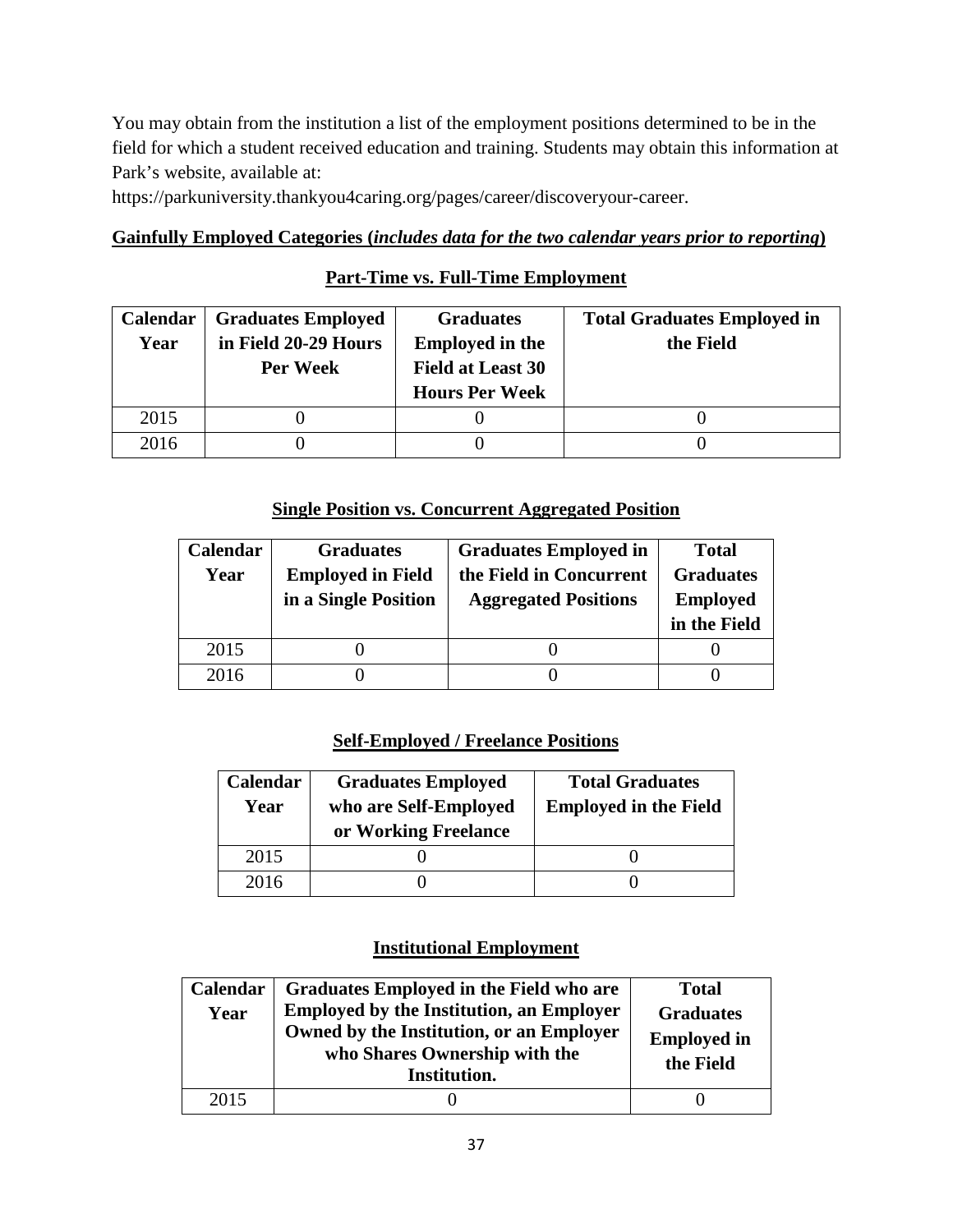|--|

# **License Examination Passage Rates (***includes data for the two calendar years prior to reporting***)**

| <b>First</b><br><b>Available</b><br><b>Exam Date</b> | Date Exam<br><b>Results</b><br>Announced | Number of<br><b>Graduates</b><br>in Calendar<br>Year | Number of<br><b>Graduates</b><br><b>Taking</b><br><b>Exam</b> | <b>Number</b><br>Who<br><b>Passed</b><br><b>Exam</b> | <b>Number</b><br>Who<br><b>Failed</b><br><b>Exam</b> | <b>Passage</b><br>Rate |
|------------------------------------------------------|------------------------------------------|------------------------------------------------------|---------------------------------------------------------------|------------------------------------------------------|------------------------------------------------------|------------------------|
| n/a                                                  | n/a                                      | n/a                                                  | n/a                                                           | n/a                                                  | n/a                                                  | n/a                    |

**Student's Initials: Date: Initial only after you have had sufficient time to read and understand the information.**

# **Salary and Wage Information (***includes data for the two calendar years prior to reporting***)**

**Annual salary and wages reported for graduates employed in the field.**

| <b>Calendar</b> | <b>Graduates</b>     | <b>Graduates</b> | \$20,001 | \$35,001 | \$40,001 | \$45,001 | <b>No Salary</b>   |
|-----------------|----------------------|------------------|----------|----------|----------|----------|--------------------|
| Year            | <b>Available for</b> | <b>Employed</b>  | -        |          |          |          | <b>Information</b> |
|                 | <b>Employment</b>    | in Field         | \$25,000 | \$40,000 | \$45,000 | \$50,000 | <b>Reported</b>    |
| 2015            |                      |                  |          |          |          |          |                    |
| 2016            |                      |                  |          |          |          |          |                    |

A list of sources used to substantiate salary disclosures is available from the school. Please see the National Association of College and Employers survey at: [http://www.naceweb.org/store/subscription/salary-survey/.](http://www.naceweb.org/store/subscription/salary-survey/)

**Student's Initials: Date: Initial only after you have had sufficient time to read and understand the information.**

# **Cost of Educational Program**

Total charges for the program for students completing on-time in 2017: \$399.00. Additional charges may be incurred if the program is not completed on-time.

**Student's Initials: Date: Initial only after you have had sufficient time to read and understand the information.**

# **Federal Student Loan Debt**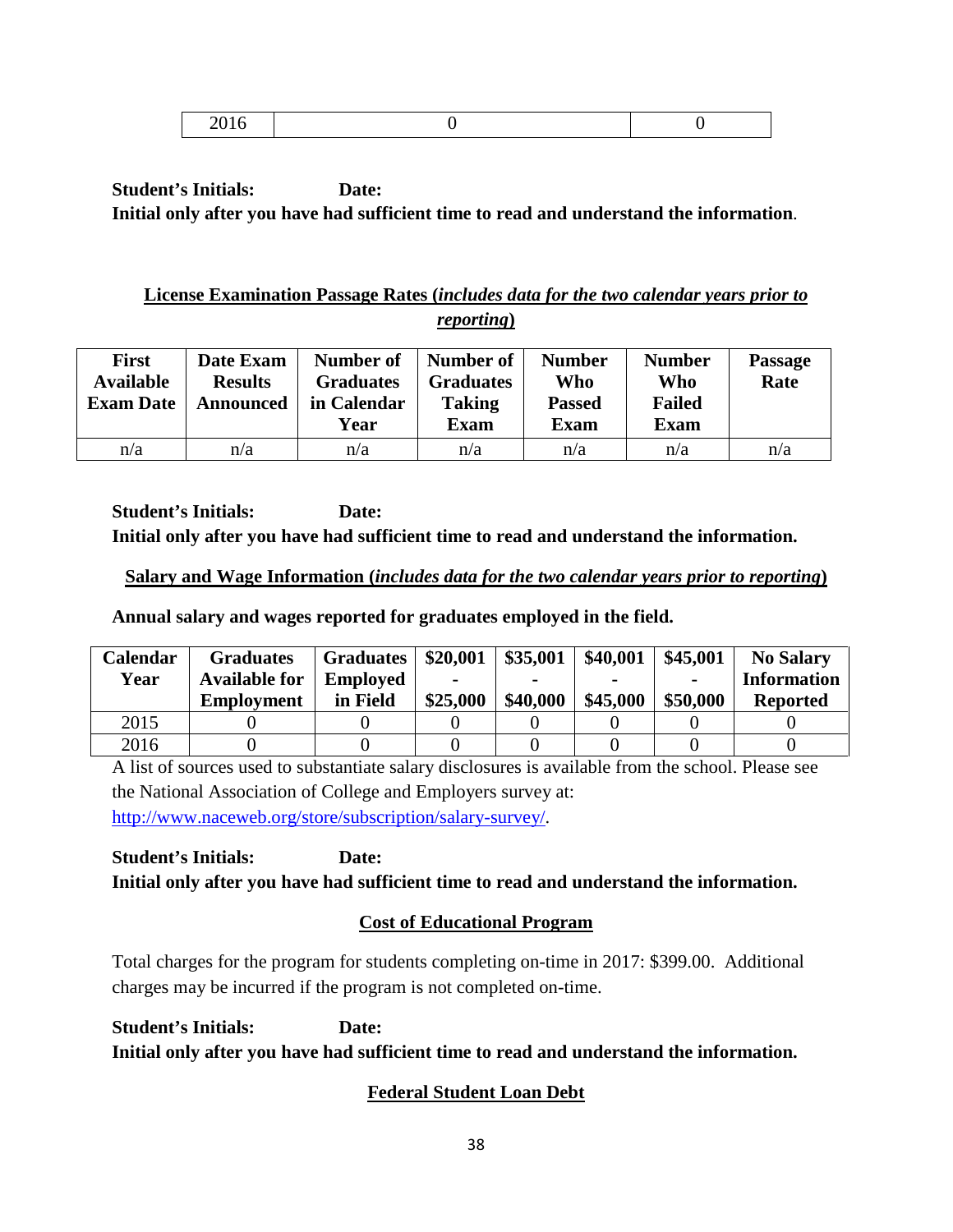| Most recent three year  | The percentage of | The average amount of      | The percentage of    |
|-------------------------|-------------------|----------------------------|----------------------|
| cohort default rate, as | enrolled students | federal student loan debt  | graduates in 2015    |
| reported by the         | in 2015 receiving | of 2015 graduates who      | with federal student |
| <b>United States</b>    | federal student   | took out federal student   | loans as calculated  |
| Department of           | loans to pay for  | loans at this institution. | by the institution.  |
| Education. <sup>8</sup> | this program.     |                            |                      |
|                         |                   |                            |                      |

This fact sheet is filed with the Bureau for Private Postsecondary Education. Regardless of any information you may have relating to completion rates, placement rates, starting salaries, or license exam passage rates, this fact sheet contains the information as calculated pursuant to state law.

Any questions a student may have regarding this fact sheet that have not been satisfactorily answered by the institution may be directed to the Bureau for Private Postsecondary Education at 2535 Capitol Oaks Drive, Suite 400, Sacramento, CA 95833, www.bppe.ca.gov, toll-free telephone number (888) 370-7589 or by fax (916) 263-1897.

Student Name – Print

Student Signature Date

School Official Date

**This program is new. Therefore, the number of students who graduate, the number of students who are placed, or the starting salary you can earn after finishing the educational program are unknown at this time. Information regarding general salary and placement statistics may be available from government sources or from the institution, but is not equivalent to actual performance data. This program was approved by the Bureau on 08/2/2016. As of 08/2/2019, two full years of data for this program will be available.** 

<span id="page-38-0"></span> $8$  The percentage of students who defaulted on their federal student loans is called the Cohort Default Rate (CDR). It shows the percentage of this school's students who were more than 270 days (9 months) behind on their federal student loans within three years of when the first payment was due. This is the most recent CDR reported by the U.S. Department of Education.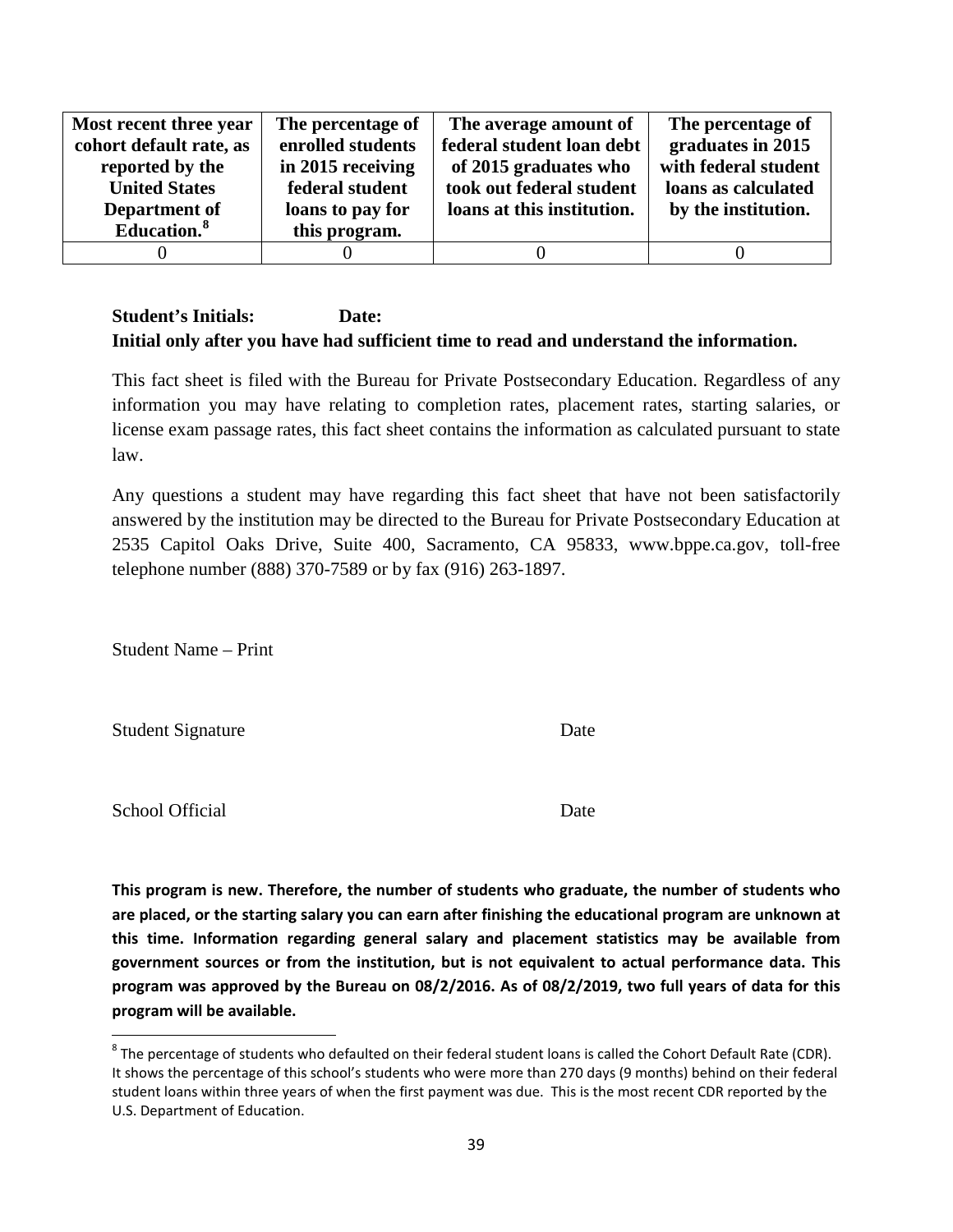#### **STUDENT'S RIGHT TO CANCEL**

**BUYER'S RIGHT TO CANCEL** - The Park University Enrollment Data Sheet becomes effective after the student has signed in the Student Signature block. Courses may be dropped with no charge up to the Friday before the first day of the term. The first eight calendar days of a term constitutes the Add/Drop period. Within this time period when adding a class, the student is responsible for additional charges; when dropping a class, the student's charges will be refunded based on the Park University California Refund Policy. The adding or dropping of a class must be done by the student in the Park University representative's office of the site of coursework:

Park University Barstow Community College 2700 Barstow Road, C-14 Barstow, CA 92311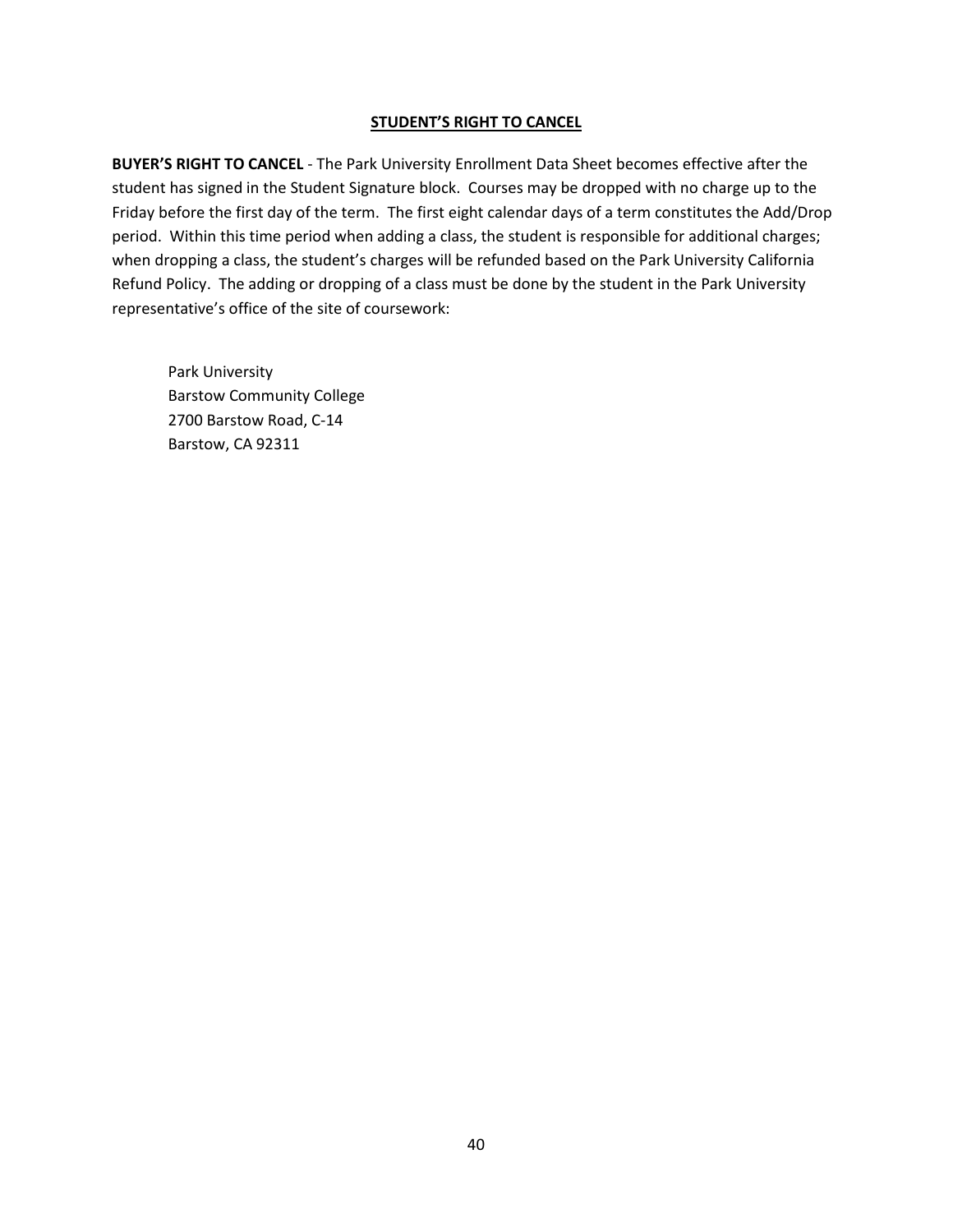# **SCHOOL PERFORMANCE FACT SHEET CALENDAR YEARS 2015-2016**

#### **Bachelor of Science in Management/Human Resources - 120 credit hours**

#### **On-Time Completion Rates (Graduation Rates)**

*Includes data for the two calendar years prior to reporting*

| Calendar | Number of                           | <b>Students</b>                           | <b>Number of</b>                   | <b>On-Time</b>            |
|----------|-------------------------------------|-------------------------------------------|------------------------------------|---------------------------|
| Year     | <b>Students</b><br><b>Who Began</b> | <b>Available for</b><br><b>Graduation</b> | <b>On-Time</b><br><b>Graduates</b> | <b>Completion</b><br>Rate |
|          | the Program                         |                                           |                                    |                           |
| 2015     |                                     |                                           |                                    |                           |
| 2016     |                                     |                                           |                                    |                           |

**Student's Initials: Date: Initial only after you have had sufficient time to read and understand the information.**

**Students Completing Within 150% of the Published Program Length**

| <b>Calendar</b><br>Year | Number of<br><b>Students</b><br>Who Began<br>the Program | <b>Students</b><br><b>Available for</b><br><b>Graduation</b> | 150%<br><b>Graduates</b> | 150%<br>Completion<br>Rate |
|-------------------------|----------------------------------------------------------|--------------------------------------------------------------|--------------------------|----------------------------|
| 2015                    |                                                          |                                                              |                          |                            |
| 2016                    |                                                          |                                                              |                          |                            |

**Student's Initials: Date: Initial only after you have had sufficient time to read and understand the information.**

**Job Placement Rates (***includes data for the two calendar years prior to reporting***)**

| Calendar<br>Year | Number of<br><b>Students</b><br><b>Who Began</b><br>the Program | Number of<br><b>Graduates</b> | <b>Graduates</b><br><b>Available for</b><br><b>Employment</b> | <b>Graduates</b><br><b>Employed in</b><br>the Field | <b>Placement</b><br>Rate %<br><b>Employed in</b><br>the Field |
|------------------|-----------------------------------------------------------------|-------------------------------|---------------------------------------------------------------|-----------------------------------------------------|---------------------------------------------------------------|
| 2015             |                                                                 |                               |                                                               |                                                     |                                                               |
| 2016             |                                                                 |                               |                                                               |                                                     |                                                               |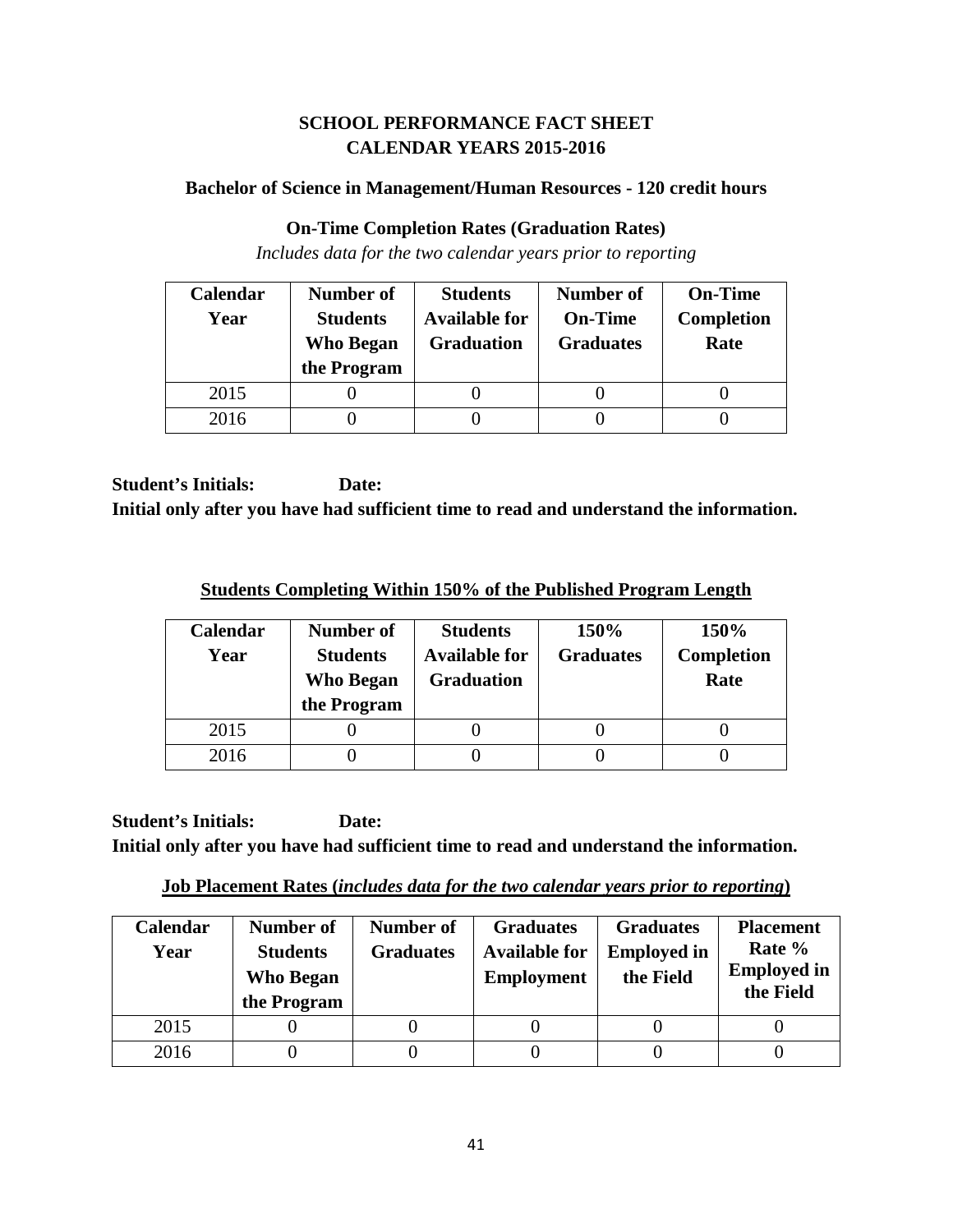You may obtain from the institution a list of the employment positions determined to be in the field for which a student received education and training. Students may obtain this information at Park's website, available at:

https://parkuniversity.thankyou4caring.org/pages/career/discoveryour-career.

# **Gainfully Employed Categories (***includes data for the two calendar years prior to reporting***)**

# **Part-Time vs. Full-Time Employment**

| <b>Calendar</b> | <b>Graduates Employed</b> | <b>Graduates</b>         | <b>Total Graduates Employed in</b> |
|-----------------|---------------------------|--------------------------|------------------------------------|
| Year            | in Field 20-29 Hours      | <b>Employed in the</b>   | the Field                          |
|                 | Per Week                  | <b>Field at Least 30</b> |                                    |
|                 |                           | <b>Hours Per Week</b>    |                                    |
| 2015            |                           |                          |                                    |
| 2016            |                           |                          |                                    |

## **Single Position vs. Concurrent Aggregated Position**

| Calendar | <b>Graduates</b>         | <b>Graduates Employed in</b> | <b>Total</b>     |
|----------|--------------------------|------------------------------|------------------|
| Year     | <b>Employed in Field</b> | the Field in Concurrent      | <b>Graduates</b> |
|          | in a Single Position     | <b>Aggregated Positions</b>  | <b>Employed</b>  |
|          |                          |                              | in the Field     |
| 2015     |                          |                              |                  |
| 2016     |                          |                              |                  |

# **Self-Employed / Freelance Positions**

| Calendar<br>Year | <b>Graduates Employed</b><br>who are Self-Employed<br>or Working Freelance | <b>Total Graduates</b><br><b>Employed in the Field</b> |
|------------------|----------------------------------------------------------------------------|--------------------------------------------------------|
| 2015             |                                                                            |                                                        |
| 2016             |                                                                            |                                                        |

| Calendar<br>Year | Graduates Employed in the Field who are<br><b>Employed by the Institution, an Employer</b><br>Owned by the Institution, or an Employer<br>who Shares Ownership with the<br>Institution. | <b>Total</b><br><b>Graduates</b><br><b>Employed in</b><br>the Field |
|------------------|-----------------------------------------------------------------------------------------------------------------------------------------------------------------------------------------|---------------------------------------------------------------------|
| 2015             |                                                                                                                                                                                         |                                                                     |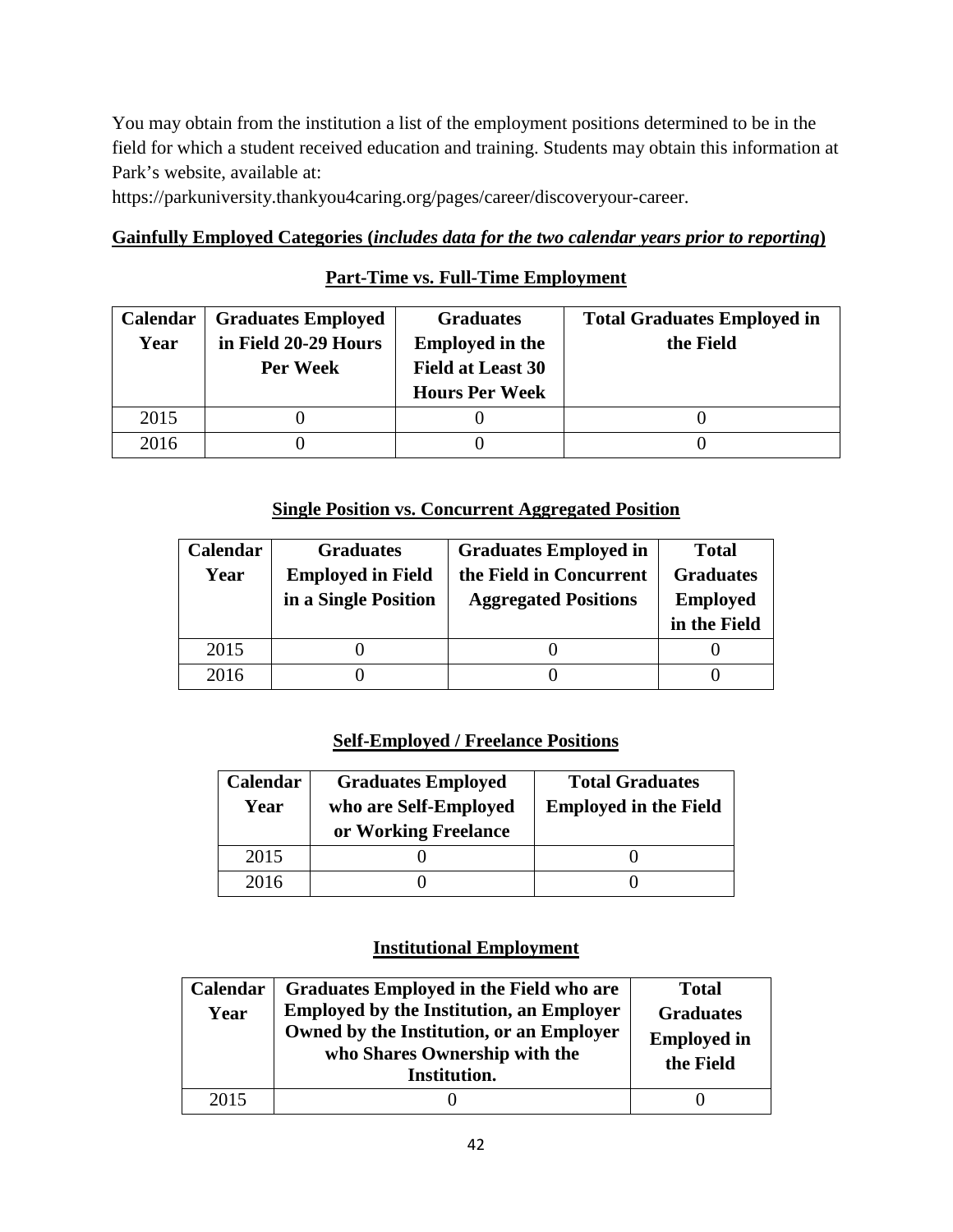|--|

# **License Examination Passage Rates (***includes data for the two calendar years prior to reporting***)**

| <b>First</b><br><b>Available</b><br><b>Exam Date</b> | Date Exam<br><b>Results</b><br><b>Announced</b> | Number of<br><b>Graduates</b><br>in Calendar<br>Year | Number of<br><b>Graduates</b><br><b>Taking</b><br>Exam | <b>Number</b><br>Who<br><b>Passed</b><br><b>Exam</b> | <b>Number</b><br>Who<br><b>Failed</b><br><b>Exam</b> | <b>Passage</b><br>Rate |
|------------------------------------------------------|-------------------------------------------------|------------------------------------------------------|--------------------------------------------------------|------------------------------------------------------|------------------------------------------------------|------------------------|
| n/a                                                  | n/a                                             | n/a                                                  | n/a                                                    | n/a                                                  | n/a                                                  | n/a                    |

**Student's Initials: Date: Initial only after you have had sufficient time to read and understand the information.**

# **Salary and Wage Information (***includes data for the two calendar years prior to reporting***)**

**Annual salary and wages reported for graduates employed in the field.**

| Calendar | <b>Graduates</b>     | <b>Graduates</b> | \$20,001 | \$35,001 | \$40,001 | \$45,001       | <b>No Salary</b>   |
|----------|----------------------|------------------|----------|----------|----------|----------------|--------------------|
| Year     | <b>Available for</b> | <b>Employed</b>  |          |          |          | $\blacksquare$ | <b>Information</b> |
|          | <b>Employment</b>    | in Field         | \$25,000 | \$40,000 | \$45,000 | \$50,000       | <b>Reported</b>    |
| 2015     |                      |                  |          |          |          |                |                    |
| 2016     |                      |                  |          |          |          |                |                    |

A list of sources used to substantiate salary disclosures is available from the school. Please see the National Association of College and Employers survey at: [http://www.naceweb.org/store/subscription/salary-survey/.](http://www.naceweb.org/store/subscription/salary-survey/)

**Student's Initials: Date: Initial only after you have had sufficient time to read and understand the information.**

# **Cost of Educational Program**

Total charges for the program for students completing on-time in 2017: \$399.00. Additional charges may be incurred if the program is not completed on-time.

**Student's Initials: Date: Initial only after you have had sufficient time to read and understand the information.**

# **Federal Student Loan Debt**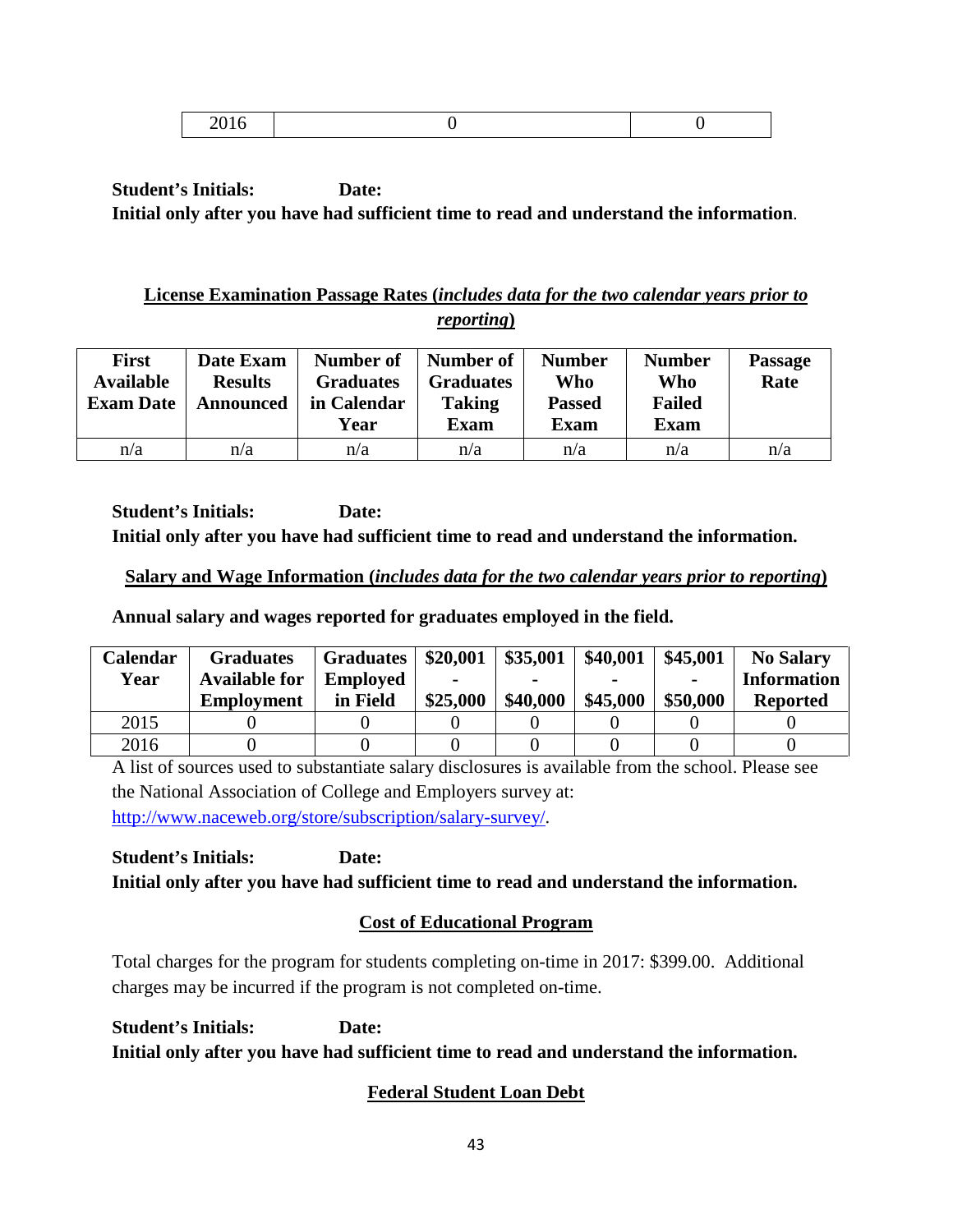| Most recent three year  | The percentage of | The average amount of      | The percentage of    |
|-------------------------|-------------------|----------------------------|----------------------|
| cohort default rate, as | enrolled students | federal student loan debt  | graduates in 2015    |
| reported by the         | in 2015 receiving | of 2015 graduates who      | with federal student |
| <b>United States</b>    | federal student   | took out federal student   | loans as calculated  |
| Department of           | loans to pay for  | loans at this institution. | by the institution.  |
| Education. <sup>9</sup> | this program.     |                            |                      |
|                         |                   |                            |                      |

This fact sheet is filed with the Bureau for Private Postsecondary Education. Regardless of any information you may have relating to completion rates, placement rates, starting salaries, or license exam passage rates, this fact sheet contains the information as calculated pursuant to state law.

Any questions a student may have regarding this fact sheet that have not been satisfactorily answered by the institution may be directed to the Bureau for Private Postsecondary Education at 2535 Capitol Oaks Drive, Suite 400, Sacramento, CA 95833, www.bppe.ca.gov, toll-free telephone number (888) 370-7589 or by fax (916) 263-1897.

Student Name – Print

Student Signature Date

School Official Date

**This program is new. Therefore, the number of students who graduate, the number of students who are placed, or the starting salary you can earn after finishing the educational program are unknown at this time. Information regarding general salary and placement statistics may be available from government sources or from the institution, but is not equivalent to actual performance data. This program was approved by the Bureau on 08/2/2016. As of 08/2/2019, two full years of data for this program will be available**

<span id="page-43-0"></span> $9$  The percentage of students who defaulted on their federal student loans is called the Cohort Default Rate (CDR). It shows the percentage of this school's students who were more than 270 days (9 months) behind on their federal student loans within three years of when the first payment was due. This is the most recent CDR reported by the U.S. Department of Education.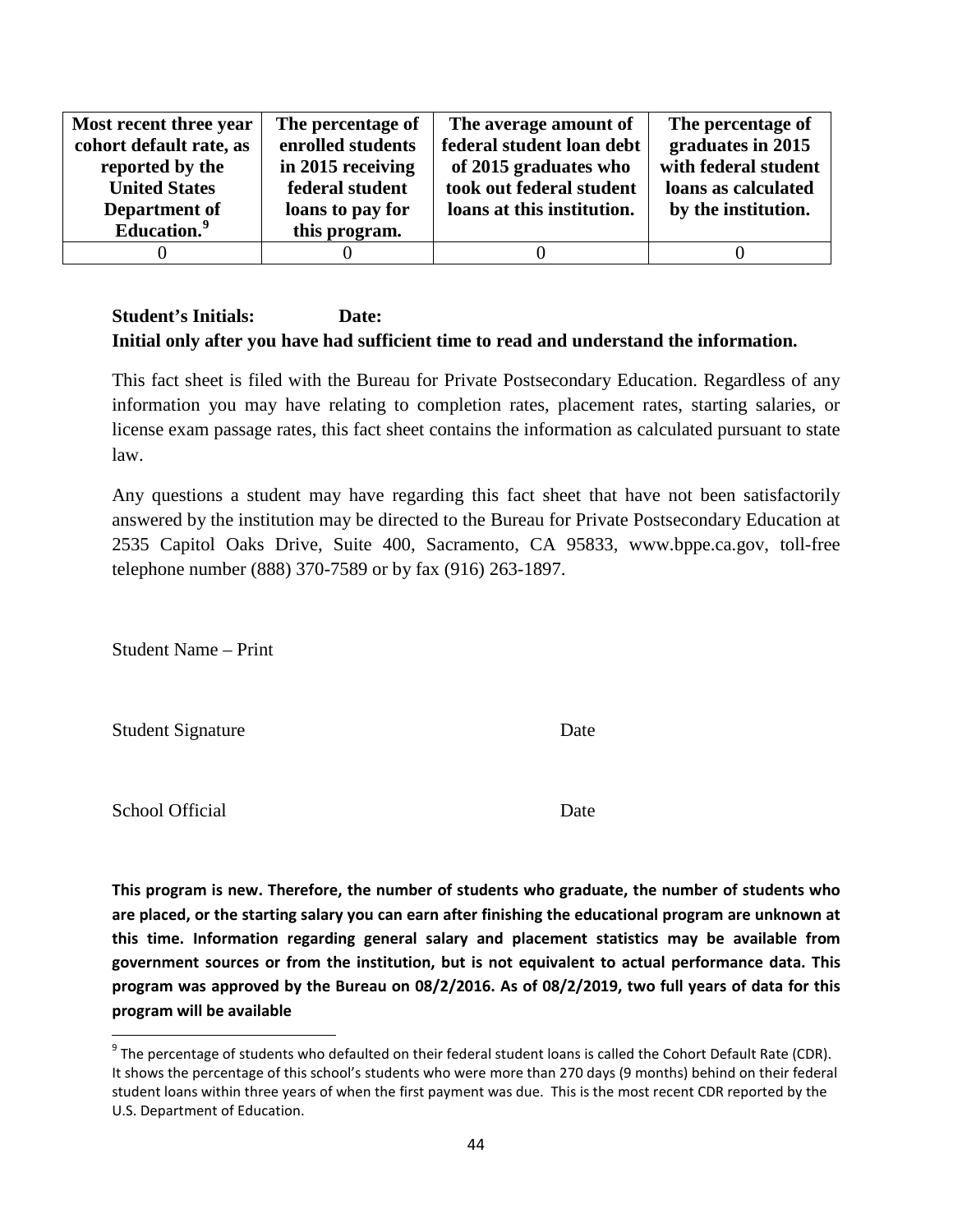#### **STUDENT'S RIGHT TO CANCEL**

**BUYER'S RIGHT TO CANCEL** - The Park University Enrollment Data Sheet becomes effective after the student has signed in the Student Signature block. Courses may be dropped with no charge up to the Friday before the first day of the term. The first eight calendar days of a term constitutes the Add/Drop period. Within this time period when adding a class, the student is responsible for additional charges; when dropping a class, the student's charges will be refunded based on the Park University California Refund Policy. The adding or dropping of a class must be done by the student in the Park University representative's office of the site of coursework:

Park University Barstow Community College 2700 Barstow Road, C-14 Barstow, CA 92311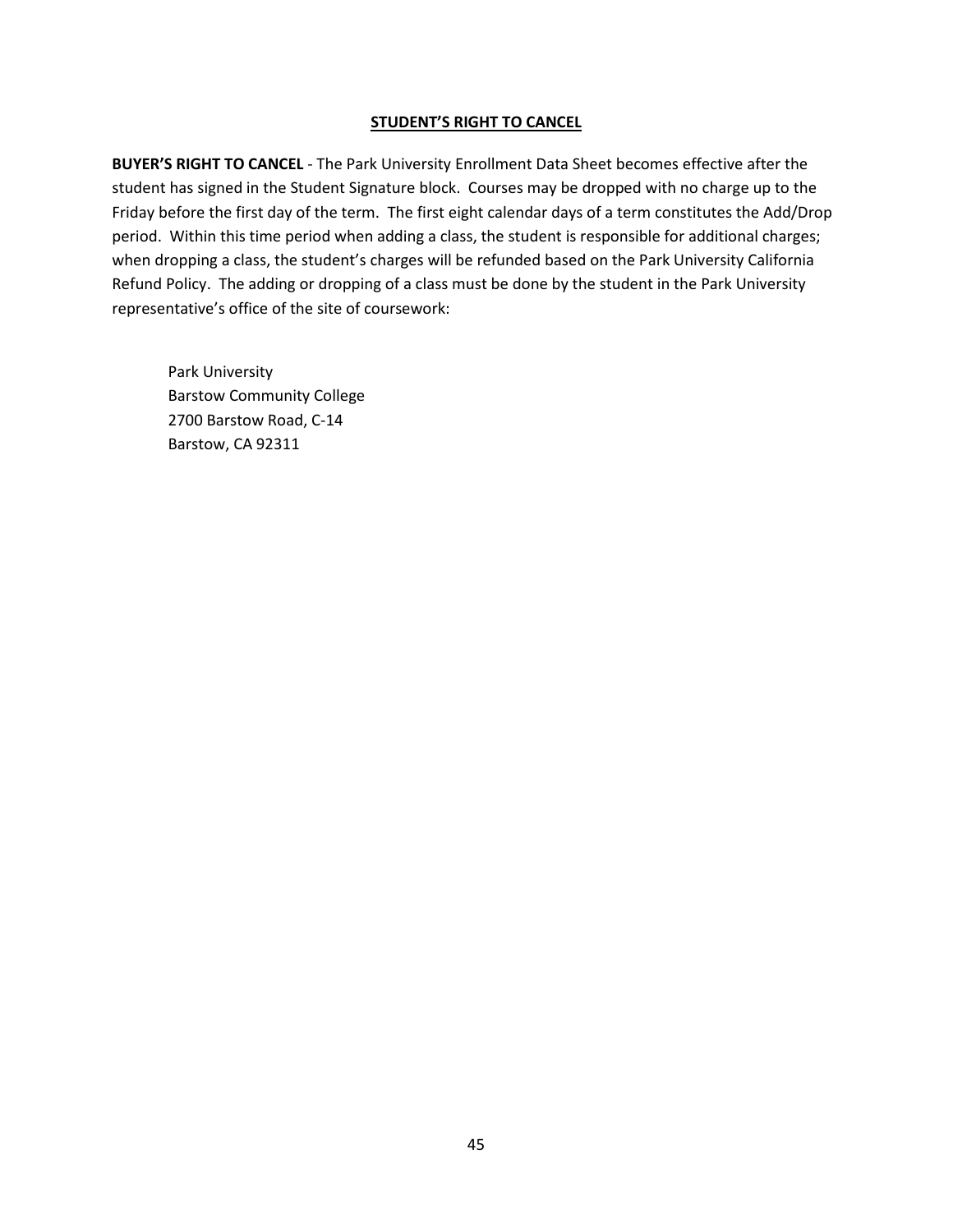# **SCHOOL PERFORMANCE FACT SHEET CALENDAR YEARS 2015-2016**

#### **Bachelor of Science in Information and Computer Science - 120 credit hours**

#### **On-Time Completion Rates (Graduation Rates)**

*Includes data for the two calendar years prior to reporting*

| Calendar | Number of        | <b>Students</b>      | <b>Number of</b> | <b>On-Time</b>    |
|----------|------------------|----------------------|------------------|-------------------|
| Year     | <b>Students</b>  | <b>Available for</b> | <b>On-Time</b>   | <b>Completion</b> |
|          | <b>Who Began</b> | <b>Graduation</b>    | <b>Graduates</b> | Rate              |
|          | the Program      |                      |                  |                   |
| 2015     |                  |                      |                  |                   |
| 2016     |                  |                      |                  |                   |

**Student's Initials: Date: Initial only after you have had sufficient time to read and understand the information.**

**Students Completing Within 150% of the Published Program Length**

| <b>Calendar</b><br>Year | Number of<br><b>Students</b><br>Who Began<br>the Program | <b>Students</b><br><b>Available for</b><br><b>Graduation</b> | 150%<br><b>Graduates</b> | 150%<br>Completion<br>Rate |
|-------------------------|----------------------------------------------------------|--------------------------------------------------------------|--------------------------|----------------------------|
| 2015                    |                                                          |                                                              |                          |                            |
| 2016                    |                                                          |                                                              |                          |                            |

**Student's Initials: Date: Initial only after you have had sufficient time to read and understand the information.**

**Job Placement Rates (***includes data for the two calendar years prior to reporting***)**

| Calendar<br>Year | Number of<br><b>Students</b><br><b>Who Began</b><br>the Program | Number of<br><b>Graduates</b> | <b>Graduates</b><br><b>Available for</b><br><b>Employment</b> | <b>Graduates</b><br><b>Employed in</b><br>the Field | <b>Placement</b><br>Rate %<br><b>Employed in</b><br>the Field |
|------------------|-----------------------------------------------------------------|-------------------------------|---------------------------------------------------------------|-----------------------------------------------------|---------------------------------------------------------------|
| 2015             |                                                                 |                               |                                                               |                                                     |                                                               |
| 2016             |                                                                 |                               |                                                               |                                                     |                                                               |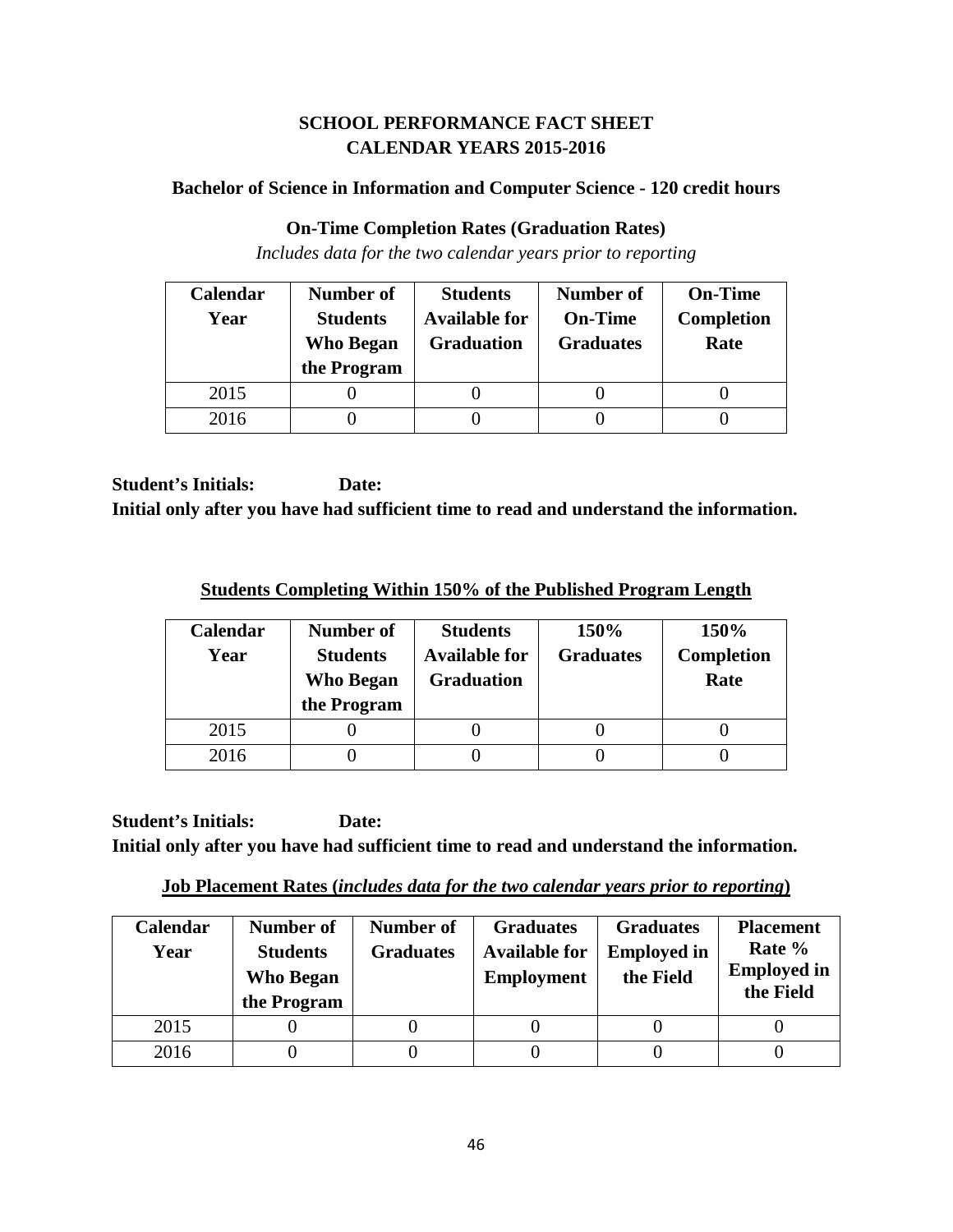You may obtain from the institution a list of the employment positions determined to be in the field for which a student received education and training. Students may obtain this information at Park's website, available at:

https://parkuniversity.thankyou4caring.org/pages/career/discoveryour-career.

# **Gainfully Employed Categories (***includes data for the two calendar years prior to reporting***)**

# **Part-Time vs. Full-Time Employment**

| <b>Calendar</b> | <b>Graduates Employed</b> | <b>Graduates</b>         | <b>Total Graduates Employed in</b> |
|-----------------|---------------------------|--------------------------|------------------------------------|
| Year            | in Field 20-29 Hours      | <b>Employed in the</b>   | the Field                          |
|                 | Per Week                  | <b>Field at Least 30</b> |                                    |
|                 |                           | <b>Hours Per Week</b>    |                                    |
| 2015            |                           |                          |                                    |
| 2016            |                           |                          |                                    |

## **Single Position vs. Concurrent Aggregated Position**

| Calendar | <b>Graduates</b>         | <b>Graduates Employed in</b> | <b>Total</b>     |
|----------|--------------------------|------------------------------|------------------|
| Year     | <b>Employed in Field</b> | the Field in Concurrent      | <b>Graduates</b> |
|          | in a Single Position     | <b>Aggregated Positions</b>  | <b>Employed</b>  |
|          |                          |                              | in the Field     |
|          |                          |                              |                  |
| 2015     |                          |                              |                  |

# **Self-Employed / Freelance Positions**

| Calendar<br>Year | <b>Graduates Employed</b><br>who are Self-Employed<br>or Working Freelance | <b>Total Graduates</b><br><b>Employed in the Field</b> |
|------------------|----------------------------------------------------------------------------|--------------------------------------------------------|
| 2015             |                                                                            |                                                        |
| 2016             |                                                                            |                                                        |

| Calendar<br>Year | <b>Graduates Employed in the Field who are</b><br><b>Employed by the Institution, an Employer</b><br>Owned by the Institution, or an Employer<br>who Shares Ownership with the<br>Institution. | <b>Total</b><br><b>Graduates</b><br><b>Employed in</b><br>the Field |
|------------------|------------------------------------------------------------------------------------------------------------------------------------------------------------------------------------------------|---------------------------------------------------------------------|
| 2015             |                                                                                                                                                                                                |                                                                     |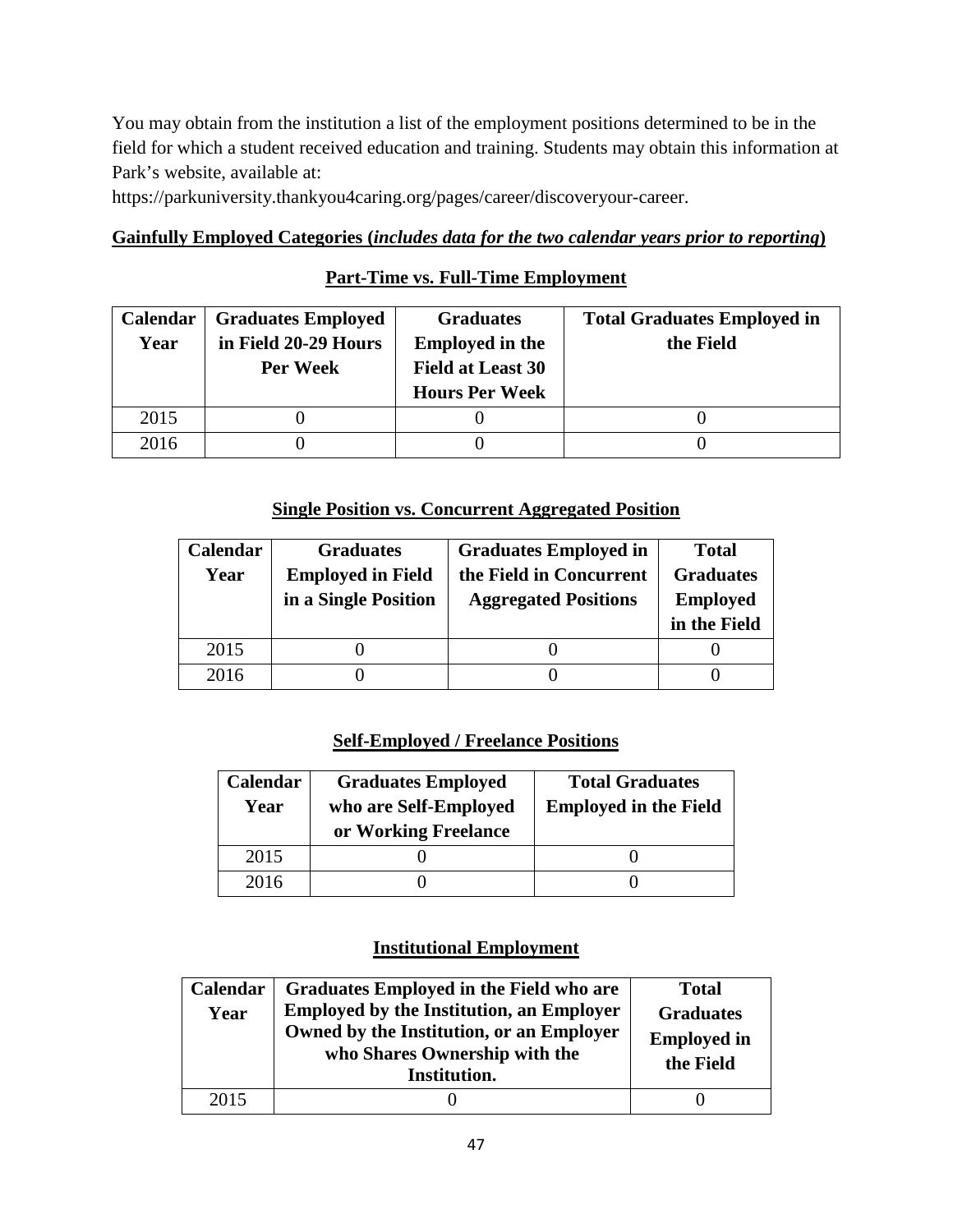|--|

# **License Examination Passage Rates (***includes data for the two calendar years prior to reporting***)**

| <b>First</b><br><b>Available</b><br><b>Exam Date</b> | Date Exam<br><b>Results</b><br><b>Announced</b> | Number of<br><b>Graduates</b><br>in Calendar<br>Year | Number of<br><b>Graduates</b><br><b>Taking</b><br><b>Exam</b> | <b>Number</b><br>Who<br><b>Passed</b><br>Exam | <b>Number</b><br>Who<br><b>Failed</b><br><b>Exam</b> | <b>Passage</b><br>Rate |
|------------------------------------------------------|-------------------------------------------------|------------------------------------------------------|---------------------------------------------------------------|-----------------------------------------------|------------------------------------------------------|------------------------|
| n/a                                                  | n/a                                             | n/a                                                  | n/a                                                           | n/a                                           | n/a                                                  | n/a                    |

**Student's Initials: Date: Initial only after you have had sufficient time to read and understand the information.**

## **Salary and Wage Information (***includes data for the two calendar years prior to reporting***)**

**Annual salary and wages reported for graduates employed in the field.**

| Calendar | <b>Graduates</b>     | <b>Graduates</b> | \$20,001 | \$35,001 | \$40,001 | \$45,001       | <b>No Salary</b>   |
|----------|----------------------|------------------|----------|----------|----------|----------------|--------------------|
| Year     | <b>Available for</b> | <b>Employed</b>  |          |          |          | $\blacksquare$ | <b>Information</b> |
|          | <b>Employment</b>    | in Field         | \$25,000 | \$40,000 | \$45,000 | \$50,000       | <b>Reported</b>    |
| 2015     |                      |                  |          |          |          |                |                    |
| 2016     |                      |                  |          |          |          |                |                    |

A list of sources used to substantiate salary disclosures is available from the school. Please see the National Association of College and Employers survey at: [http://www.naceweb.org/store/subscription/salary-survey/.](http://www.naceweb.org/store/subscription/salary-survey/)

**Student's Initials: Date: Initial only after you have had sufficient time to read and understand the information.**

# **Cost of Educational Program**

Total charges for the program for students completing on-time in 2017: \$399.00. Additional charges may be incurred if the program is not completed on-time.

**Student's Initials: Date: Initial only after you have had sufficient time to read and understand the information.**

# **Federal Student Loan Debt**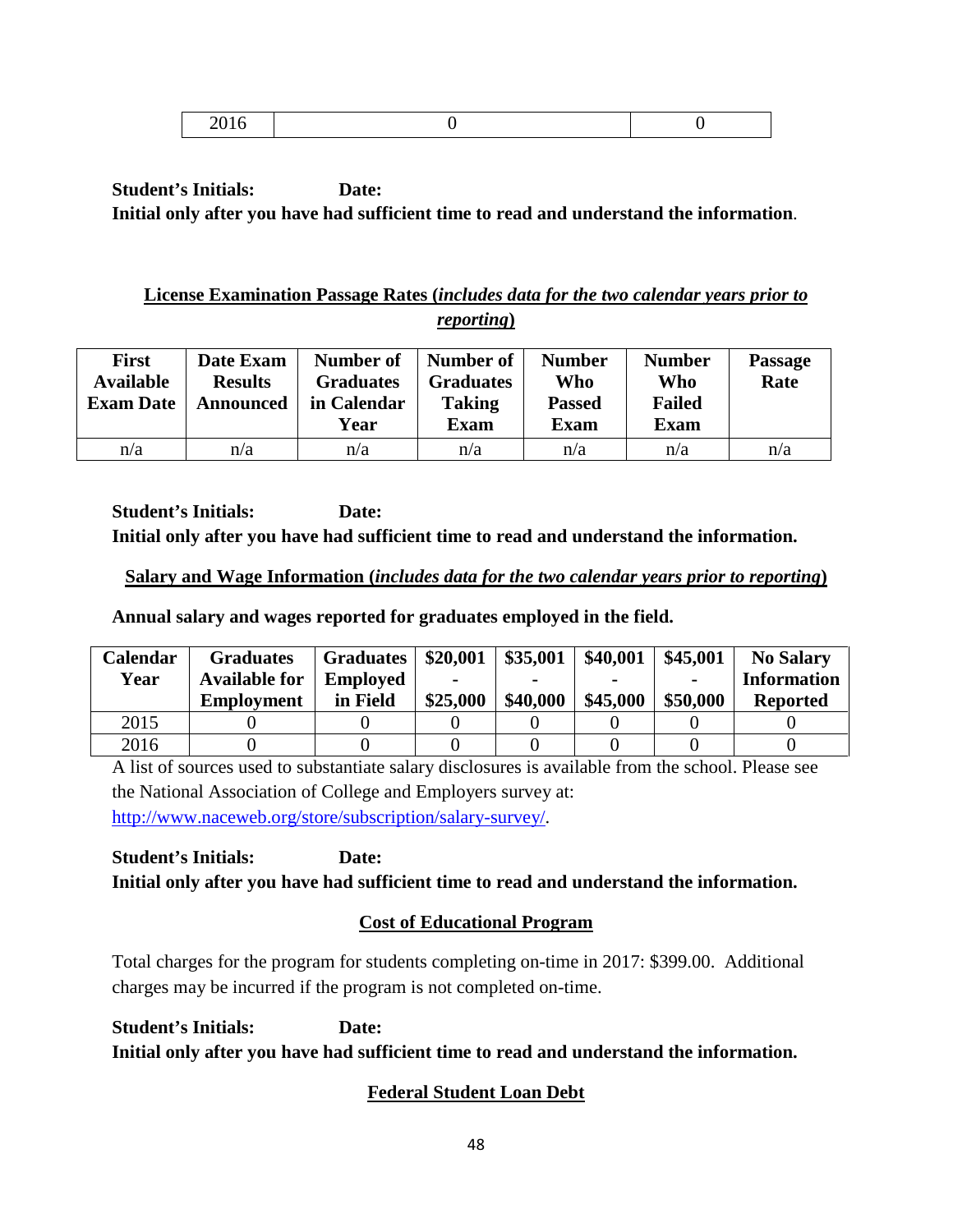| Most recent three year  | The percentage of | The average amount of      | The percentage of    |
|-------------------------|-------------------|----------------------------|----------------------|
| cohort default rate, as | enrolled students | federal student loan debt  | graduates in 2015    |
| reported by the         | in 2015 receiving | of 2015 graduates who      | with federal student |
| <b>United States</b>    | federal student   | took out federal student   | loans as calculated  |
| Department of           | loans to pay for  | loans at this institution. | by the institution.  |
| Education. $10$         | this program.     |                            |                      |
|                         |                   |                            |                      |

This fact sheet is filed with the Bureau for Private Postsecondary Education. Regardless of any information you may have relating to completion rates, placement rates, starting salaries, or license exam passage rates, this fact sheet contains the information as calculated pursuant to state law.

Any questions a student may have regarding this fact sheet that have not been satisfactorily answered by the institution may be directed to the Bureau for Private Postsecondary Education at 2535 Capitol Oaks Drive, Suite 400, Sacramento, CA 95833, www.bppe.ca.gov, toll-free telephone number (888) 370-7589 or by fax (916) 263-1897.

Student Name – Print

Student Signature Date

School Official Date

**This program is new. Therefore, the number of students who graduate, the number of students who are placed, or the starting salary you can earn after finishing the educational program are unknown at this time. Information regarding general salary and placement statistics may be available from government sources or from the institution, but is not equivalent to actual performance data. This program was approved by the Bureau on 08/2/2016. As of 08/2/2019, two full years of data for this program will be available.**

<span id="page-48-0"></span> $10$  The percentage of students who defaulted on their federal student loans is called the Cohort Default Rate (CDR). It shows the percentage of this school's students who were more than 270 days (9 months) behind on their federal student loans within three years of when the first payment was due. This is the most recent CDR reported by the U.S. Department of Education.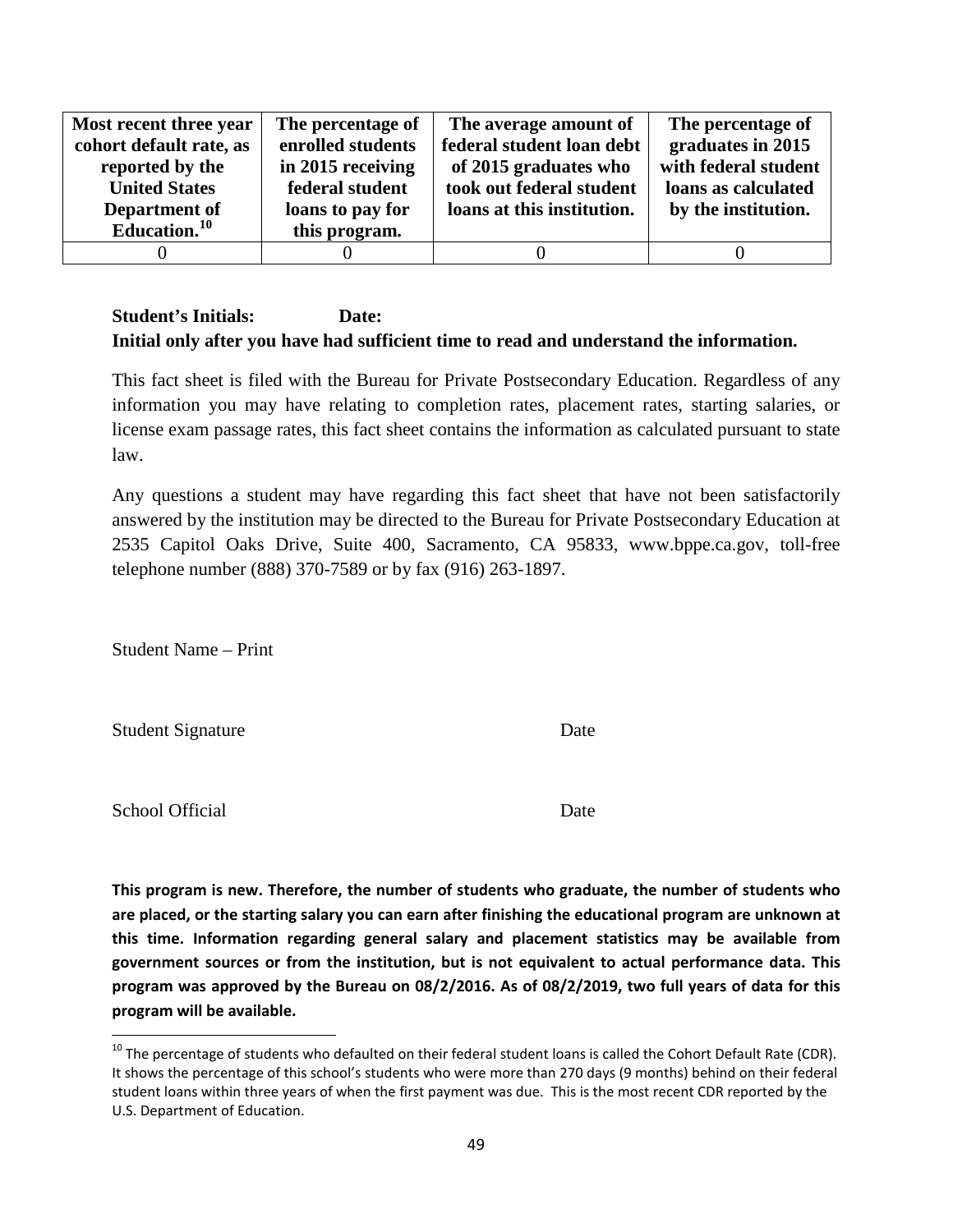#### **STUDENT'S RIGHT TO CANCEL**

**BUYER'S RIGHT TO CANCEL** - The Park University Enrollment Data Sheet becomes effective after the student has signed in the Student Signature block. Courses may be dropped with no charge up to the Friday before the first day of the term. The first eight calendar days of a term constitutes the Add/Drop period. Within this time period when adding a class, the student is responsible for additional charges; when dropping a class, the student's charges will be refunded based on the Park University California Refund Policy. The adding or dropping of a class must be done by the student in the Park University representative's office of the site of coursework:

Park University Barstow Community College 2700 Barstow Road, C-14 Barstow, CA 92311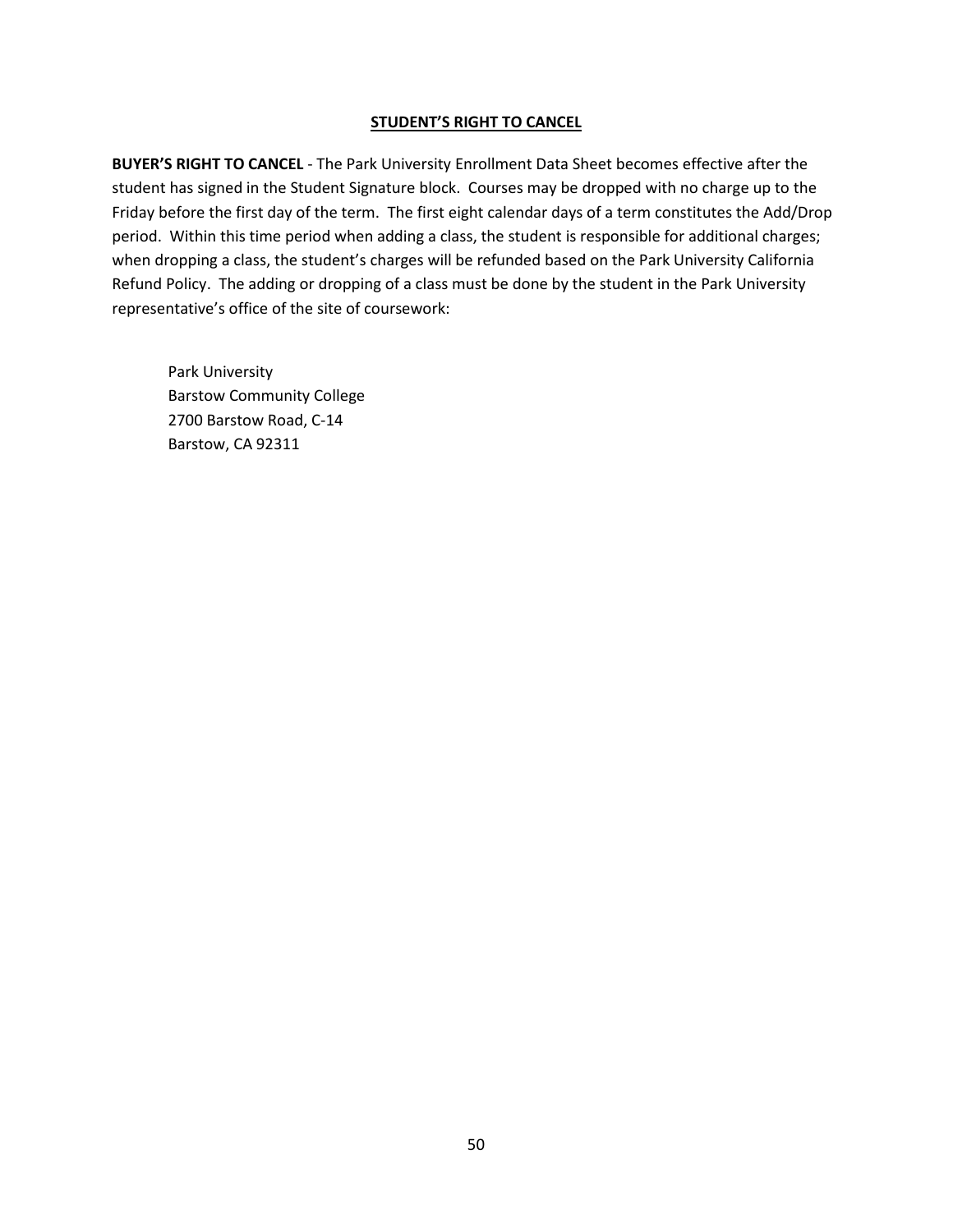# **SCHOOL PERFORMANCE FACT SHEET CALENDAR YEARS 2015-2016**

## **Bachelor of Science in Interdisciplinary Studies - 120 credit hours**

# **On-Time Completion Rates (Graduation Rates)**

*Includes data for the two calendar years prior to reporting*

| Calendar | Number of                           | <b>Students</b>                           | <b>Number of</b>                   | <b>On-Time</b>            |
|----------|-------------------------------------|-------------------------------------------|------------------------------------|---------------------------|
| Year     | <b>Students</b><br><b>Who Began</b> | <b>Available for</b><br><b>Graduation</b> | <b>On-Time</b><br><b>Graduates</b> | <b>Completion</b><br>Rate |
|          | the Program                         |                                           |                                    |                           |
| 2015     |                                     |                                           |                                    |                           |
| 2016     |                                     |                                           |                                    |                           |

**Student's Initials: Date: Initial only after you have had sufficient time to read and understand the information.**

**Students Completing Within 150% of the Published Program Length**

| <b>Calendar</b><br>Year | Number of<br><b>Students</b><br>Who Began<br>the Program | <b>Students</b><br><b>Available for</b><br><b>Graduation</b> | 150%<br><b>Graduates</b> | 150%<br><b>Completion</b><br>Rate |
|-------------------------|----------------------------------------------------------|--------------------------------------------------------------|--------------------------|-----------------------------------|
| 2015                    |                                                          |                                                              |                          |                                   |
| 2016                    |                                                          |                                                              |                          |                                   |

**Student's Initials: Date: Initial only after you have had sufficient time to read and understand the information.**

**Job Placement Rates (***includes data for the two calendar years prior to reporting***)**

| <b>Calendar</b><br>Year | Number of<br><b>Students</b><br><b>Who Began</b><br>the Program | Number of<br><b>Graduates</b> | <b>Graduates</b><br><b>Available for</b><br><b>Employment</b> | <b>Graduates</b><br><b>Employed in</b><br>the Field | <b>Placement</b><br>Rate %<br><b>Employed in</b><br>the Field |
|-------------------------|-----------------------------------------------------------------|-------------------------------|---------------------------------------------------------------|-----------------------------------------------------|---------------------------------------------------------------|
| 2015                    |                                                                 |                               |                                                               |                                                     |                                                               |
| 2016                    |                                                                 |                               |                                                               |                                                     |                                                               |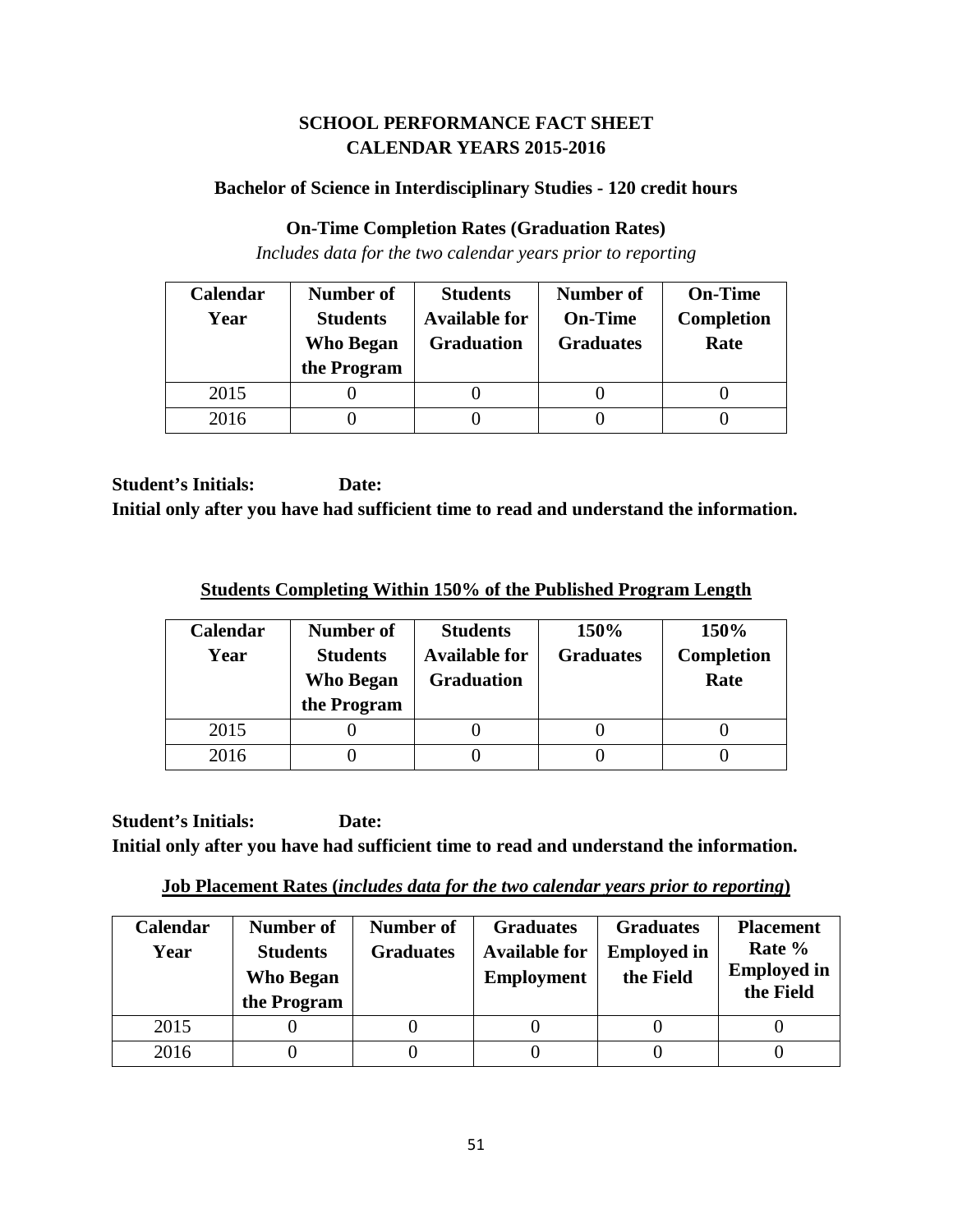You may obtain from the institution a list of the employment positions determined to be in the field for which a student received education and training. Students may obtain this information at Park's website, available at:

https://parkuniversity.thankyou4caring.org/pages/career/discoveryour-career.

# **Gainfully Employed Categories (***includes data for the two calendar years prior to reporting***)**

# **Part-Time vs. Full-Time Employment**

| <b>Calendar</b> | <b>Graduates Employed</b> | <b>Graduates</b>         | <b>Total Graduates Employed in</b> |
|-----------------|---------------------------|--------------------------|------------------------------------|
| Year            | in Field 20-29 Hours      | <b>Employed in the</b>   | the Field                          |
|                 | Per Week                  | <b>Field at Least 30</b> |                                    |
|                 |                           | <b>Hours Per Week</b>    |                                    |
| 2015            |                           |                          |                                    |
| 2016            |                           |                          |                                    |

## **Single Position vs. Concurrent Aggregated Position**

| Calendar | <b>Graduates</b>         | <b>Graduates Employed in</b> | <b>Total</b>     |
|----------|--------------------------|------------------------------|------------------|
| Year     | <b>Employed in Field</b> | the Field in Concurrent      | <b>Graduates</b> |
|          | in a Single Position     | <b>Aggregated Positions</b>  | <b>Employed</b>  |
|          |                          |                              | in the Field     |
| 2015     |                          |                              |                  |
| 2016     |                          |                              |                  |

# **Self-Employed / Freelance Positions**

| Calendar<br>Year | <b>Graduates Employed</b><br>who are Self-Employed<br>or Working Freelance | <b>Total Graduates</b><br><b>Employed in the Field</b> |
|------------------|----------------------------------------------------------------------------|--------------------------------------------------------|
| 2015             |                                                                            |                                                        |
| 2016             |                                                                            |                                                        |

| Calendar<br>Year | Graduates Employed in the Field who are<br><b>Employed by the Institution, an Employer</b><br>Owned by the Institution, or an Employer<br>who Shares Ownership with the<br>Institution. | <b>Total</b><br><b>Graduates</b><br><b>Employed in</b><br>the Field |
|------------------|-----------------------------------------------------------------------------------------------------------------------------------------------------------------------------------------|---------------------------------------------------------------------|
| 2015             |                                                                                                                                                                                         |                                                                     |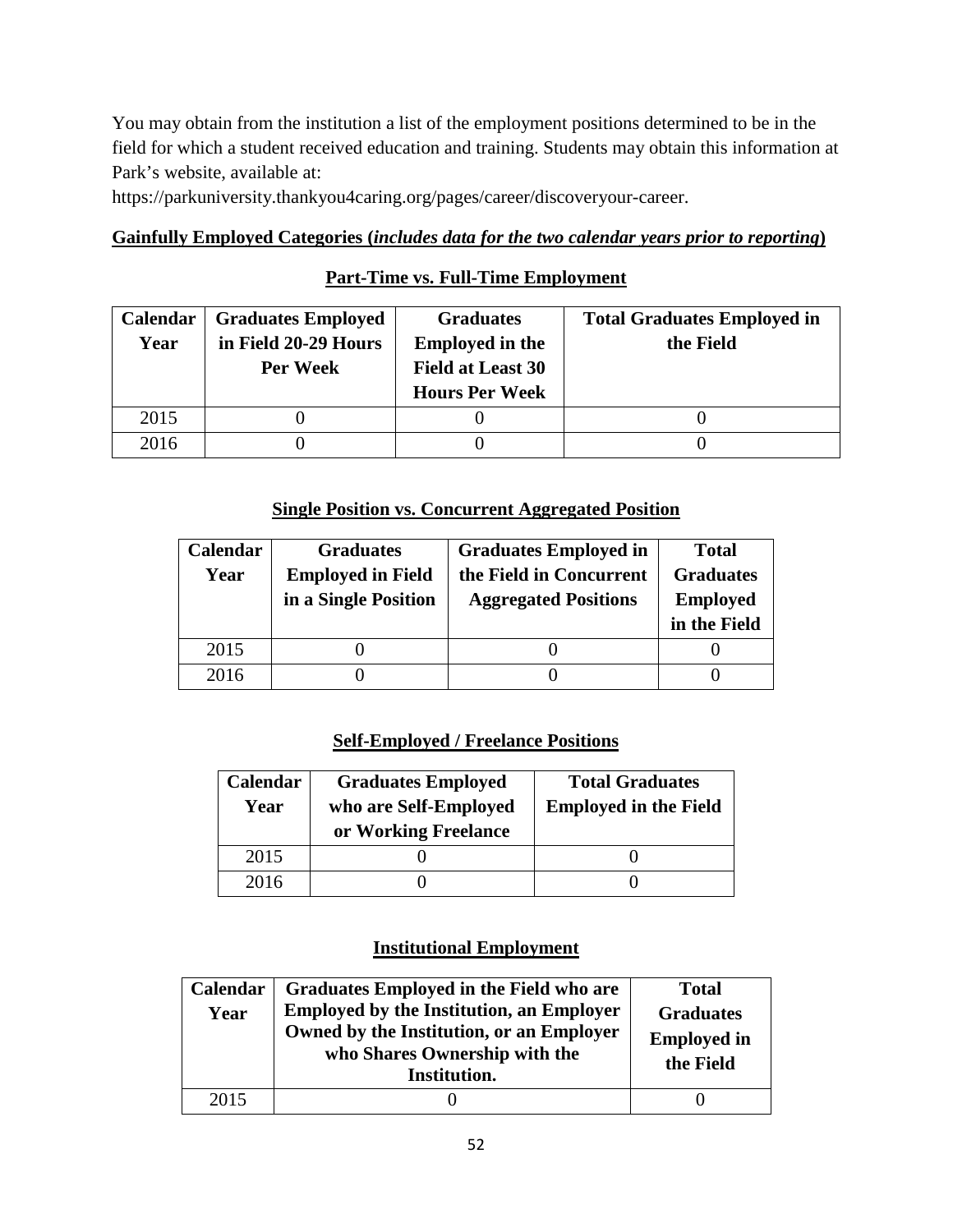|--|--|

# **License Examination Passage Rates (***includes data for the two calendar years prior to reporting***)**

| <b>First</b><br><b>Available</b><br><b>Exam Date</b> | Date Exam<br><b>Results</b><br>Announced | Number of<br><b>Graduates</b><br>in Calendar<br>Year | Number of<br><b>Graduates</b><br><b>Taking</b><br><b>Exam</b> | <b>Number</b><br>Who<br><b>Passed</b><br><b>Exam</b> | <b>Number</b><br>Who<br><b>Failed</b><br><b>Exam</b> | <b>Passage</b><br>Rate |
|------------------------------------------------------|------------------------------------------|------------------------------------------------------|---------------------------------------------------------------|------------------------------------------------------|------------------------------------------------------|------------------------|
| n/a                                                  | n/a                                      | n/a                                                  | n/a                                                           | n/a                                                  | n/a                                                  | n/a                    |

**Student's Initials: Date: Initial only after you have had sufficient time to read and understand the information.**

## **Salary and Wage Information (***includes data for the two calendar years prior to reporting***)**

**Annual salary and wages reported for graduates employed in the field.**

| Calendar | <b>Graduates</b>     | <b>Graduates</b> | \$20,001 | \$35,001 | \$40,001 | \$45,001       | <b>No Salary</b>   |
|----------|----------------------|------------------|----------|----------|----------|----------------|--------------------|
| Year     | <b>Available for</b> | <b>Employed</b>  |          |          |          | $\blacksquare$ | <b>Information</b> |
|          | <b>Employment</b>    | in Field         | \$25,000 | \$40,000 | \$45,000 | \$50,000       | <b>Reported</b>    |
| 2015     |                      |                  |          |          |          |                |                    |
| 2016     |                      |                  |          |          |          |                |                    |

A list of sources used to substantiate salary disclosures is available from the school. Please see the National Association of College and Employers survey at: [http://www.naceweb.org/store/subscription/salary-survey/.](http://www.naceweb.org/store/subscription/salary-survey/)

**Student's Initials: Date: Initial only after you have had sufficient time to read and understand the information.**

# **Cost of Educational Program**

Total charges for the program for students completing on-time in 2017: \$399.00. Additional charges may be incurred if the program is not completed on-time.

**Student's Initials: Date: Initial only after you have had sufficient time to read and understand the information.**

# **Federal Student Loan Debt**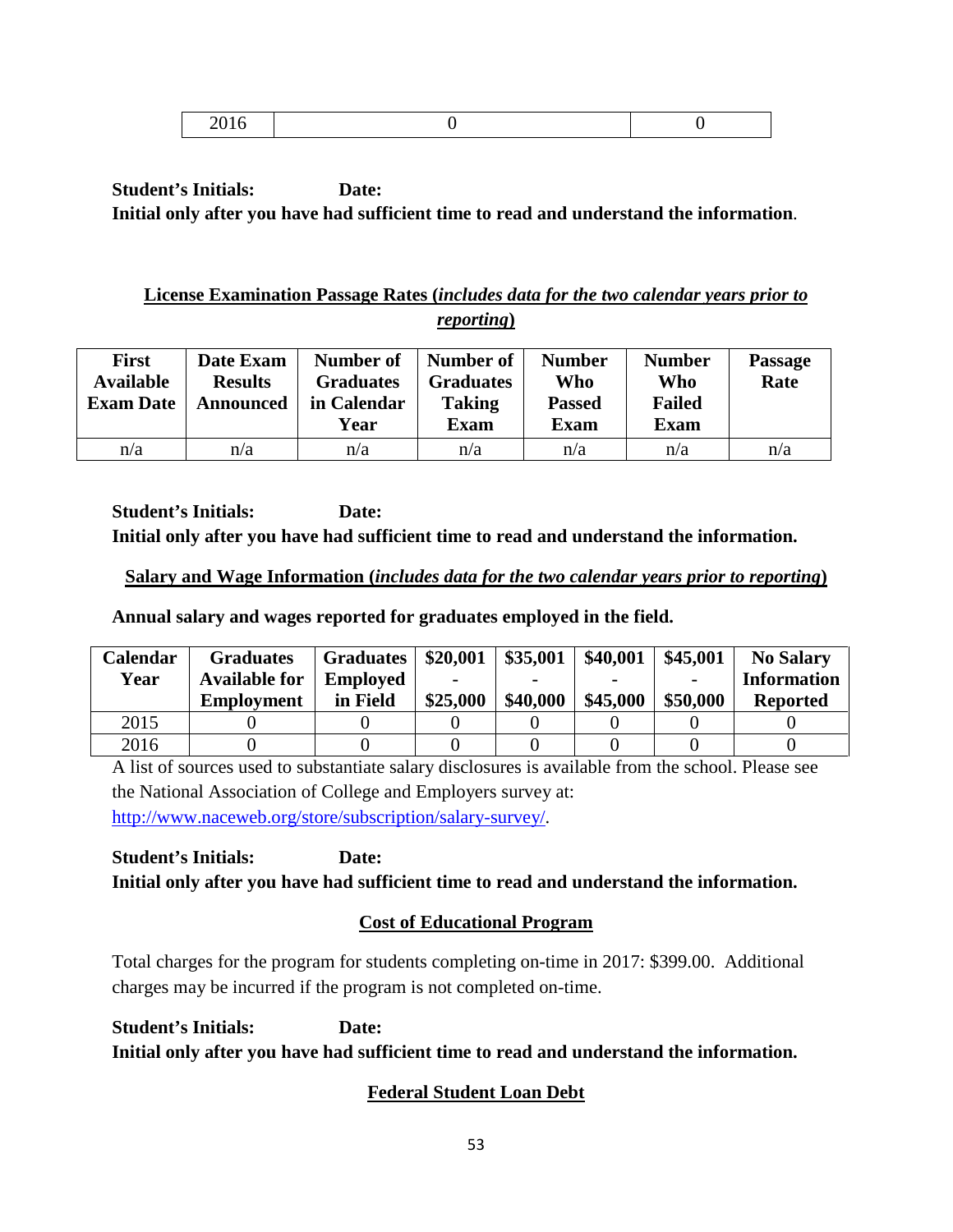| Most recent three year   | The percentage of | The average amount of      | The percentage of    |
|--------------------------|-------------------|----------------------------|----------------------|
| cohort default rate, as  | enrolled students | federal student loan debt  | graduates in 2015    |
| reported by the          | in 2015 receiving | of 2015 graduates who      | with federal student |
| <b>United States</b>     | federal student   | took out federal student   | loans as calculated  |
| Department of            | loans to pay for  | loans at this institution. | by the institution.  |
| Education. <sup>11</sup> | this program.     |                            |                      |
|                          |                   |                            |                      |

This fact sheet is filed with the Bureau for Private Postsecondary Education. Regardless of any information you may have relating to completion rates, placement rates, starting salaries, or license exam passage rates, this fact sheet contains the information as calculated pursuant to state law.

Any questions a student may have regarding this fact sheet that have not been satisfactorily answered by the institution may be directed to the Bureau for Private Postsecondary Education at 2535 Capitol Oaks Drive, Suite 400, Sacramento, CA 95833, www.bppe.ca.gov, toll-free telephone number (888) 370-7589 or by fax (916) 263-1897.

Student Name – Print

Student Signature Date

School Official Date

**This program is new. Therefore, the number of students who graduate, the number of students who are placed, or the starting salary you can earn after finishing the educational program are unknown at this time. Information regarding general salary and placement statistics may be available from government sources or from the institution, but is not equivalent to actual performance data. This program was approved by the Bureau on 08/2/2016. As of 08/2/2019, two full years of data for this program will be available.**

<span id="page-53-0"></span> $11$  The percentage of students who defaulted on their federal student loans is called the Cohort Default Rate (CDR). It shows the percentage of this school's students who were more than 270 days (9 months) behind on their federal student loans within three years of when the first payment was due. This is the most recent CDR reported by the U.S. Department of Education.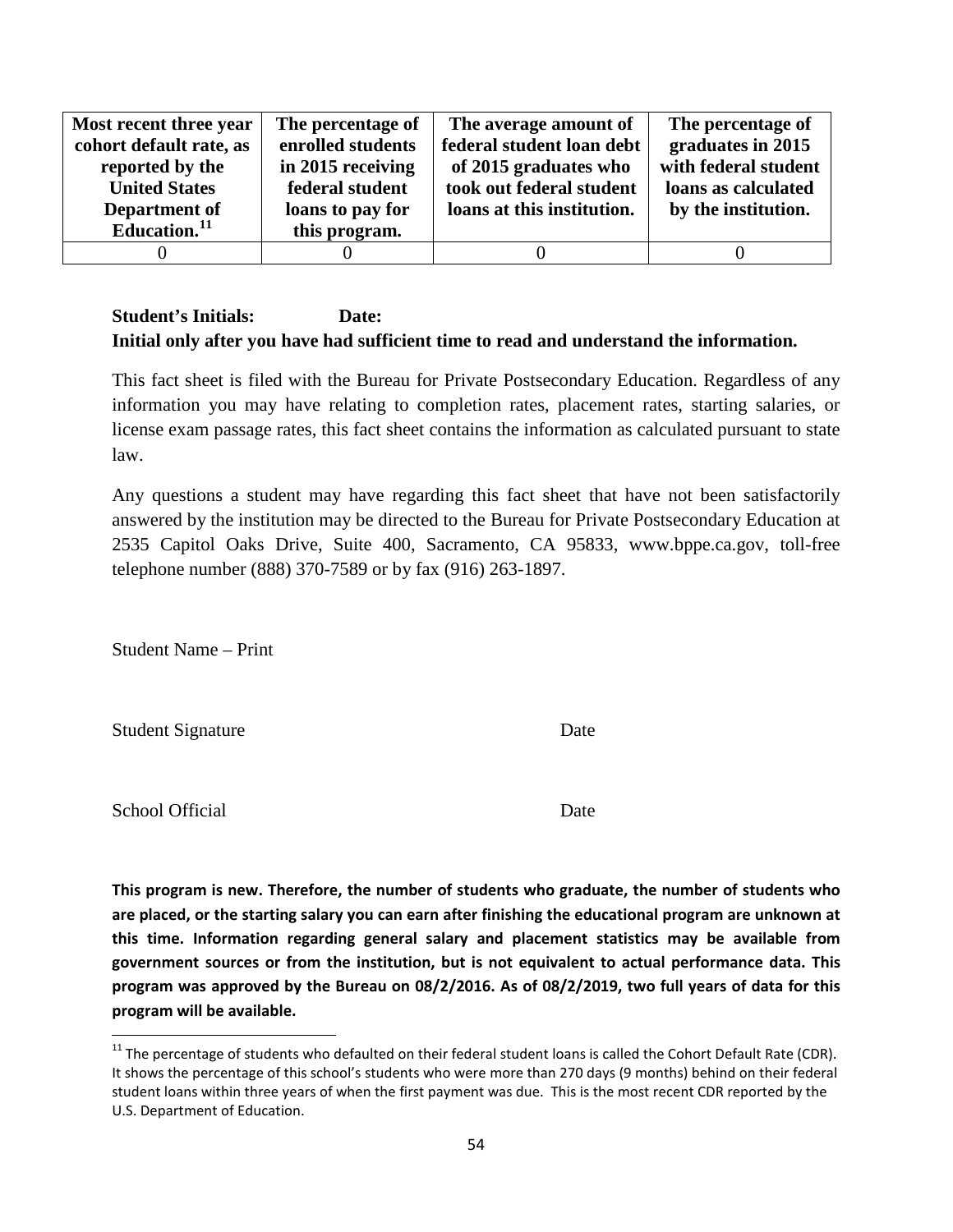#### **STUDENT'S RIGHT TO CANCEL**

**BUYER'S RIGHT TO CANCEL** - The Park University Enrollment Data Sheet becomes effective after the student has signed in the Student Signature block. Courses may be dropped with no charge up to the Friday before the first day of the term. The first eight calendar days of a term constitutes the Add/Drop period. Within this time period when adding a class, the student is responsible for additional charges; when dropping a class, the student's charges will be refunded based on the Park University California Refund Policy. The adding or dropping of a class must be done by the student in the Park University representative's office of the site of coursework:

Park University Barstow Community College 2700 Barstow Road, C-14 Barstow, CA 92311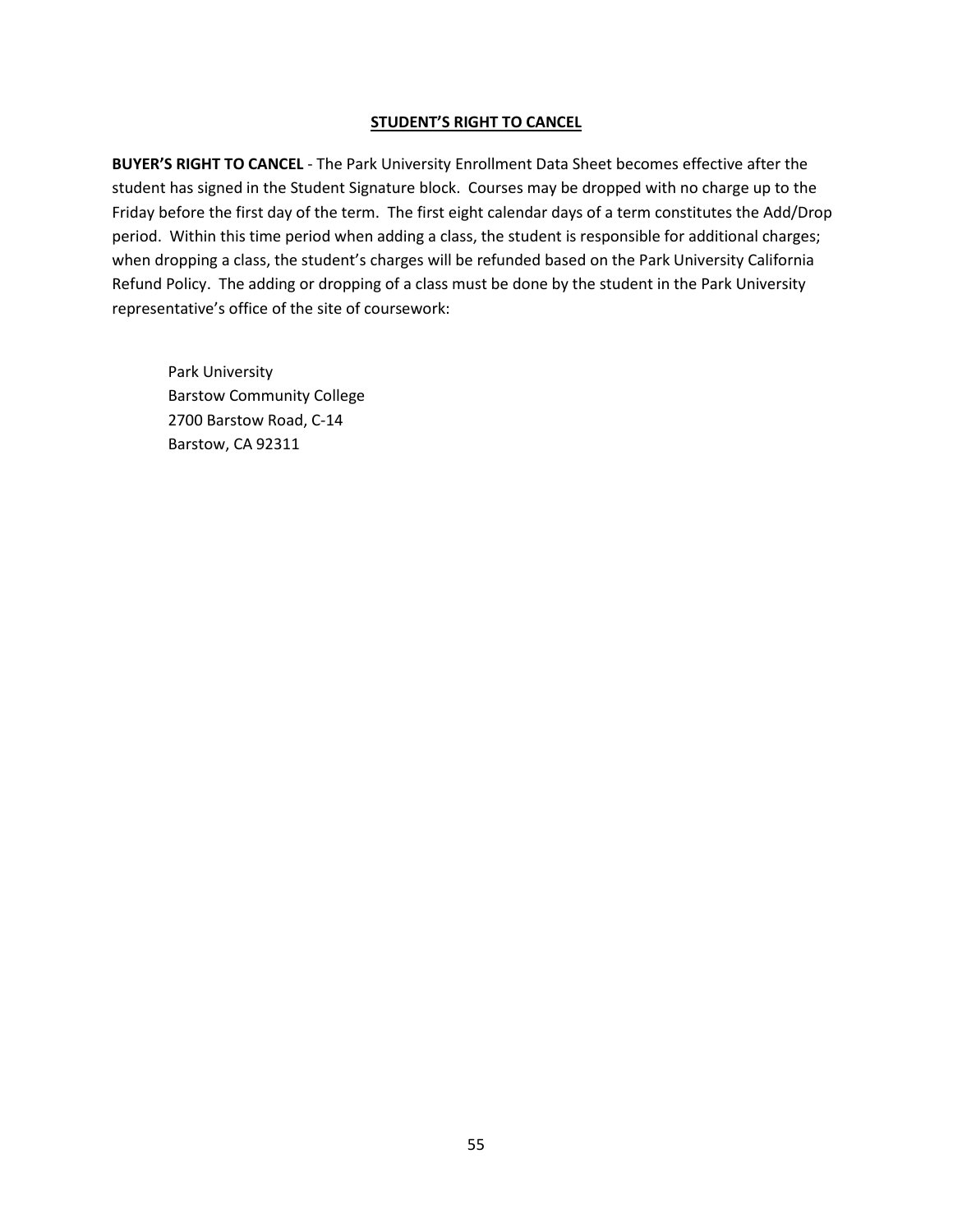# **SCHOOL PERFORMANCE FACT SHEET CALENDAR YEARS 2015-2016**

## **Bachelor of Science in Management/Logistics - 120 credit hours**

#### **On-Time Completion Rates (Graduation Rates)**

*Includes data for the two calendar years prior to reporting*

| Calendar | Number of                           | <b>Students</b>                           | <b>Number of</b>                   | <b>On-Time</b>            |
|----------|-------------------------------------|-------------------------------------------|------------------------------------|---------------------------|
| Year     | <b>Students</b><br><b>Who Began</b> | <b>Available for</b><br><b>Graduation</b> | <b>On-Time</b><br><b>Graduates</b> | <b>Completion</b><br>Rate |
|          | the Program                         |                                           |                                    |                           |
| 2015     |                                     |                                           |                                    |                           |
| 2016     |                                     |                                           |                                    |                           |

**Student's Initials: Date: Initial only after you have had sufficient time to read and understand the information.**

**Students Completing Within 150% of the Published Program Length**

| Calendar<br>Year | Number of<br><b>Students</b><br><b>Who Began</b><br>the Program | <b>Students</b><br><b>Available for</b><br><b>Graduation</b> | 150%<br><b>Graduates</b> | 150%<br><b>Completion</b><br>Rate |
|------------------|-----------------------------------------------------------------|--------------------------------------------------------------|--------------------------|-----------------------------------|
| 2015             |                                                                 |                                                              |                          |                                   |
| 2016             |                                                                 |                                                              |                          |                                   |

**Student's Initials: Date: Initial only after you have had sufficient time to read and understand the information.**

**Job Placement Rates (***includes data for the two calendar years prior to reporting***)**

| <b>Calendar</b><br>Year | Number of<br><b>Students</b><br><b>Who Began</b><br>the Program | Number of<br><b>Graduates</b> | <b>Graduates</b><br><b>Available for</b><br><b>Employment</b> | <b>Graduates</b><br><b>Employed in</b><br>the Field | <b>Placement</b><br>Rate %<br><b>Employed in</b><br>the Field |
|-------------------------|-----------------------------------------------------------------|-------------------------------|---------------------------------------------------------------|-----------------------------------------------------|---------------------------------------------------------------|
| 2015                    |                                                                 |                               |                                                               |                                                     |                                                               |
| 2016                    |                                                                 |                               |                                                               |                                                     |                                                               |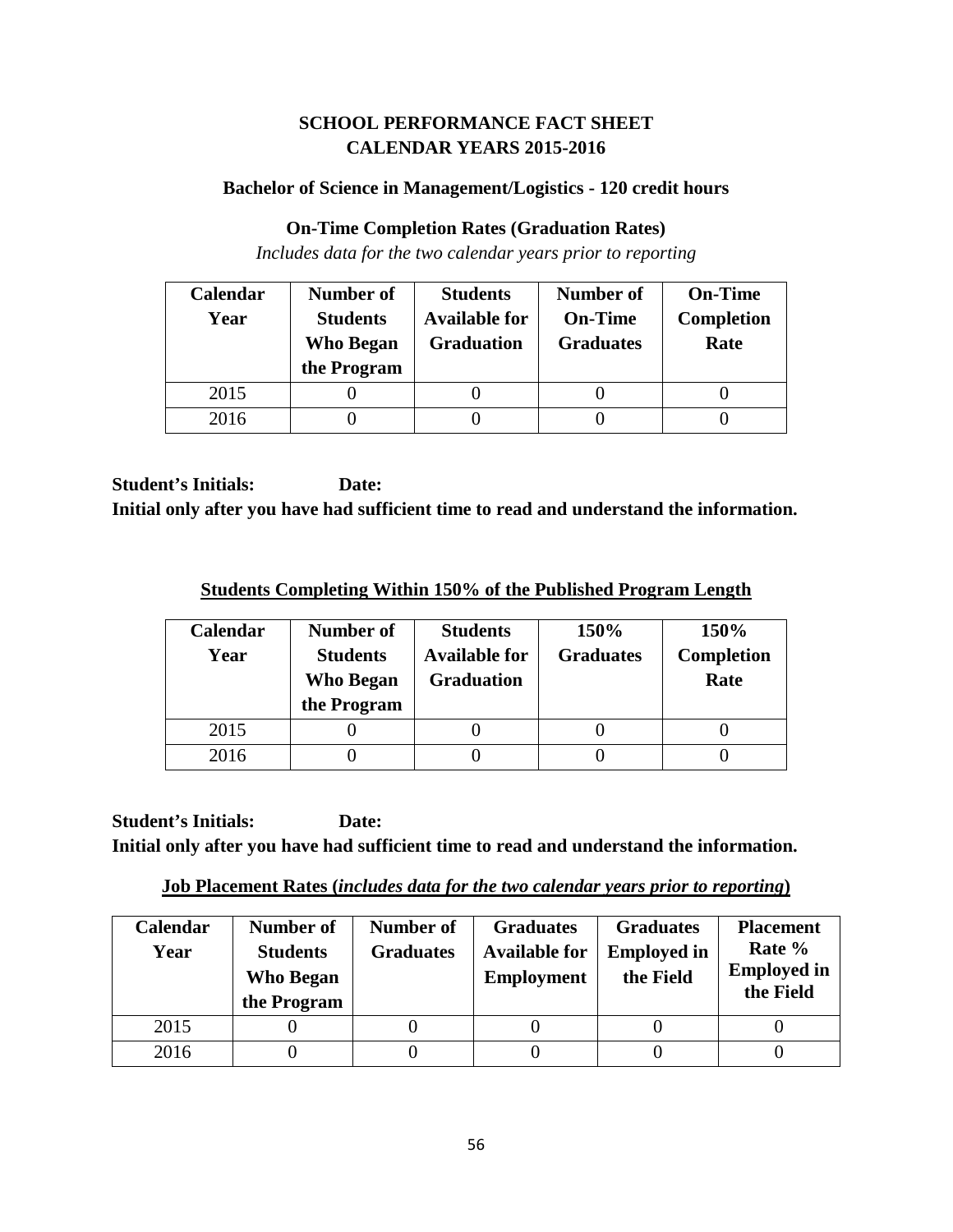You may obtain from the institution a list of the employment positions determined to be in the field for which a student received education and training. Students may obtain this information at Park's website, available at:

https://parkuniversity.thankyou4caring.org/pages/career/discoveryour-career.

# **Gainfully Employed Categories (***includes data for the two calendar years prior to reporting***)**

# **Part-Time vs. Full-Time Employment**

| <b>Calendar</b> | <b>Graduates Employed</b> | <b>Graduates</b>         | <b>Total Graduates Employed in</b> |
|-----------------|---------------------------|--------------------------|------------------------------------|
| Year            | in Field 20-29 Hours      | <b>Employed in the</b>   | the Field                          |
|                 | Per Week                  | <b>Field at Least 30</b> |                                    |
|                 |                           | <b>Hours Per Week</b>    |                                    |
| 2015            |                           |                          |                                    |
| 2016            |                           |                          |                                    |

## **Single Position vs. Concurrent Aggregated Position**

| Calendar | <b>Graduates</b>         | <b>Graduates Employed in</b> | <b>Total</b>     |
|----------|--------------------------|------------------------------|------------------|
| Year     | <b>Employed in Field</b> | the Field in Concurrent      | <b>Graduates</b> |
|          | in a Single Position     | <b>Aggregated Positions</b>  | <b>Employed</b>  |
|          |                          |                              | in the Field     |
| 2015     |                          |                              |                  |
| 2016     |                          |                              |                  |

# **Self-Employed / Freelance Positions**

| Calendar<br>Year | <b>Graduates Employed</b><br>who are Self-Employed<br>or Working Freelance | <b>Total Graduates</b><br><b>Employed in the Field</b> |
|------------------|----------------------------------------------------------------------------|--------------------------------------------------------|
| 2015             |                                                                            |                                                        |
| 2016             |                                                                            |                                                        |

| Calendar<br>Year | Graduates Employed in the Field who are<br><b>Employed by the Institution, an Employer</b><br>Owned by the Institution, or an Employer<br>who Shares Ownership with the<br>Institution. | <b>Total</b><br><b>Graduates</b><br><b>Employed in</b><br>the Field |
|------------------|-----------------------------------------------------------------------------------------------------------------------------------------------------------------------------------------|---------------------------------------------------------------------|
| 2015             |                                                                                                                                                                                         |                                                                     |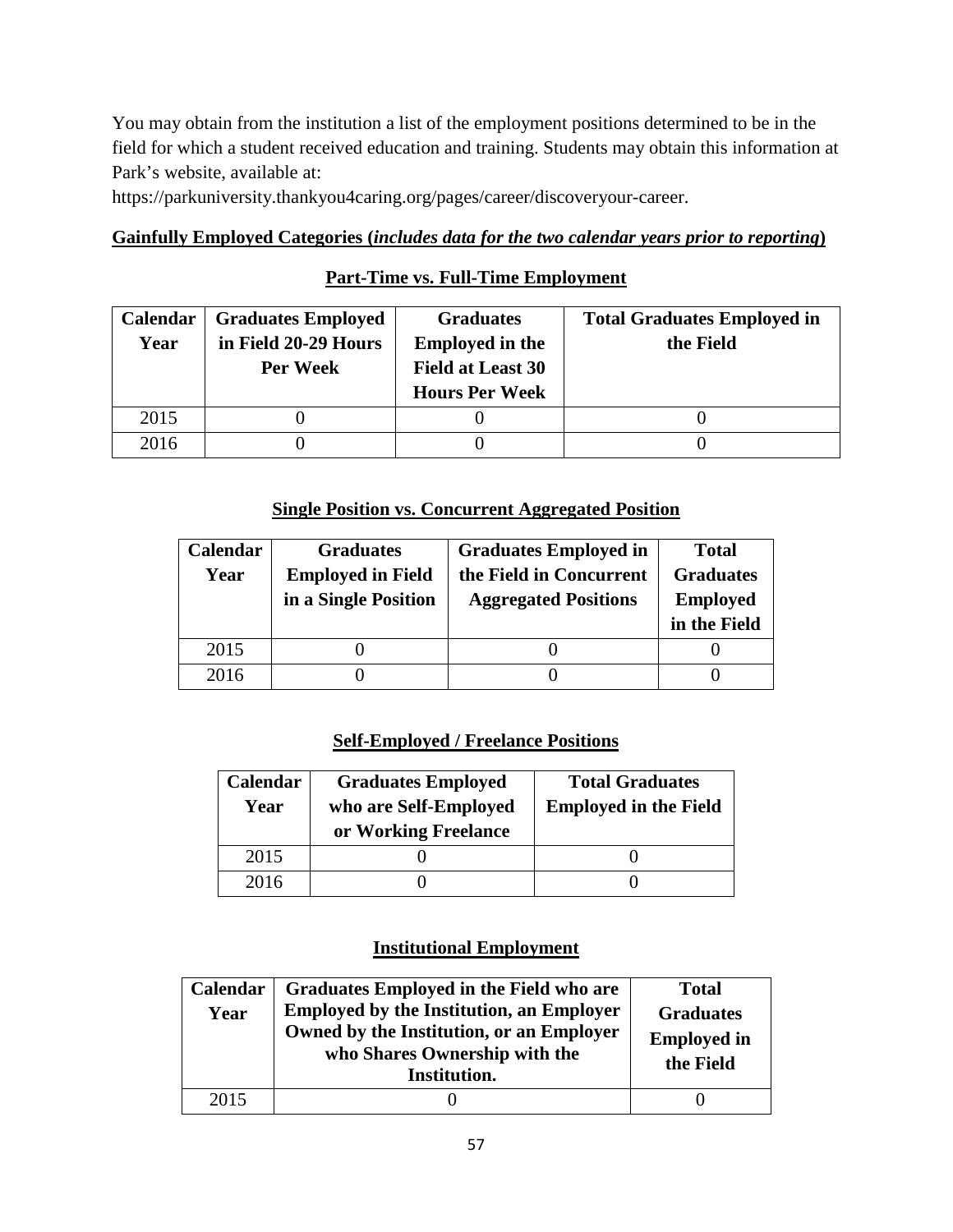|--|

# **License Examination Passage Rates (***includes data for the two calendar years prior to reporting***)**

| <b>First</b><br><b>Available</b><br><b>Exam Date</b> | Date Exam<br><b>Results</b><br><b>Announced</b> | Number of<br><b>Graduates</b><br>in Calendar<br>Year | Number of<br><b>Graduates</b><br><b>Taking</b><br><b>Exam</b> | <b>Number</b><br>Who<br><b>Passed</b><br>Exam | <b>Number</b><br>Who<br><b>Failed</b><br><b>Exam</b> | <b>Passage</b><br>Rate |
|------------------------------------------------------|-------------------------------------------------|------------------------------------------------------|---------------------------------------------------------------|-----------------------------------------------|------------------------------------------------------|------------------------|
| n/a                                                  | n/a                                             | n/a                                                  | n/a                                                           | n/a                                           | n/a                                                  | n/a                    |

**Student's Initials: Date: Initial only after you have had sufficient time to read and understand the information.**

# **Salary and Wage Information (***includes data for the two calendar years prior to reporting***)**

**Annual salary and wages reported for graduates employed in the field.**

| <b>Calendar</b> | <b>Graduates</b>     | <b>Graduates</b> | \$20,001 | \$35,001 | \$40,001 | \$45,001 | <b>No Salary</b>   |
|-----------------|----------------------|------------------|----------|----------|----------|----------|--------------------|
| Year            | <b>Available for</b> | <b>Employed</b>  | -        |          |          |          | <b>Information</b> |
|                 | <b>Employment</b>    | in Field         | \$25,000 | \$40,000 | \$45,000 | \$50,000 | <b>Reported</b>    |
| 2015            |                      |                  |          |          |          |          |                    |
| 2016            |                      |                  |          |          |          |          |                    |

A list of sources used to substantiate salary disclosures is available from the school. Please see the National Association of College and Employers survey at: [http://www.naceweb.org/store/subscription/salary-survey/.](http://www.naceweb.org/store/subscription/salary-survey/)

**Student's Initials: Date: Initial only after you have had sufficient time to read and understand the information.**

# **Cost of Educational Program**

Total charges for the program for students completing on-time in 2017: \$399.00. Additional charges may be incurred if the program is not completed on-time.

**Student's Initials: Date: Initial only after you have had sufficient time to read and understand the information.**

# **Federal Student Loan Debt**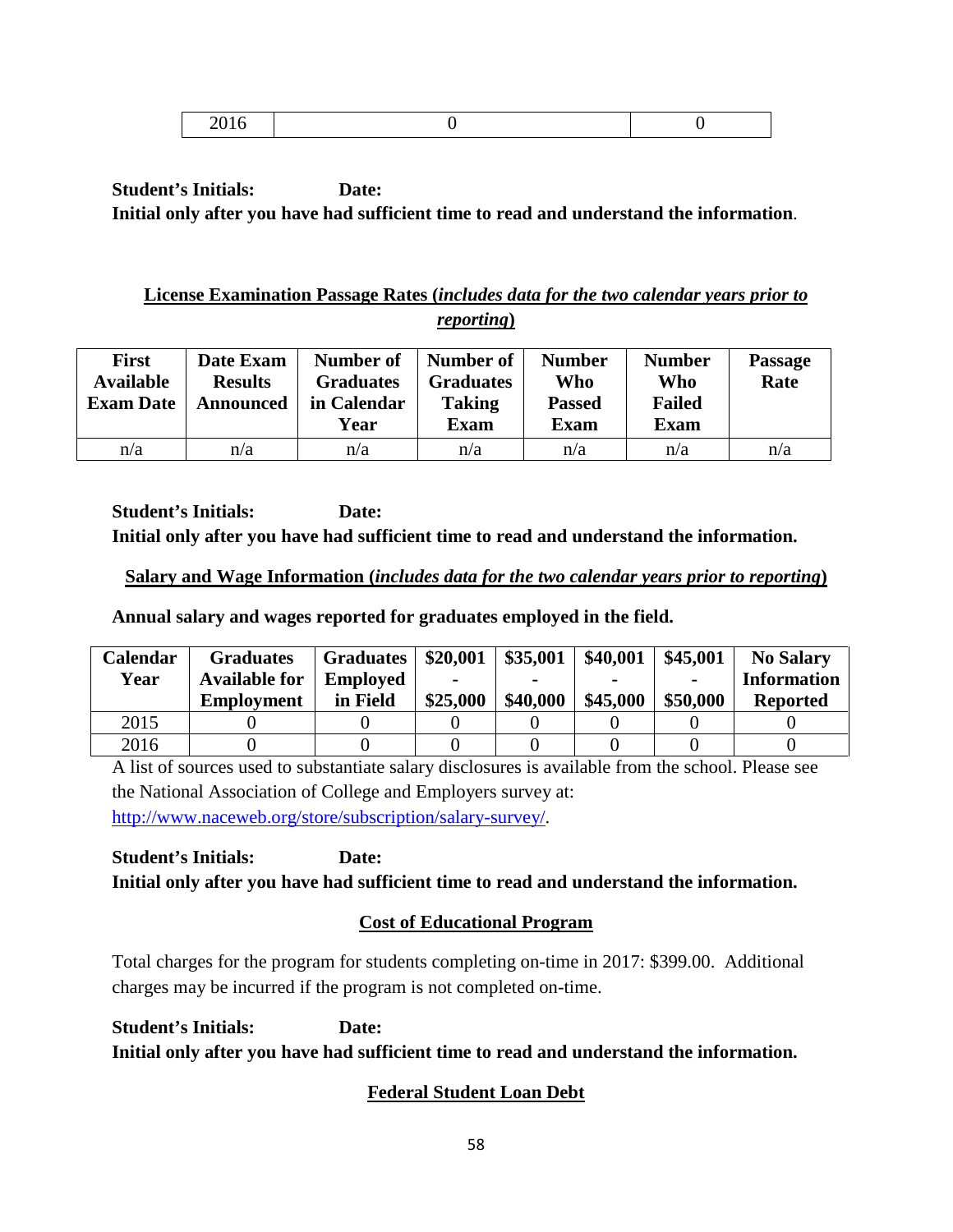| Most recent three year  | The percentage of | The average amount of      | The percentage of    |
|-------------------------|-------------------|----------------------------|----------------------|
| cohort default rate, as | enrolled students | federal student loan debt  | graduates in 2015    |
| reported by the         | in 2015 receiving | of 2015 graduates who      | with federal student |
| <b>United States</b>    | federal student   | took out federal student   | loans as calculated  |
| Department of           | loans to pay for  | loans at this institution. | by the institution.  |
| Education. $^{12}$      | this program.     |                            |                      |
|                         |                   |                            |                      |

This fact sheet is filed with the Bureau for Private Postsecondary Education. Regardless of any information you may have relating to completion rates, placement rates, starting salaries, or license exam passage rates, this fact sheet contains the information as calculated pursuant to state law.

Any questions a student may have regarding this fact sheet that have not been satisfactorily answered by the institution may be directed to the Bureau for Private Postsecondary Education at 2535 Capitol Oaks Drive, Suite 400, Sacramento, CA 95833, www.bppe.ca.gov, toll-free telephone number (888) 370-7589 or by fax (916) 263-1897.

Student Name – Print

Student Signature Date

School Official Date

**This program is new. Therefore, the number of students who graduate, the number of students who are placed, or the starting salary you can earn after finishing the educational program are unknown at this time. Information regarding general salary and placement statistics may be available from government sources or from the institution, but is not equivalent to actual performance data. This program was approved by the Bureau on 08/2/2016. As of 08/2/2019, two full years of data for this program will be available.**

<span id="page-58-0"></span> $12$  The percentage of students who defaulted on their federal student loans is called the Cohort Default Rate (CDR). It shows the percentage of this school's students who were more than 270 days (9 months) behind on their federal student loans within three years of when the first payment was due. This is the most recent CDR reported by the U.S. Department of Education.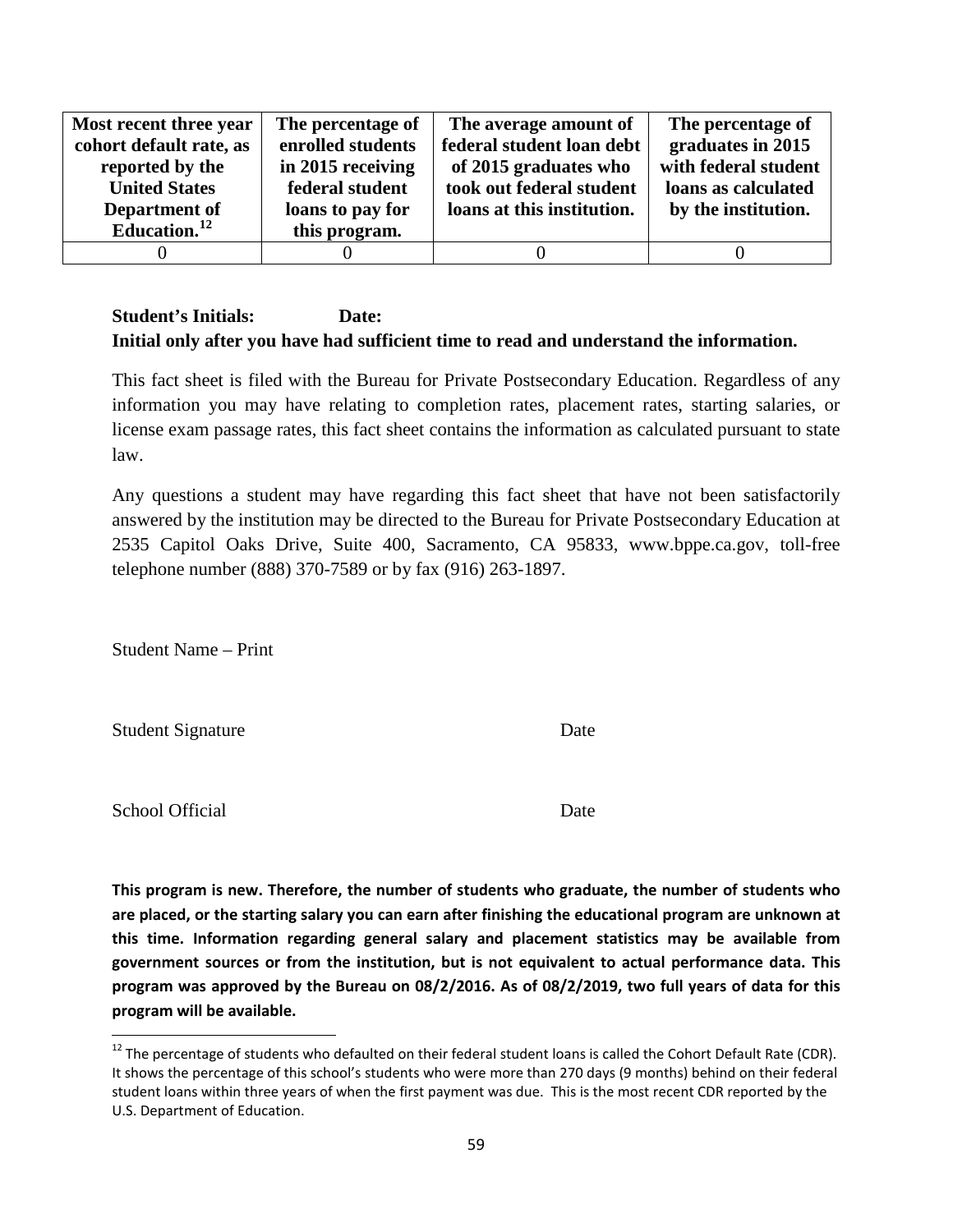#### **STUDENT'S RIGHT TO CANCEL**

**BUYER'S RIGHT TO CANCEL** - The Park University Enrollment Data Sheet becomes effective after the student has signed in the Student Signature block. Courses may be dropped with no charge up to the Friday before the first day of the term. The first eight calendar days of a term constitutes the Add/Drop period. Within this time period when adding a class, the student is responsible for additional charges; when dropping a class, the student's charges will be refunded based on the Park University California Refund Policy. The adding or dropping of a class must be done by the student in the Park University representative's office of the site of coursework:

Park University Barstow Community College 2700 Barstow Road, C-14 Barstow, CA 92311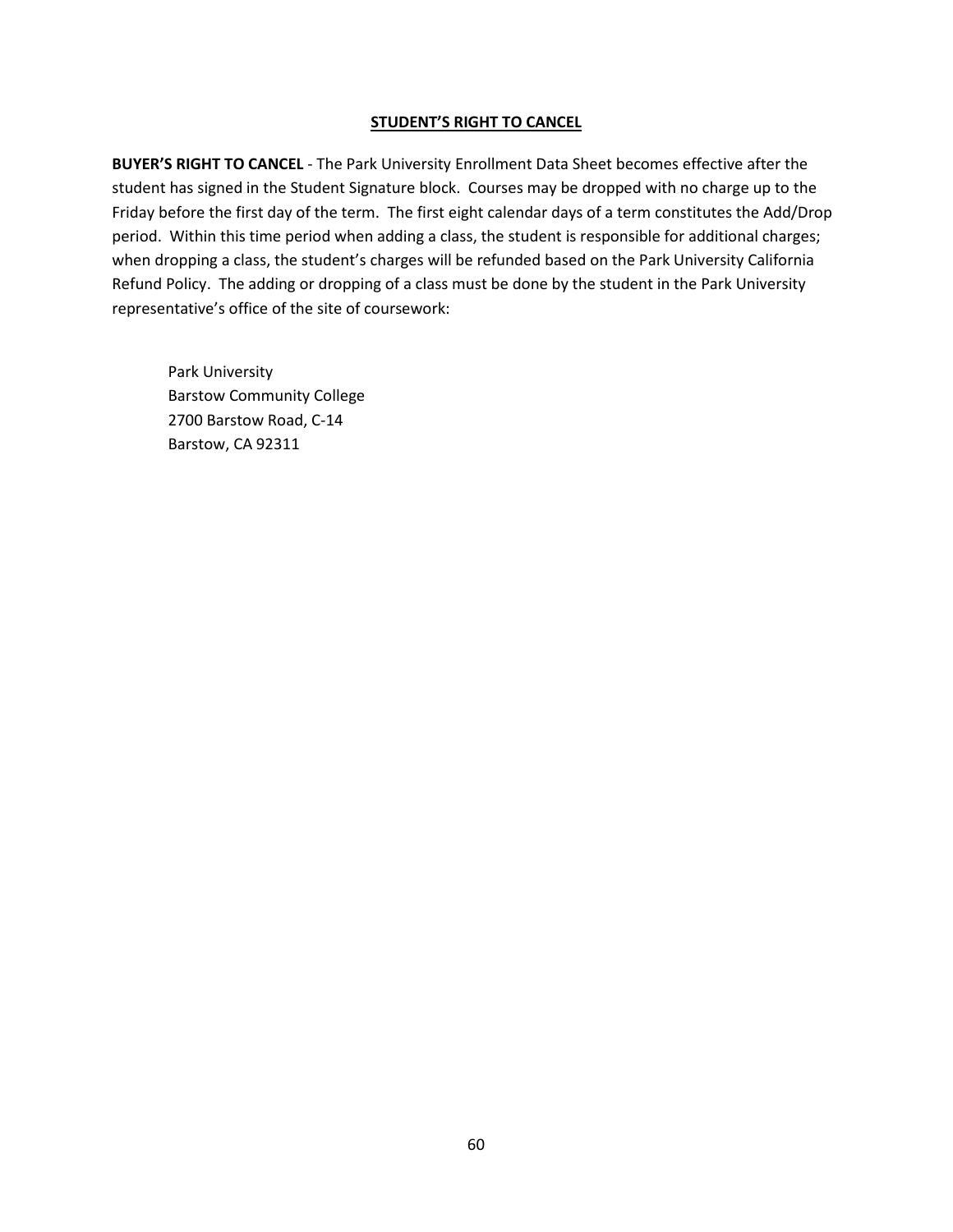# **SCHOOL PERFORMANCE FACT SHEET CALENDAR YEARS 2015-2016**

## **Bachelor of Science in Management/Marketing - 120 credit hours**

#### **On-Time Completion Rates (Graduation Rates)**

*Includes data for the two calendar years prior to reporting*

| Calendar | Number of                           | <b>Students</b>                           | <b>Number of</b>                   | <b>On-Time</b>            |
|----------|-------------------------------------|-------------------------------------------|------------------------------------|---------------------------|
| Year     | <b>Students</b><br><b>Who Began</b> | <b>Available for</b><br><b>Graduation</b> | <b>On-Time</b><br><b>Graduates</b> | <b>Completion</b><br>Rate |
|          | the Program                         |                                           |                                    |                           |
| 2015     |                                     |                                           |                                    |                           |
| 2016     |                                     |                                           |                                    |                           |

**Student's Initials: Date: Initial only after you have had sufficient time to read and understand the information.**

**Students Completing Within 150% of the Published Program Length**

| Calendar<br>Year | Number of<br><b>Students</b><br><b>Who Began</b><br>the Program | <b>Students</b><br><b>Available for</b><br><b>Graduation</b> | 150%<br><b>Graduates</b> | 150%<br><b>Completion</b><br>Rate |
|------------------|-----------------------------------------------------------------|--------------------------------------------------------------|--------------------------|-----------------------------------|
| 2015             |                                                                 |                                                              |                          |                                   |
| 2016             |                                                                 |                                                              |                          |                                   |

**Student's Initials: Date: Initial only after you have had sufficient time to read and understand the information.**

**Job Placement Rates (***includes data for the two calendar years prior to reporting***)**

| <b>Calendar</b><br>Year | Number of<br><b>Students</b><br><b>Who Began</b><br>the Program | Number of<br><b>Graduates</b> | <b>Graduates</b><br><b>Available for</b><br><b>Employment</b> | <b>Graduates</b><br><b>Employed in</b><br>the Field | <b>Placement</b><br>Rate %<br><b>Employed in</b><br>the Field |
|-------------------------|-----------------------------------------------------------------|-------------------------------|---------------------------------------------------------------|-----------------------------------------------------|---------------------------------------------------------------|
| 2015                    |                                                                 |                               |                                                               |                                                     |                                                               |
| 2016                    |                                                                 |                               |                                                               |                                                     |                                                               |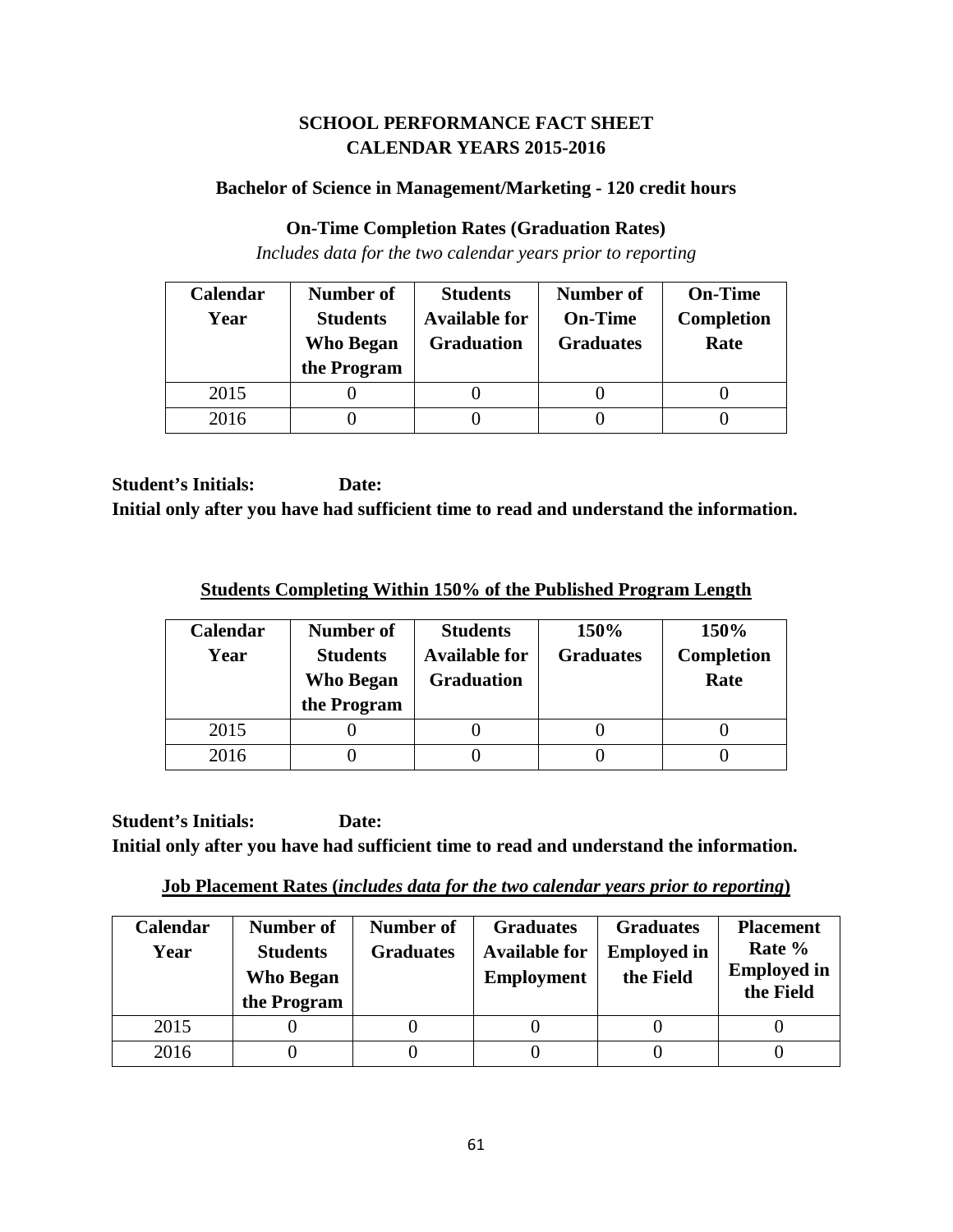You may obtain from the institution a list of the employment positions determined to be in the field for which a student received education and training. Students may obtain this information at Park's website, available at:

https://parkuniversity.thankyou4caring.org/pages/career/discoveryour-career.

### **Gainfully Employed Categories (***includes data for the two calendar years prior to reporting***)**

# **Part-Time vs. Full-Time Employment**

| <b>Calendar</b> | <b>Graduates Employed</b> | <b>Graduates</b>         | <b>Total Graduates Employed in</b> |
|-----------------|---------------------------|--------------------------|------------------------------------|
| Year            | in Field 20-29 Hours      | <b>Employed in the</b>   | the Field                          |
|                 | Per Week                  | <b>Field at Least 30</b> |                                    |
|                 |                           | <b>Hours Per Week</b>    |                                    |
| 2015            |                           |                          |                                    |
| 2016            |                           |                          |                                    |

## **Single Position vs. Concurrent Aggregated Position**

| Calendar | <b>Graduates</b>         | <b>Graduates Employed in</b> | <b>Total</b>     |
|----------|--------------------------|------------------------------|------------------|
| Year     | <b>Employed in Field</b> | the Field in Concurrent      | <b>Graduates</b> |
|          | in a Single Position     | <b>Aggregated Positions</b>  | <b>Employed</b>  |
|          |                          |                              | in the Field     |
| 2015     |                          |                              |                  |
| 2016     |                          |                              |                  |

# **Self-Employed / Freelance Positions**

| Calendar<br>Year | <b>Graduates Employed</b><br>who are Self-Employed<br>or Working Freelance | <b>Total Graduates</b><br><b>Employed in the Field</b> |
|------------------|----------------------------------------------------------------------------|--------------------------------------------------------|
| 2015             |                                                                            |                                                        |
| 2016             |                                                                            |                                                        |

| Calendar<br>Year | Graduates Employed in the Field who are<br><b>Employed by the Institution, an Employer</b><br>Owned by the Institution, or an Employer<br>who Shares Ownership with the<br>Institution. | <b>Total</b><br><b>Graduates</b><br><b>Employed in</b><br>the Field |
|------------------|-----------------------------------------------------------------------------------------------------------------------------------------------------------------------------------------|---------------------------------------------------------------------|
| 2015             |                                                                                                                                                                                         |                                                                     |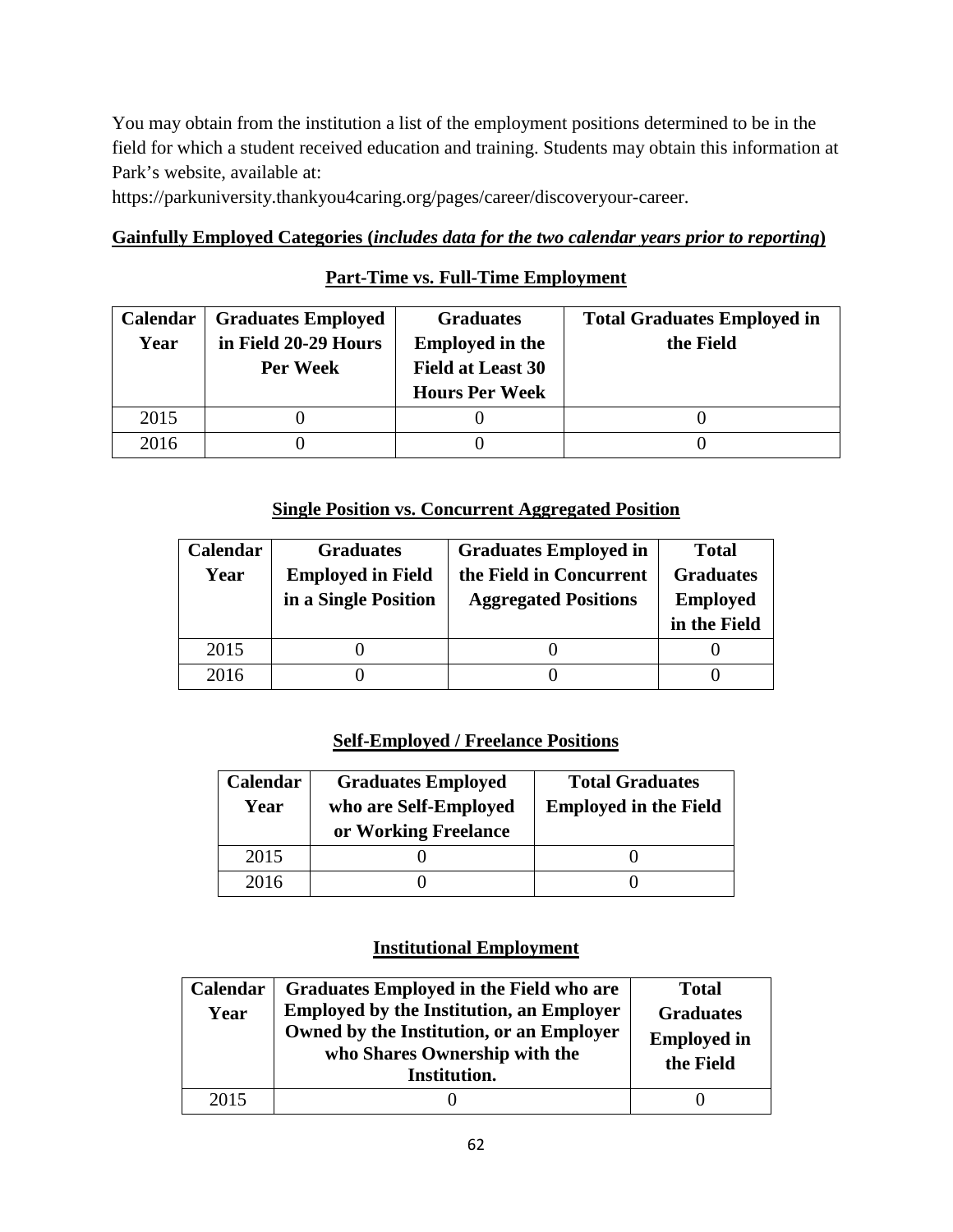|--|

# **License Examination Passage Rates (***includes data for the two calendar years prior to reporting***)**

| <b>First</b><br><b>Available</b><br><b>Exam Date</b> | Date Exam<br><b>Results</b><br>Announced | Number of<br><b>Graduates</b><br>in Calendar<br>Year | Number of<br><b>Graduates</b><br><b>Taking</b><br><b>Exam</b> | <b>Number</b><br>Who<br><b>Passed</b><br><b>Exam</b> | <b>Number</b><br>Who<br><b>Failed</b><br><b>Exam</b> | <b>Passage</b><br>Rate |
|------------------------------------------------------|------------------------------------------|------------------------------------------------------|---------------------------------------------------------------|------------------------------------------------------|------------------------------------------------------|------------------------|
| n/a                                                  | n/a                                      | n/a                                                  | n/a                                                           | n/a                                                  | n/a                                                  | n/a                    |

**Student's Initials: Date: Initial only after you have had sufficient time to read and understand the information.**

# **Salary and Wage Information (***includes data for the two calendar years prior to reporting***)**

**Annual salary and wages reported for graduates employed in the field.**

| <b>Calendar</b> | <b>Graduates</b>     | <b>Graduates</b> | \$20,001 | \$35,001 | \$40,001 | \$45,001 | <b>No Salary</b>   |
|-----------------|----------------------|------------------|----------|----------|----------|----------|--------------------|
| Year            | <b>Available for</b> | <b>Employed</b>  | -        |          |          |          | <b>Information</b> |
|                 | <b>Employment</b>    | in Field         | \$25,000 | \$40,000 | \$45,000 | \$50,000 | <b>Reported</b>    |
| 2015            |                      |                  |          |          |          |          |                    |
| 2016            |                      |                  |          |          |          |          |                    |

A list of sources used to substantiate salary disclosures is available from the school. Please see the National Association of College and Employers survey at: [http://www.naceweb.org/store/subscription/salary-survey/.](http://www.naceweb.org/store/subscription/salary-survey/)

**Student's Initials: Date: Initial only after you have had sufficient time to read and understand the information.**

# **Cost of Educational Program**

Total charges for the program for students completing on-time in 2017: \$399.00. Additional charges may be incurred if the program is not completed on-time.

**Student's Initials: Date: Initial only after you have had sufficient time to read and understand the information.**

# **Federal Student Loan Debt**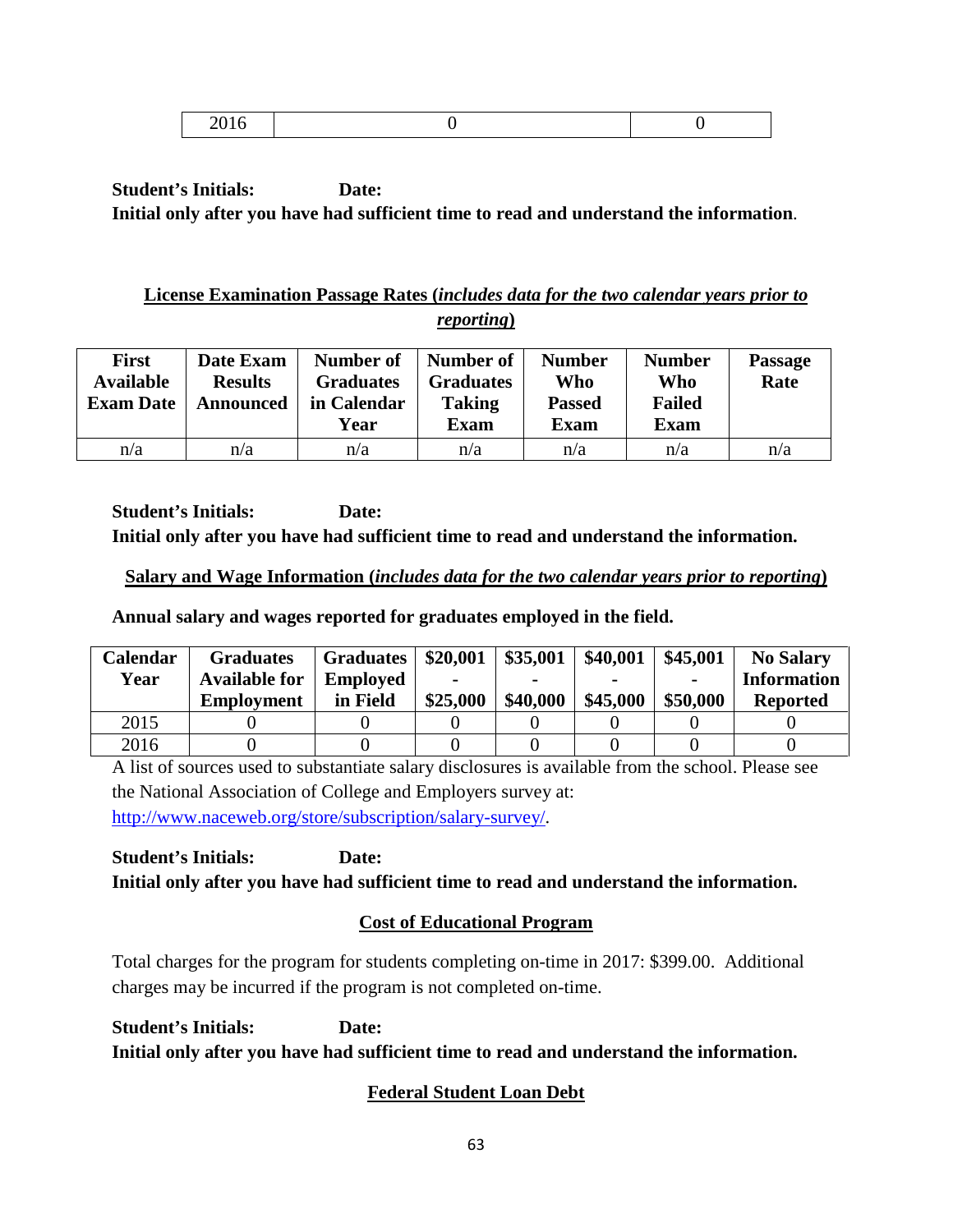| Most recent three year   | The percentage of | The average amount of      | The percentage of    |
|--------------------------|-------------------|----------------------------|----------------------|
| cohort default rate, as  | enrolled students | federal student loan debt  | graduates in 2015    |
| reported by the          | in 2015 receiving | of 2015 graduates who      | with federal student |
| <b>United States</b>     | federal student   | took out federal student   | loans as calculated  |
| Department of            | loans to pay for  | loans at this institution. | by the institution.  |
| Education. <sup>13</sup> | this program.     |                            |                      |
|                          |                   |                            |                      |

This fact sheet is filed with the Bureau for Private Postsecondary Education. Regardless of any information you may have relating to completion rates, placement rates, starting salaries, or license exam passage rates, this fact sheet contains the information as calculated pursuant to state law.

Any questions a student may have regarding this fact sheet that have not been satisfactorily answered by the institution may be directed to the Bureau for Private Postsecondary Education at 2535 Capitol Oaks Drive, Suite 400, Sacramento, CA 95833, www.bppe.ca.gov, toll-free telephone number (888) 370-7589 or by fax (916) 263-1897.

Student Name – Print

Student Signature Date

School Official Date

**This program is new. Therefore, the number of students who graduate, the number of students who are placed, or the starting salary you can earn after finishing the educational program are unknown at this time. Information regarding general salary and placement statistics may be available from government sources or from the institution, but is not equivalent to actual performance data. This program was approved by the Bureau on 08/2/2016. As of 08/2/2019, two full years of data for this program will be available.**

<span id="page-63-0"></span> $13$  The percentage of students who defaulted on their federal student loans is called the Cohort Default Rate (CDR). It shows the percentage of this school's students who were more than 270 days (9 months) behind on their federal student loans within three years of when the first payment was due. This is the most recent CDR reported by the U.S. Department of Education.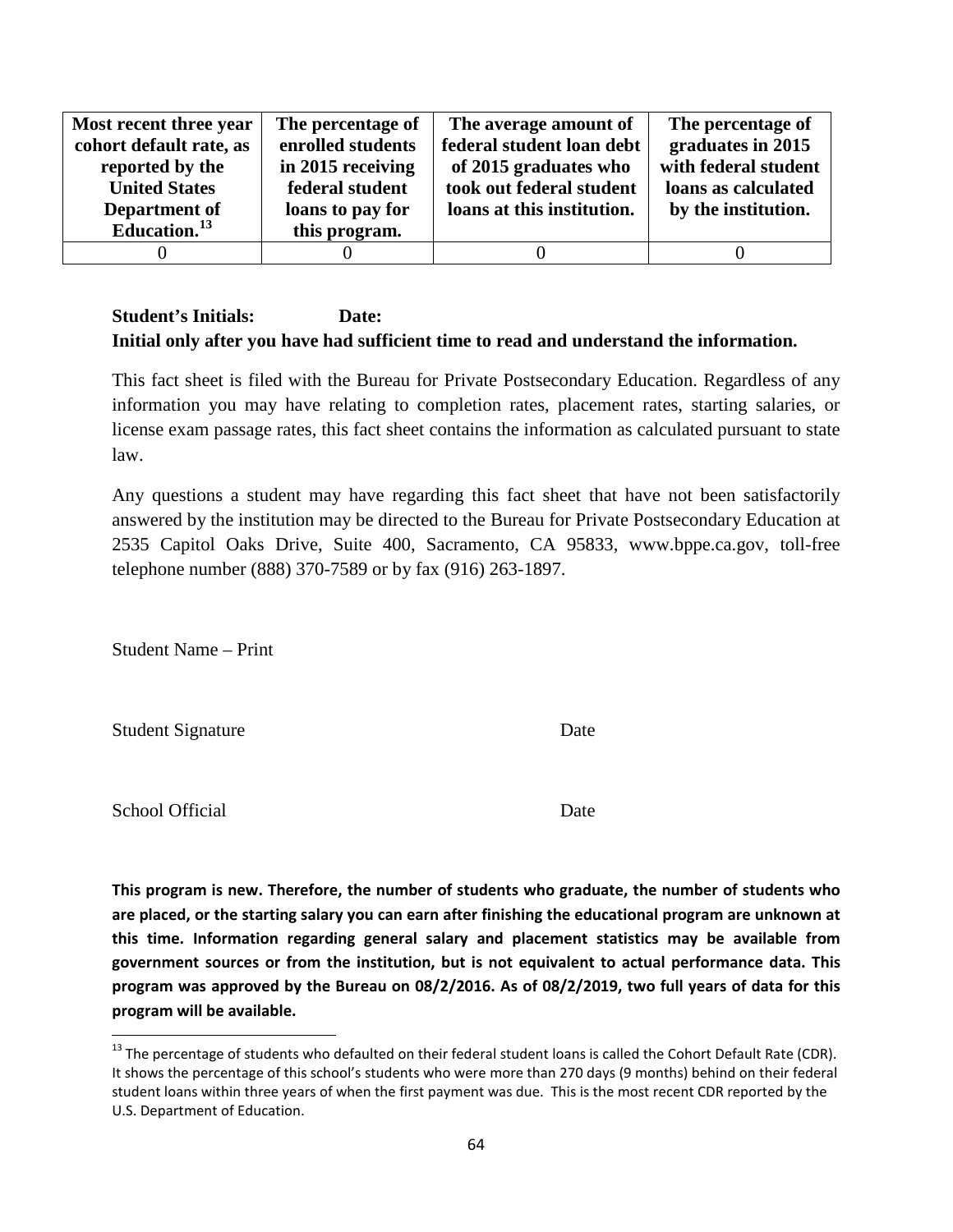#### **STUDENT'S RIGHT TO CANCEL**

**BUYER'S RIGHT TO CANCEL** - The Park University Enrollment Data Sheet becomes effective after the student has signed in the Student Signature block. Courses may be dropped with no charge up to the Friday before the first day of the term. The first eight calendar days of a term constitutes the Add/Drop period. Within this time period when adding a class, the student is responsible for additional charges; when dropping a class, the student's charges will be refunded based on the Park University California Refund Policy. The adding or dropping of a class must be done by the student in the Park University representative's office of the site of coursework:

Park University Barstow Community College 2700 Barstow Road, C-14 Barstow, CA 92311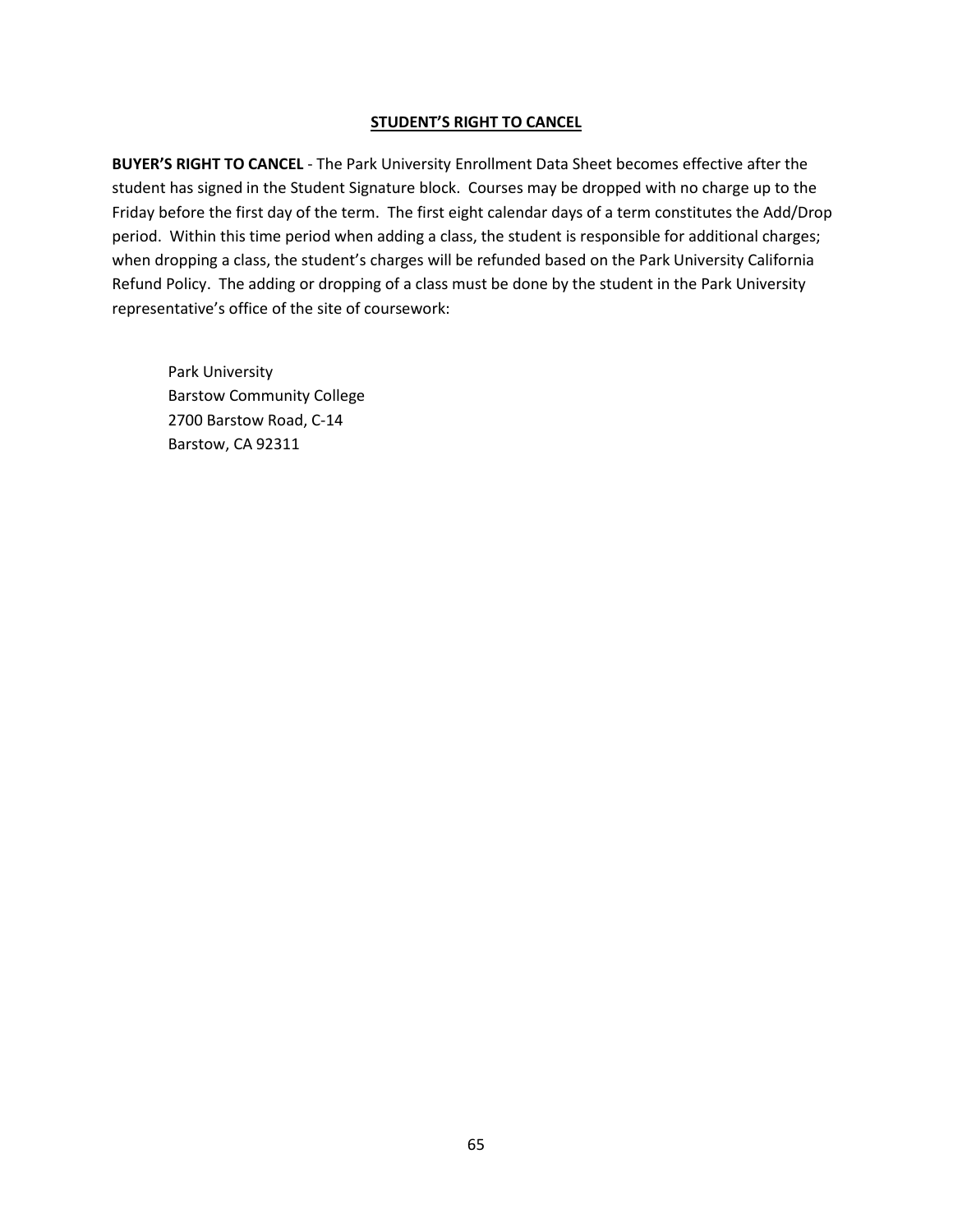# **SCHOOL PERFORMANCE FACT SHEET CALENDAR YEARS 2015-2016**

#### **Bachelor of Science in Management - 120 credit hours**

#### **On-Time Completion Rates (Graduation Rates)**

*Includes data for the two calendar years prior to reporting*

| Calendar | Number of                           | <b>Students</b>                           | <b>Number of</b>                   | <b>On-Time</b>            |
|----------|-------------------------------------|-------------------------------------------|------------------------------------|---------------------------|
| Year     | <b>Students</b><br><b>Who Began</b> | <b>Available for</b><br><b>Graduation</b> | <b>On-Time</b><br><b>Graduates</b> | <b>Completion</b><br>Rate |
|          | the Program                         |                                           |                                    |                           |
| 2015     |                                     |                                           |                                    |                           |
| 2016     |                                     |                                           |                                    |                           |

**Student's Initials: Date: Initial only after you have had sufficient time to read and understand the information.**

**Students Completing Within 150% of the Published Program Length**

| Calendar<br>Year | Number of<br><b>Students</b><br><b>Who Began</b><br>the Program | <b>Students</b><br><b>Available for</b><br><b>Graduation</b> | 150%<br><b>Graduates</b> | 150%<br><b>Completion</b><br>Rate |
|------------------|-----------------------------------------------------------------|--------------------------------------------------------------|--------------------------|-----------------------------------|
| 2015             |                                                                 |                                                              |                          |                                   |
| 2016             |                                                                 |                                                              |                          |                                   |

**Student's Initials: Date: Initial only after you have had sufficient time to read and understand the information.**

**Job Placement Rates (***includes data for the two calendar years prior to reporting***)**

| Calendar<br>Year | Number of<br><b>Students</b><br><b>Who Began</b><br>the Program | Number of<br><b>Graduates</b> | <b>Graduates</b><br><b>Available for</b><br><b>Employment</b> | <b>Graduates</b><br><b>Employed in</b><br>the Field | <b>Placement</b><br>Rate %<br><b>Employed in</b><br>the Field |
|------------------|-----------------------------------------------------------------|-------------------------------|---------------------------------------------------------------|-----------------------------------------------------|---------------------------------------------------------------|
| 2015             |                                                                 |                               |                                                               |                                                     |                                                               |
| 2016             |                                                                 |                               |                                                               |                                                     |                                                               |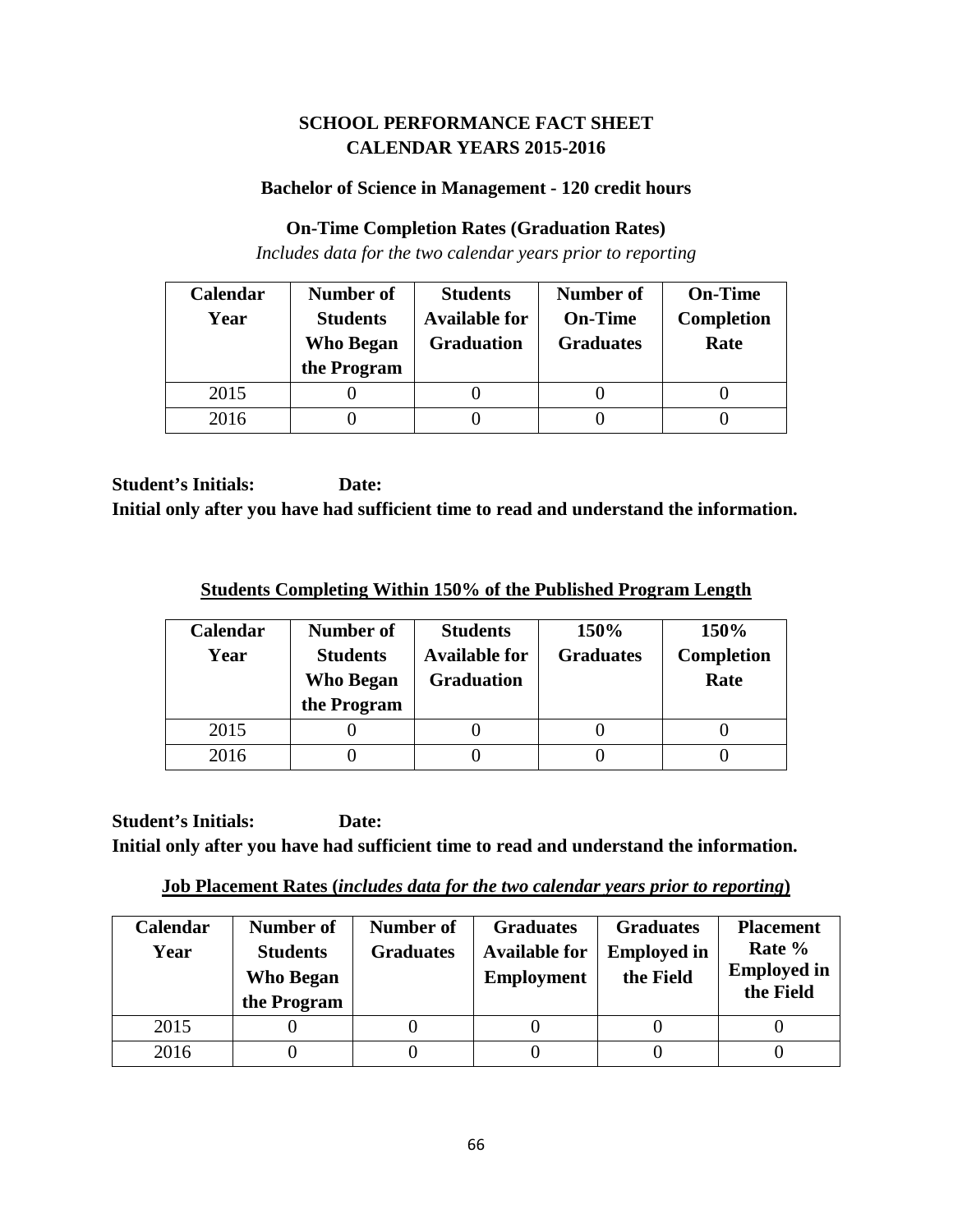You may obtain from the institution a list of the employment positions determined to be in the field for which a student received education and training. Students may obtain this information at Park's website, available at:

https://parkuniversity.thankyou4caring.org/pages/career/discoveryour-career.

# **Gainfully Employed Categories (***includes data for the two calendar years prior to reporting***)**

# **Part-Time vs. Full-Time Employment**

| <b>Calendar</b> | <b>Graduates Employed</b> | <b>Graduates</b>         | <b>Total Graduates Employed in</b> |
|-----------------|---------------------------|--------------------------|------------------------------------|
| Year            | in Field 20-29 Hours      | <b>Employed in the</b>   | the Field                          |
|                 | Per Week                  | <b>Field at Least 30</b> |                                    |
|                 |                           | <b>Hours Per Week</b>    |                                    |
| 2015            |                           |                          |                                    |
| 2016            |                           |                          |                                    |

## **Single Position vs. Concurrent Aggregated Position**

| Calendar | <b>Graduates</b>         | <b>Graduates Employed in</b> | <b>Total</b>     |
|----------|--------------------------|------------------------------|------------------|
| Year     | <b>Employed in Field</b> | the Field in Concurrent      | <b>Graduates</b> |
|          | in a Single Position     | <b>Aggregated Positions</b>  | <b>Employed</b>  |
|          |                          |                              | in the Field     |
| 2015     |                          |                              |                  |
| 2016     |                          |                              |                  |

# **Self-Employed / Freelance Positions**

| Calendar<br>Year | <b>Graduates Employed</b><br>who are Self-Employed<br>or Working Freelance | <b>Total Graduates</b><br><b>Employed in the Field</b> |  |
|------------------|----------------------------------------------------------------------------|--------------------------------------------------------|--|
| 2015             |                                                                            |                                                        |  |
| 2016             |                                                                            |                                                        |  |

| Calendar<br>Year | Graduates Employed in the Field who are<br><b>Employed by the Institution, an Employer</b><br>Owned by the Institution, or an Employer<br>who Shares Ownership with the<br>Institution. | <b>Total</b><br><b>Graduates</b><br><b>Employed in</b><br>the Field |
|------------------|-----------------------------------------------------------------------------------------------------------------------------------------------------------------------------------------|---------------------------------------------------------------------|
| 2015             |                                                                                                                                                                                         |                                                                     |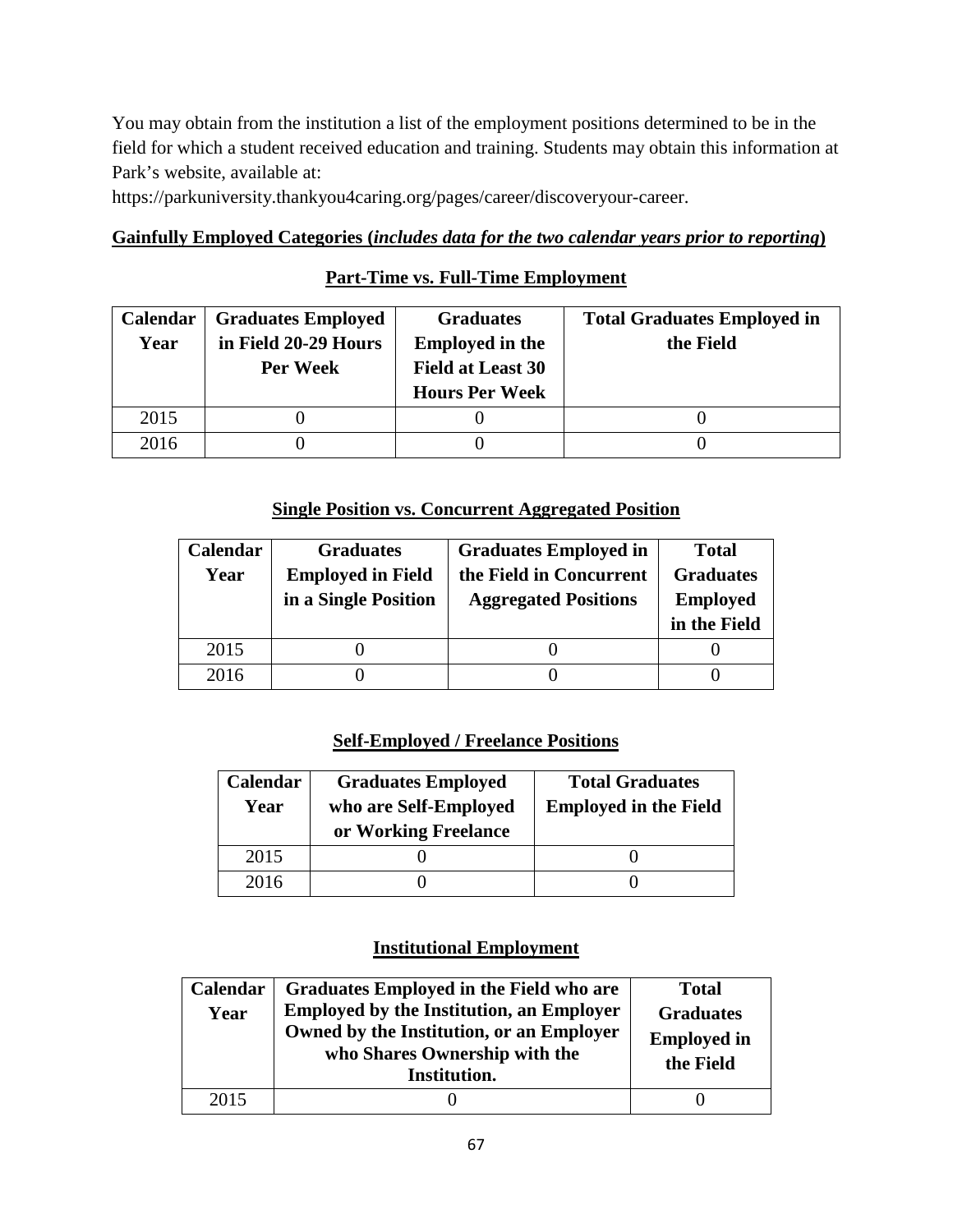|--|--|

# **License Examination Passage Rates (***includes data for the two calendar years prior to reporting***)**

| <b>First</b><br><b>Available</b><br><b>Exam Date</b> | Date Exam<br><b>Results</b><br>Announced | Number of<br><b>Graduates</b><br>in Calendar<br>Year | Number of<br><b>Graduates</b><br><b>Taking</b><br><b>Exam</b> | <b>Number</b><br>Who<br><b>Passed</b><br><b>Exam</b> | <b>Number</b><br>Who<br><b>Failed</b><br><b>Exam</b> | <b>Passage</b><br>Rate |
|------------------------------------------------------|------------------------------------------|------------------------------------------------------|---------------------------------------------------------------|------------------------------------------------------|------------------------------------------------------|------------------------|
| n/a                                                  | n/a                                      | n/a                                                  | n/a                                                           | n/a                                                  | n/a                                                  | n/a                    |

**Student's Initials: Date: Initial only after you have had sufficient time to read and understand the information.**

## **Salary and Wage Information (***includes data for the two calendar years prior to reporting***)**

**Annual salary and wages reported for graduates employed in the field.**

| Calendar | <b>Graduates</b>     | <b>Graduates</b> | \$20,001 | \$35,001 | \$40,001 | \$45,001       | <b>No Salary</b>   |
|----------|----------------------|------------------|----------|----------|----------|----------------|--------------------|
| Year     | <b>Available for</b> | <b>Employed</b>  |          |          |          | $\blacksquare$ | <b>Information</b> |
|          | <b>Employment</b>    | in Field         | \$25,000 | \$40,000 | \$45,000 | \$50,000       | <b>Reported</b>    |
| 2015     |                      |                  |          |          |          |                |                    |
| 2016     |                      |                  |          |          |          |                |                    |

A list of sources used to substantiate salary disclosures is available from the school. Please see the National Association of College and Employers survey at: [http://www.naceweb.org/store/subscription/salary-survey/.](http://www.naceweb.org/store/subscription/salary-survey/)

**Student's Initials: Date: Initial only after you have had sufficient time to read and understand the information.**

# **Cost of Educational Program**

Total charges for the program for students completing on-time in 2017: \$399.00. Additional charges may be incurred if the program is not completed on-time.

**Student's Initials: Date: Initial only after you have had sufficient time to read and understand the information.**

# **Federal Student Loan Debt**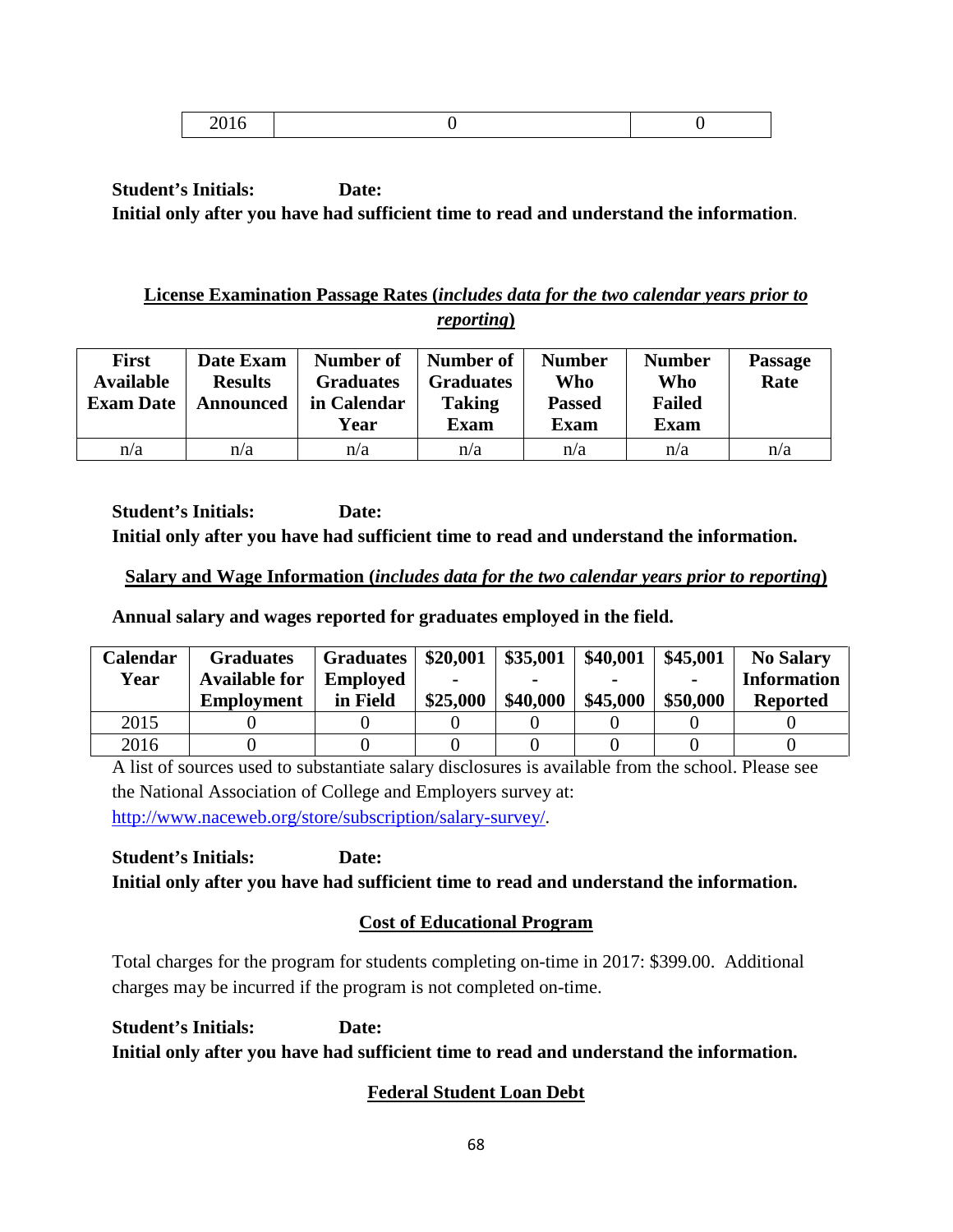| Most recent three year   | The percentage of | The average amount of      | The percentage of    |
|--------------------------|-------------------|----------------------------|----------------------|
| cohort default rate, as  | enrolled students | federal student loan debt  | graduates in 2015    |
| reported by the          | in 2015 receiving | of 2015 graduates who      | with federal student |
| <b>United States</b>     | federal student   | took out federal student   | loans as calculated  |
| Department of            | loans to pay for  | loans at this institution. | by the institution.  |
| Education. <sup>14</sup> | this program.     |                            |                      |
|                          |                   |                            |                      |

This fact sheet is filed with the Bureau for Private Postsecondary Education. Regardless of any information you may have relating to completion rates, placement rates, starting salaries, or license exam passage rates, this fact sheet contains the information as calculated pursuant to state law.

Any questions a student may have regarding this fact sheet that have not been satisfactorily answered by the institution may be directed to the Bureau for Private Postsecondary Education at 2535 Capitol Oaks Drive, Suite 400, Sacramento, CA 95833, www.bppe.ca.gov, toll-free telephone number (888) 370-7589 or by fax (916) 263-1897.

Student Name – Print

Student Signature Date

School Official Date

**This program is new. Therefore, the number of students who graduate, the number of students who are placed, or the starting salary you can earn after finishing the educational program are unknown at this time. Information regarding general salary and placement statistics may be available from government sources or from the institution, but is not equivalent to actual performance data. This program was approved by the Bureau on 08/2/2016. As of 08/2/2019, two full years of data for this program will be available.**

 $14$  The percentage of students who defaulted on their federal student loans is called the Cohort Default Rate (CDR). It shows the percentage of this school's students who were more than 270 days (9 months) behind on their federal student loans within three years of when the first payment was due. This is the most recent CDR reported by the U.S. Department of Education.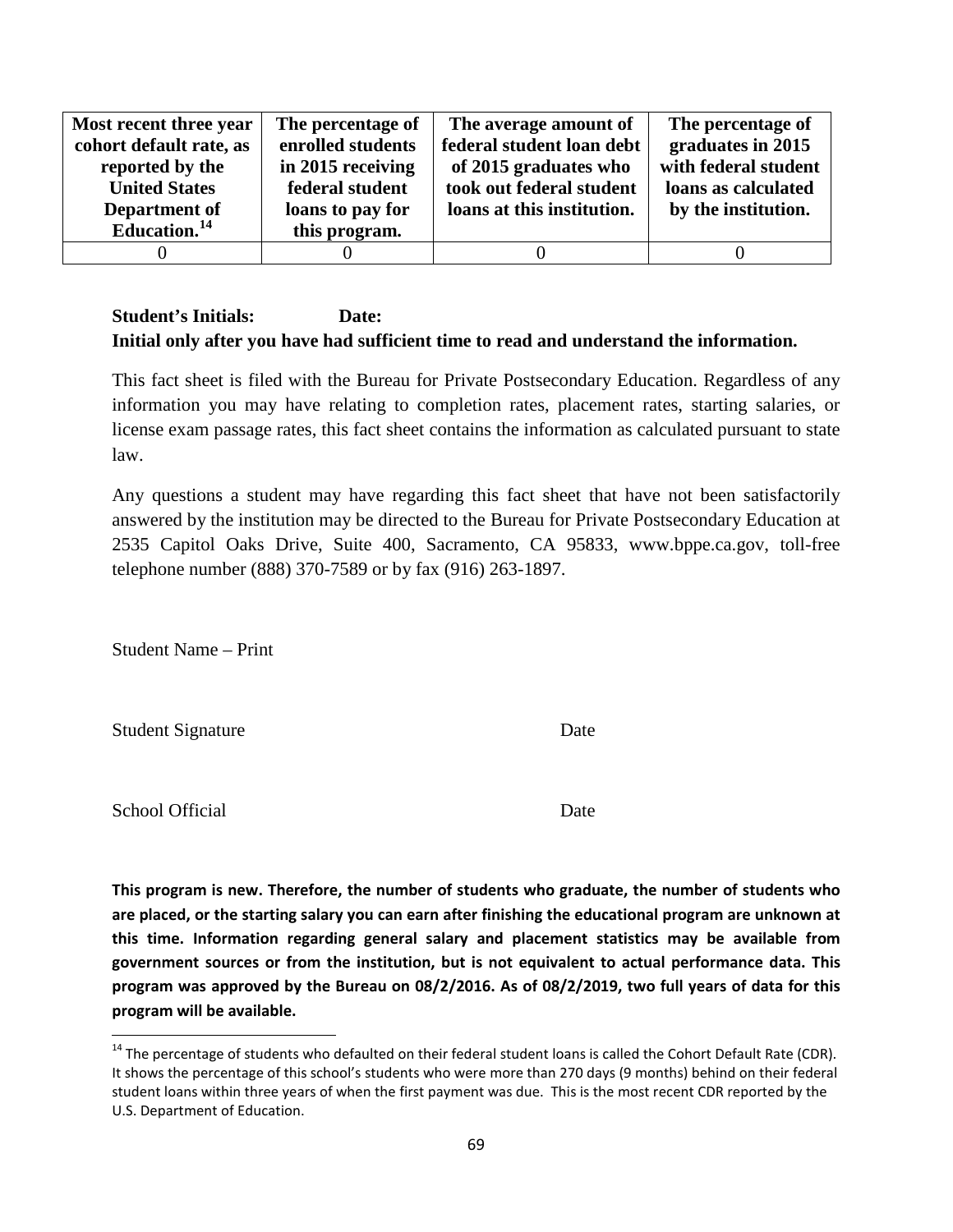#### **STUDENT'S RIGHT TO CANCEL**

**BUYER'S RIGHT TO CANCEL** - The Park University Enrollment Data Sheet becomes effective after the student has signed in the Student Signature block. Courses may be dropped with no charge up to the Friday before the first day of the term. The first eight calendar days of a term constitutes the Add/Drop period. Within this time period when adding a class, the student is responsible for additional charges; when dropping a class, the student's charges will be refunded based on the Park University California Refund Policy. The adding or dropping of a class must be done by the student in the Park University representative's office of the site of coursework:

Park University Barstow Community College 2700 Barstow Road, C-14 Barstow, CA 92311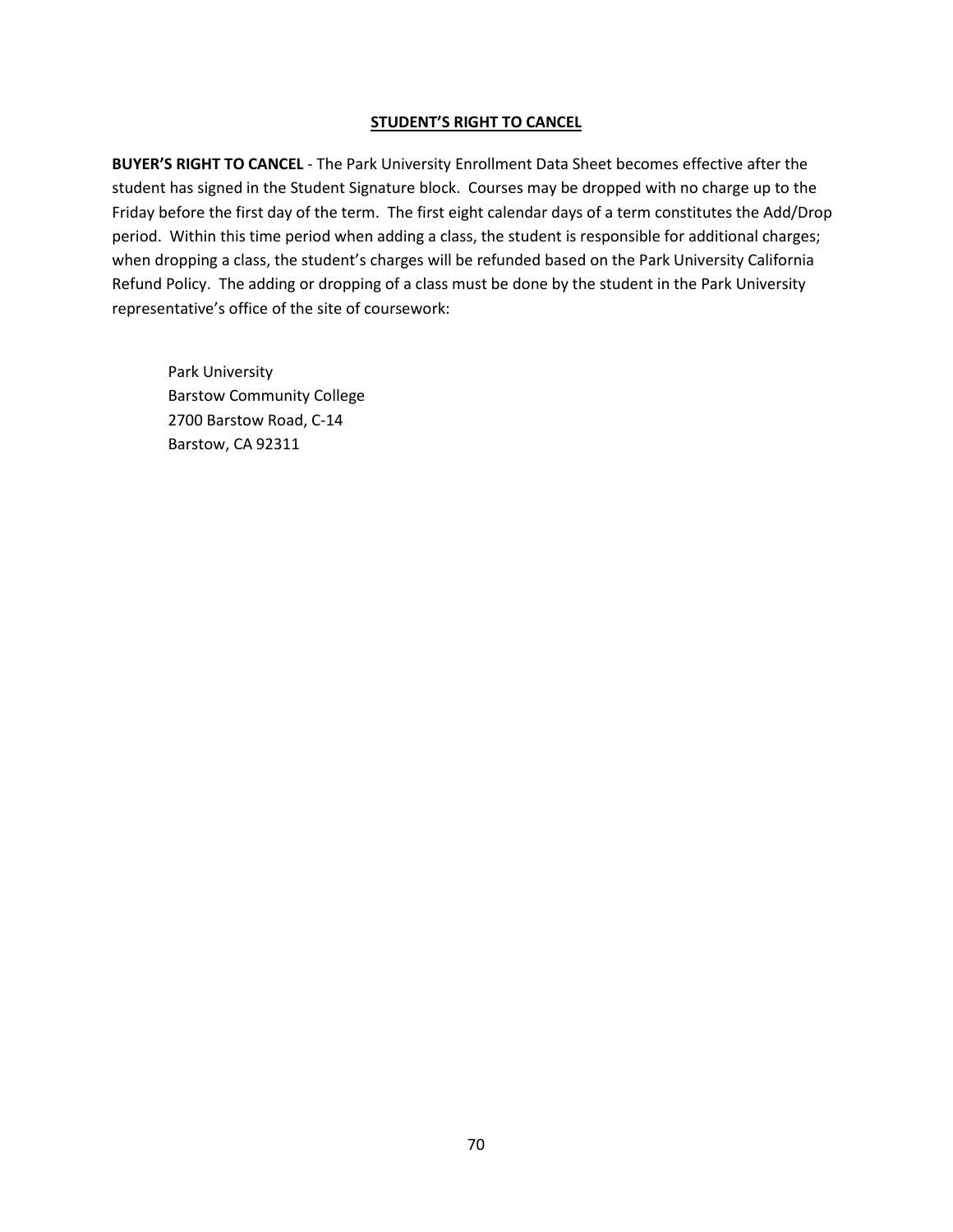# **SCHOOL PERFORMANCE FACT SHEET CALENDAR YEARS 2015-2016**

## **Bachelor of Science in Management/C.I.S. - 120 credit hours**

#### **On-Time Completion Rates (Graduation Rates)**

*Includes data for the two calendar years prior to reporting*

| Calendar | Number of                           | <b>Students</b>                           | <b>Number of</b>                   | <b>On-Time</b>            |
|----------|-------------------------------------|-------------------------------------------|------------------------------------|---------------------------|
| Year     | <b>Students</b><br><b>Who Began</b> | <b>Available for</b><br><b>Graduation</b> | <b>On-Time</b><br><b>Graduates</b> | <b>Completion</b><br>Rate |
|          | the Program                         |                                           |                                    |                           |
| 2015     |                                     |                                           |                                    |                           |
| 2016     |                                     |                                           |                                    |                           |

**Student's Initials: Date: Initial only after you have had sufficient time to read and understand the information.**

**Students Completing Within 150% of the Published Program Length**

| Calendar<br>Year | Number of<br><b>Students</b><br><b>Who Began</b><br>the Program | <b>Students</b><br><b>Available for</b><br><b>Graduation</b> | 150%<br><b>Graduates</b> | 150%<br><b>Completion</b><br>Rate |
|------------------|-----------------------------------------------------------------|--------------------------------------------------------------|--------------------------|-----------------------------------|
| 2015             |                                                                 |                                                              |                          |                                   |
| 2016             |                                                                 |                                                              |                          |                                   |

**Student's Initials: Date: Initial only after you have had sufficient time to read and understand the information.**

**Job Placement Rates (***includes data for the two calendar years prior to reporting***)**

| <b>Calendar</b><br>Year | Number of<br><b>Students</b><br><b>Who Began</b><br>the Program | Number of<br><b>Graduates</b> | <b>Graduates</b><br><b>Available for</b><br><b>Employment</b> | <b>Graduates</b><br><b>Employed in</b><br>the Field | <b>Placement</b><br>Rate %<br><b>Employed in</b><br>the Field |
|-------------------------|-----------------------------------------------------------------|-------------------------------|---------------------------------------------------------------|-----------------------------------------------------|---------------------------------------------------------------|
| 2015                    |                                                                 |                               |                                                               |                                                     |                                                               |
| 2016                    |                                                                 |                               |                                                               |                                                     |                                                               |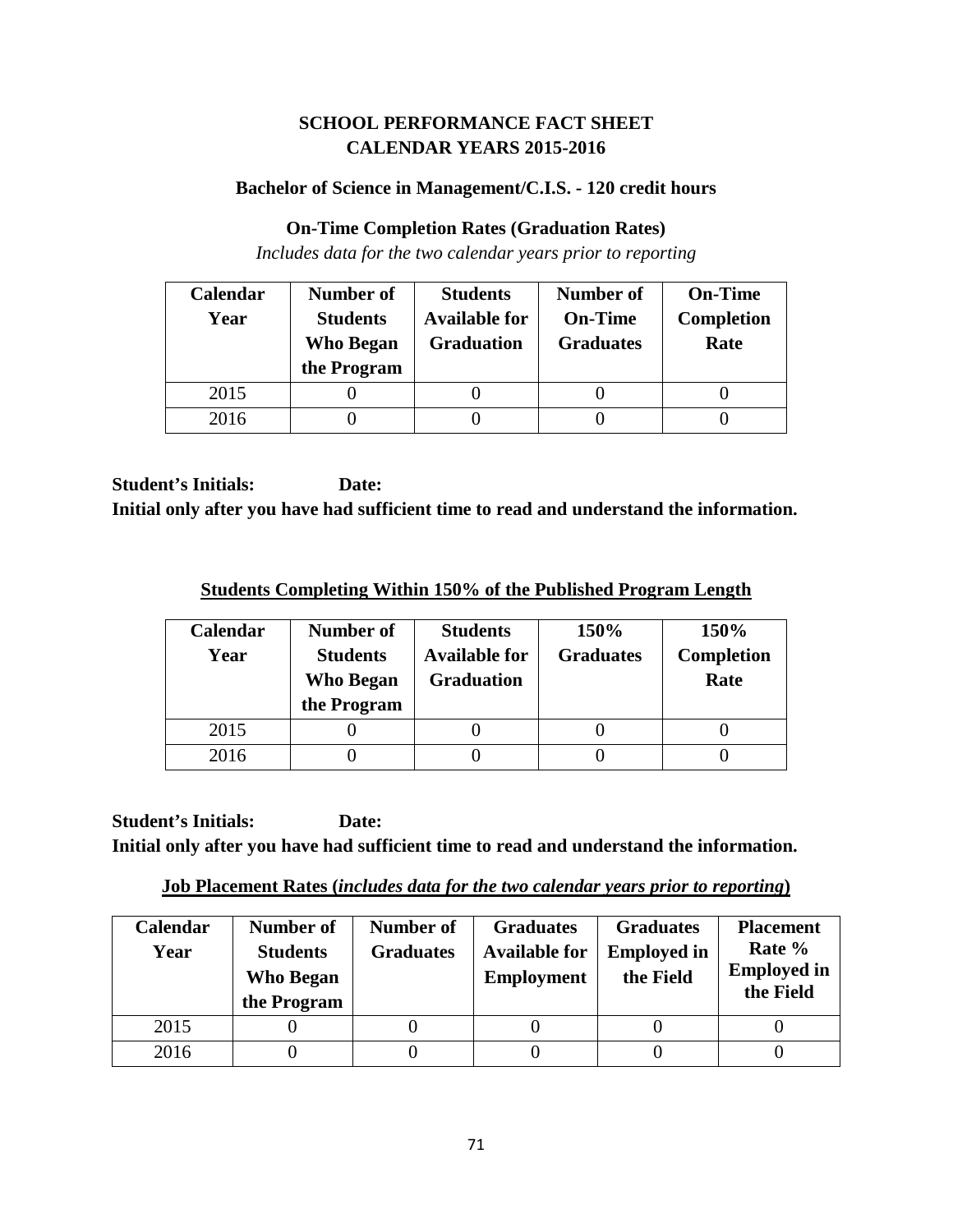You may obtain from the institution a list of the employment positions determined to be in the field for which a student received education and training. Students may obtain this information at Park's website, available at:

https://parkuniversity.thankyou4caring.org/pages/career/discoveryour-career.

### **Gainfully Employed Categories (***includes data for the two calendar years prior to reporting***)**

# **Part-Time vs. Full-Time Employment**

| <b>Calendar</b> | <b>Graduates Employed</b> | <b>Graduates</b>         | <b>Total Graduates Employed in</b> |
|-----------------|---------------------------|--------------------------|------------------------------------|
| Year            | in Field 20-29 Hours      | <b>Employed in the</b>   | the Field                          |
|                 | Per Week                  | <b>Field at Least 30</b> |                                    |
|                 |                           | <b>Hours Per Week</b>    |                                    |
| 2015            |                           |                          |                                    |
| 2016            |                           |                          |                                    |

## **Single Position vs. Concurrent Aggregated Position**

| Calendar | <b>Graduates</b>         | <b>Graduates Employed in</b> | <b>Total</b>     |
|----------|--------------------------|------------------------------|------------------|
| Year     | <b>Employed in Field</b> | the Field in Concurrent      | <b>Graduates</b> |
|          | in a Single Position     | <b>Aggregated Positions</b>  | <b>Employed</b>  |
|          |                          |                              | in the Field     |
|          |                          |                              |                  |
| 2015     |                          |                              |                  |

# **Self-Employed / Freelance Positions**

| Calendar<br>Year | <b>Graduates Employed</b><br>who are Self-Employed<br>or Working Freelance | <b>Total Graduates</b><br><b>Employed in the Field</b> |
|------------------|----------------------------------------------------------------------------|--------------------------------------------------------|
| 2015             |                                                                            |                                                        |
| 2016             |                                                                            |                                                        |

| Calendar<br>Year | Graduates Employed in the Field who are<br><b>Employed by the Institution, an Employer</b><br>Owned by the Institution, or an Employer<br>who Shares Ownership with the<br>Institution. | <b>Total</b><br><b>Graduates</b><br><b>Employed in</b><br>the Field |
|------------------|-----------------------------------------------------------------------------------------------------------------------------------------------------------------------------------------|---------------------------------------------------------------------|
| 2015             |                                                                                                                                                                                         |                                                                     |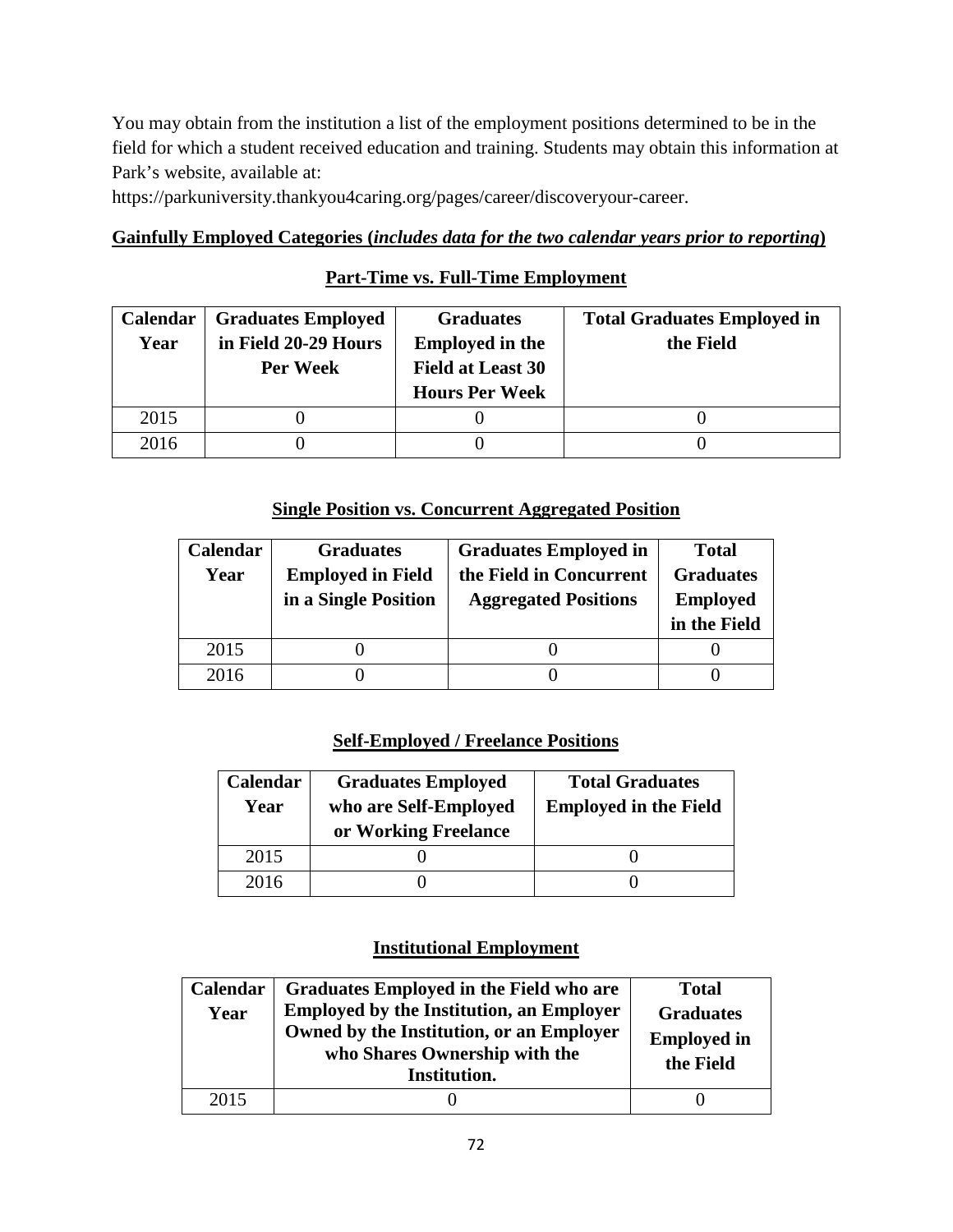|--|--|

## **License Examination Passage Rates (***includes data for the two calendar years prior to reporting***)**

| <b>First</b><br><b>Available</b><br><b>Exam Date</b> | Date Exam<br><b>Results</b><br>Announced | Number of<br><b>Graduates</b><br>in Calendar<br>Year | Number of<br><b>Graduates</b><br><b>Taking</b><br><b>Exam</b> | <b>Number</b><br>Who<br><b>Passed</b><br><b>Exam</b> | <b>Number</b><br>Who<br><b>Failed</b><br><b>Exam</b> | <b>Passage</b><br>Rate |
|------------------------------------------------------|------------------------------------------|------------------------------------------------------|---------------------------------------------------------------|------------------------------------------------------|------------------------------------------------------|------------------------|
| n/a                                                  | n/a                                      | n/a                                                  | n/a                                                           | n/a                                                  | n/a                                                  | n/a                    |

**Student's Initials: Date: Initial only after you have had sufficient time to read and understand the information.**

### **Salary and Wage Information (***includes data for the two calendar years prior to reporting***)**

**Annual salary and wages reported for graduates employed in the field.**

| Calendar | <b>Graduates</b>     | <b>Graduates</b> | \$20,001 | \$35,001 | \$40,001 | \$45,001       | <b>No Salary</b>   |
|----------|----------------------|------------------|----------|----------|----------|----------------|--------------------|
| Year     | <b>Available for</b> | <b>Employed</b>  |          |          |          | $\blacksquare$ | <b>Information</b> |
|          | <b>Employment</b>    | in Field         | \$25,000 | \$40,000 | \$45,000 | \$50,000       | <b>Reported</b>    |
| 2015     |                      |                  |          |          |          |                |                    |
| 2016     |                      |                  |          |          |          |                |                    |

A list of sources used to substantiate salary disclosures is available from the school. Please see the National Association of College and Employers survey at: [http://www.naceweb.org/store/subscription/salary-survey/.](http://www.naceweb.org/store/subscription/salary-survey/)

**Student's Initials: Date: Initial only after you have had sufficient time to read and understand the information.**

# **Cost of Educational Program**

Total charges for the program for students completing on-time in 2017: \$399.00. Additional charges may be incurred if the program is not completed on-time.

**Student's Initials: Date: Initial only after you have had sufficient time to read and understand the information.**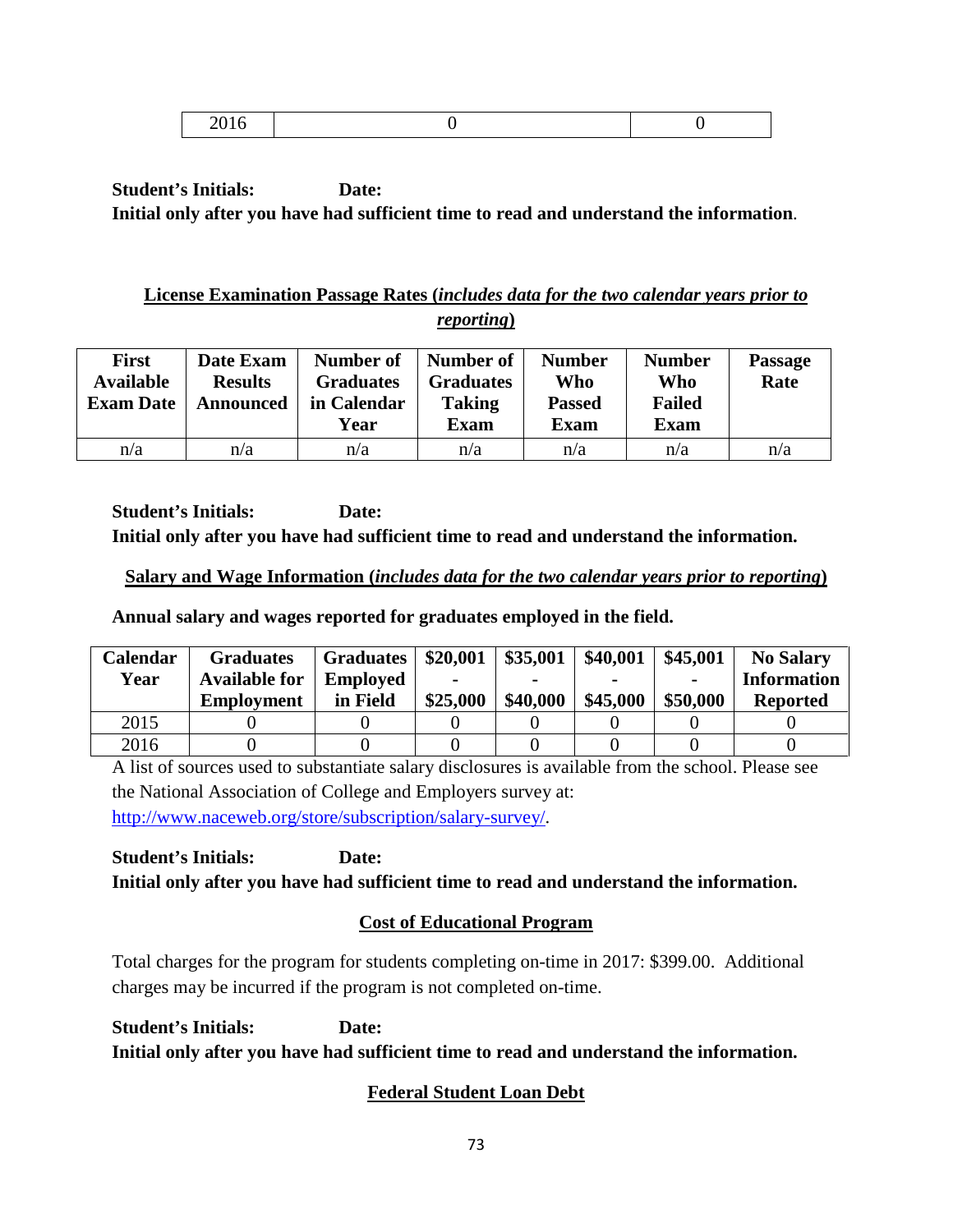| Most recent three year   | The percentage of | The average amount of      | The percentage of    |
|--------------------------|-------------------|----------------------------|----------------------|
| cohort default rate, as  | enrolled students | federal student loan debt  | graduates in 2015    |
| reported by the          | in 2015 receiving | of 2015 graduates who      | with federal student |
| <b>United States</b>     | federal student   | took out federal student   | loans as calculated  |
| Department of            | loans to pay for  | loans at this institution. | by the institution.  |
| Education. <sup>15</sup> | this program.     |                            |                      |
|                          |                   |                            |                      |

This fact sheet is filed with the Bureau for Private Postsecondary Education. Regardless of any information you may have relating to completion rates, placement rates, starting salaries, or license exam passage rates, this fact sheet contains the information as calculated pursuant to state law.

Any questions a student may have regarding this fact sheet that have not been satisfactorily answered by the institution may be directed to the Bureau for Private Postsecondary Education at 2535 Capitol Oaks Drive, Suite 400, Sacramento, CA 95833, www.bppe.ca.gov, toll-free telephone number (888) 370-7589 or by fax (916) 263-1897.

Student Name – Print

Student Signature Date

School Official Date

<span id="page-73-0"></span> $15$  The percentage of students who defaulted on their federal student loans is called the Cohort Default Rate (CDR). It shows the percentage of this school's students who were more than 270 days (9 months) behind on their federal student loans within three years of when the first payment was due. This is the most recent CDR reported by the U.S. Department of Education.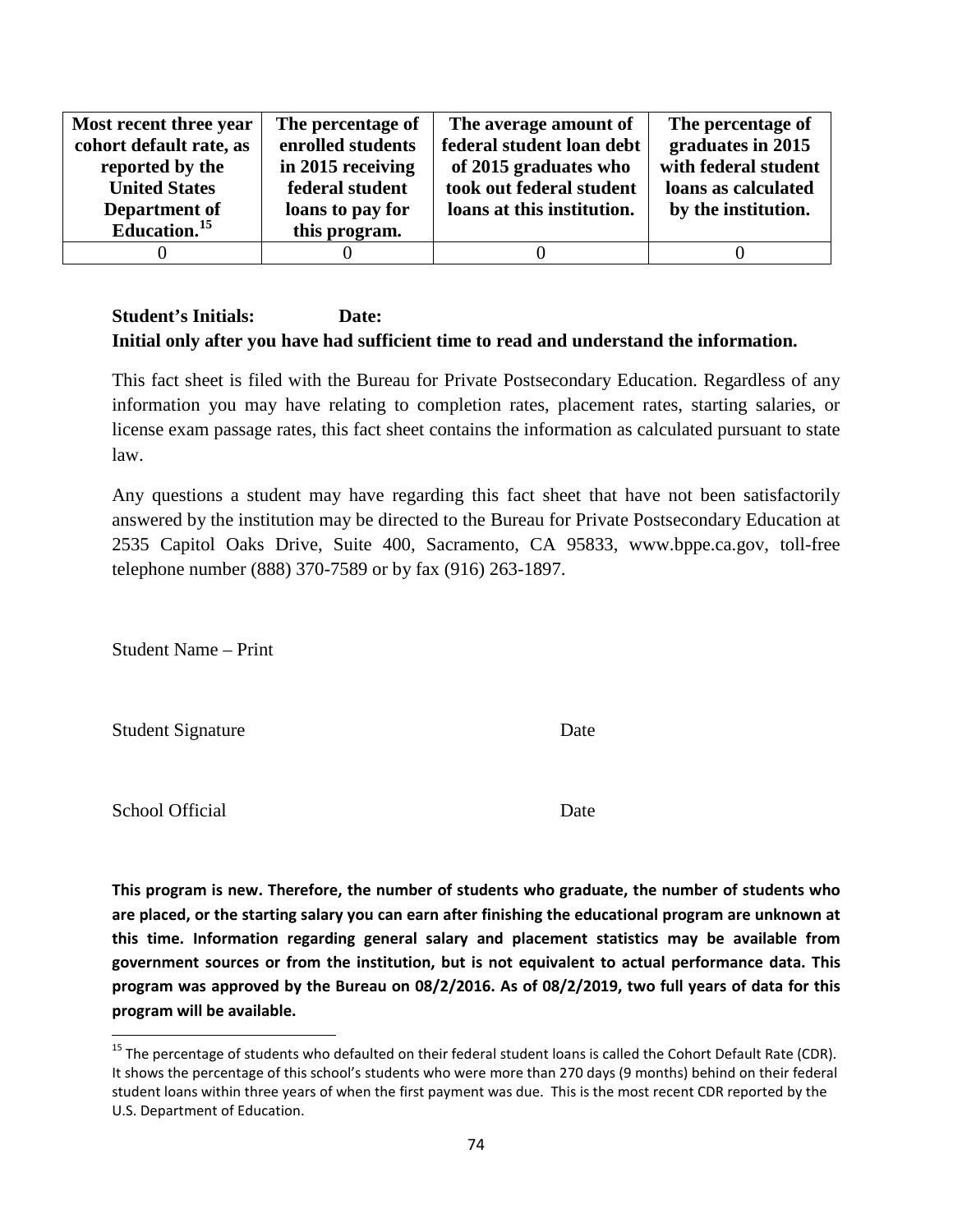**BUYER'S RIGHT TO CANCEL** - The Park University Enrollment Data Sheet becomes effective after the student has signed in the Student Signature block. Courses may be dropped with no charge up to the Friday before the first day of the term. The first eight calendar days of a term constitutes the Add/Drop period. Within this time period when adding a class, the student is responsible for additional charges; when dropping a class, the student's charges will be refunded based on the Park University California Refund Policy. The adding or dropping of a class must be done by the student in the Park University representative's office of the site of coursework: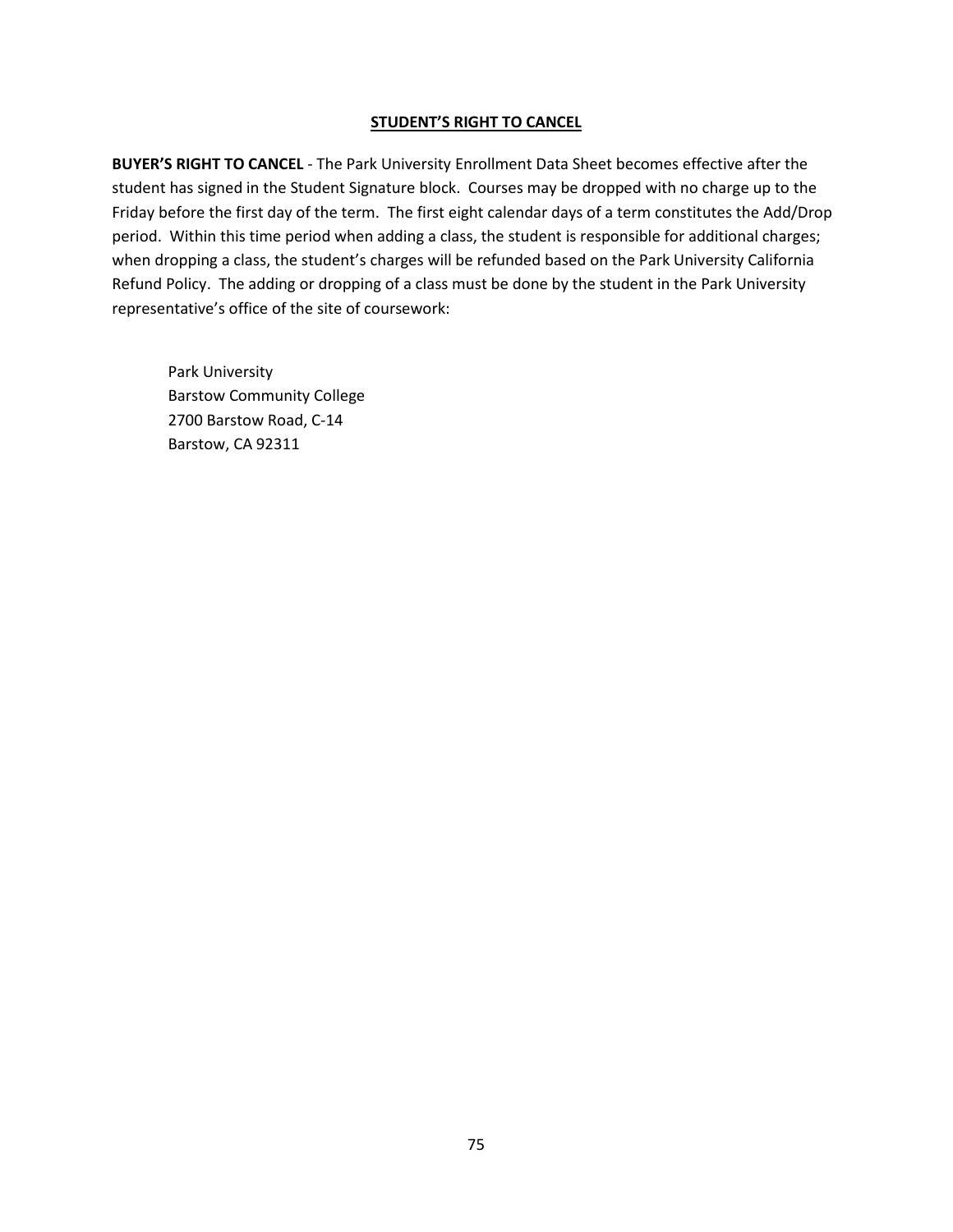## **SCHOOL PERFORMANCE FACT SHEET CALENDAR YEARS 2015-2016**

### **Bachelor of Science in Social Psychology - 120 credit hours**

### **On-Time Completion Rates (Graduation Rates)**

*Includes data for the two calendar years prior to reporting*

| Calendar | Number of        | <b>Students</b>      | <b>Number of</b> | <b>On-Time</b>    |
|----------|------------------|----------------------|------------------|-------------------|
| Year     | <b>Students</b>  | <b>Available for</b> | <b>On-Time</b>   | <b>Completion</b> |
|          | <b>Who Began</b> | <b>Graduation</b>    | <b>Graduates</b> | Rate              |
|          | the Program      |                      |                  |                   |
| 2015     |                  |                      |                  |                   |
| 2016     |                  |                      |                  |                   |

**Student's Initials: Date: Initial only after you have had sufficient time to read and understand the information.**

**Students Completing Within 150% of the Published Program Length**

| <b>Calendar</b><br>Year | Number of<br><b>Students</b><br>Who Began<br>the Program | <b>Students</b><br><b>Available for</b><br><b>Graduation</b> | 150%<br><b>Graduates</b> | 150%<br><b>Completion</b><br>Rate |
|-------------------------|----------------------------------------------------------|--------------------------------------------------------------|--------------------------|-----------------------------------|
| 2015                    |                                                          |                                                              |                          |                                   |
| 2016                    |                                                          |                                                              |                          |                                   |

**Student's Initials: Date: Initial only after you have had sufficient time to read and understand the information.**

**Job Placement Rates (***includes data for the two calendar years prior to reporting***)**

| <b>Calendar</b><br>Year | Number of<br><b>Students</b><br><b>Who Began</b><br>the Program | Number of<br><b>Graduates</b> | <b>Graduates</b><br><b>Available for</b><br><b>Employment</b> | <b>Graduates</b><br><b>Employed in</b><br>the Field | <b>Placement</b><br>Rate %<br><b>Employed in</b><br>the Field |
|-------------------------|-----------------------------------------------------------------|-------------------------------|---------------------------------------------------------------|-----------------------------------------------------|---------------------------------------------------------------|
| 2015                    |                                                                 |                               |                                                               |                                                     |                                                               |
| 2016                    |                                                                 |                               |                                                               |                                                     |                                                               |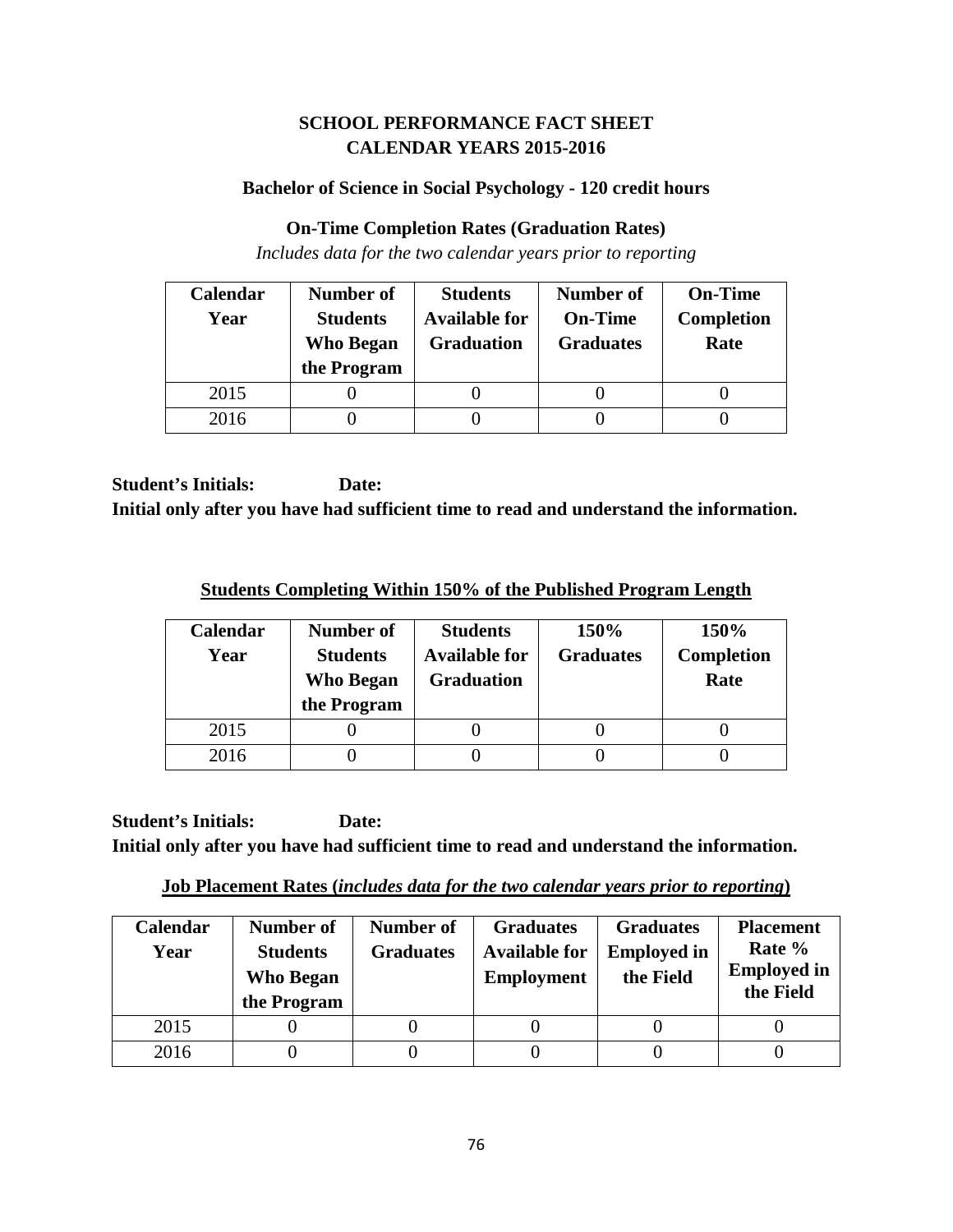You may obtain from the institution a list of the employment positions determined to be in the field for which a student received education and training. Students may obtain this information at Park's website, available at:

https://parkuniversity.thankyou4caring.org/pages/career/discoveryour-career.

#### **Gainfully Employed Categories (***includes data for the two calendar years prior to reporting***)**

## **Part-Time vs. Full-Time Employment**

| Calendar | <b>Graduates Employed</b> | <b>Graduates</b>         | <b>Total Graduates Employed in</b> |
|----------|---------------------------|--------------------------|------------------------------------|
| Year     | in Field 20-29 Hours      | <b>Employed in the</b>   | the Field                          |
|          | Per Week                  | <b>Field at Least 30</b> |                                    |
|          |                           | <b>Hours Per Week</b>    |                                    |
| 2015     |                           |                          |                                    |
| 2016     |                           |                          |                                    |

### **Single Position vs. Concurrent Aggregated Position**

| Calendar | <b>Graduates</b>         | <b>Graduates Employed in</b> | <b>Total</b>     |
|----------|--------------------------|------------------------------|------------------|
| Year     | <b>Employed in Field</b> | the Field in Concurrent      | <b>Graduates</b> |
|          | in a Single Position     | <b>Aggregated Positions</b>  | <b>Employed</b>  |
|          |                          |                              | in the Field     |
|          |                          |                              |                  |
| 2015     |                          |                              |                  |

## **Self-Employed / Freelance Positions**

| Calendar<br>Year | <b>Graduates Employed</b><br>who are Self-Employed<br>or Working Freelance | <b>Total Graduates</b><br><b>Employed in the Field</b> |
|------------------|----------------------------------------------------------------------------|--------------------------------------------------------|
| 2015             |                                                                            |                                                        |
| 2016             |                                                                            |                                                        |

#### **Institutional Employment**

| Calendar<br>Year | Graduates Employed in the Field who are<br><b>Employed by the Institution, an Employer</b><br>Owned by the Institution, or an Employer<br>who Shares Ownership with the<br>Institution. | <b>Total</b><br><b>Graduates</b><br><b>Employed in</b><br>the Field |
|------------------|-----------------------------------------------------------------------------------------------------------------------------------------------------------------------------------------|---------------------------------------------------------------------|
| 2015             |                                                                                                                                                                                         |                                                                     |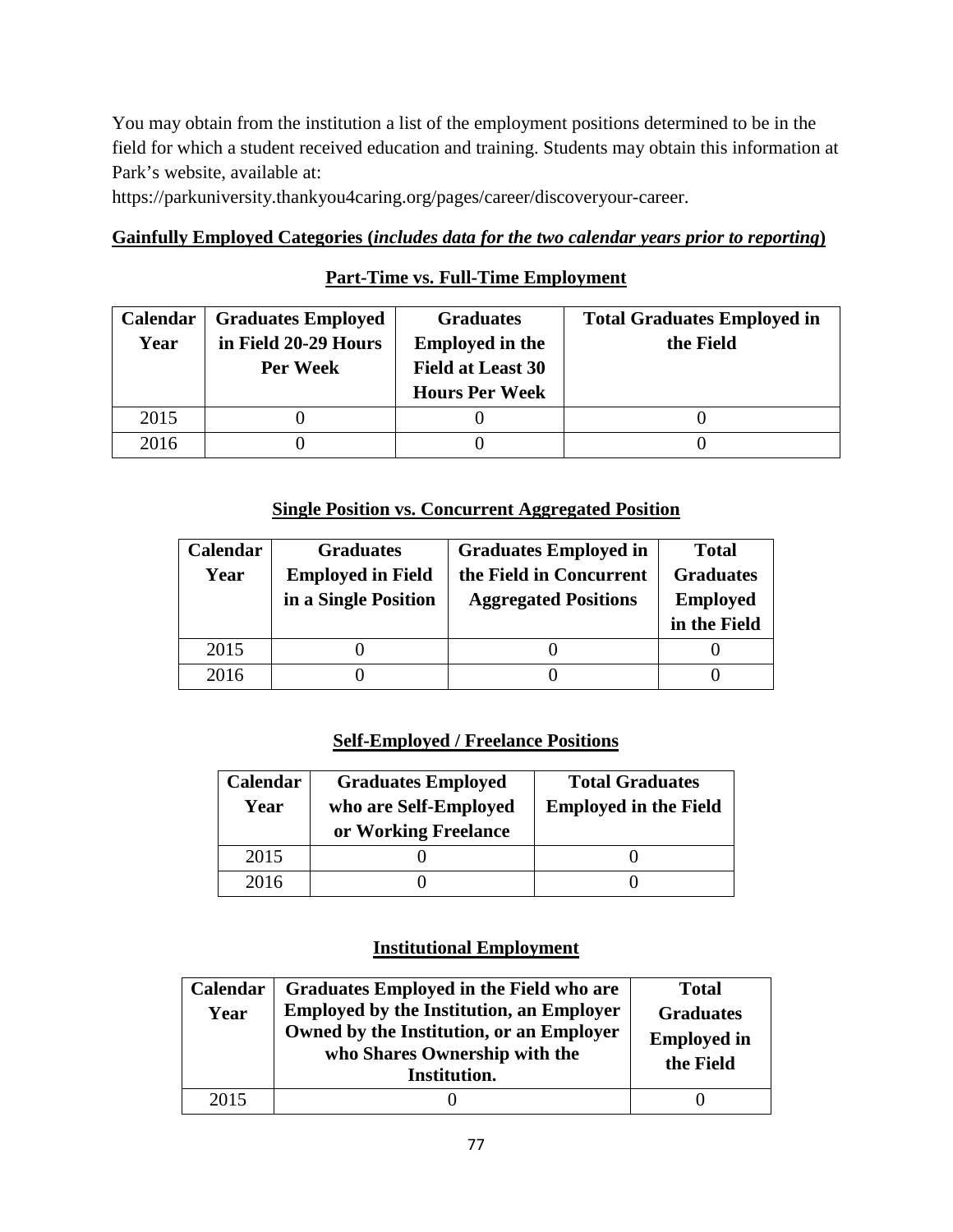|--|

## **License Examination Passage Rates (***includes data for the two calendar years prior to reporting***)**

| <b>First</b><br><b>Available</b><br><b>Exam Date</b> | Date Exam<br><b>Results</b><br><b>Announced</b> | Number of<br><b>Graduates</b><br>in Calendar<br>Year | Number of<br><b>Graduates</b><br><b>Taking</b><br><b>Exam</b> | <b>Number</b><br>Who<br><b>Passed</b><br>Exam | <b>Number</b><br>Who<br><b>Failed</b><br><b>Exam</b> | <b>Passage</b><br>Rate |
|------------------------------------------------------|-------------------------------------------------|------------------------------------------------------|---------------------------------------------------------------|-----------------------------------------------|------------------------------------------------------|------------------------|
| n/a                                                  | n/a                                             | n/a                                                  | n/a                                                           | n/a                                           | n/a                                                  | n/a                    |

**Student's Initials: Date: Initial only after you have had sufficient time to read and understand the information.**

## **Salary and Wage Information (***includes data for the two calendar years prior to reporting***)**

**Annual salary and wages reported for graduates employed in the field.**

| Calendar | <b>Graduates</b>     | <b>Graduates</b> | \$20,001 | \$35,001 | \$40,001 | \$45,001       | <b>No Salary</b>   |
|----------|----------------------|------------------|----------|----------|----------|----------------|--------------------|
| Year     | <b>Available for</b> | <b>Employed</b>  |          |          |          | $\blacksquare$ | <b>Information</b> |
|          | <b>Employment</b>    | in Field         | \$25,000 | \$40,000 | \$45,000 | \$50,000       | <b>Reported</b>    |
| 2015     |                      |                  |          |          |          |                |                    |
| 2016     |                      |                  |          |          |          |                |                    |

A list of sources used to substantiate salary disclosures is available from the school. Please see the National Association of College and Employers survey at: [http://www.naceweb.org/store/subscription/salary-survey/.](http://www.naceweb.org/store/subscription/salary-survey/)

**Student's Initials: Date: Initial only after you have had sufficient time to read and understand the information.**

# **Cost of Educational Program**

Total charges for the program for students completing on-time in 2017: \$399.00. Additional charges may be incurred if the program is not completed on-time.

**Student's Initials: Date: Initial only after you have had sufficient time to read and understand the information.**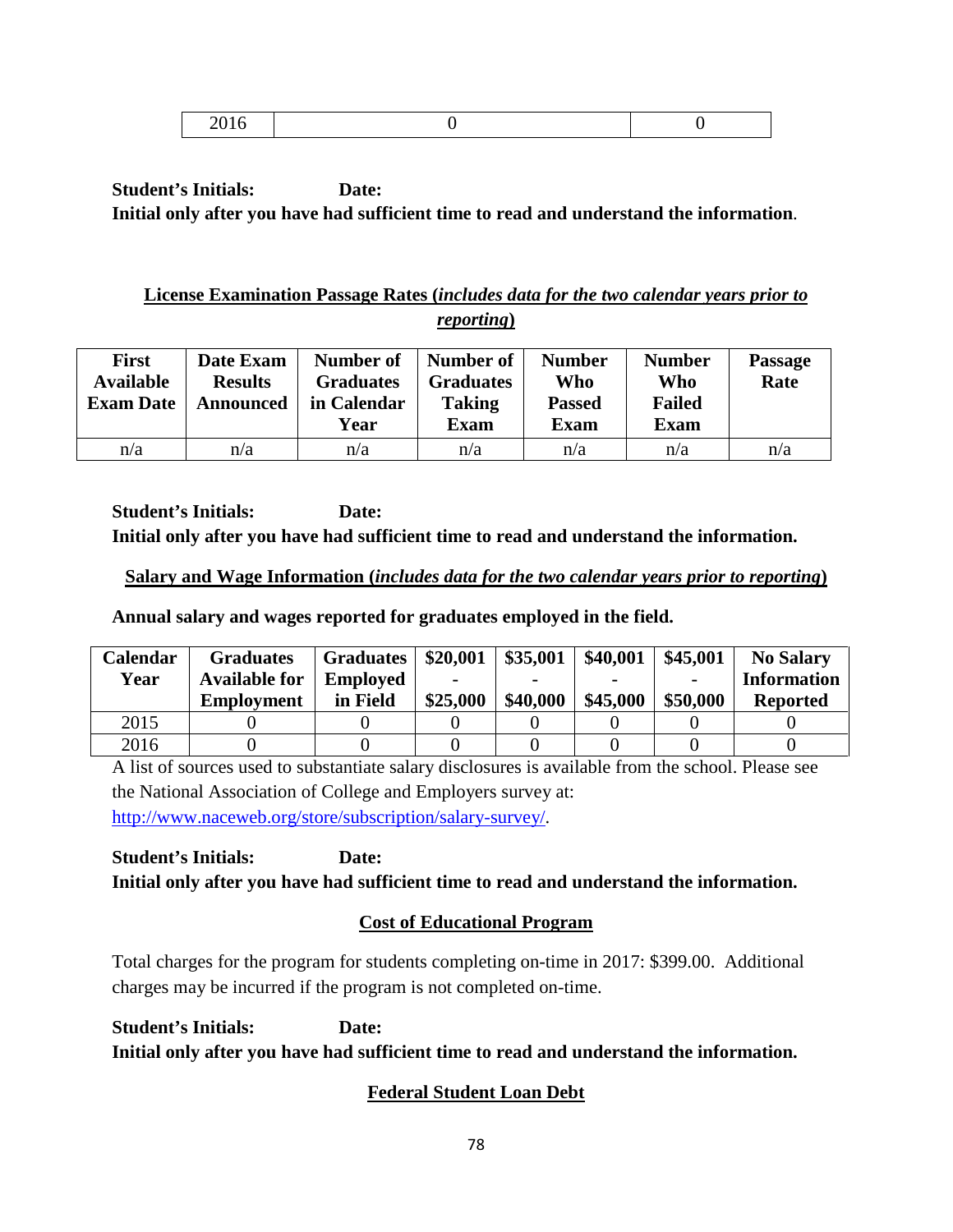| Most recent three year   | The percentage of | The average amount of      | The percentage of    |
|--------------------------|-------------------|----------------------------|----------------------|
| cohort default rate, as  | enrolled students | federal student loan debt  | graduates in 2015    |
| reported by the          | in 2015 receiving | of 2015 graduates who      | with federal student |
| <b>United States</b>     | federal student   | took out federal student   | loans as calculated  |
| Department of            | loans to pay for  | loans at this institution. | by the institution.  |
| Education. <sup>16</sup> | this program.     |                            |                      |
|                          |                   |                            |                      |

This fact sheet is filed with the Bureau for Private Postsecondary Education. Regardless of any information you may have relating to completion rates, placement rates, starting salaries, or license exam passage rates, this fact sheet contains the information as calculated pursuant to state law.

Any questions a student may have regarding this fact sheet that have not been satisfactorily answered by the institution may be directed to the Bureau for Private Postsecondary Education at 2535 Capitol Oaks Drive, Suite 400, Sacramento, CA 95833, www.bppe.ca.gov, toll-free telephone number (888) 370-7589 or by fax (916) 263-1897.

Student Name – Print

Student Signature Date

School Official Date

<span id="page-78-0"></span> $16$  The percentage of students who defaulted on their federal student loans is called the Cohort Default Rate (CDR). It shows the percentage of this school's students who were more than 270 days (9 months) behind on their federal student loans within three years of when the first payment was due. This is the most recent CDR reported by the U.S. Department of Education.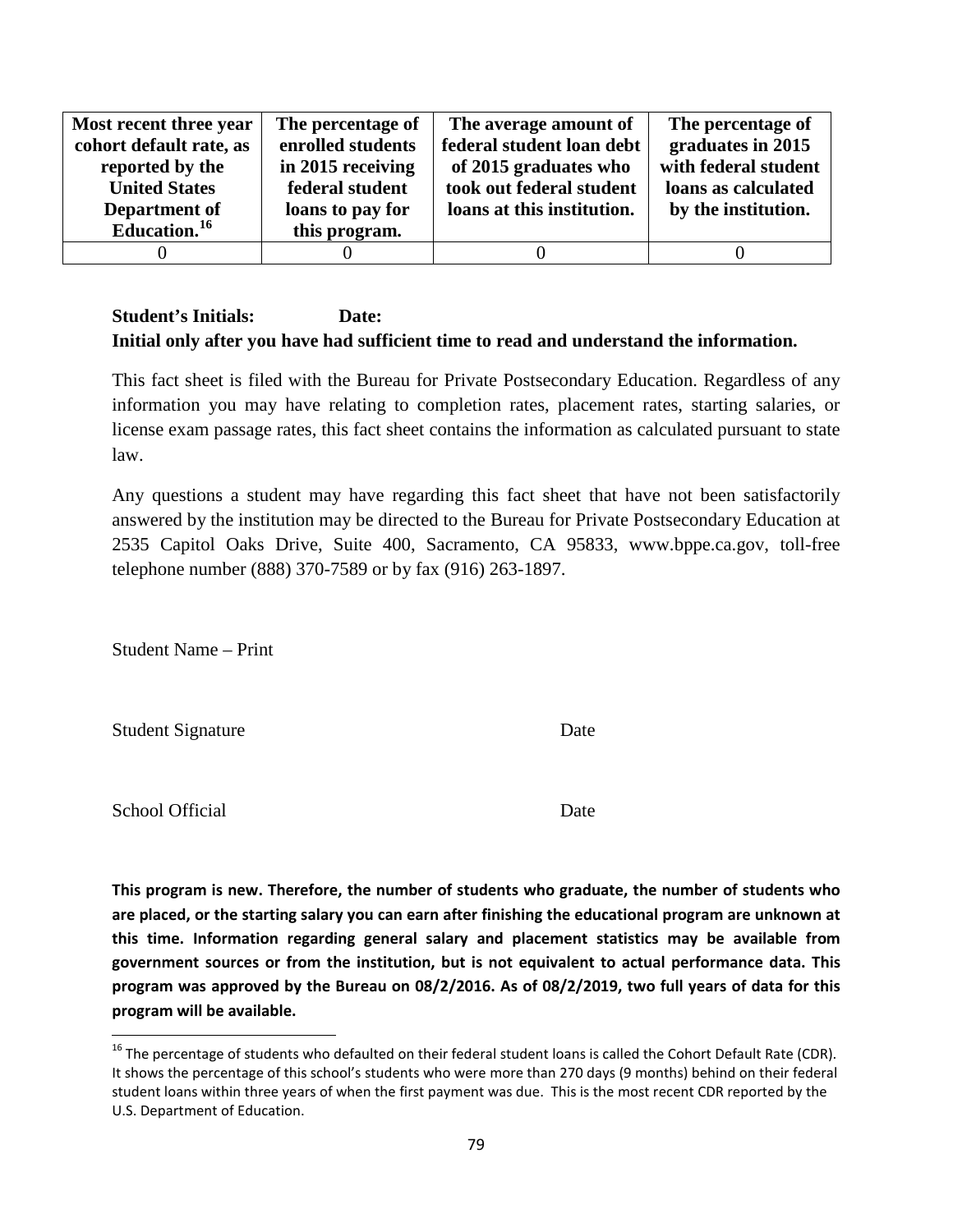**BUYER'S RIGHT TO CANCEL** - The Park University Enrollment Data Sheet becomes effective after the student has signed in the Student Signature block. Courses may be dropped with no charge up to the Friday before the first day of the term. The first eight calendar days of a term constitutes the Add/Drop period. Within this time period when adding a class, the student is responsible for additional charges; when dropping a class, the student's charges will be refunded based on the Park University California Refund Policy. The adding or dropping of a class must be done by the student in the Park University representative's office of the site of coursework: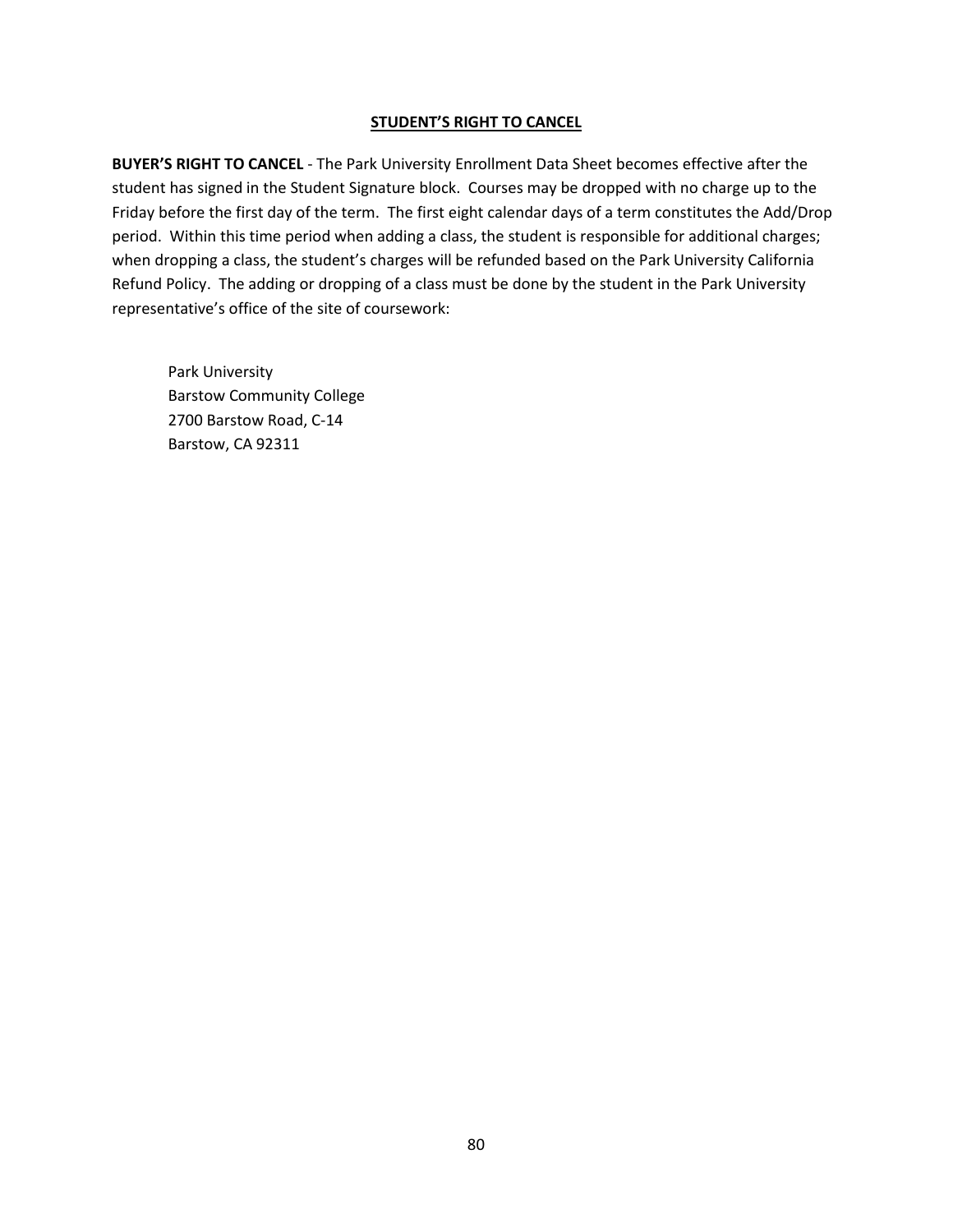## **SCHOOL PERFORMANCE FACT SHEET CALENDAR YEARS 2015-2016**

# **Bachelor of Science in Education: Early Childhood Education Teaching Young Children – 120 credit hours**

### **On-Time Completion Rates (Graduation Rates)**

*Includes data for the two calendar years prior to reporting*

| <b>Calendar</b> | Number of        | <b>Students</b>      | Number of        | <b>On-Time</b>    |
|-----------------|------------------|----------------------|------------------|-------------------|
| Year            | <b>Students</b>  | <b>Available for</b> | <b>On-Time</b>   | <b>Completion</b> |
|                 | <b>Who Began</b> | <b>Graduation</b>    | <b>Graduates</b> | Rate              |
|                 | the Program      |                      |                  |                   |
| 2015            |                  |                      |                  |                   |
| 2016            |                  |                      |                  |                   |

**Student's Initials: Date: Initial only after you have had sufficient time to read and understand the information.**

| <b>Students Completing Within 150% of the Published Program Length</b> |  |  |  |
|------------------------------------------------------------------------|--|--|--|
|                                                                        |  |  |  |

| Calendar<br>Year | Number of<br><b>Students</b><br><b>Who Began</b> | <b>Students</b><br><b>Available for</b><br><b>Graduation</b> | 150%<br><b>Graduates</b> | 150%<br>Completion<br>Rate |
|------------------|--------------------------------------------------|--------------------------------------------------------------|--------------------------|----------------------------|
| 2015             | the Program                                      |                                                              |                          |                            |
| 2016             |                                                  |                                                              |                          |                            |

**Student's Initials: Date: Initial only after you have had sufficient time to read and understand the information.**

**Job Placement Rates (***includes data for the two calendar years prior to reporting***)**

| <b>Calendar</b><br>Year | Number of<br><b>Students</b><br><b>Who Began</b><br>the Program | Number of<br><b>Graduates</b> | <b>Graduates</b><br><b>Available for</b><br><b>Employment</b> | <b>Graduates</b><br><b>Employed in</b><br>the Field | <b>Placement</b><br>Rate %<br><b>Employed in</b><br>the Field |
|-------------------------|-----------------------------------------------------------------|-------------------------------|---------------------------------------------------------------|-----------------------------------------------------|---------------------------------------------------------------|
| 2015                    |                                                                 |                               |                                                               |                                                     |                                                               |
| 2016                    |                                                                 |                               |                                                               |                                                     |                                                               |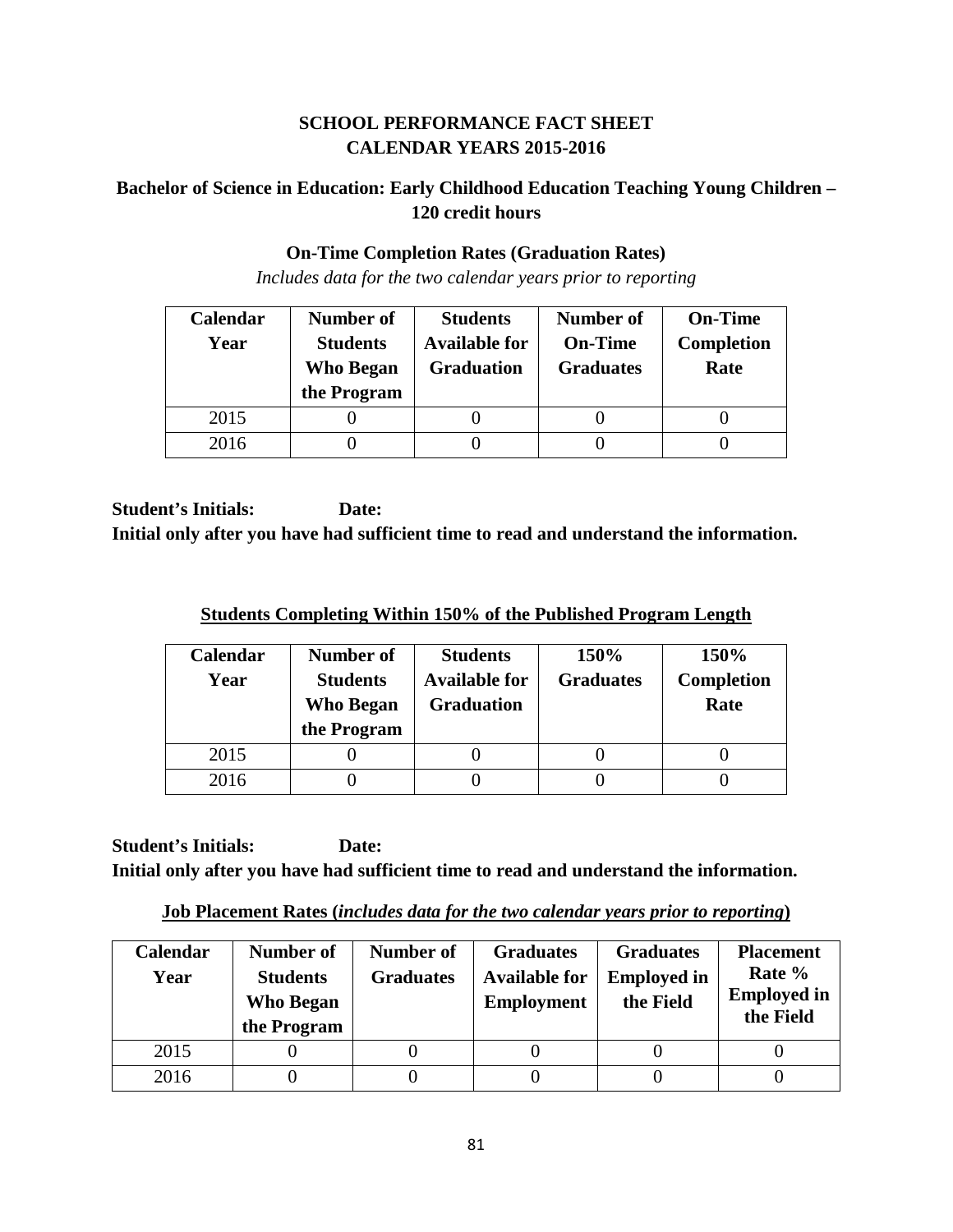You may obtain from the institution a list of the employment positions determined to be in the field for which a student received education and training. Students may obtain this information at Park's website, available at:

https://parkuniversity.thankyou4caring.org/pages/career/discoveryour-career.

## **Gainfully Employed Categories (***includes data for the two calendar years prior to reporting***)**

## **Part-Time vs. Full-Time Employment**

| Calendar | <b>Graduates Employed</b> | <b>Graduates</b>         | <b>Total Graduates Employed in</b> |
|----------|---------------------------|--------------------------|------------------------------------|
| Year     | in Field 20-29 Hours      | <b>Employed in the</b>   | the Field                          |
|          | Per Week                  | <b>Field at Least 30</b> |                                    |
|          |                           | <b>Hours Per Week</b>    |                                    |
| 2015     |                           |                          |                                    |
| 2016     |                           |                          |                                    |

### **Single Position vs. Concurrent Aggregated Position**

| Calendar | <b>Graduates</b>         | <b>Graduates Employed in</b> | <b>Total</b>     |
|----------|--------------------------|------------------------------|------------------|
| Year     | <b>Employed in Field</b> | the Field in Concurrent      | <b>Graduates</b> |
|          | in a Single Position     | <b>Aggregated Positions</b>  | <b>Employed</b>  |
|          |                          |                              | in the Field     |
| 2015     |                          |                              |                  |
| 2016     |                          |                              |                  |

## **Self-Employed / Freelance Positions**

| Calendar<br>Year | <b>Graduates Employed</b><br>who are Self-Employed<br>or Working Freelance | <b>Total Graduates</b><br><b>Employed in the Field</b> |
|------------------|----------------------------------------------------------------------------|--------------------------------------------------------|
| 2015             |                                                                            |                                                        |
| 2016             |                                                                            |                                                        |

## **Institutional Employment**

| Calendar<br>Year | Graduates Employed in the Field who are<br><b>Employed by the Institution, an Employer</b><br>Owned by the Institution, or an Employer<br>who Shares Ownership with the<br>Institution. | <b>Total</b><br><b>Graduates</b><br><b>Employed in</b><br>the Field |
|------------------|-----------------------------------------------------------------------------------------------------------------------------------------------------------------------------------------|---------------------------------------------------------------------|
| 2015             |                                                                                                                                                                                         |                                                                     |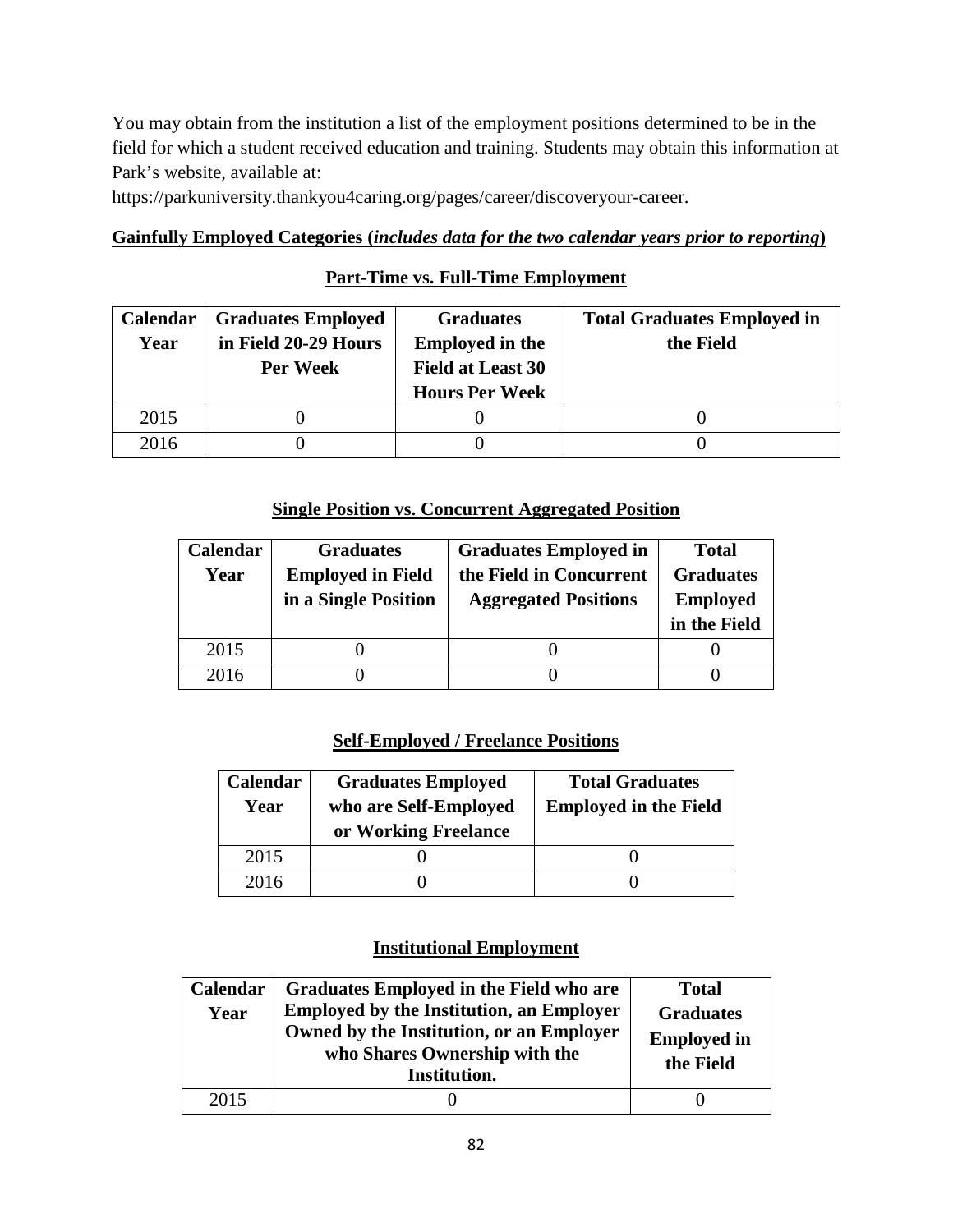|--|

## **License Examination Passage Rates (***includes data for the two calendar years prior to reporting***)**

| <b>First</b><br><b>Available</b><br><b>Exam Date</b> | Date Exam<br><b>Results</b><br><b>Announced</b> | Number of<br><b>Graduates</b><br>in Calendar<br>Year | Number of<br><b>Graduates</b><br><b>Taking</b><br><b>Exam</b> | <b>Number</b><br>Who<br><b>Passed</b><br>Exam | <b>Number</b><br>Who<br><b>Failed</b><br><b>Exam</b> | <b>Passage</b><br>Rate |
|------------------------------------------------------|-------------------------------------------------|------------------------------------------------------|---------------------------------------------------------------|-----------------------------------------------|------------------------------------------------------|------------------------|
| n/a                                                  | n/a                                             | n/a                                                  | n/a                                                           | n/a                                           | n/a                                                  | n/a                    |

**Student's Initials: Date: Initial only after you have had sufficient time to read and understand the information.**

## **Salary and Wage Information (***includes data for the two calendar years prior to reporting***)**

**Annual salary and wages reported for graduates employed in the field.**

| Calendar | <b>Graduates</b>     | <b>Graduates</b> | \$20,001 | \$35,001 | \$40,001 | \$45,001       | <b>No Salary</b>   |
|----------|----------------------|------------------|----------|----------|----------|----------------|--------------------|
| Year     | <b>Available for</b> | <b>Employed</b>  |          |          |          | $\blacksquare$ | <b>Information</b> |
|          | <b>Employment</b>    | in Field         | \$25,000 | \$40,000 | \$45,000 | \$50,000       | <b>Reported</b>    |
| 2015     |                      |                  |          |          |          |                |                    |
| 2016     |                      |                  |          |          |          |                |                    |

A list of sources used to substantiate salary disclosures is available from the school. Please see the National Association of College and Employers survey at: [http://www.naceweb.org/store/subscription/salary-survey/.](http://www.naceweb.org/store/subscription/salary-survey/)

**Student's Initials: Date: Initial only after you have had sufficient time to read and understand the information.**

# **Cost of Educational Program**

Total charges for the program for students completing on-time in 2017: \$399.00. Additional charges may be incurred if the program is not completed on-time.

**Student's Initials: Date: Initial only after you have had sufficient time to read and understand the information.**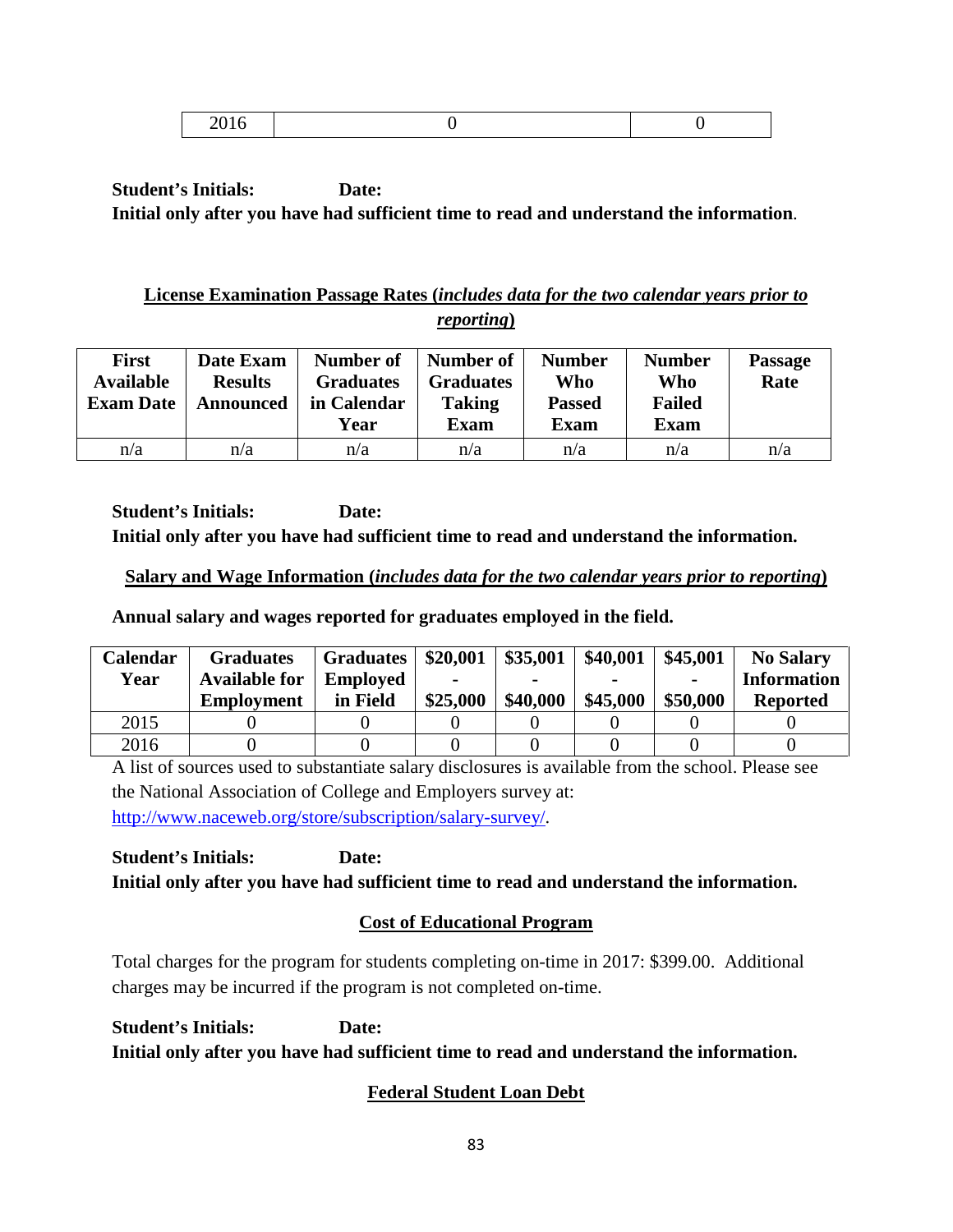| Most recent three year   | The percentage of | The average amount of      | The percentage of    |
|--------------------------|-------------------|----------------------------|----------------------|
| cohort default rate, as  | enrolled students | federal student loan debt  | graduates in 2015    |
| reported by the          | in 2015 receiving | of 2015 graduates who      | with federal student |
| <b>United States</b>     | federal student   | took out federal student   | loans as calculated  |
| Department of            | loans to pay for  | loans at this institution. | by the institution.  |
| Education. <sup>17</sup> | this program.     |                            |                      |
|                          |                   |                            |                      |

This fact sheet is filed with the Bureau for Private Postsecondary Education. Regardless of any information you may have relating to completion rates, placement rates, starting salaries, or license exam passage rates, this fact sheet contains the information as calculated pursuant to state law.

Any questions a student may have regarding this fact sheet that have not been satisfactorily answered by the institution may be directed to the Bureau for Private Postsecondary Education at 2535 Capitol Oaks Drive, Suite 400, Sacramento, CA 95833, www.bppe.ca.gov, toll-free telephone number (888) 370-7589 or by fax (916) 263-1897.

Student Name – Print

Student Signature Date

School Official Date

<span id="page-83-0"></span> $17$  The percentage of students who defaulted on their federal student loans is called the Cohort Default Rate (CDR). It shows the percentage of this school's students who were more than 270 days (9 months) behind on their federal student loans within three years of when the first payment was due. This is the most recent CDR reported by the U.S. Department of Education.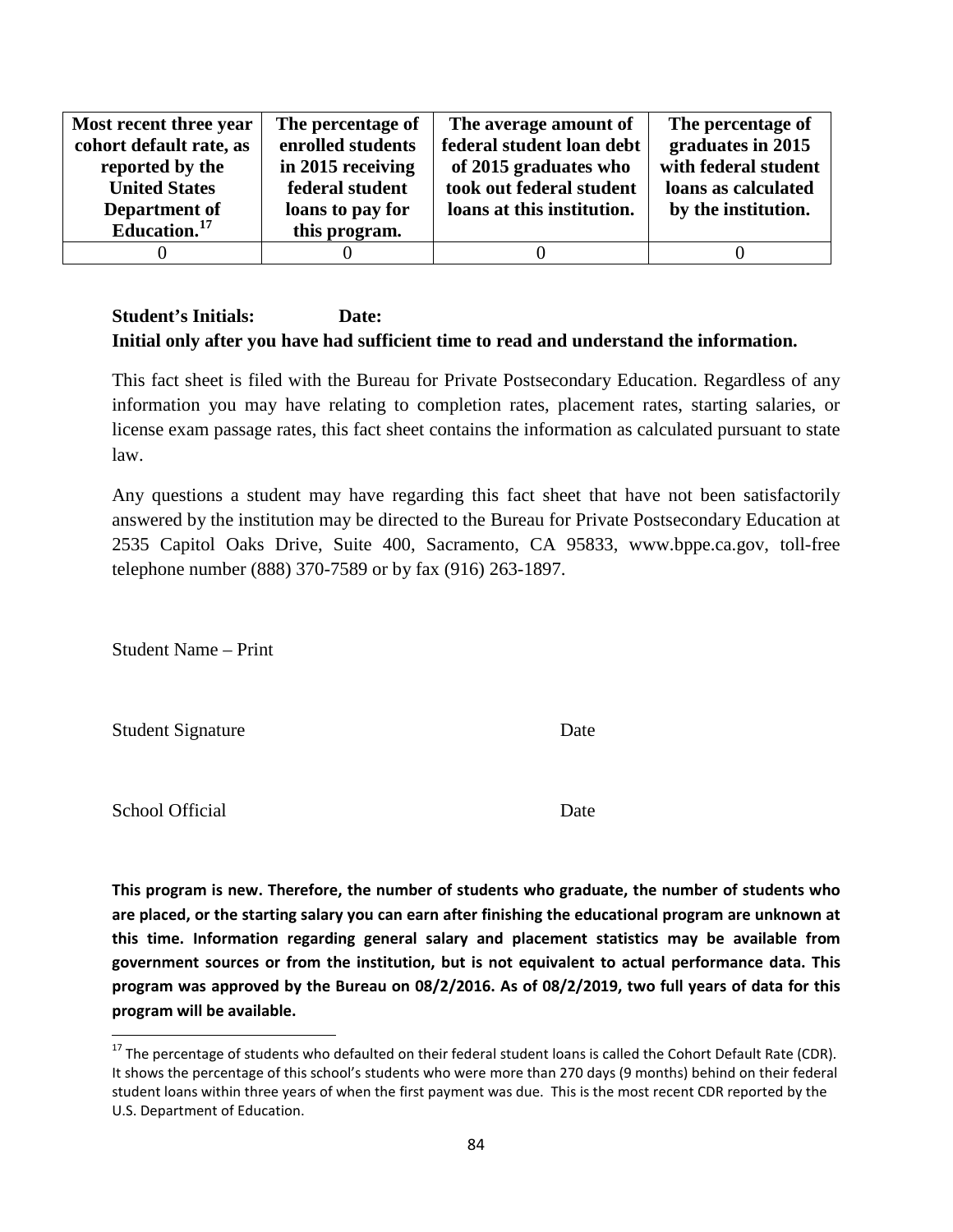**BUYER'S RIGHT TO CANCEL** - The Park University Enrollment Data Sheet becomes effective after the student has signed in the Student Signature block. Courses may be dropped with no charge up to the Friday before the first day of the term. The first eight calendar days of a term constitutes the Add/Drop period. Within this time period when adding a class, the student is responsible for additional charges; when dropping a class, the student's charges will be refunded based on the Park University California Refund Policy. The adding or dropping of a class must be done by the student in the Park University representative's office of the site of coursework: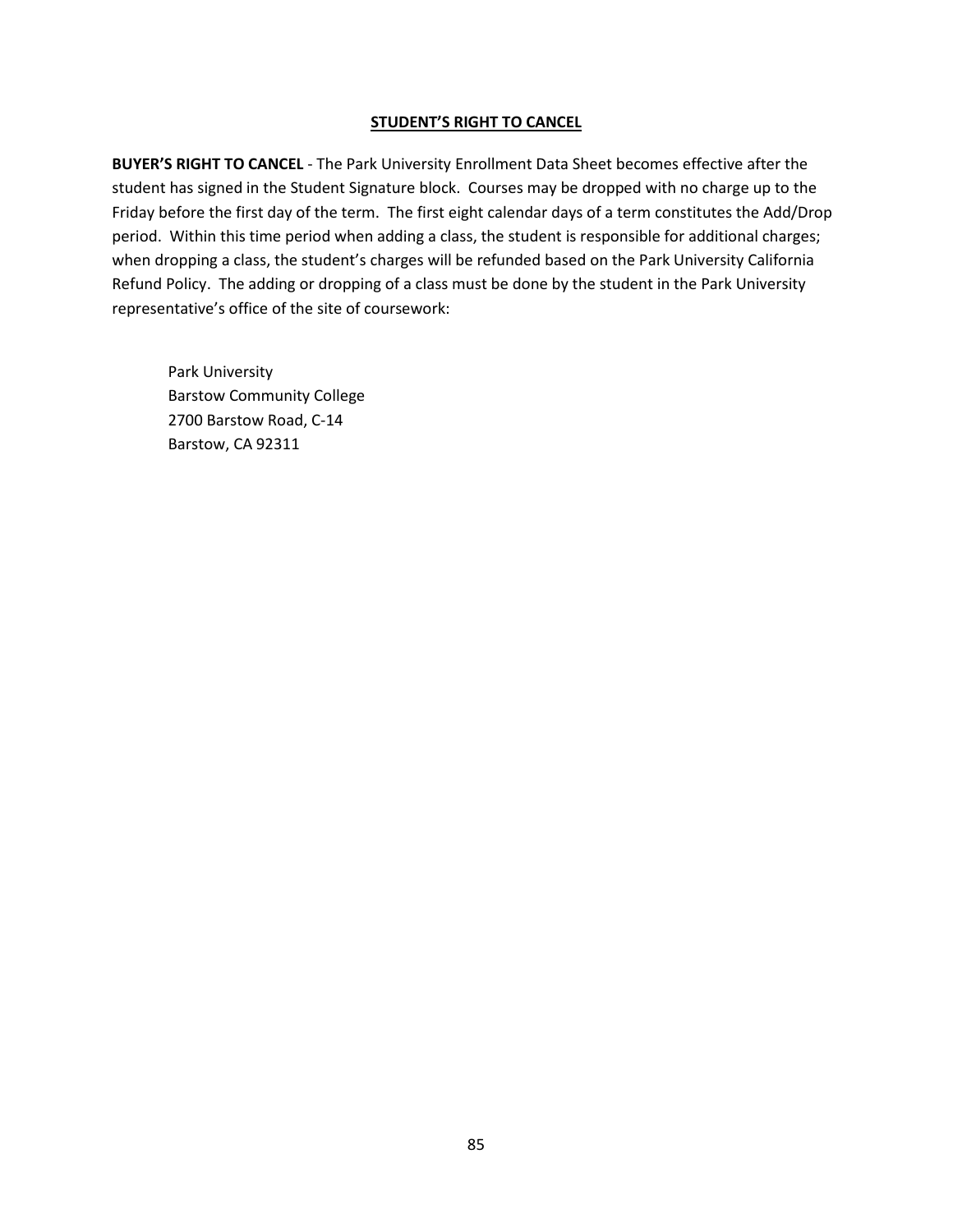## **SCHOOL PERFORMANCE FACT SHEET CALENDAR YEARS 2015-2016**

## **Certificate in Terrorism & Homeland Security – 12 credit hours**

### **On-Time Completion Rates (Graduation Rates)**

*Includes data for the two calendar years prior to reporting*

| Calendar | Number of        | <b>Students</b>      | <b>Number of</b> | <b>On-Time</b>    |
|----------|------------------|----------------------|------------------|-------------------|
| Year     | <b>Students</b>  | <b>Available for</b> | <b>On-Time</b>   | <b>Completion</b> |
|          | <b>Who Began</b> | <b>Graduation</b>    | <b>Graduates</b> | Rate              |
|          | the Program      |                      |                  |                   |
| 2015     |                  |                      |                  |                   |
| 2016     |                  |                      |                  |                   |

**Student's Initials: Date: Initial only after you have had sufficient time to read and understand the information.**

**Students Completing Within 150% of the Published Program Length**

| Calendar<br>Year | Number of<br><b>Students</b><br>Who Began<br>the Program | <b>Students</b><br><b>Available for</b><br><b>Graduation</b> | 150%<br><b>Graduates</b> | 150%<br><b>Completion</b><br>Rate |
|------------------|----------------------------------------------------------|--------------------------------------------------------------|--------------------------|-----------------------------------|
| 2015             |                                                          |                                                              |                          |                                   |
| 2016             |                                                          |                                                              |                          |                                   |

**Student's Initials: Date: Initial only after you have had sufficient time to read and understand the information.**

**Job Placement Rates (***includes data for the two calendar years prior to reporting***)**

| <b>Calendar</b><br>Year | Number of<br><b>Students</b><br><b>Who Began</b><br>the Program | Number of<br><b>Graduates</b> | <b>Graduates</b><br><b>Available for</b><br><b>Employment</b> | <b>Graduates</b><br><b>Employed in</b><br>the Field | <b>Placement</b><br>Rate %<br><b>Employed in</b><br>the Field |
|-------------------------|-----------------------------------------------------------------|-------------------------------|---------------------------------------------------------------|-----------------------------------------------------|---------------------------------------------------------------|
| 2015                    |                                                                 |                               |                                                               |                                                     |                                                               |
| 2016                    |                                                                 |                               |                                                               |                                                     |                                                               |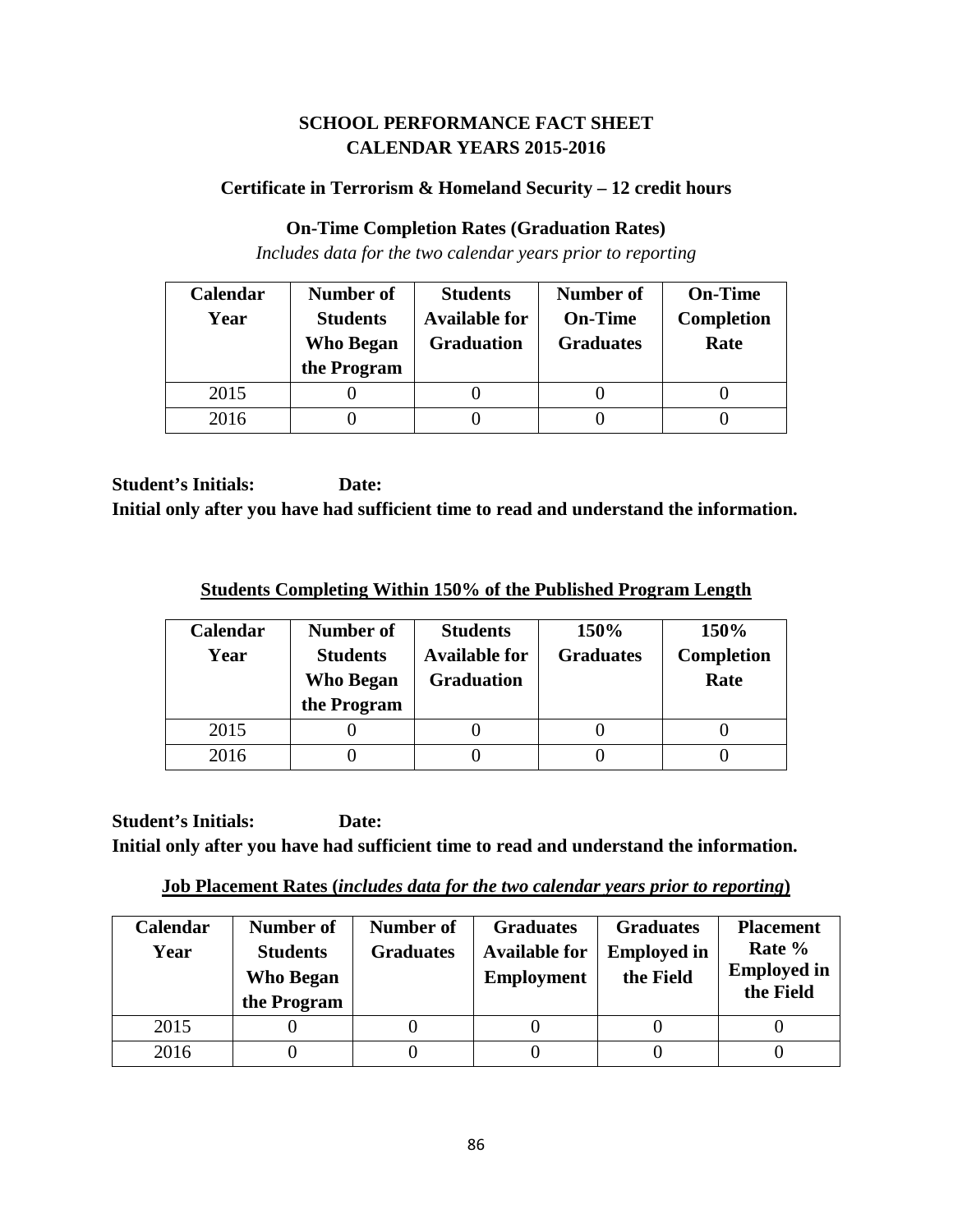You may obtain from the institution a list of the employment positions determined to be in the field for which a student received education and training. Students may obtain this information at Park's website, available at:

https://parkuniversity.thankyou4caring.org/pages/career/discoveryour-career.

## **Gainfully Employed Categories (***includes data for the two calendar years prior to reporting***)**

## **Part-Time vs. Full-Time Employment**

| Calendar | <b>Graduates Employed</b> | <b>Graduates</b>         | <b>Total Graduates Employed in</b> |
|----------|---------------------------|--------------------------|------------------------------------|
| Year     | in Field 20-29 Hours      | <b>Employed in the</b>   | the Field                          |
|          | Per Week                  | <b>Field at Least 30</b> |                                    |
|          |                           | <b>Hours Per Week</b>    |                                    |
| 2015     |                           |                          |                                    |
| 2016     |                           |                          |                                    |

### **Single Position vs. Concurrent Aggregated Position**

| Calendar | <b>Graduates</b>         | <b>Graduates Employed in</b> | <b>Total</b>     |
|----------|--------------------------|------------------------------|------------------|
| Year     | <b>Employed in Field</b> | the Field in Concurrent      | <b>Graduates</b> |
|          | in a Single Position     | <b>Aggregated Positions</b>  | <b>Employed</b>  |
|          |                          |                              | in the Field     |
| 2015     |                          |                              |                  |
| 2016     |                          |                              |                  |

## **Self-Employed / Freelance Positions**

| Calendar<br>Year | <b>Graduates Employed</b><br>who are Self-Employed<br>or Working Freelance | <b>Total Graduates</b><br><b>Employed in the Field</b> |  |
|------------------|----------------------------------------------------------------------------|--------------------------------------------------------|--|
| 2015             |                                                                            |                                                        |  |
| 2016             |                                                                            |                                                        |  |

## **Institutional Employment**

| Calendar<br>Year | Graduates Employed in the Field who are<br><b>Employed by the Institution, an Employer</b><br>Owned by the Institution, or an Employer<br>who Shares Ownership with the<br>Institution. | <b>Total</b><br><b>Graduates</b><br><b>Employed in</b><br>the Field |
|------------------|-----------------------------------------------------------------------------------------------------------------------------------------------------------------------------------------|---------------------------------------------------------------------|
| 2015             |                                                                                                                                                                                         |                                                                     |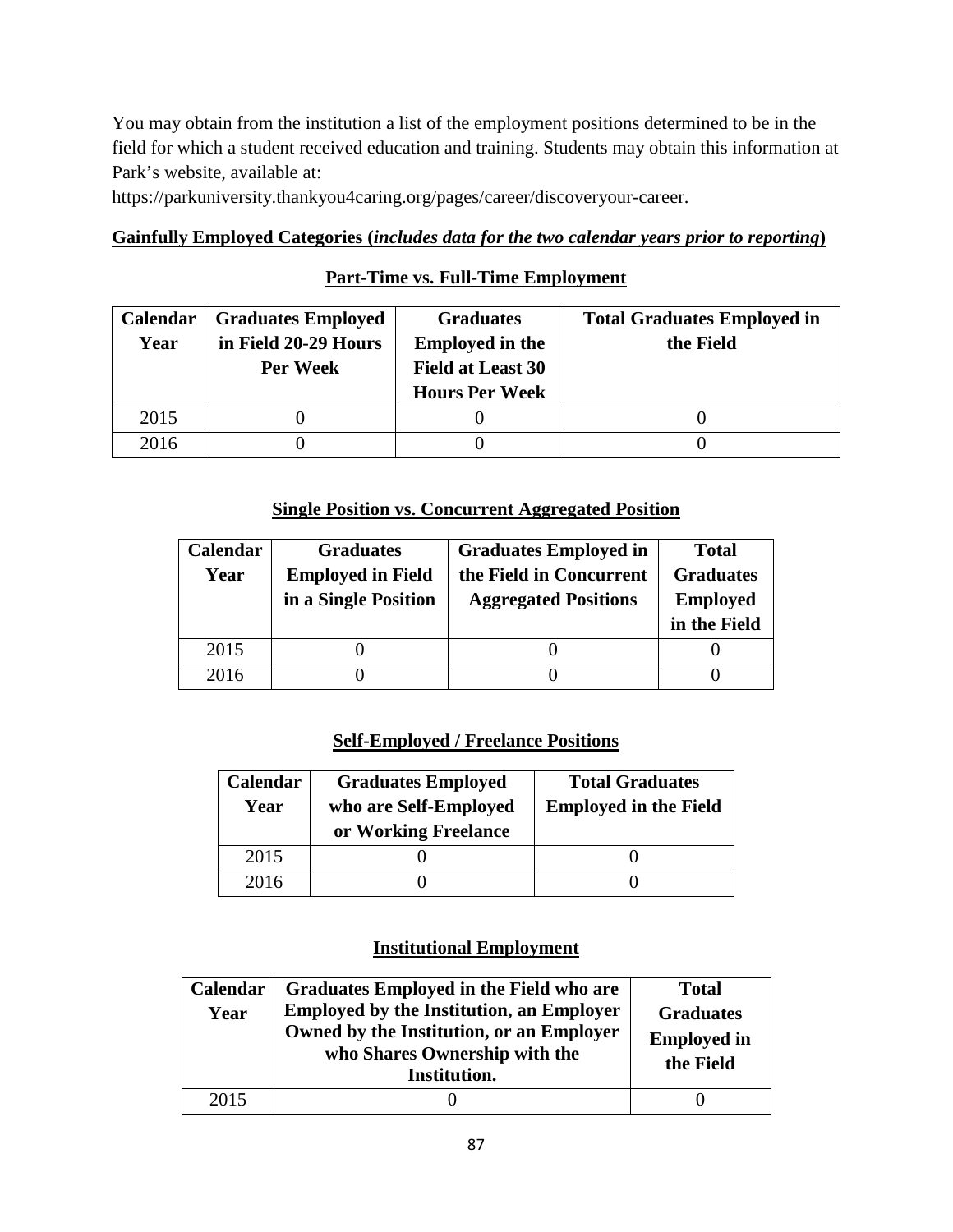|--|

## **License Examination Passage Rates (***includes data for the two calendar years prior to reporting***)**

| <b>First</b><br><b>Available</b><br><b>Exam Date</b> | Date Exam<br><b>Results</b><br><b>Announced</b> | Number of<br><b>Graduates</b><br>in Calendar<br>Year | Number of<br><b>Graduates</b><br><b>Taking</b><br><b>Exam</b> | <b>Number</b><br>Who<br><b>Passed</b><br>Exam | <b>Number</b><br>Who<br><b>Failed</b><br><b>Exam</b> | <b>Passage</b><br>Rate |
|------------------------------------------------------|-------------------------------------------------|------------------------------------------------------|---------------------------------------------------------------|-----------------------------------------------|------------------------------------------------------|------------------------|
| n/a                                                  | n/a                                             | n/a                                                  | n/a                                                           | n/a                                           | n/a                                                  | n/a                    |

**Student's Initials: Date: Initial only after you have had sufficient time to read and understand the information.**

## **Salary and Wage Information (***includes data for the two calendar years prior to reporting***)**

**Annual salary and wages reported for graduates employed in the field.**

| <b>Calendar</b> | <b>Graduates</b>     | <b>Graduates</b> | \$20,001 | \$35,001 | \$40,001 | \$45,001 | <b>No Salary</b>   |
|-----------------|----------------------|------------------|----------|----------|----------|----------|--------------------|
| Year            | <b>Available for</b> | <b>Employed</b>  | -        |          |          |          | <b>Information</b> |
|                 | <b>Employment</b>    | in Field         | \$25,000 | \$40,000 | \$45,000 | \$50,000 | <b>Reported</b>    |
| 2015            |                      |                  |          |          |          |          |                    |
| 2016            |                      |                  |          |          |          |          |                    |

A list of sources used to substantiate salary disclosures is available from the school. Please see the National Association of College and Employers survey at: [http://www.naceweb.org/store/subscription/salary-survey/.](http://www.naceweb.org/store/subscription/salary-survey/)

**Student's Initials: Date: Initial only after you have had sufficient time to read and understand the information.**

# **Cost of Educational Program**

Total charges for the program for students completing on-time in 2017: \$399.00. Additional charges may be incurred if the program is not completed on-time.

**Student's Initials: Date: Initial only after you have had sufficient time to read and understand the information.**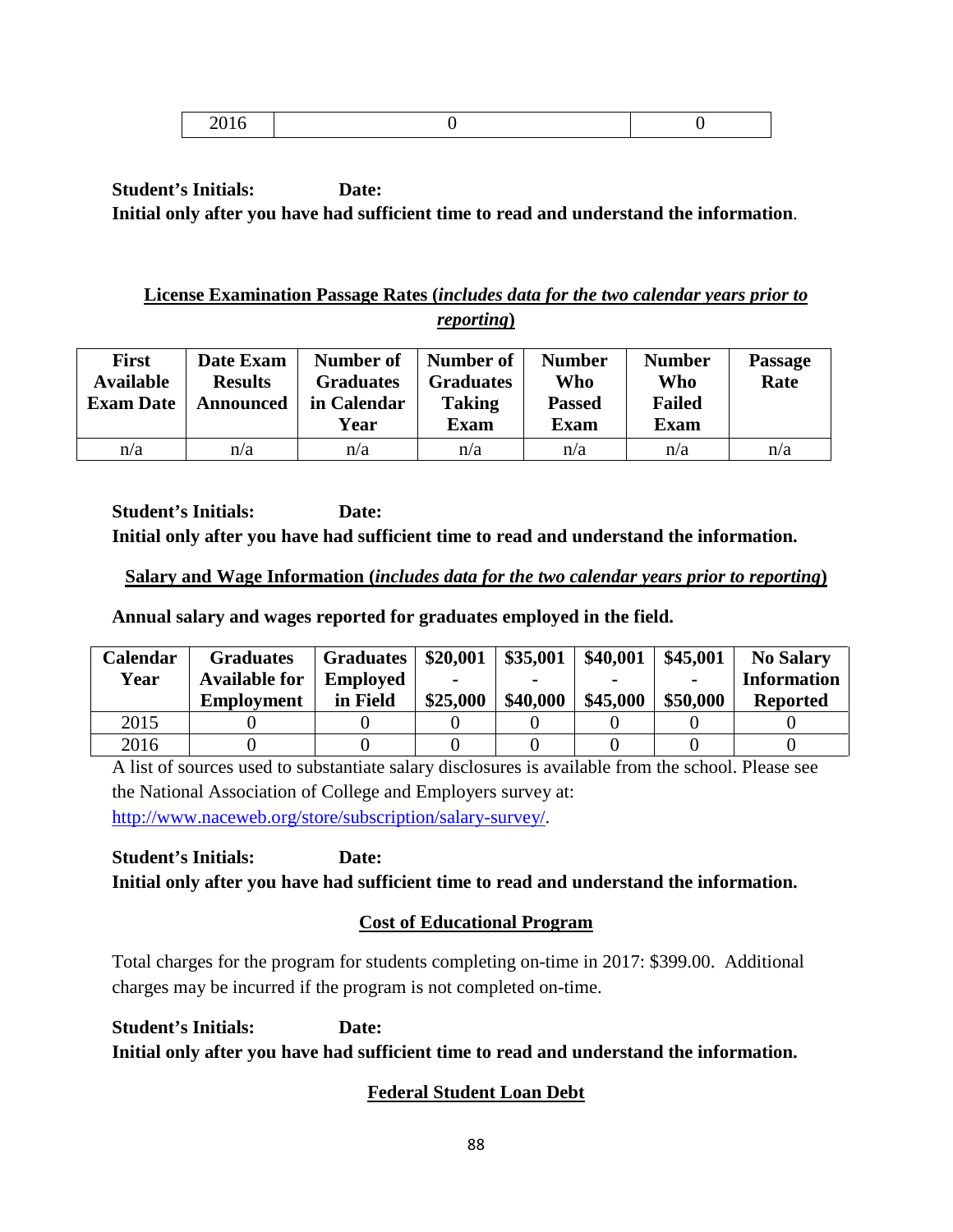| Most recent three year   | The percentage of | The average amount of      | The percentage of    |
|--------------------------|-------------------|----------------------------|----------------------|
| cohort default rate, as  | enrolled students | federal student loan debt  | graduates in 2015    |
| reported by the          | in 2015 receiving | of 2015 graduates who      | with federal student |
| <b>United States</b>     | federal student   | took out federal student   | loans as calculated  |
| Department of            | loans to pay for  | loans at this institution. | by the institution.  |
| Education. <sup>18</sup> | this program.     |                            |                      |
|                          |                   |                            |                      |

This fact sheet is filed with the Bureau for Private Postsecondary Education. Regardless of any information you may have relating to completion rates, placement rates, starting salaries, or license exam passage rates, this fact sheet contains the information as calculated pursuant to state law.

Any questions a student may have regarding this fact sheet that have not been satisfactorily answered by the institution may be directed to the Bureau for Private Postsecondary Education at 2535 Capitol Oaks Drive, Suite 400, Sacramento, CA 95833, www.bppe.ca.gov, toll-free telephone number (888) 370-7589 or by fax (916) 263-1897.

Student Name – Print

Student Signature Date

School Official Date

<span id="page-88-0"></span> $18$  The percentage of students who defaulted on their federal student loans is called the Cohort Default Rate (CDR). It shows the percentage of this school's students who were more than 270 days (9 months) behind on their federal student loans within three years of when the first payment was due. This is the most recent CDR reported by the U.S. Department of Education.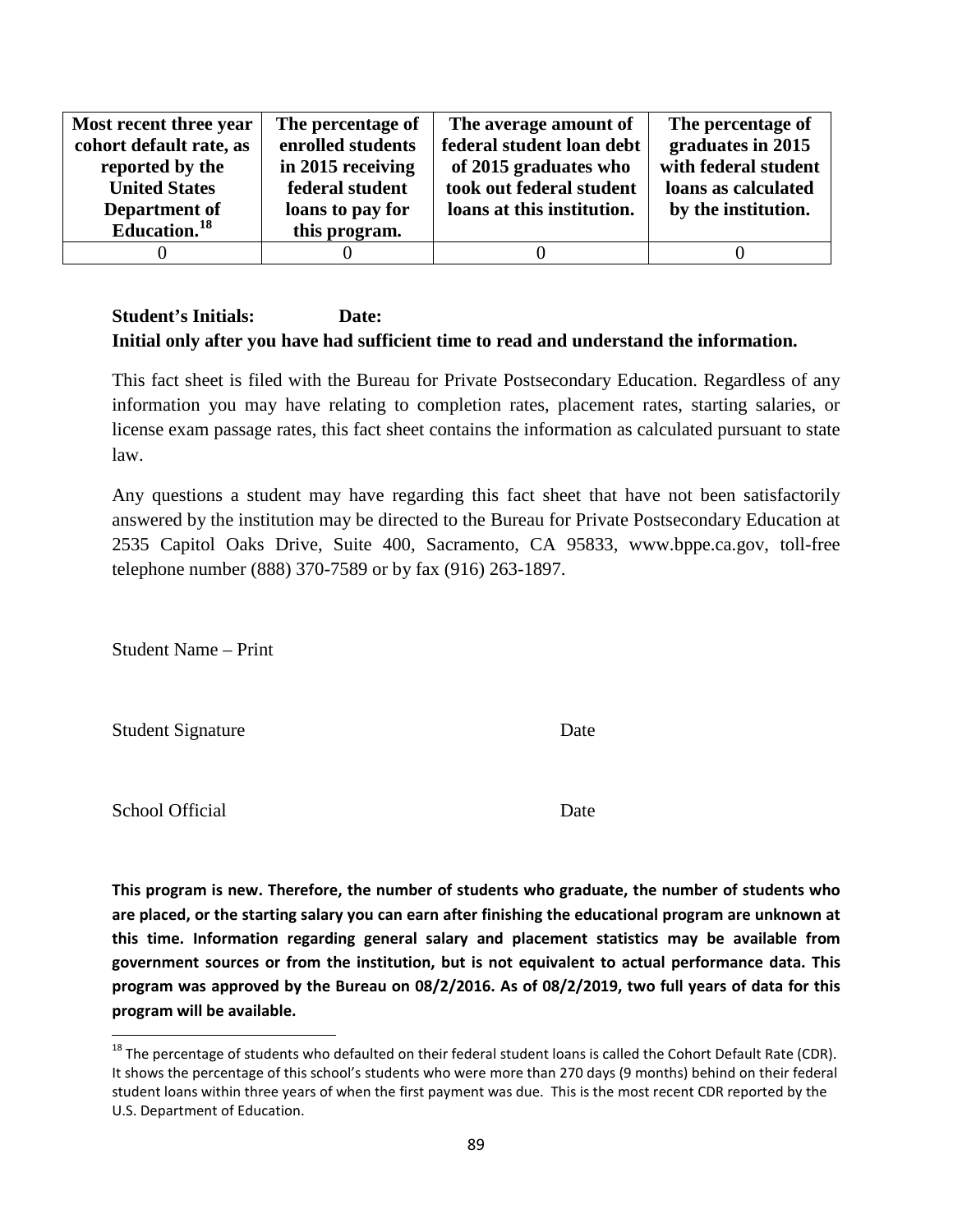**BUYER'S RIGHT TO CANCEL** - The Park University Enrollment Data Sheet becomes effective after the student has signed in the Student Signature block. Courses may be dropped with no charge up to the Friday before the first day of the term. The first eight calendar days of a term constitutes the Add/Drop period. Within this time period when adding a class, the student is responsible for additional charges; when dropping a class, the student's charges will be refunded based on the Park University California Refund Policy. The adding or dropping of a class must be done by the student in the Park University representative's office of the site of coursework: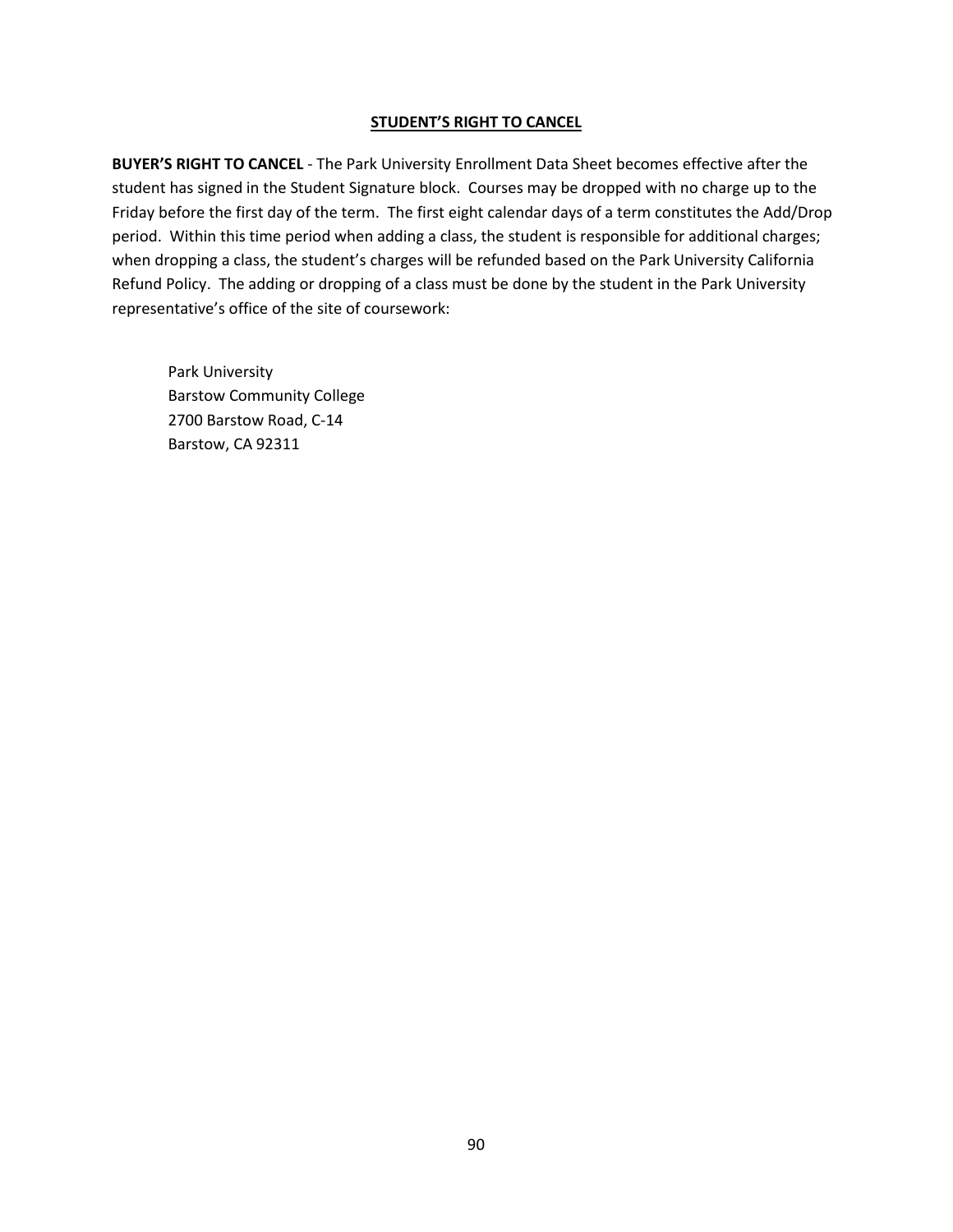## **SCHOOL PERFORMANCE FACT SHEET CALENDAR YEARS 2015-2016**

#### **Master of Business Administration – 33 credit hours**

#### **On-Time Completion Rates (Graduation Rates)**

*Includes data for the two calendar years prior to reporting*

| Calendar | Number of        | <b>Students</b>      | <b>Number of</b> | <b>On-Time</b>    |
|----------|------------------|----------------------|------------------|-------------------|
| Year     | <b>Students</b>  | <b>Available for</b> | <b>On-Time</b>   | <b>Completion</b> |
|          | <b>Who Began</b> | <b>Graduation</b>    | <b>Graduates</b> | Rate              |
|          | the Program      |                      |                  |                   |
| 2015     |                  |                      |                  |                   |
| 2016     |                  |                      |                  |                   |

**Student's Initials: Date: Initial only after you have had sufficient time to read and understand the information.**

**Students Completing Within 150% of the Published Program Length**

| Calendar<br>Year | Number of<br><b>Students</b><br><b>Who Began</b><br>the Program | <b>Students</b><br><b>Available for</b><br><b>Graduation</b> | 150%<br><b>Graduates</b> | 150%<br><b>Completion</b><br>Rate |
|------------------|-----------------------------------------------------------------|--------------------------------------------------------------|--------------------------|-----------------------------------|
| 2015             |                                                                 |                                                              |                          |                                   |
| 2016             |                                                                 |                                                              |                          |                                   |

**Student's Initials: Date: Initial only after you have had sufficient time to read and understand the information.**

**Job Placement Rates (***includes data for the two calendar years prior to reporting***)**

| Calendar<br>Year | Number of<br><b>Students</b><br><b>Who Began</b><br>the Program | Number of<br><b>Graduates</b> | <b>Graduates</b><br><b>Available for</b><br><b>Employment</b> | <b>Graduates</b><br><b>Employed in</b><br>the Field | <b>Placement</b><br>Rate %<br><b>Employed in</b><br>the Field |
|------------------|-----------------------------------------------------------------|-------------------------------|---------------------------------------------------------------|-----------------------------------------------------|---------------------------------------------------------------|
| 2015             |                                                                 |                               |                                                               |                                                     |                                                               |
| 2016             |                                                                 |                               |                                                               |                                                     |                                                               |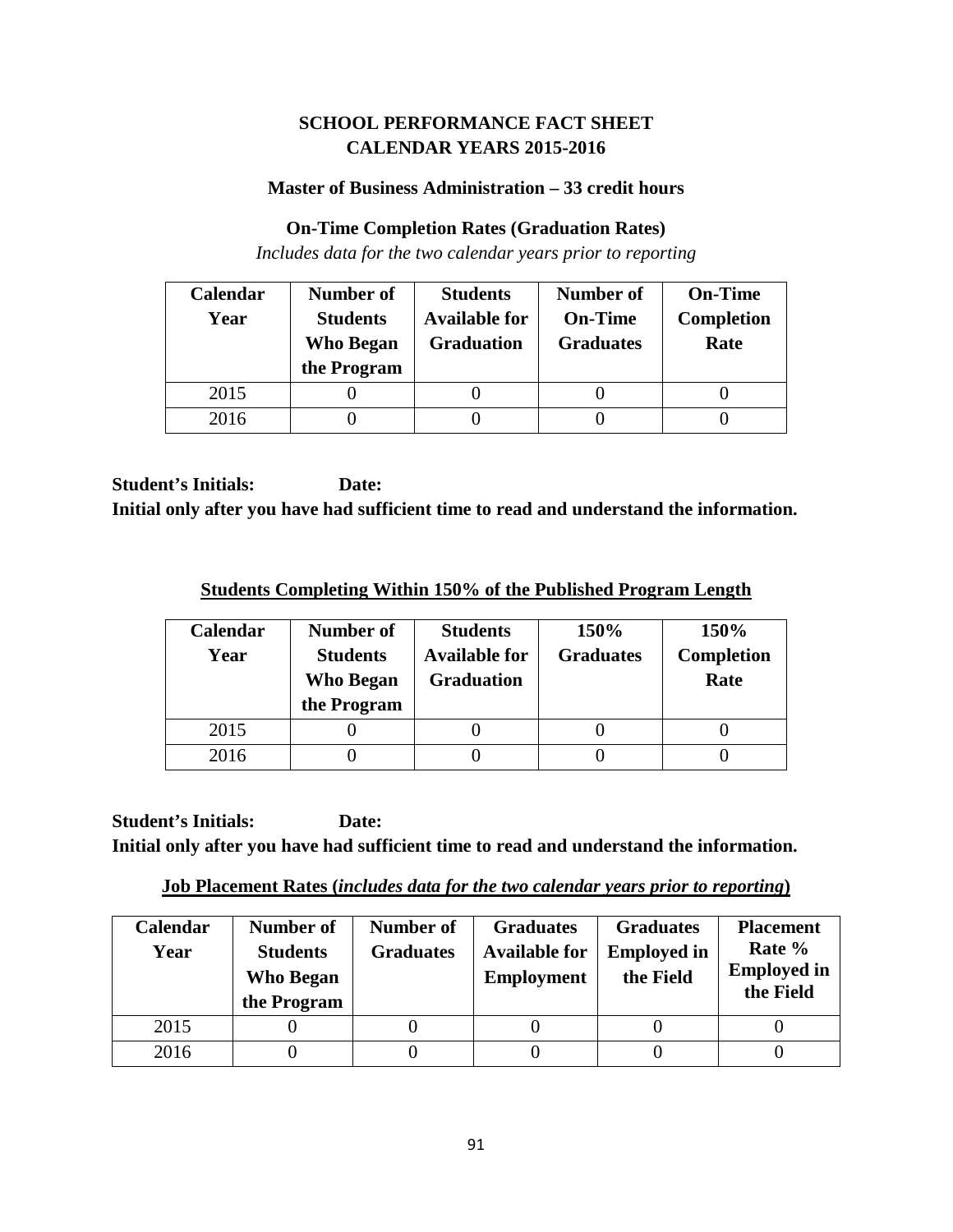You may obtain from the institution a list of the employment positions determined to be in the field for which a student received education and training. Students may obtain this information at Park's website, available at:

https://parkuniversity.thankyou4caring.org/pages/career/discoveryour-career.

## **Gainfully Employed Categories (***includes data for the two calendar years prior to reporting***)**

## **Part-Time vs. Full-Time Employment**

| Calendar | <b>Graduates Employed</b> | <b>Graduates</b>         | <b>Total Graduates Employed in</b> |
|----------|---------------------------|--------------------------|------------------------------------|
| Year     | in Field 20-29 Hours      | <b>Employed in the</b>   | the Field                          |
|          | Per Week                  | <b>Field at Least 30</b> |                                    |
|          |                           | <b>Hours Per Week</b>    |                                    |
| 2015     |                           |                          |                                    |
| 2016     |                           |                          |                                    |

### **Single Position vs. Concurrent Aggregated Position**

| Calendar | <b>Graduates</b>         | <b>Graduates Employed in</b> | <b>Total</b>     |
|----------|--------------------------|------------------------------|------------------|
| Year     | <b>Employed in Field</b> | the Field in Concurrent      | <b>Graduates</b> |
|          | in a Single Position     | <b>Aggregated Positions</b>  | <b>Employed</b>  |
|          |                          |                              | in the Field     |
| 2015     |                          |                              |                  |
| 2016     |                          |                              |                  |

## **Self-Employed / Freelance Positions**

| Calendar<br>Year | <b>Graduates Employed</b><br>who are Self-Employed<br>or Working Freelance | <b>Total Graduates</b><br><b>Employed in the Field</b> |  |  |
|------------------|----------------------------------------------------------------------------|--------------------------------------------------------|--|--|
| 2015             |                                                                            |                                                        |  |  |
| 2016             |                                                                            |                                                        |  |  |

## **Institutional Employment**

| Calendar<br>Year | Graduates Employed in the Field who are<br><b>Employed by the Institution, an Employer</b><br>Owned by the Institution, or an Employer<br>who Shares Ownership with the<br>Institution. | <b>Total</b><br><b>Graduates</b><br><b>Employed in</b><br>the Field |
|------------------|-----------------------------------------------------------------------------------------------------------------------------------------------------------------------------------------|---------------------------------------------------------------------|
| 2015             |                                                                                                                                                                                         |                                                                     |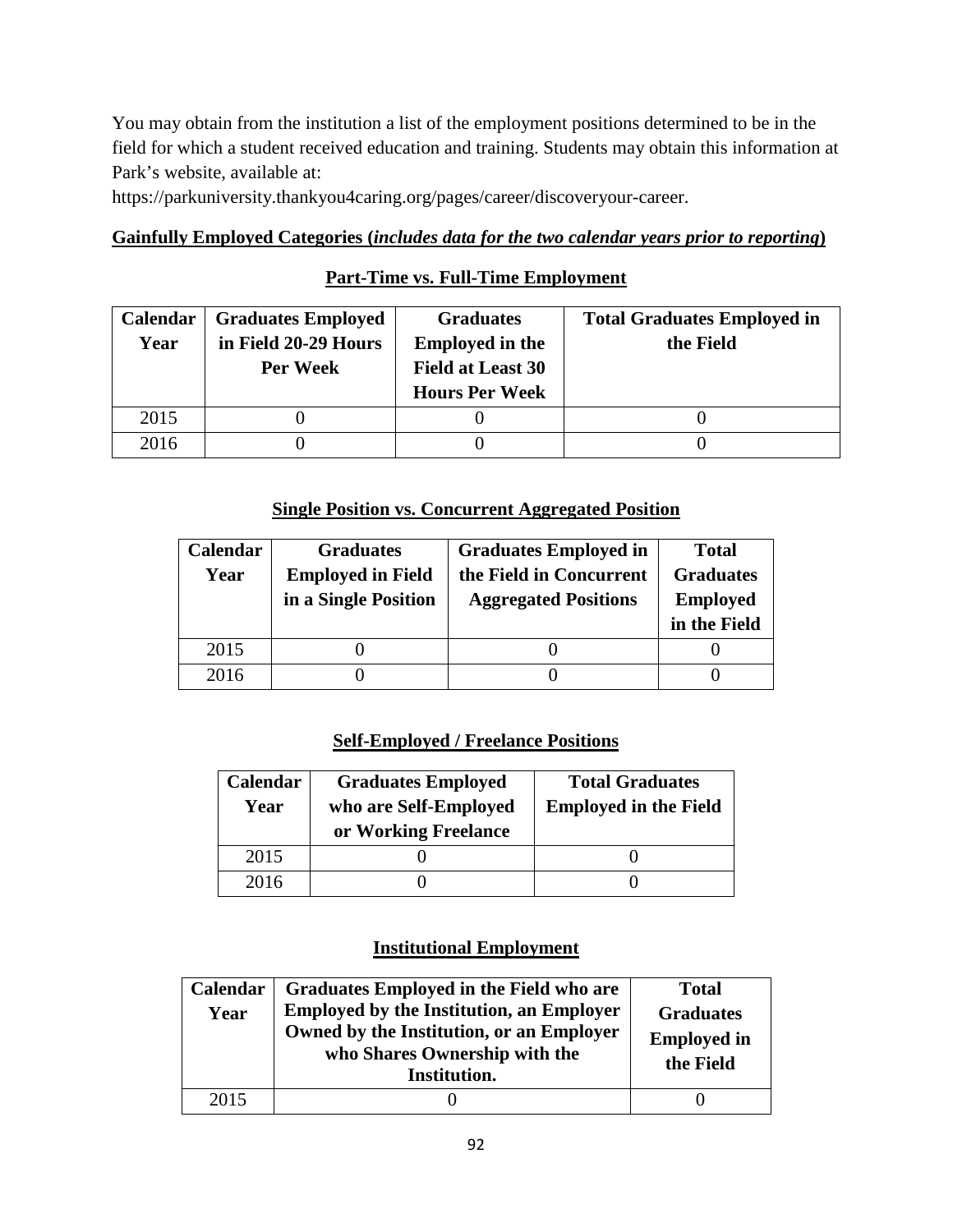|--|

## **License Examination Passage Rates (***includes data for the two calendar years prior to reporting***)**

| <b>First</b><br><b>Available</b><br><b>Exam Date</b> | Date Exam<br><b>Results</b><br><b>Announced</b> | Number of<br><b>Graduates</b><br>in Calendar<br>Year | Number of<br><b>Graduates</b><br><b>Taking</b><br><b>Exam</b> | <b>Number</b><br>Who<br><b>Passed</b><br>Exam | <b>Number</b><br>Who<br><b>Failed</b><br><b>Exam</b> | <b>Passage</b><br>Rate |
|------------------------------------------------------|-------------------------------------------------|------------------------------------------------------|---------------------------------------------------------------|-----------------------------------------------|------------------------------------------------------|------------------------|
| n/a                                                  | n/a                                             | n/a                                                  | n/a                                                           | n/a                                           | n/a                                                  | n/a                    |

**Student's Initials: Date: Initial only after you have had sufficient time to read and understand the information.**

## **Salary and Wage Information (***includes data for the two calendar years prior to reporting***)**

**Annual salary and wages reported for graduates employed in the field.**

| Calendar | <b>Graduates</b>     | <b>Graduates</b> | \$20,001 | \$35,001 | \$40,001 | \$45,001       | <b>No Salary</b>   |
|----------|----------------------|------------------|----------|----------|----------|----------------|--------------------|
| Year     | <b>Available for</b> | <b>Employed</b>  |          |          |          | $\blacksquare$ | <b>Information</b> |
|          | <b>Employment</b>    | in Field         | \$25,000 | \$40,000 | \$45,000 | \$50,000       | <b>Reported</b>    |
| 2015     |                      |                  |          |          |          |                |                    |
| 2016     |                      |                  |          |          |          |                |                    |

A list of sources used to substantiate salary disclosures is available from the school. Please see the National Association of College and Employers survey at: [http://www.naceweb.org/store/subscription/salary-survey/.](http://www.naceweb.org/store/subscription/salary-survey/)

**Student's Initials: Date: Initial only after you have had sufficient time to read and understand the information.**

# **Cost of Educational Program**

Total charges for the program for students completing on-time in 2017: \$399.00. Additional charges may be incurred if the program is not completed on-time.

**Student's Initials: Date: Initial only after you have had sufficient time to read and understand the information.**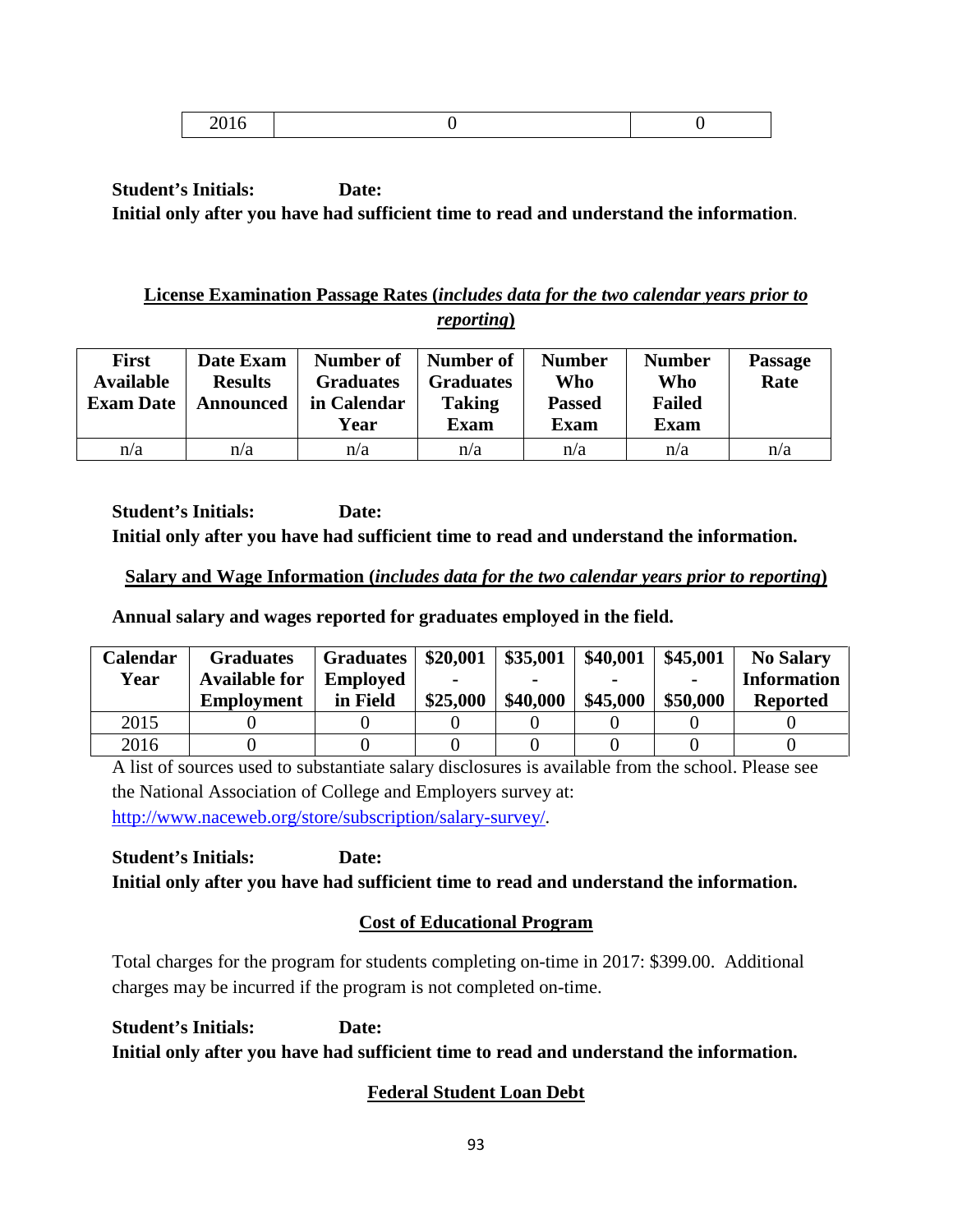| Most recent three year   | The percentage of | The average amount of      | The percentage of    |
|--------------------------|-------------------|----------------------------|----------------------|
| cohort default rate, as  | enrolled students | federal student loan debt  | graduates in 2015    |
| reported by the          | in 2015 receiving | of 2015 graduates who      | with federal student |
| <b>United States</b>     | federal student   | took out federal student   | loans as calculated  |
| Department of            | loans to pay for  | loans at this institution. | by the institution.  |
| Education. <sup>19</sup> | this program.     |                            |                      |
|                          |                   |                            |                      |

This fact sheet is filed with the Bureau for Private Postsecondary Education. Regardless of any information you may have relating to completion rates, placement rates, starting salaries, or license exam passage rates, this fact sheet contains the information as calculated pursuant to state law.

Any questions a student may have regarding this fact sheet that have not been satisfactorily answered by the institution may be directed to the Bureau for Private Postsecondary Education at 2535 Capitol Oaks Drive, Suite 400, Sacramento, CA 95833, www.bppe.ca.gov, toll-free telephone number (888) 370-7589 or by fax (916) 263-1897.

Student Name – Print

Student Signature Date

School Official Date

 $19$  The percentage of students who defaulted on their federal student loans is called the Cohort Default Rate (CDR). It shows the percentage of this school's students who were more than 270 days (9 months) behind on their federal student loans within three years of when the first payment was due. This is the most recent CDR reported by the U.S. Department of Education.